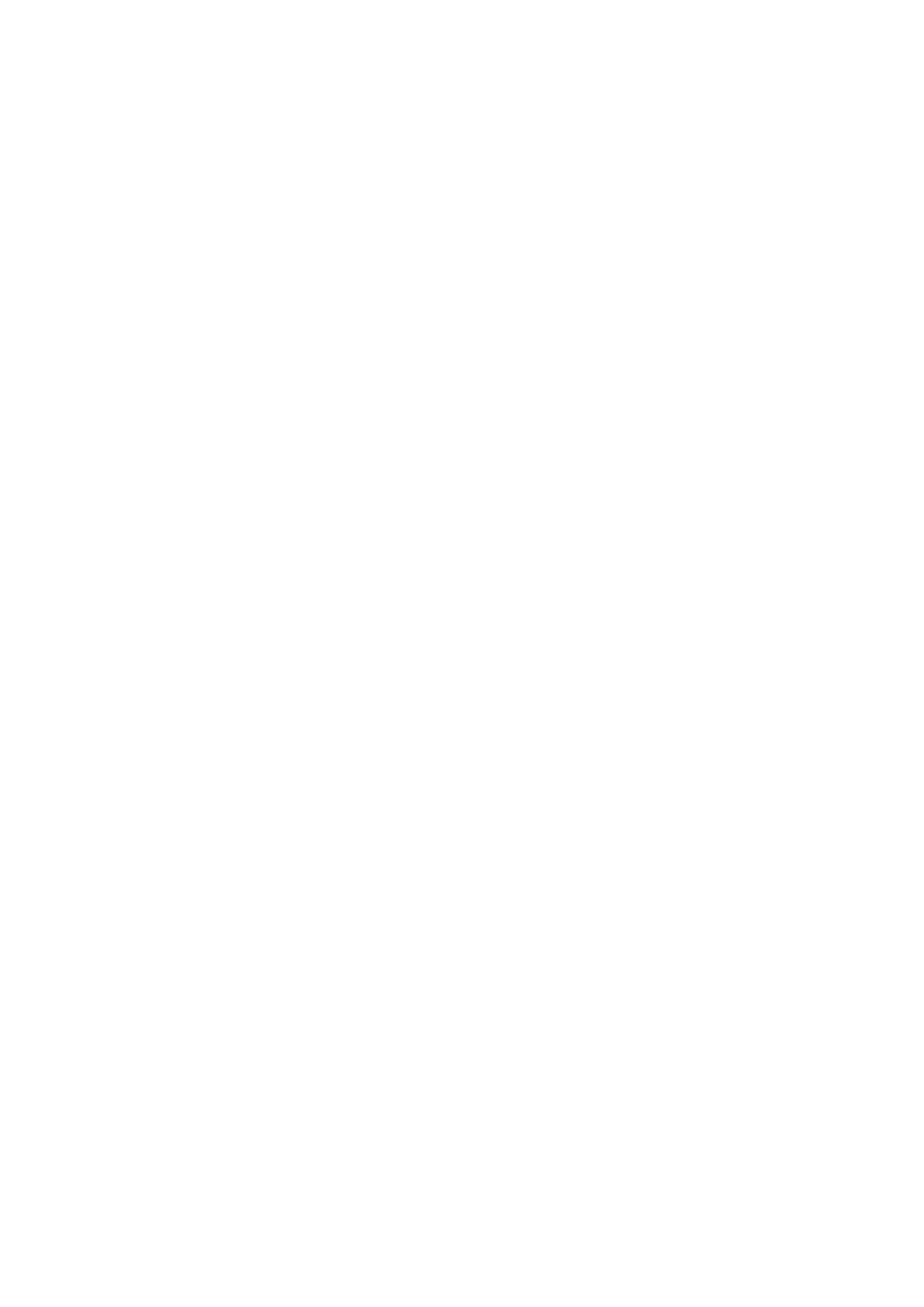## **UNITED STATES SECURITIES AND EXCHANGE COMMISSION WASHINGTON, D.C. 20549**

# **FORM 10-Q**

## ☑ **QUARTERLY REPORT PURSUANT TO SECTION 13 OR 15(d) OF THE SECURITIES EXCHANGE ACT OF 1934**

**For the quarterly period ended June 30, 2007**

**OR**

## o **TRANSITION REPORT PURSUANT TO SECTION 13 OR 15(d) OF THE SECURITIES EXCHANGE ACT OF 1934**

**Commission File Number: 001-31648**

# **EURONET WORLDWIDE, INC.**

**(Exact name of the registrant as specified in its charter)**

**Delaware 74-2806888 (State or other jurisdiction (I.R.S. employer of incorporation or organization) identification no.)**

#### **4601 COLLEGE BOULEVARD, SUITE 300 LEAWOOD, KANSAS 66211 (Address of principal executive offices)**

**(913) 327-4200**

**(Registrant's telephone number, including area code)**

Indicate by check mark whether the registrant (1) has filed all reports required to be filed by Section 13 or 15(d) of the Securities Exchange Act of 1934 during the preceding 12 months (or for such shorter period that the registrant was required to file such reports), and (2) has been subject to such filing requirements for the past 90 days. Yes  $\boxtimes$  No o

Indicate by check mark whether the registrant is a large accelerated filer, an accelerated filer, or a non-accelerated filer. See definition of ''accelerated filer and large accelerated filer'' in Rule 12b-2 of the Exchange Act. (Check one):

Large accelerated filer **☑** Accelerated filer o Non-accelerated filer o

Indicate by check mark whether the registrant is a shell company (as defined in Rule 12b-2 of the Exchange Act). Yes o No ☑

#### **APPLICABLE ONLY TO CORPORATE ISSUERS:**

The number of shares of the issuer's common stock, \$0.02 par value, outstanding as of July 31, 2007 was 48,488,003 shares.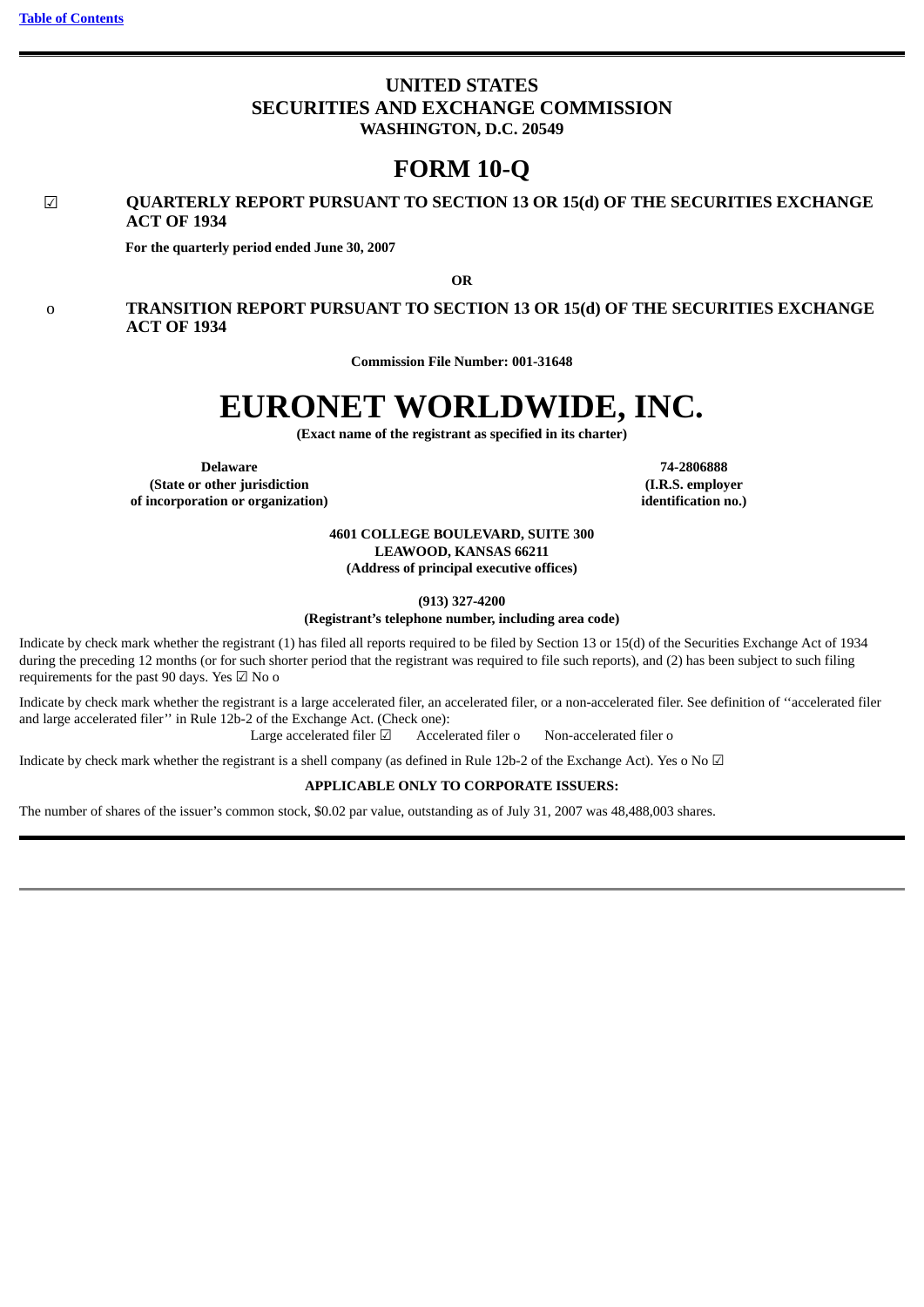## <span id="page-2-0"></span>**Table of Contents**

|                 | <b>PART I-FINANCIAL INFORMATION</b>                                               | 3  |
|-----------------|-----------------------------------------------------------------------------------|----|
| <b>ITEM 1.</b>  | <b>FINANCIAL STATEMENTS</b>                                                       | 3  |
| <b>ITEM 2.</b>  | <b>MANAGEMENT'S DISCUSSION AND ANALYSIS OF FINANCIAL CONDITION AND RESULTS OF</b> |    |
|                 | <b>OPERATIONS</b>                                                                 | 17 |
| <b>ITEM 3.</b>  | <b>OUANTITATIVE AND QUALITATIVE DISCLOSURES ABOUT MARKET RISK</b>                 | 34 |
| <b>ITEM 4.</b>  | <b>CONTROLS AND PROCEDURES</b>                                                    | 35 |
|                 | <b>PART II-OTHER INFORMATION</b>                                                  | 35 |
| <b>ITEM 1.</b>  | <b>LEGAL PROCEEDINGS</b>                                                          | 35 |
| <b>ITEM 1A.</b> | <b>RISK FACTORS</b>                                                               | 36 |
| <b>ITEM 2.</b>  | <b>UNREGISTERED SALES OF EQUITY SECURITIES AND USE OF PROCEEDS</b>                | 40 |
| <b>ITEM 4.</b>  | <b>SUBMISSION OF MATTERS TO A VOTE OF SECURITY HOLDERS</b>                        | 40 |
| <b>ITEM 6.</b>  | <b>EXHIBITS</b>                                                                   | 41 |
|                 |                                                                                   |    |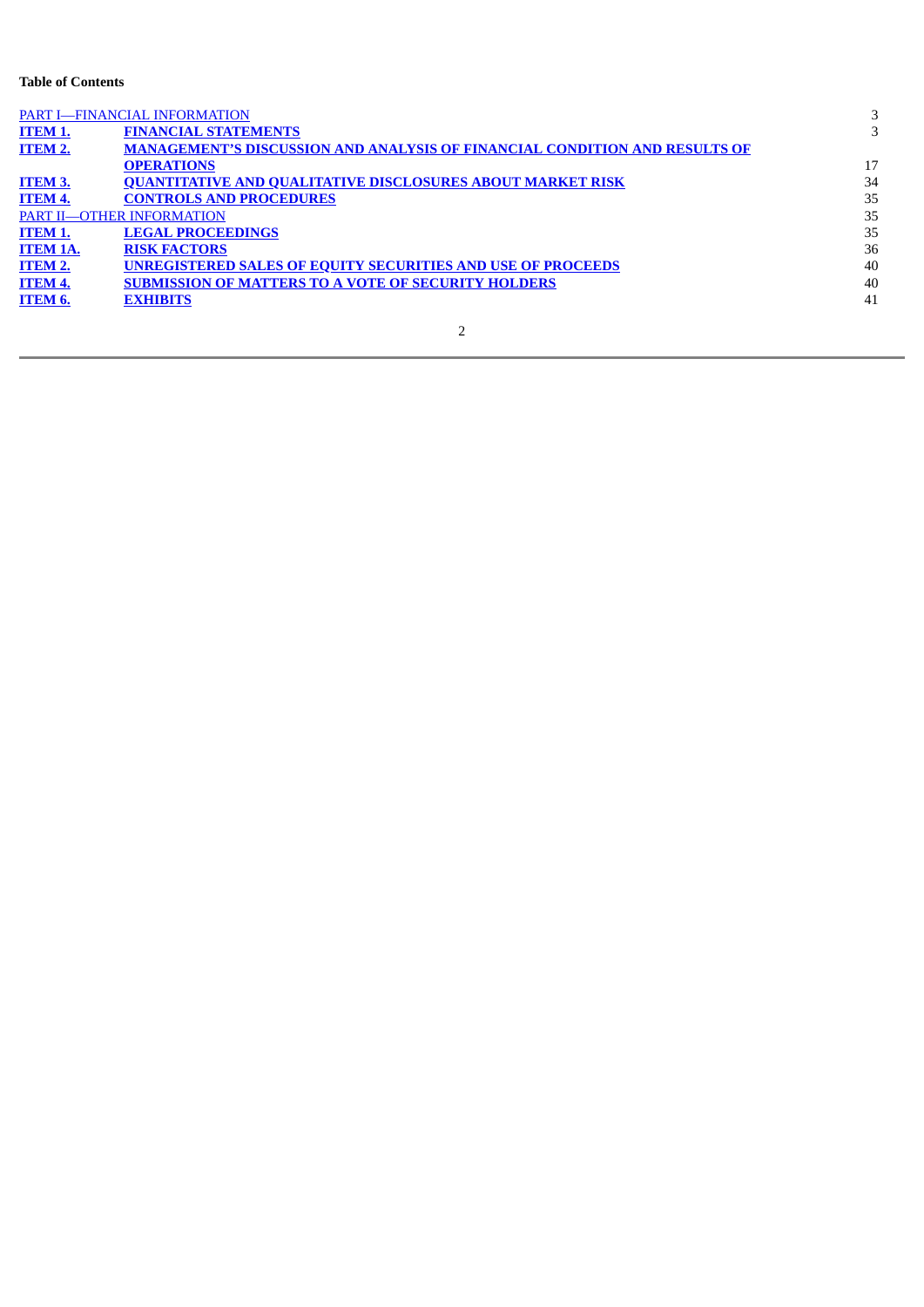## **PART I—FINANCIAL INFORMATION**

## <span id="page-3-1"></span><span id="page-3-0"></span>**ITEM 1. FINANCIAL STATEMENTS**

## **EURONET WORLDWIDE, INC. AND SUBSIDIARIES Consolidated Balance Sheets (In thousands, except share and per share data)**

|                                                                                                               | As of June<br>30, 2007<br>(unaudited) | As of<br><b>December</b><br>31, 2006 |
|---------------------------------------------------------------------------------------------------------------|---------------------------------------|--------------------------------------|
| <b>ASSETS</b>                                                                                                 |                                       |                                      |
| Current assets:                                                                                               |                                       |                                      |
| Cash and cash equivalents                                                                                     | \$ 282,293                            | \$321,058                            |
| Restricted cash                                                                                               | 130,535                               | 80,703                               |
| Inventory - PINs and other                                                                                    | 51,447                                | 49,511                               |
| Trade accounts receivable, net of allowances for doubtful accounts of \$5,246 at June 30, 2007 and \$2,137 at |                                       |                                      |
| December 31, 2006                                                                                             | 264,135                               | 212,631                              |
| Deferred income taxes, net                                                                                    | 10,337                                | 9,356                                |
| Prepaid expenses and other current assets                                                                     | 24,274                                | 15,212                               |
| Total current assets                                                                                          | 763,021                               | 688,471                              |
| Property and equipment, net of accumulated depreciation of \$106,442 at June 30, 2007 and \$91,883 at         |                                       |                                      |
| December 31, 2006                                                                                             | 69,882                                | 55,174                               |
| Goodwill                                                                                                      | 706,876                               | 278,743                              |
| Acquired intangible assets, net of accumulated amortization of \$28,832 at June 30, 2007 and \$20,696 at      |                                       |                                      |
| December 31, 2006                                                                                             | 160,823                               | 47,539                               |
| Deferred income taxes, net                                                                                    | 20,022                                | 19,004                               |
| Other assets, net of accumulated amortization of \$11,825 at June 30, 2007 and \$10,542 at December 31, 2006  | 24,672                                | 19,208                               |
| <b>Total assets</b>                                                                                           | \$1,745,296                           | \$1,108,139                          |
| LIABILITIES AND STOCKHOLDERS' EQUITY                                                                          |                                       |                                      |
| Current liabilities:                                                                                          |                                       |                                      |
| Trade accounts payable                                                                                        | 307,321<br>\$                         | 269,212<br>S.                        |
| Accrued expenses and other current liabilities                                                                | 135,738                               | 99,039                               |
| Current installments on capital lease obligations                                                             | 5,986                                 | 6,592                                |
| Short-term debt obligations and current maturities of long-term debt obligations                              | 7,008                                 | 4,378                                |
| Income taxes payable                                                                                          | 23,422                                | 9,463                                |
| Deferred income taxes                                                                                         | 6,471                                 | 4,108                                |
| Deferred revenue                                                                                              | 12,184                                | 11,318                               |
| Total current liabilities                                                                                     | 498,130                               | 404,110                              |
| Debt obligations, net of current portion                                                                      | 542,943                               | 349,073                              |
| Capital lease obligations, excluding current installments                                                     | 12,860                                | 13,409                               |
| Deferred income taxes                                                                                         | 56,018                                | 43,071                               |
| Other long-term liabilities                                                                                   | 2,164                                 | 1,811                                |
| Minority interest                                                                                             | 8,072                                 | 8,350                                |
| <b>Total liabilities</b>                                                                                      | 1,120,187                             | 819,824                              |
| Stockholders' equity:                                                                                         |                                       |                                      |
| Preferred Stock, \$0.02 par value. Authorized 10,000,000 shares; none issued                                  |                                       |                                      |
| Common Stock, \$0.02 par value. 90,000,000 shares authorized; 48,686,117 and 37,647,782 issued at June 30,    |                                       |                                      |
| 2007 and December 31, 2006, respectively                                                                      | 974                                   | 749                                  |
| Additional paid-in-capital                                                                                    | 649,349                               | 338,216                              |
| Treasury stock, at cost, 210,441 and 207,755 shares at June 30, 2007 and December 31, 2006, respectively      | (269)                                 | (196)                                |
| Subscriptions receivable<br>Accumulated deficit                                                               | (546)                                 | (170)                                |
| Restricted reserve                                                                                            | (40, 295)<br>812                      | (58, 480)<br>780                     |
| Accumulated other comprehensive income                                                                        | 15,084                                | 7,416                                |
|                                                                                                               | 625,109                               | 288,315                              |
| Total stockholders' equity                                                                                    |                                       |                                      |
| Total liabilities and stockholders' equity                                                                    | \$1,745,296                           | \$1,108,139                          |

See accompanying notes to the consolidated financial statements.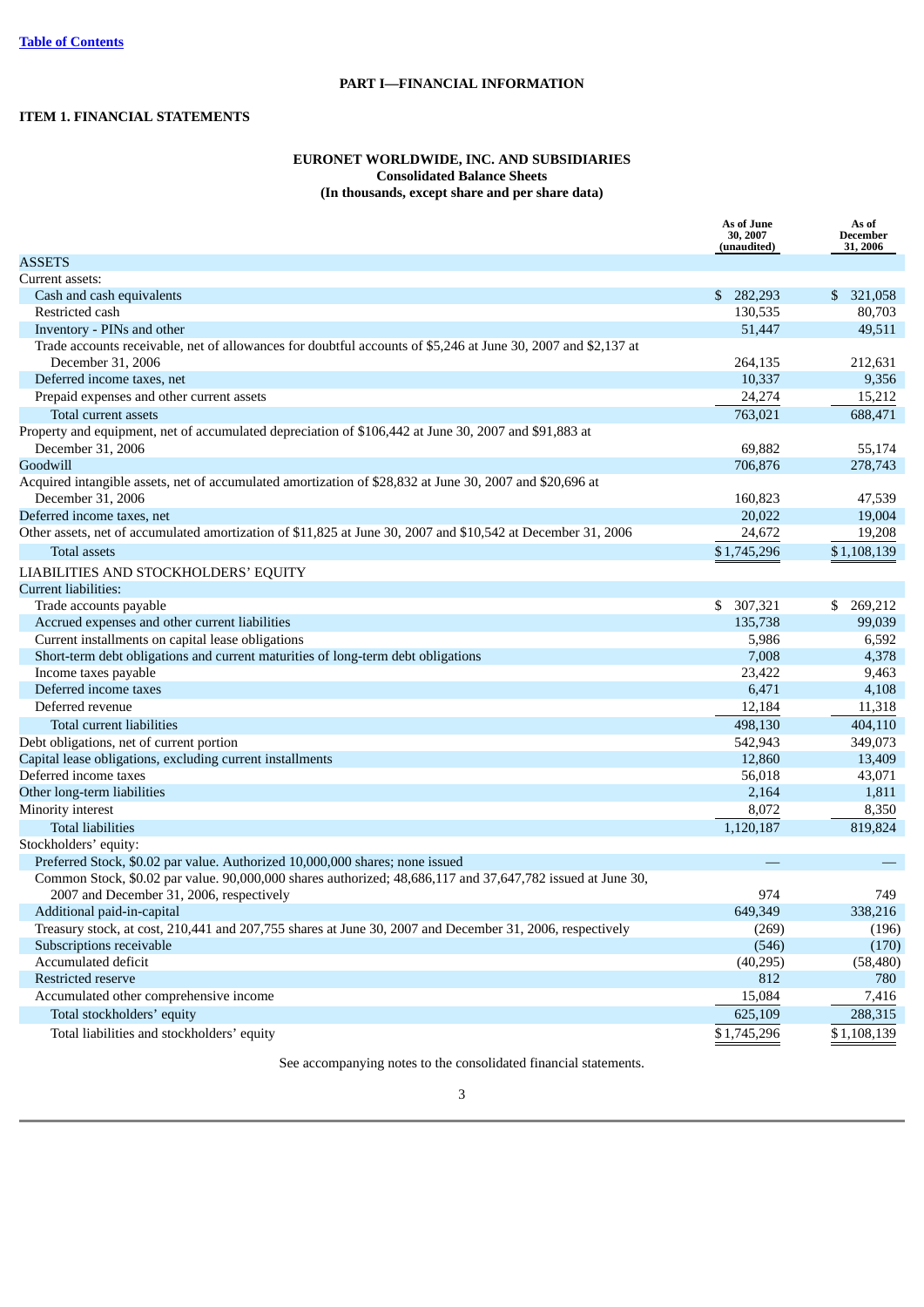## **EURONET WORLDWIDE, INC. AND SUBSIDIARIES Consolidated Statements of Income and Comprehensive Income (Unaudited, in thousands, except share and per share data)**

|                                                           |                           | <b>Three Months Ended June 30,</b> |                           |            | <b>Six Months Ended June 30,</b> |            |            |            |
|-----------------------------------------------------------|---------------------------|------------------------------------|---------------------------|------------|----------------------------------|------------|------------|------------|
|                                                           |                           | 2007                               |                           | 2006       |                                  | 2007       |            | 2006       |
| Revenues:<br><b>EFT Processing Segment</b>                | \$                        | 45.684                             | \$                        | 39,618     | \$                               | 87,731     | \$         | 75,627     |
| <b>Prepaid Processing Segment</b>                         |                           | 142,230                            |                           | 113,352    |                                  | 269,811    |            | 223,717    |
| <b>Money Transfer Segment</b>                             |                           | 49,219                             |                           | 833        |                                  | 50,008     |            | 1,429      |
| <b>Total revenues</b>                                     |                           | 237,133                            |                           | 153,803    |                                  | 407,550    |            | 300,773    |
|                                                           |                           |                                    |                           |            |                                  |            |            |            |
| Operating expenses:                                       |                           |                                    |                           |            |                                  |            |            |            |
| Direct operating costs                                    |                           | 160,411                            |                           | 105,761    |                                  | 281,075    |            | 207,114    |
| Salaries and benefits                                     |                           | 30,789                             |                           | 19,454     |                                  | 49,718     |            | 37,488     |
| Selling, general and administrative                       |                           | 17,413                             |                           | 9,277      |                                  | 28,215     |            | 17,713     |
| Depreciation and amortization                             |                           | 12,571                             |                           | 7,063      |                                  | 20,521     |            | 13,882     |
| Total operating expenses                                  |                           | 221,184                            |                           | 141,555    |                                  | 379,529    |            | 276,197    |
| Operating income                                          |                           | 15,949                             |                           | 12,248     |                                  | 28,021     |            | 24,576     |
|                                                           |                           |                                    |                           |            |                                  |            |            |            |
| Other income (expense):                                   |                           |                                    |                           |            |                                  |            |            |            |
| Interest income                                           |                           | 4,096                              |                           | 3,387      |                                  | 8,441      |            | 6,109      |
| Interest expense                                          |                           | (7, 782)                           |                           | (3,656)    |                                  | (11, 363)  |            | (7,253)    |
| Income from unconsolidated affiliates                     |                           | 636                                |                           | 187        |                                  | 876        |            | 358        |
| Foreign currency exchange gain, net                       |                           | 1,308                              |                           | 2,772      |                                  | 1,741      |            | 4,330      |
| Other income, net                                         |                           | (1, 742)                           |                           | 2,690      |                                  | (305)      |            | 3,544      |
| Income from continuing operations before income taxes and |                           |                                    |                           |            |                                  |            |            |            |
| minority interest                                         |                           | 14,207                             |                           | 14,938     |                                  | 27,716     |            | 28,120     |
| Income tax expense                                        |                           | (4,990)                            |                           | (3,599)    |                                  | (8,923)    |            | (7, 169)   |
| Minority interest                                         |                           | (599)                              |                           | (212)      |                                  | (952)      |            | (473)      |
| Income from continuing operations                         |                           | 8,618                              |                           | 11,127     |                                  | 17,841     |            | 20,478     |
| Gain from discontinued operations, net                    |                           |                                    |                           |            |                                  | 344        |            |            |
| Net income                                                |                           | 8,618                              |                           | 11,127     |                                  | 18,185     |            | 20,478     |
| <b>Translation adjustment</b>                             |                           | 6,356                              |                           | 2,118      |                                  | 7,697      |            | 1,515      |
| Unrealized loss on interest rate swaps                    |                           | (29)                               |                           |            |                                  | (29)       |            |            |
| Comprehensive income                                      | $\boldsymbol{\mathsf{S}}$ | 14,945                             | $\boldsymbol{\mathsf{S}}$ | 13,245     | \$                               | 25,853     | $\sqrt{3}$ | 21,993     |
| Earnings per share - basic:                               |                           |                                    |                           |            |                                  |            |            |            |
| Continuing operations                                     | \$                        | 0.18                               | \$                        | 0.30       | \$                               | 0.42       | \$         | 0.56       |
| Discontinued operations                                   |                           |                                    |                           |            |                                  | 0.01       |            |            |
| Total                                                     | \$                        | 0.18                               | \$                        | 0.30       | $\boldsymbol{\mathsf{S}}$        | 0.43       | \$         | 0.56       |
| Basic weighted average shares outstanding                 |                           | 47,638,963                         |                           | 37,030,289 |                                  | 42,379,086 |            | 36,792,719 |
| Earnings per share - diluted:                             |                           |                                    |                           |            |                                  |            |            |            |
| Continuing operations                                     | \$                        | 0.17                               | \$                        | 0.28       | \$                               | 0.40       | \$         | 0.52       |
| <b>Discontinued operations</b>                            |                           |                                    |                           |            |                                  | 0.01       |            |            |
| Total                                                     | \$                        | 0.17                               | \$                        | 0.28       | \$                               | 0.41       | \$         | 0.52       |
| Diluted weighted average shares outstanding               |                           | 49,359,226                         |                           | 42,748,568 |                                  | 47,929,754 |            | 42,414,161 |

See accompanying notes to the consolidated financial statements.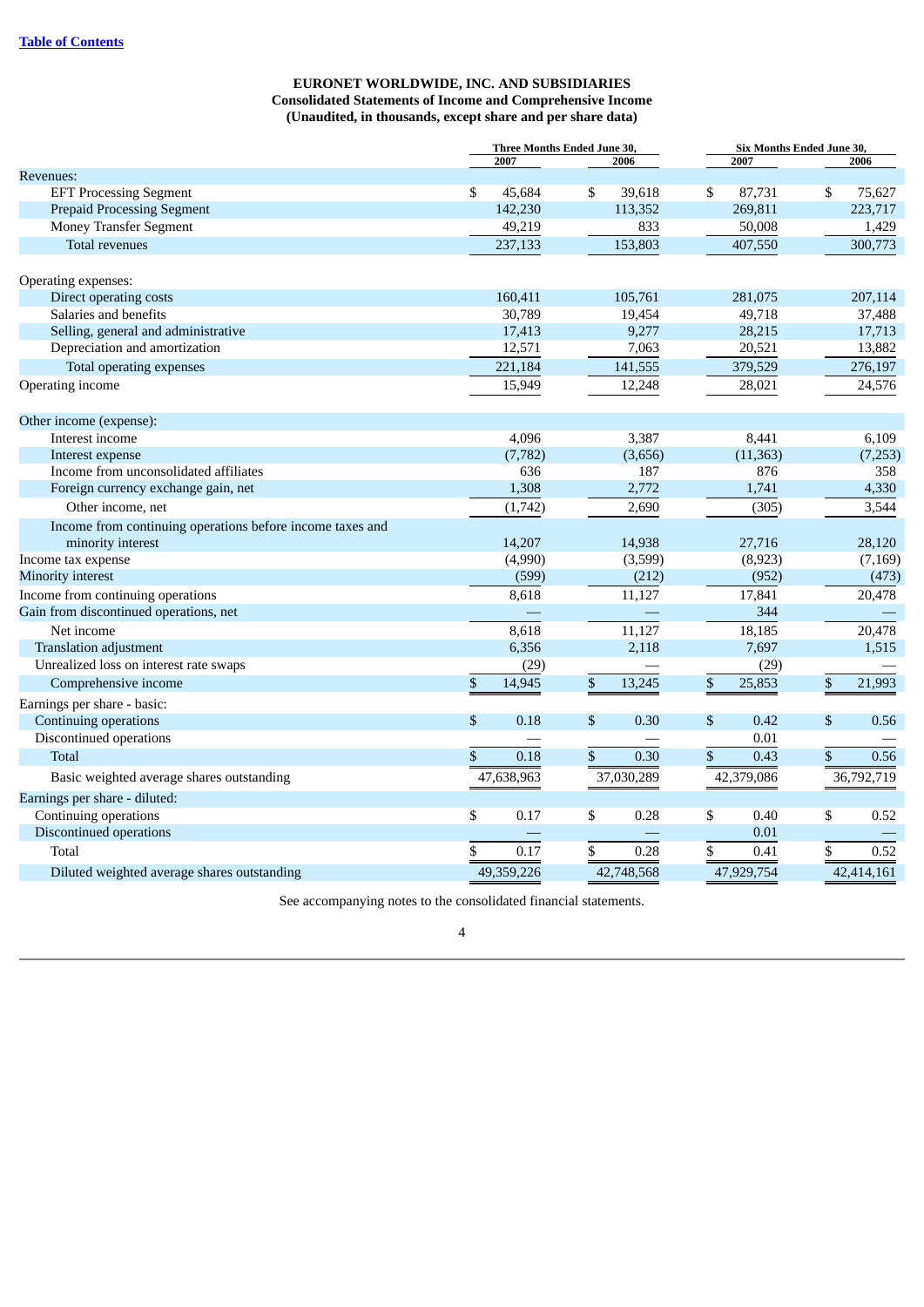## **EURONET WORLDWIDE, INC. AND SUBSIDIARIES Consolidated Statements of Cash Flows (Unaudited, in thousands)**

|                                                                                                                    |              | <b>Six Months Ended June 30.</b><br>2007<br>2006   |  |  |  |
|--------------------------------------------------------------------------------------------------------------------|--------------|----------------------------------------------------|--|--|--|
| Net income                                                                                                         | \$<br>18,185 | \$20,478                                           |  |  |  |
|                                                                                                                    |              |                                                    |  |  |  |
| Adjustments to reconcile net income to net cash provided by operating activities:<br>Depreciation and amortization | 20,521       | 13,882                                             |  |  |  |
| Share-based compensation                                                                                           | 3,726        | 3,838                                              |  |  |  |
|                                                                                                                    |              |                                                    |  |  |  |
| Unrealized foreign exchange gain, net<br>Loss (gain) on disposal of property and equipment                         | (264)<br>25  | (3,685)                                            |  |  |  |
| Gain on discontinued operations                                                                                    |              | (189)<br>$\qquad \qquad \overline{\qquad \qquad }$ |  |  |  |
| Deferred income tax benefit                                                                                        | (344)        |                                                    |  |  |  |
|                                                                                                                    | (1,910)      | (2,318)                                            |  |  |  |
| Income assigned to minority interest                                                                               | 952          | 473                                                |  |  |  |
| Income from unconsolidated affiliates                                                                              | (876)        | (358)                                              |  |  |  |
| Amortization of debt obligations issuance expense                                                                  | 767          | 1,131                                              |  |  |  |
| Changes in working capital, net of amounts acquired:                                                               |              |                                                    |  |  |  |
| Income taxes payable, net                                                                                          | 3,052        | 2,019                                              |  |  |  |
| Restricted cash                                                                                                    | (7, 272)     | (10, 279)                                          |  |  |  |
| Inventory - PINs and other                                                                                         | 771          | (6,826)                                            |  |  |  |
| Trade accounts receivable                                                                                          | 5,321        | 22,381                                             |  |  |  |
| Prepaid expenses and other current assets                                                                          | (4,868)      | (3,759)                                            |  |  |  |
| Trade accounts payable                                                                                             | 17,532       | (27, 042)                                          |  |  |  |
| Deferred revenue                                                                                                   | 501          | 2,025                                              |  |  |  |
| Accrued expenses and other current liabilities                                                                     | (56, 655)    | 4,091                                              |  |  |  |
| Other, net                                                                                                         | 1,799        | (251)                                              |  |  |  |
| Net cash provided by operating activities                                                                          | 963          | 15,611                                             |  |  |  |
|                                                                                                                    |              |                                                    |  |  |  |
| Cash flows from investing activities:                                                                              |              |                                                    |  |  |  |
| Acquisitions, net of cash acquired                                                                                 | (313, 462)   | (2,312)                                            |  |  |  |
| Acquisition escrow                                                                                                 | (26,000)     |                                                    |  |  |  |
| Proceeds from sale of property and equipment                                                                       | 82           | 669                                                |  |  |  |
| Purchases of property and equipment                                                                                | (12, 174)    | (10, 818)                                          |  |  |  |
| Purchases of other long-term assets                                                                                | (2,773)      | (1,526)                                            |  |  |  |
| Other, net                                                                                                         | 500          |                                                    |  |  |  |
| Net cash used in investing activities                                                                              | (353, 827)   | (13,987)                                           |  |  |  |
| Cash flows from financing activities:                                                                              |              |                                                    |  |  |  |
| Proceeds from issuance of shares                                                                                   | 163,541      | 11,685                                             |  |  |  |
| Borrowings from short-term debt obligations and revolving credit agreements                                        | 408,663      | 505                                                |  |  |  |
| Payments on short-term debt obligations and revolving credit agreements                                            | (438, 310)   |                                                    |  |  |  |
| Proceeds from long-term debt obligations                                                                           | 190,000      |                                                    |  |  |  |
| Repayment of long-term debt                                                                                        | (475)        | $\overbrace{\hspace{25mm}}$                        |  |  |  |
| Repayment of capital lease obligations                                                                             | (5,308)      | (3,084)                                            |  |  |  |
| Debt issuance costs                                                                                                | (3,827)      |                                                    |  |  |  |
| Proceeds received from minority interest stockholders                                                              | 188          |                                                    |  |  |  |
| Cash dividends paid to minority interest stockholders                                                              | (1, 572)     |                                                    |  |  |  |
| Other, net                                                                                                         | 145          | (180)                                              |  |  |  |
| Net cash provided by financing activities                                                                          | 313,045      | 8,926                                              |  |  |  |
| Effect of exchange differences on cash                                                                             | 1,054        | 2,241                                              |  |  |  |
| Increase in cash and cash equivalents                                                                              | (38, 765)    | 12,791                                             |  |  |  |
| Cash and cash equivalents at beginning of period                                                                   | 321,058      | 219,932                                            |  |  |  |
| Cash and cash equivalents at end of period                                                                         | \$282,293    | \$232,723                                          |  |  |  |
|                                                                                                                    |              |                                                    |  |  |  |
| Interest paid during the period                                                                                    | \$10,407     | 6,245<br>$\mathbb{S}$                              |  |  |  |
| Income taxes paid during the period                                                                                | 9,156        | 5,237                                              |  |  |  |

See accompanying notes to the consolidated financial statements.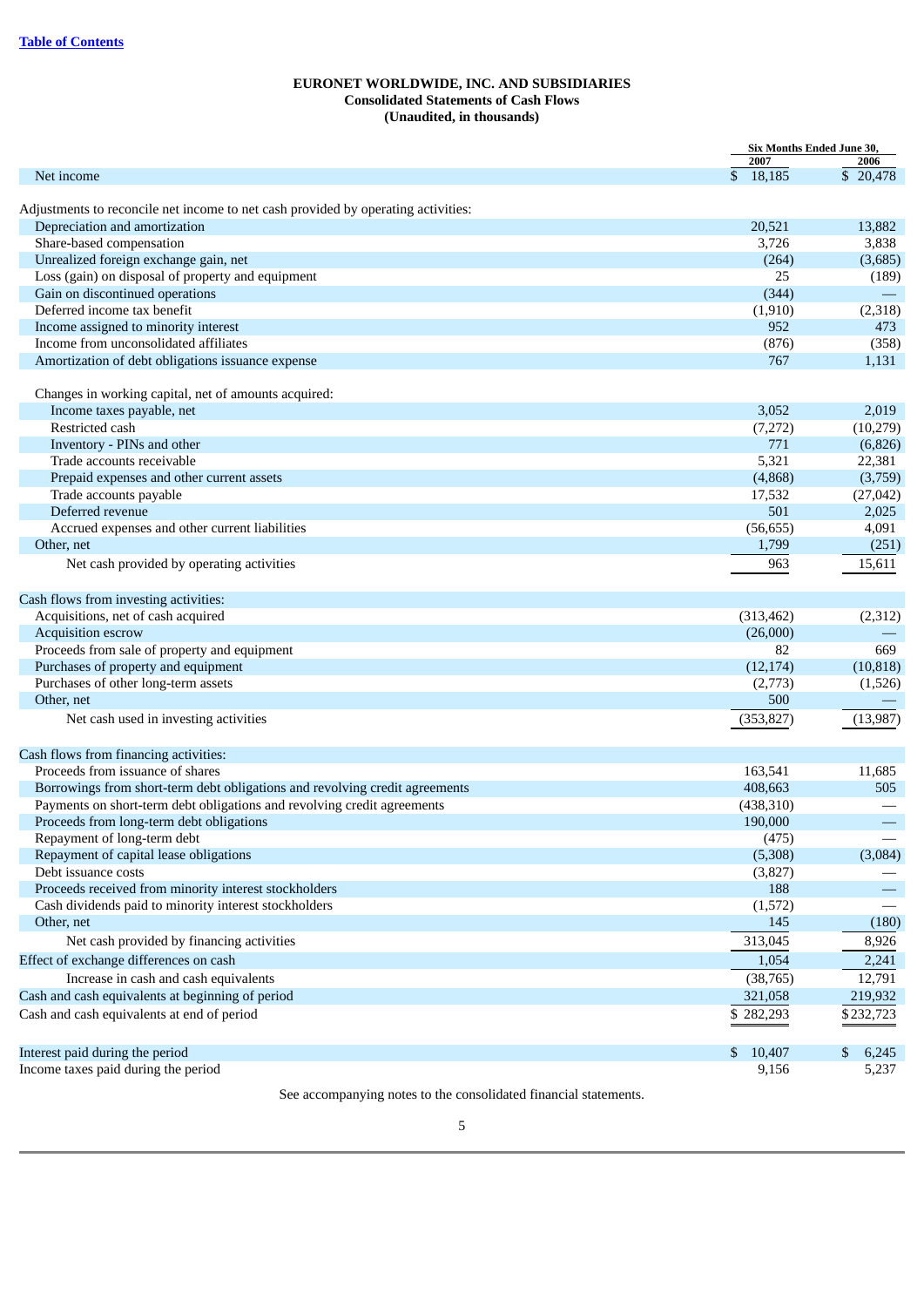## **EURONET WORLDWIDE, INC. AND SUBSIDIARIES NOTES TO THE UNAUDITED CONSOLIDATED FINANCIAL STATEMENTS**

#### **(1) GENERAL**

#### *Organization*

Euronet Worldwide, Inc. and its subsidiaries (the "Company" or "Euronet") is an industry leader in processing secure electronic financial transactions. Euronet's Prepaid Processing Segment is one of the world's largest providers of "top-up" services for prepaid products, primarily prepaid mobile airtime. The EFT Processing Segment provides end to end solutions relating to operations of automated teller machine ("ATM") and Point of Sale ("POS") networks, and debit and credit card processing in Europe, the Middle East, India and China. The Money Transfer Segment, comprised primarily of the Company's RIA Envia, Inc. ("RIA") subsidiary and its operating subsidiaries, is the third-largest global money transfer company and provides services through a sending network of agents and Company-owned stores in the U.S., the Caribbean, Europe and Asia, disbursing money transfers through a worldwide payer network.

#### *Basis of presentation*

The accompanying unaudited consolidated financial statements have been prepared from the records of the Company, in conformity with accounting principles generally accepted in the U.S. ("U.S. GAAP") and pursuant to the rules and regulations of the Securities and Exchange Commission ("SEC"). In the opinion of management, such unaudited consolidated financial statements contain all adjustments (consisting of normal interim closing procedures) necessary to present fairly the financial position of the Company as of June 30, 2007, the results of its operations for the three- and six-month periods ended June 30, 2007 and cash flows for the six-month periods ended June 30, 2007 and 2006.

The unaudited consolidated financial statements should be read in conjunction with the audited consolidated financial statements of Euronet for the year ended December 31, 2006, including the notes thereto, set forth in the Company's Annual Report on Form 10-K.

The preparation of financial statements in conformity with U.S. GAAP requires management to make estimates and assumptions that affect the amounts reported in the consolidated financial statements and accompanying notes. Actual results could differ from those estimates. The results of operations for the three- and six-month periods ended June 30, 2007 are not necessarily indicative of the results to be expected for the full year ending December 31, 2007. Certain amounts in prior years have been reclassified to conform to current period presentation.

## **(2) SUMMARY OF SIGNIFICANT ACCOUNTING POLICIES AND PRACTICES**

#### *Money transfer settlement obligations*

Money transfer settlement obligations are recorded in accrued expenses and other current liabilities on the Company's unaudited consolidated balance sheet and consist of amounts owed by Euronet to money transfer recipients. As of June 30, 2007, the Company's money transfer settlement obligations were \$24.4 million.

#### *Accounting for derivative instruments and hedging activities*

The Company accounts for derivative instruments and hedging activities in accordance with Financial Accounting Standards Board ("FASB") Statement of Financial Accounting Standards ("SFAS") No. 133, "Accounting for Derivative Instruments and Hedging Activities," as amended ("SFAS No. 133"), which requires that all derivative instruments be recognized as either assets or liabilities on the balance sheet at fair value. During the second quarter 2007, the Company entered into derivative instruments to manage exposure to interest rate risk that are considered cash flow hedges under the provisions of SFAS No. 133. To qualify for hedge accounting under SFAS No. 133, the details for the hedging relationship must be formally documented at the inception of the arrangement, including the Company's hedging strategy, risk management objective, the specific risk being hedged, the derivative instrument being used, the item being hedged, an assessment of hedge effectiveness and how effectiveness will continue to be assessed and measured. For the effective portion of a cash flow hedge, changes in the value of the hedge instrument are recorded temporarily in stockholders' equity as a component of other comprehensive income and then recognized as an adjustment to interest expense over the term of the hedging instrument.

In the Money Transfer Segment, the Company enters into foreign currency forward contracts to offset foreign currency exposure related to the notional value of money transfer transactions collected in currencies other than the U.S. dollar. These forward contracts are considered derivative instruments under the provisions of SFAS No. 133, however, the Company does not designate such instruments as hedges. Accordingly, changes in the value of these contracts are recognized immediately as a component of foreign currency exchange gain, net in the Unaudited Consolidated Statement of Income. The impact of changes in value of these forward contracts, together with the

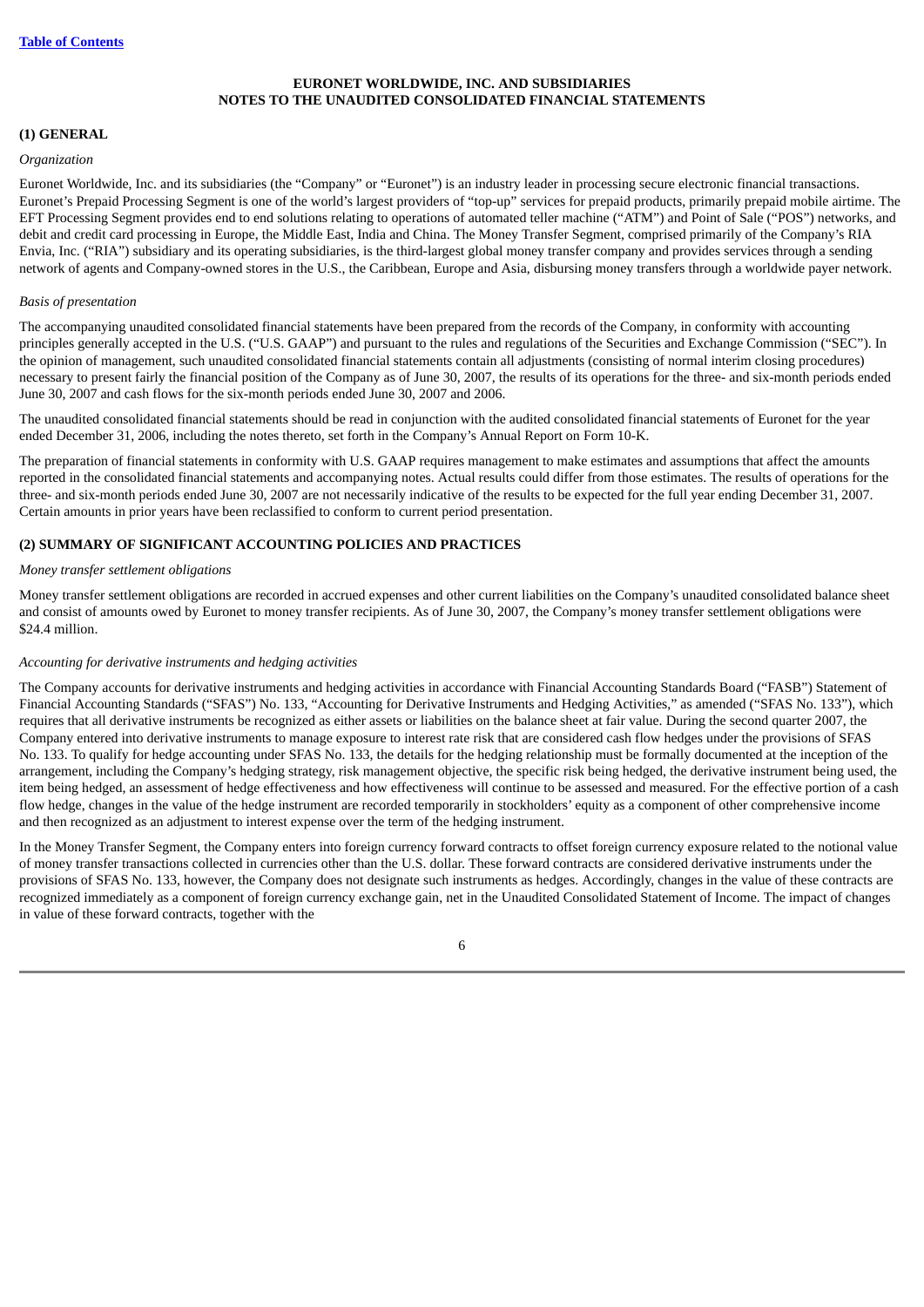#### **Table of [Contents](#page-2-0)**

impact of the change in value of the related foreign currency denominated receivable, on the Company's Unaudited Consolidated Income Statement is not significant.

Cash flows resulting from derivative instruments are classified as cash flows from operating activities in the Company's Unaudited Consolidated Statement of Cash Flows. The Company enters into derivative instruments with highly credit-worthy financial institutions and does not use derivative instruments for trading or speculative purposes. See Note 8, Derivative Instruments and Hedging Activities, for further discussion of derivative instruments.

#### *Presentation of taxes collected and remitted to governmental authorities*

During 2006, the Emerging Issues Task Force ("EITF") issued EITF 06-3, "How Taxes Collected and Remitted to Governmental Authorities Should Be Presented in the Income Statement (That Is, Gross versus Net Presentation)." The Company presents taxes collected and remitted to governmental authorities on a net basis in the accompanying consolidated statements of income.

#### *Accounting for uncertainty in income taxes*

Effective January 1, 2007, the Company adopted the provisions of FASB Interpretation No. 48, "Accounting for Uncertainty in Income Taxes" ("FIN 48"), an interpretation of SFAS No. 109, "Accounting for Income Taxes." FIN 48 seeks to reduce the diversity in practice associated with certain aspects of the measurement and recognition related to accounting for income taxes. This interpretation also requires expanded disclosures about fair value measurements.

The Company's policy is to record estimated interest and penalties related to the underpayment of income taxes as income tax expense in the consolidated statements of income. See Note 13, Income Taxes, for further discussion regarding the adoption of FIN 48.

#### *Recent accounting pronouncements*

In February 2007, the FASB issued SFAS No. 159, "The Fair Value Option for Financial Assets and Financial Liabilities—Including an amendment of FASB Statement No. 115" ("SFAS No. 159"). SFAS No. 159 expands the use of fair value accounting but does not affect existing standards which require assets or liabilities to be carried at fair value. Under SFAS No. 159, a company may elect to use fair value to measure accounts and loans receivable, available-for-sale and held-to-maturity securities, equity method investments, accounts payable, guarantees and issued debt. Other eligible items include firm commitments for financial instruments that otherwise would not be recognized at inception and non-cash warranty obligations where a warrantor is permitted to pay a third party to provide the warranty goods or services. If the use of fair value is elected, any upfront costs and fees related to the item must be recognized in earnings and cannot be deferred, such as deferred financing costs. The fair value election is irrevocable and generally made on an instrument-by-instrument basis, even if a company has similar instruments that it elects not to measure based on fair value. At the adoption date, unrealized gains and losses on existing items for which fair value has been elected are reported as a cumulative adjustment to beginning retained earnings. Subsequent to the adoption of SFAS No. 159, changes in fair value are recognized in earnings. SFAS No. 159 is effective for Euronet beginning in the first quarter 2008. Euronet is currently determining whether fair value accounting is appropriate for any of its eligible items and cannot estimate the impact, if any, which SFAS No. 159 will have on its consolidated results of operations and financial condition.

#### **(3) EARNINGS PER SHARE**

Basic earnings per share has been computed by dividing earnings available to common stockholders by the weighted average number of common shares outstanding during the respective period. Diluted earnings per share has been computed by dividing earnings available to common stockholders by the weighted-average shares outstanding during the respective period, after adjusting for the potential dilution of the assumed conversion of the Company's convertible debentures, shares issuable in connection with acquisition obligations, options to purchase the Company's common stock and restricted stock. The following table provides a reconciliation of net income to earnings available to common stockholders and the computation of diluted weighted average number of common shares outstanding: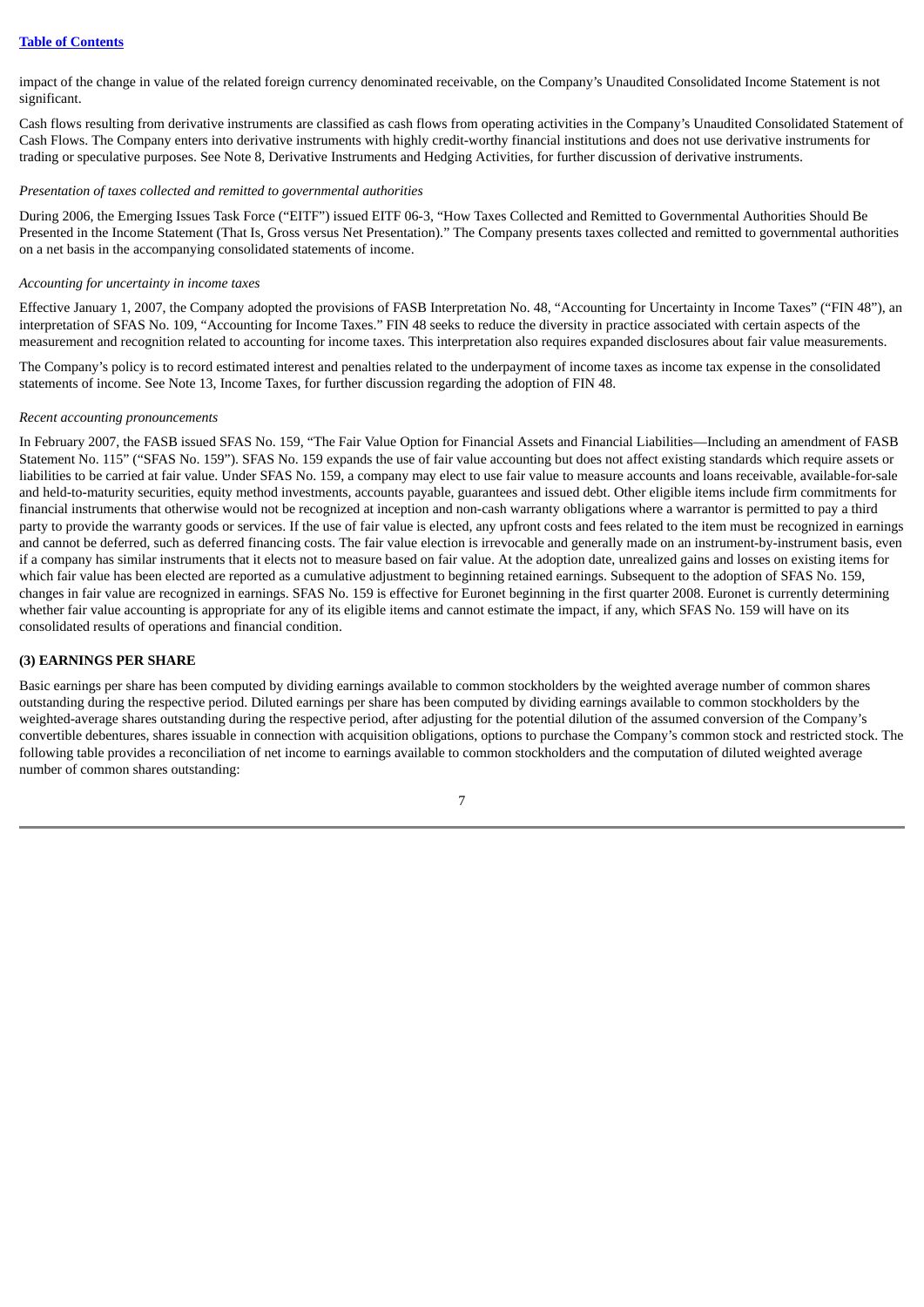|                                                                          | Three Months Ended June 30. |         |    |            | <b>Six Months Ended June 30.</b> |            |    |            |
|--------------------------------------------------------------------------|-----------------------------|---------|----|------------|----------------------------------|------------|----|------------|
| (dollar amounts in thousands)                                            | 2007                        |         |    | 2006       |                                  | 2007       |    | 2006       |
| Reconciliation of net income to earnings available to earnings available |                             |         |    |            |                                  |            |    |            |
| to common stockholders:                                                  |                             |         |    |            |                                  |            |    |            |
| Net income                                                               | \$                          | 8,618   | \$ | 11.127     | \$                               | 18,185     | \$ | 20,478     |
| Add: interest expense of 1.625% convertible debentures, if dilutive      |                             |         |    | 797        |                                  | 1,534      |    | 1,594      |
| Earnings available to common stockholders                                |                             | 8,618   |    | 11,924     | S                                | 19,719     |    | 22,072     |
| Computation of diluted weighted average shares outstanding:              |                             |         |    |            |                                  |            |    |            |
| Basic weighted average shares outstanding                                | 47,638,963                  |         |    | 37,030,289 |                                  | 42,379,086 |    | 36,792,719 |
| Additional shares from assumed conversion of 1.625% convertible          |                             |         |    |            |                                  |            |    |            |
| debentures                                                               |                             |         |    | 4,163,488  |                                  | 4,163,488  |    | 4,163,488  |
| Weighted average shares issuable in connection with acquisition          |                             |         |    |            |                                  |            |    |            |
| obligations (See Note 4 - Acquisitions)                                  |                             | 673,636 |    | 91,285     |                                  | 338,679    |    | 73.028     |
| Incremental shares from assumed conversion of stock options and          |                             |         |    |            |                                  |            |    |            |
| restricted stock                                                         | 1,046,627                   |         |    | 1,463,506  |                                  | 1,048,501  |    | 1,384,926  |
| Diluted weighted average shares outstanding                              | 49,359,226                  |         |    | 42,748,568 |                                  | 47,929,754 |    | 42,414,161 |

The table includes all stock options and restricted stock that are dilutive to Euronet's weighted average common shares outstanding during the period. For both the three- and six-month periods ended June 30, 2007, the table does not include 532,985 stock options or shares of restricted stock that are anti-dilutive to the Company's weighted average common shares outstanding. For the six-month period ended June 30, 2006, the table does not include 22,500 stock options or shares of restricted stock that are anti-dilutive to the Company's weighted average common shares outstanding. For the three-month period ended June 30, 2006, the assumed conversion of all stock options and restricted stock outstanding was dilutive to the Company's diluted earnings per share.

The Company has \$140 million of 1.625% convertible debentures due 2024 and \$175 million of 3.50% convertible debentures due 2025 outstanding that, if converted, would have a potentially dilutive effect on the Company's stock. These debentures are convertible into 4.2 million shares of Common Stock for the \$140 million 1.625% issue, and 4.3 million shares of Common Stock for the \$175 million 3.50% issue only upon the occurrence of certain conditions. As required by EITF Issue No. 04-8, "The Effect of Contingently Convertible Debt on Diluted Earnings per Share," if dilutive, the impact of the contingently issuable shares must be included in the calculation of diluted earnings per share under the "if-converted" method, regardless of whether the conditions upon which the debentures would be convertible into shares of the Company's Common Stock have been met. Under the if-converted method, the assumed conversion of the 1.625% convertible debentures was anti-dilutive for the three-month period ended June 30, 2007 and dilutive for the three-month period ended June 30, 2006 and six-month periods ended June 30, 2007 and 2006. Under the if-converted method, the assumed conversion of the 3.50% convertible debentures was anti-dilutive for the three- and six-month periods ended June 30, 2007 and 2006.

#### **(4) ACQUISITIONS**

In accordance with SFAS No. 141, "Business Combinations," the Company allocates the purchase price of its acquisitions to the tangible assets, liabilities and intangible assets acquired based on estimated fair values. Any excess purchase price over those fair values is recorded as goodwill. The fair value assigned to intangible assets acquired is supported by valuations using estimates and assumptions provided by management. For certain acquisitions, management engages an appraiser to assist in the valuation process.

#### **2007 Acquisitions:**

#### *Acquisition of RIA*

In April 2007, the Company completed the acquisition of the common stock of RIA, which expanded the Company's money transfer operations in the U.S. and internationally. The purchase price of \$503.9 million was comprised of \$358.3 million in cash, 4,053,606 shares of Euronet Common Stock valued at \$108.9 million, 3,685,098 contingent value rights ("CVRs") and stock appreciation rights ("SARs") valued at a total of \$32.1 million and transaction costs of approximately \$4.6 million. The Company financed the cash portion of the purchase price through a combination of cash on hand and \$190 million in additional debt obligations. The following table summarizes the allocation of the purchase price to the fair values of the acquired tangible and intangible assets at the acquisition date, which remains preliminary while management completes its valuation of the fair value of the net assets acquired.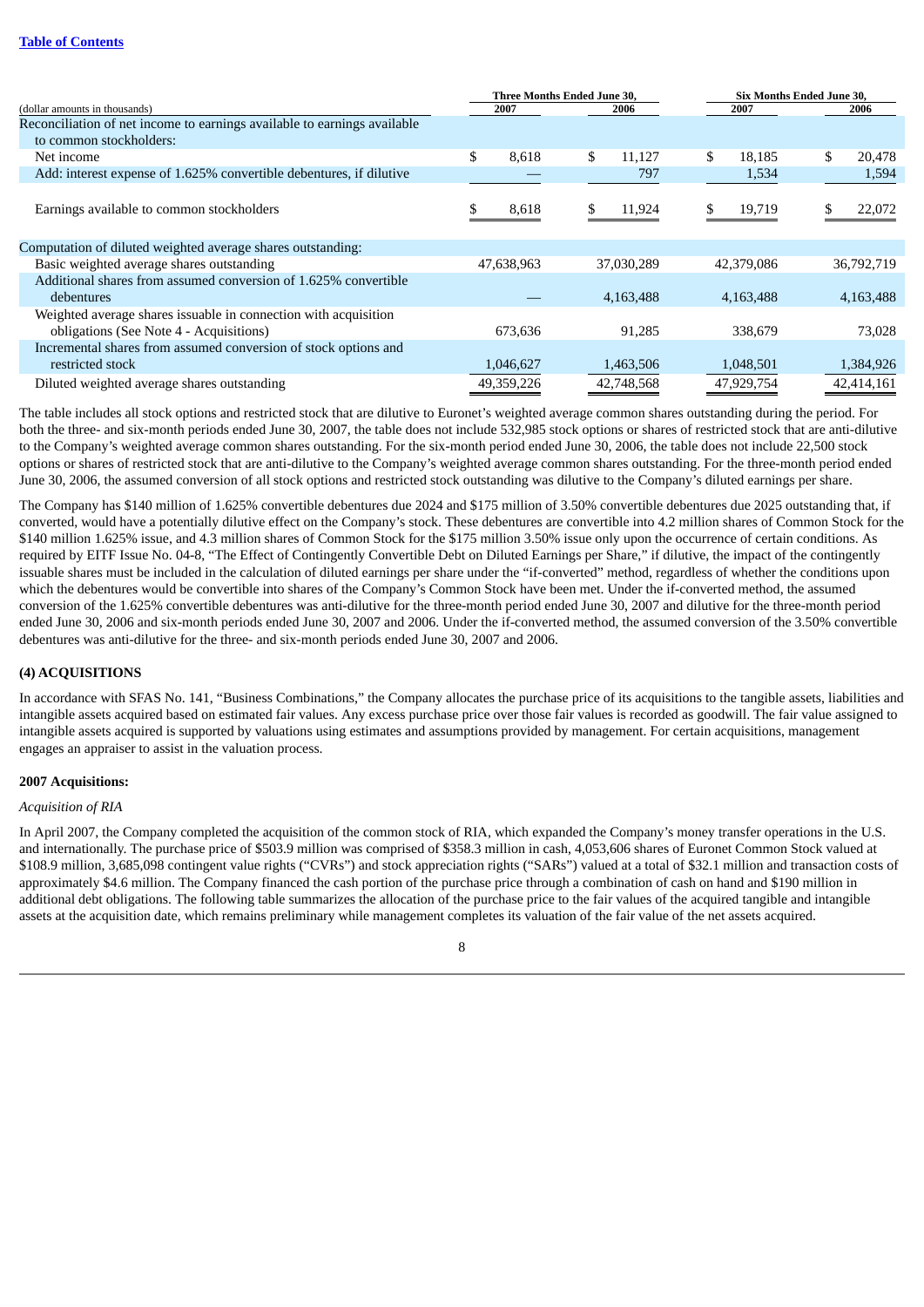|                               | <b>Estimated</b> |           |
|-------------------------------|------------------|-----------|
| (dollar amounts in thousands) | Life             |           |
| Current assets                |                  | \$78,220  |
| Property and equipment        | various          | 10,854    |
| <b>Customer relationships</b> | $3 - 8$ years    | 73,210    |
| Trademarks and trade names    | 20 years         | 37,150    |
| Software                      | 5 years          | 1,610     |
| Non-compete agreements        | 3 years          | 270       |
| Other non-current assets      |                  | 1,396     |
| Goodwill                      | Indefinite       | 402,839   |
| Assets acquired               |                  | 605,549   |
|                               |                  |           |
| Current liabilities           |                  | (85, 190) |
| Non-current liabilities       |                  | (1,574)   |
| Deferred income tax liability |                  | (14, 852) |
| Net assets acquired           |                  | \$503,933 |

Pursuant to the terms of the Stock Purchase Agreement, as amended, \$35.0 million in cash and 276,382 shares of Euronet Common Stock valued at \$7.4 million are being held in escrow to secure certain obligations of the sellers under the Stock Purchase Agreement, as amended. These amounts have been reflected in the purchase price because the Company has determined beyond a reasonable doubt that the obligations will be met. The 3,685,098 CVRs mature on October 1, 2008 and will result in the issuance of up to \$20 million of additional shares of Euronet Common Stock or payment of additional cash, at the Company's option, if the price of Euronet Common Stock is less than \$32.56 on the maturity date. The 3,685,098 SARs entitle the sellers to acquire additional shares of Euronet Common Stock at an exercise price of \$27.14 at any time through October 1, 2008. Between the CVRs and SARs, the sellers are entitled to additional consideration of at least \$20 million in Euronet Common Stock or cash. Management has initially estimated the total fair value of the CVRs and SARs at approximately \$32.1 million using a Black Scholes pricing model. These and other terms and conditions applicable to the CVRs and SARs are set forth in the agreements governing these instruments.

Additionally, in April 2007, the Company combined its previous money transfer business with RIA and incurred total exit costs of approximately \$0.9 million during the second quarter 2007. These costs were recorded as operating expenses and represent the accelerated depreciation and amortization of property and equipment, software and leasehold improvements that were disposed of during the second quarter 2007; the write off of marketing materials and trademarks that have been discontinued; the write off of accounts receivable from agents that did not meet RIA's credit requirements; and severance and retention payments made to certain employees. Additional costs incurred in association with exiting the Company's previous money transfer business, if any, are not expected to be significant.

#### *Other acquisitions:*

During the six-months ended June 30, 2007, the Company completed three other acquisitions described below for an aggregate purchase price of \$26.5 million, comprised of \$18.1 million in cash, 275,429 shares of Euronet Common Stock valued at \$7.6 million and notes payable of \$0.8 million. In connection with one of these acquisitions, the Company agreed to certain contingent consideration arrangements based on the value of Euronet Common Stock and the achievement of certain performance criteria. Upon the achievement of certain performance criteria, during 2009 and 2010, the Company may have to pay a total of \$2.5 million in cash or 75,489 shares of Euronet Common Stock, at the option of the seller.

- **•** During January 2007, EFT Services Holding BV and Euronet Adminisztracios Kft, both wholly-owned subsidiaries of Euronet, completed the acquisition of a total of 100% of the share capital of Brodos SRL in Romania ("Brodos Romania"). Brodos Romania is a leading electronic prepaid mobile airtime processor that expanded the Company's Prepaid Processing Segment business to Romania.
- **•** During February 2007, e-pay Holdings Limited, a wholly-owned subsidiary of Euronet, completed the acquisition of all of the share capital of Omega Logic, Ltd. ("Omega Logic"). Omega Logic is a prepaid top-up company based, and primarily operating, in the U.K. This acquisition enhanced our Prepaid Processing Segment business in the U.K.
- **•** During April 2007, PaySpot, Inc. (a wholly-owned subsidiary of Euronet) acquired customer relationships from Synergy Telecom, Inc. ("Synergy") and Synergy agreed not to compete with PaySpot in the prepaid mobile phone top-up business in the U.S. for a period of five years. This acquisition enhances the Company's Prepaid Processing Segment business in the U.S.

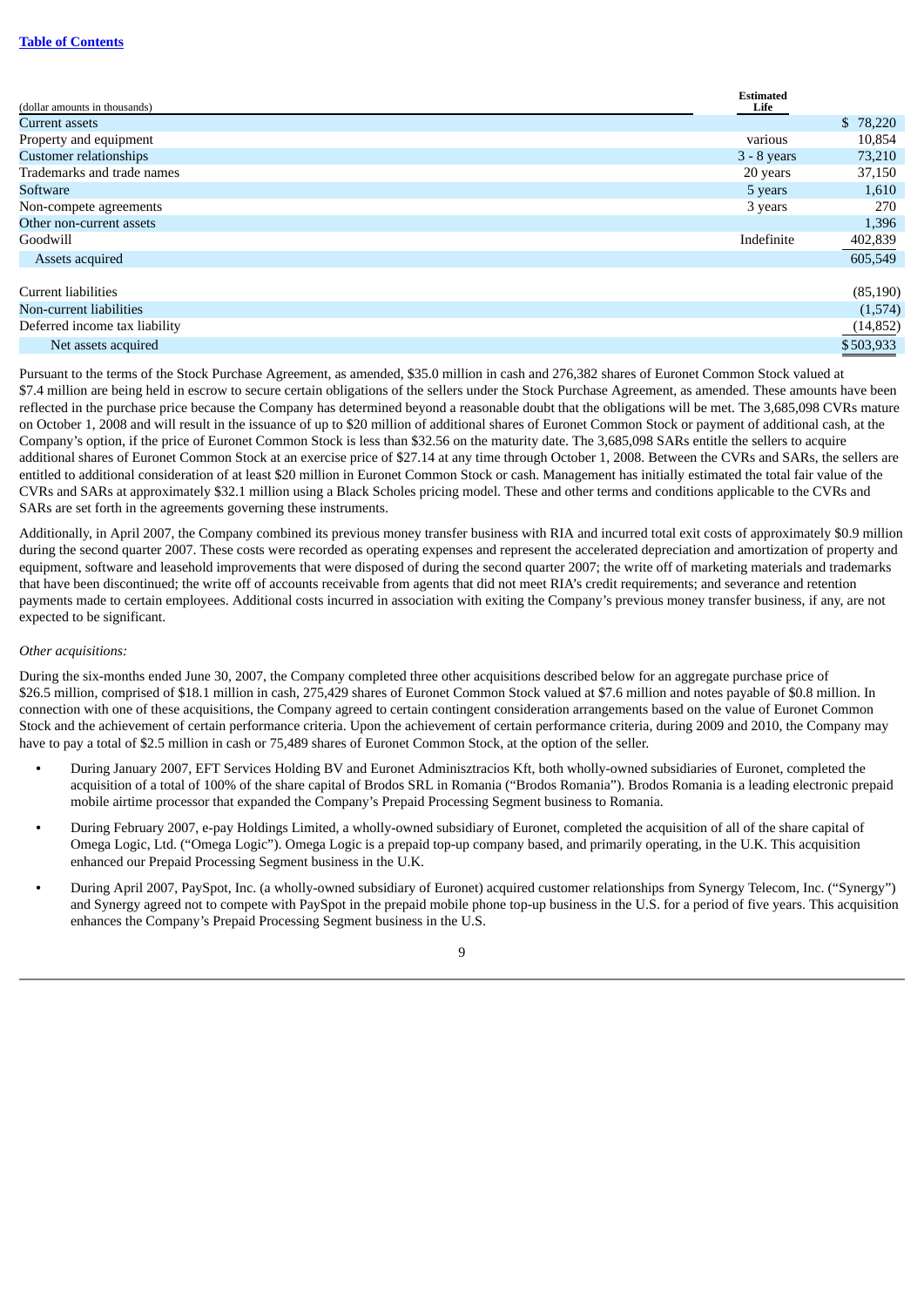As of June 30, 2007, 75,743 shares of Euronet Common Stock issued in connection with these acquisitions remains in escrow subject to the achievement of certain performance criteria. These shares have been reflected in the purchase price because the Company has determined beyond a reasonable doubt that the performance criteria will be met.

#### *Agreement to acquire La Nacional*

During January 2007, the Company signed a stock purchase agreement to acquire Envios de Valores La Nacional Corp. and its U.S. based affiliates ("La Nacional"), a money transfer company originating transactions through a network of sending agents and company-owned stores. See Note 11, Commitments, Litigation and Contingencies, for further disclosure regarding the agreement to acquire La Nacional.

#### **2006 Acquisition:**

In January 2006, the Company completed the acquisition of the assets of Essentis, Limited ("Essentis") for approximately \$2.9 million, which was comprised of \$0.9 million in cash and approximately \$2.0 million in assumed liabilities. Essentis is a U.K. company that owns and develops software packages that enhance Euronet's outsourcing and software offerings to banks. Essentis is reported in the Company's EFT Processing Segment. There are no potential additional purchase price or escrow arrangements associated with the acquisition of Essentis.

#### **Pro Forma and Condensed Statements of Net Income:**

The following unaudited pro forma financial information presents the condensed combined results of operations of Euronet for the three- and six- months ended June 30, 2007 and 2006, as if the acquisition of RIA described above had occurred January 1, 2006. Adjustments were made to reflect the impact of events that are a direct result of the acquisition and are expected to have a continuing impact on the Company's combined results of operations, including amortization of purchased intangible assets that would have been recorded if the acquisition had occurred at the beginning of the periods presented. The pro forma financial information is not intended to represent, or be indicative of, the consolidated results of operations or financial condition of Euronet that would have been reported had the acquisitions been completed as of the beginning of the periods presented. Moreover, the pro forma financial information should not be considered as representative of the future consolidated results of operations or financial condition of Euronet.

|                                       |              | <b>Pro Forma for the Three</b><br><b>Months Ended June 30.</b> | <b>Pro Forma for the Six</b><br><b>Months Ended June 30.</b> |           |  |
|---------------------------------------|--------------|----------------------------------------------------------------|--------------------------------------------------------------|-----------|--|
| (in thousands, except per share data) | 2007         | 2006                                                           | 2007                                                         | 2006      |  |
| Revenues                              | \$239,606    | \$200,143                                                      | \$453,739                                                    | \$387,072 |  |
| Operating income                      | \$16,829     | \$14,896                                                       | \$29.056                                                     | \$27,176  |  |
| Net income                            | 8,650<br>SS. | \$7,412                                                        | \$11,010                                                     | \$10,551  |  |
| Per share data:                       |              |                                                                |                                                              |           |  |
| Net income per share-basic            | 0.18<br>S.   | 0.20                                                           | 0.26                                                         | 0.29      |  |
| Net income per share-diluted          | 0.17         | 0.17                                                           | 0.24                                                         | 0.25      |  |

#### **(5) PROPERTY AND EQUIPMENT, NET**

The components of property and equipment, net of accumulated depreciation and amortization, as of June 30, 2007 and December 31, 2006 are as follows:

| (in thousands)                                 | <b>June 30,</b><br>2007 | <b>December</b><br>31, 2006 |
|------------------------------------------------|-------------------------|-----------------------------|
| <b>ATMs</b>                                    | \$81,322                | \$75,568                    |
| POS terminals                                  | 27,965                  | 25,473                      |
| Vehicles and office equipment                  | 20,673                  | 8,990                       |
| Computers and software                         | 46,364                  | 37,026                      |
|                                                | 176,324                 | 147,057                     |
| Less accumulated depreciation and amortization | (106, 442)              | (91, 883)                   |
| <b>Total</b>                                   | \$69,882                | \$55,174                    |
|                                                |                         |                             |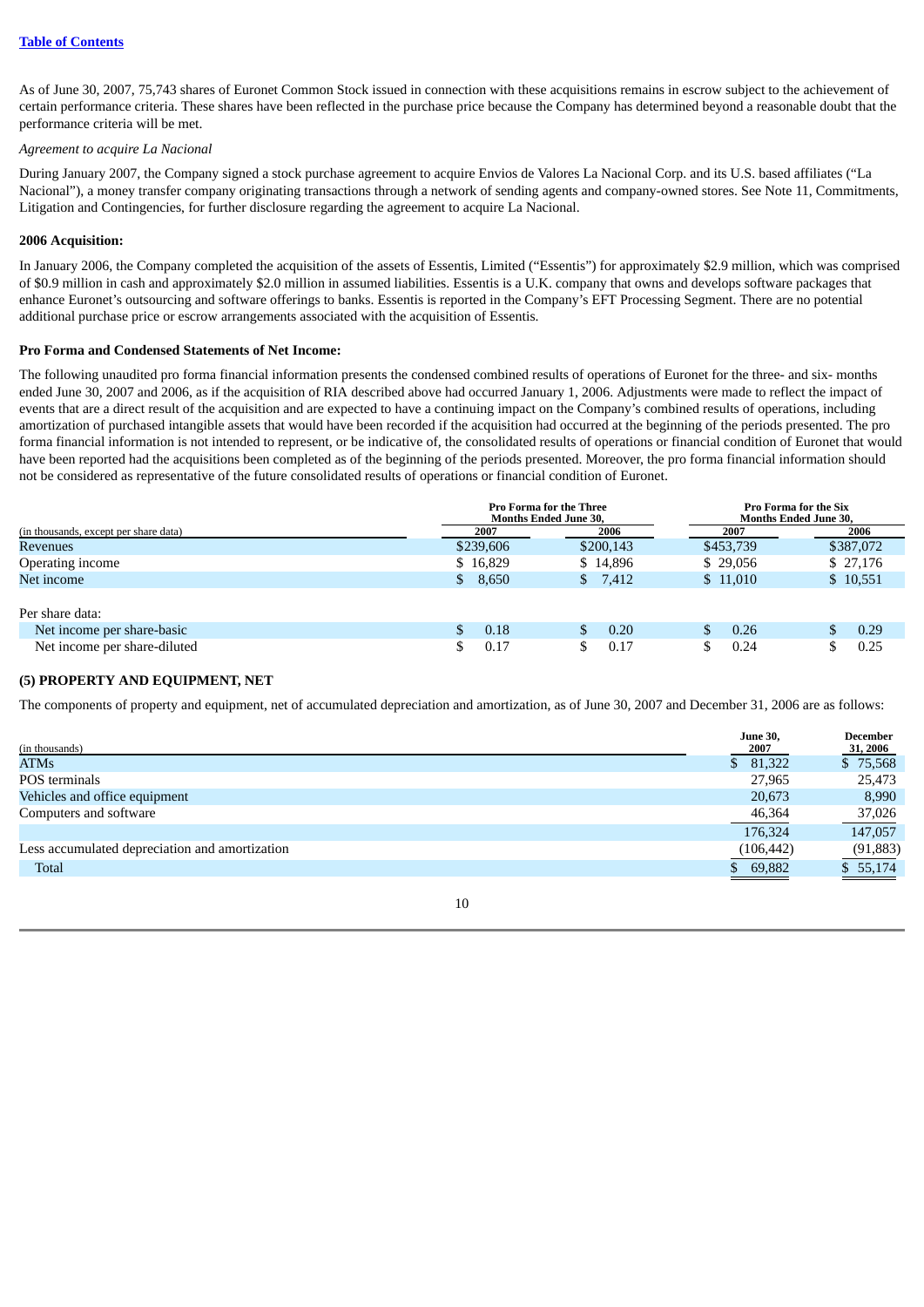## **(6) GOODWILL AND INTANGIBLE ASSETS**

A summary of intangible assets and goodwill activity for the six-month period ended June 30, 2007 is presented below:

| (in thousands):                                              | Amortizable<br>Intangible<br>Assets | Goodwill  | <b>Total</b><br>Intangible<br>Assets |
|--------------------------------------------------------------|-------------------------------------|-----------|--------------------------------------|
| Balance as of January 1, 2007                                | \$47,539                            | \$278,743 | \$326,282                            |
| Increases (decreases):                                       |                                     |           |                                      |
| <b>Acquisition of RIA</b>                                    | 112.240                             | 402.839   | 515,079                              |
| Other 2007 acquisitions                                      | 8.366                               | 20.264    | 28,630                               |
| Adjustment to 2006 acquisition                               | (116)                               |           | (116)                                |
| Amortization                                                 | (8,349)                             |           | (8,349)                              |
| Other (primarily changes in foreign currency exchange rates) | 1,143                               | 5,030     | 6,173                                |
| Balance as of June 30, 2007                                  | \$160,823                           | \$706,876 | \$867,699                            |

Estimated annual amortization expense on intangible assets with finite lives, before income taxes, as of June 30, 2007, is expected to total \$20.1 million for 2007, \$23.3 million for 2008, \$23.3 million for 2009, \$23.0 million for 2010, \$19.3 million for 2011 and \$16.1 million for 2012.

The Company's annual goodwill impairment test for the year ended December 31, 2006 indicated that there were no impairments. Determining the fair value of reporting units for the purpose of the goodwill impairment test requires significant management judgment in estimating future cash flows and assessing potential market and economic conditions. It is reasonably possible that the Company's operations will not perform as expected, or that estimates or assumptions could change, which may result in the Company recording material non-cash impairment charges during the year in which these changes take place.

## **(7) DEBT OBLIGATIONS**

A summary of debt obligation activity for the six-month period ended June 30, 2007 is presented below:

| (in thousands)<br>Balance at January 1, 2007 | <b>Revolving</b><br>Credit<br><b>Facilities</b><br>\$ 34,073 | Other Debt<br><b>Obligations</b><br>4,378<br>\$ | Capital<br>Leases<br>\$20,001 | 1.625%<br>Convertible<br><b>Debentures</b><br><b>Due 2024</b><br>\$140,000 | 3.50%<br>Convertible<br><b>Debentures</b><br><b>Due 2025</b><br>\$175,000 | <b>Term Loan</b><br>S | Total<br>\$373,452 |
|----------------------------------------------|--------------------------------------------------------------|-------------------------------------------------|-------------------------------|----------------------------------------------------------------------------|---------------------------------------------------------------------------|-----------------------|--------------------|
| Increases (decreases):                       |                                                              |                                                 |                               |                                                                            |                                                                           |                       |                    |
| Net borrowings (repayments)                  | 6,192                                                        | 748                                             | (2,769)                       |                                                                            |                                                                           | 189,525               | 193,696            |
| Capital lease interest                       |                                                              |                                                 | 880                           |                                                                            |                                                                           |                       | 880                |
| Foreign exchange gain (loss)                 | 53                                                           | (18)                                            | 734                           |                                                                            |                                                                           |                       | 769                |
| Balance at June 30, 2007                     | 40,318                                                       | 5,108                                           | 18,846                        | 140,000                                                                    | 175,000                                                                   | 189,525               | 568,797            |
| Less - current maturities                    |                                                              | (5, 108)                                        | (5,986)                       |                                                                            |                                                                           | (1,900)               | (12, 994)          |
| Long-term obligations at June 30,<br>2007    | \$40,318                                                     |                                                 | \$12,860                      | \$140,000                                                                  | \$175,000                                                                 | \$187,625             | \$555,803          |

In connection with the completion of the acquisition of RIA during April 2007, the Company entered into a \$290 million secured syndicated credit facility consisting of a \$190 million seven-year term loan, which was fully-drawn at closing, and a \$100 million five-year revolving credit facility (the "Credit Facility") that replaced the previous \$50 million revolving credit facility. The \$190 million seven-year term loan bears interest at LIBOR plus 200 basis points or prime plus 100 basis points and contains a 1% per annum principal amortization requirement, payable quarterly, with the remaining balance outstanding due at the end of year seven. The \$100 million five-year revolving line of credit bears interest at LIBOR or prime plus a margin that adjusts each quarter based upon the Company's consolidated total leverage ratio. The weighted average interest rate of the Company's borrowings under the revolving credit facility was 8.2% as of June 30, 2007.

The term loan may be expanded by up to an additional \$150 million and the revolving credit facility may be expanded by up to an additional \$25 million, subject to satisfaction of certain conditions including pro-forma debt covenant compliance. The new agreements contain certain mandatory prepayments, customary events of default and financial covenants, including leverage ratios. The leverage ratios step down on various dates through September 2008. Financing costs of \$4.3 million have been deferred and are being amortized over the terms of the respective loans.

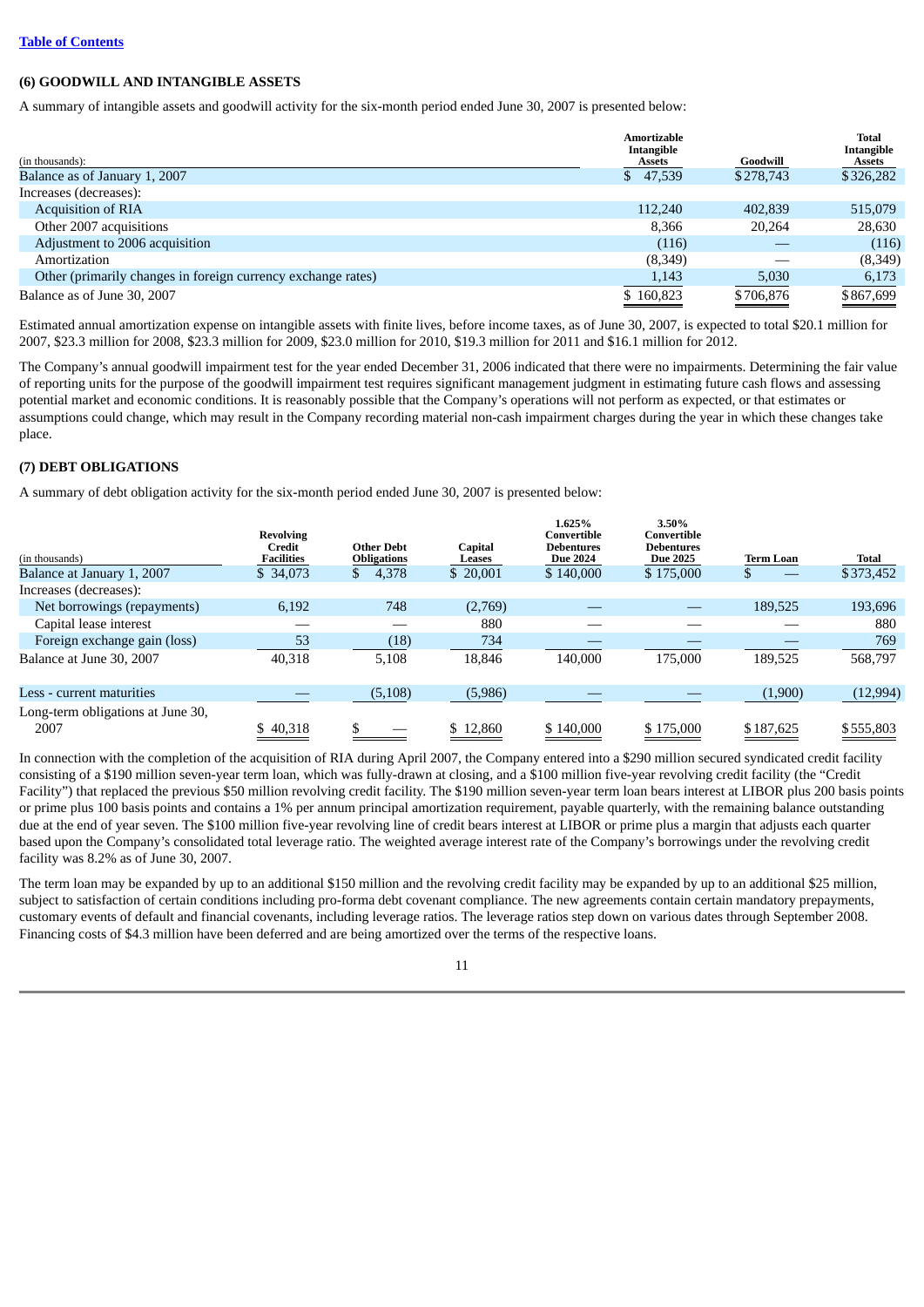## **(8) DERIVATIVE INSTRUMENTS AND HEDGING ACTIVITIES**

During the second quarter 2007, the Company entered into interest rate swap agreements for a total notional amount of \$50 million to manage interest rate exposure related to a portion of the term loan, which currently bears interest at LIBOR plus 200 basis points. The interest rate swap agreements are determined to be cash flow hedges and effectively convert \$50 million of the term loan to a fixed interest rate of 7.3% through the May 2009 maturity date of the swap agreements. As of June 30, 2007, the Company has recorded a liability of less than \$0.1 million in the other long-term liabilities caption on the Company's Consolidated Balance Sheets to recognize the fair value of the swap agreements. The offset is recorded in accumulated other comprehensive income. The fair value of swap agreements is based on market quotes received from the agreement counterparties and represents the net amount the Company would have been required to pay to terminate the positions.

As of June 30, 2007, the Company had foreign currency forward contracts outstanding with a notional value of \$29.8 million, \$3.0 million and \$2.7 million in euros, British pounds and other currencies, respectively, that were not designated as hedges and had in a weighted average maturity of 17 days.

#### **(9) EQUITY PRIVATE PLACEMENT**

During March 2007, the Company entered into a securities purchase agreement with certain accredited investors to issue and sell 6,374,528 shares of Common Stock in a private placement. The offering price for the shares was \$25.00 per share and the gross proceeds of the offering were approximately \$159.4 million. The net proceeds from the sale, after deducting commissions and estimated expenses, were approximately \$154.3 million.

#### **(10) SEGMENT INFORMATION**

Euronet's reportable operating segments have been determined in accordance with SFAS No. 131, "Disclosures About Segments of an Enterprise and Related Information." Effective January 1, 2007, the Company began reporting and managing the operations of the EFT Processing Segment and the Software Solutions Segment on a combined basis. Additionally, as a result of the acquisition of RIA in April 2007, the Company began reporting the Money Transfer Segment. The Company's former money transfer business was previously reported within the Prepaid Processing Segment. Previously reported amounts have been restated to reflect these changes, which did not impact the Company's consolidated financial statements. As a result of these changes, the Company currently operates in the following three reportable operating segments.

- 1) Through the EFT Processing Segment, the Company processes transactions for a network of ATMs and POS terminals across Europe, Asia and Africa. The Company provides comprehensive electronic payment solutions consisting of ATM network participation, outsourced ATM and POS management solutions, credit and gift card outsourcing and electronic recharge services for prepaid mobile airtime. Through this segment, the Company also offers a suite of integrated electronic financial transaction ("EFT") software solutions for electronic payment, merchant acquiring, card issuing and transaction delivery systems.
- 2) Through the Prepaid Processing Segment, the Company provides distribution of prepaid mobile airtime and other prepaid products and collection services in the U.S., Europe, Africa and Asia Pacific.
- 3) Through the Money Transfer Segment, the Company provides global money transfer and bill payment services through a sending network of agents and Company-owned stores primarily in North America, the Caribbean, Europe and Asia Pacific, disbursing money transfers through a worldwide payer network.

In addition, in its administrative division, "Corporate Services, Eliminations and Other," the Company accounts for non-operating activity, certain intersegment eliminations and the costs of providing corporate and other administrative services to the three segments. These services are not directly identifiable with the Company's reportable operating segments.

The following tables present the segment results of the Company's operations for the three- and six-month periods ended June 30, 2007 and 2006:

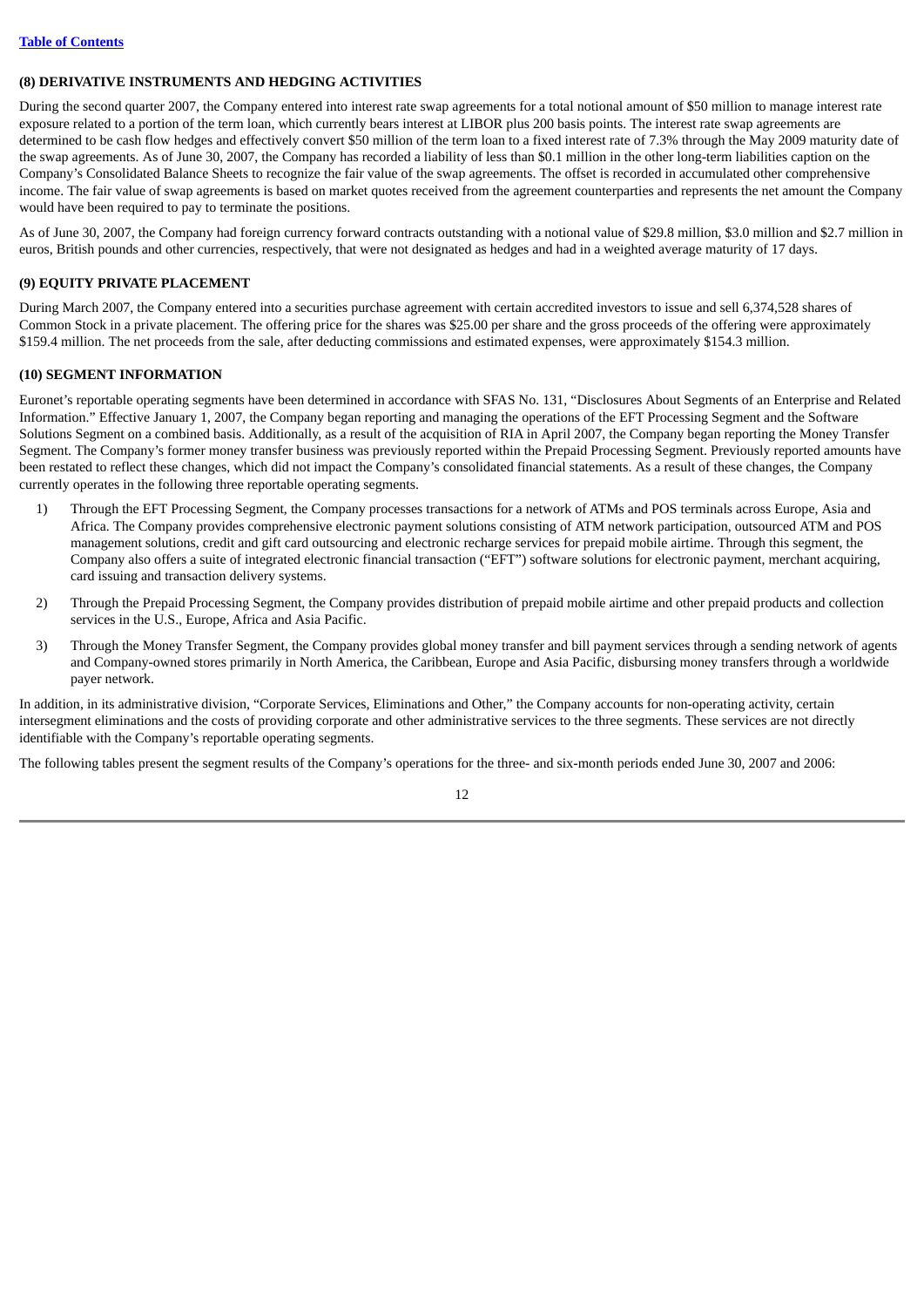|                                     | For the Three Months Ended June 30, 2007 |                       |                   |                                                            |              |  |  |
|-------------------------------------|------------------------------------------|-----------------------|-------------------|------------------------------------------------------------|--------------|--|--|
| (in thousands)                      | EFT<br>Processing                        | Prepaid<br>Processing | Money<br>Transfer | Corporate<br>Services.<br><b>Eliminations</b><br>and Other | Consolidated |  |  |
| Total revenues                      | \$45,684                                 | \$142,230             | \$49,219          |                                                            | 237,133<br>S |  |  |
| Operating expenses:                 |                                          |                       |                   |                                                            |              |  |  |
| Direct operating costs              | 17,768                                   | 116,248               | 26,395            |                                                            | 160,411      |  |  |
| Salaries and benefits               | 10,557                                   | 7.020                 | 9,833             | 3,379                                                      | 30,789       |  |  |
| Selling, general and administrative | 4,088                                    | 5,389                 | 6.819             | 1,117                                                      | 17,413       |  |  |
| Depreciation and amortization       | 4,024                                    | 3,694                 | 4,792             | 61                                                         | 12,571       |  |  |
| Total operating expenses            | 36,437                                   | 132,351               | 47,839            | 4,557                                                      | 221,184      |  |  |
| Operating income (loss)             | 9,247                                    | 9,879                 | 1,380             | (4,557)                                                    | 15,949       |  |  |

|                                     | For the Three Months Ended June 30, 2006 |                       |                   |                                                            |              |  |  |
|-------------------------------------|------------------------------------------|-----------------------|-------------------|------------------------------------------------------------|--------------|--|--|
| (in thousands)                      | <b>EFT</b><br>Processing                 | Prepaid<br>Processing | Money<br>Transfer | Corporate<br>Services.<br><b>Eliminations</b><br>and Other | Consolidated |  |  |
| Total revenues                      | \$39,618                                 | \$113,352             | 833               |                                                            | 153,803      |  |  |
| Operating expenses:                 |                                          |                       |                   |                                                            |              |  |  |
| Direct operating costs              | 13,991                                   | 91,290                | 480               |                                                            | 105,761      |  |  |
| Salaries and benefits               | 9.441                                    | 5,705                 | 500               | 3,808                                                      | 19,454       |  |  |
| Selling, general and administrative | 3.825                                    | 4,200                 | 337               | 915                                                        | 9,277        |  |  |
| Depreciation and amortization       | 3,466                                    | 3,465                 | 87                | 45                                                         | 7,063        |  |  |
| Total operating expenses            | 30,723                                   | 104,660               | 1,404             | 4,768                                                      | 141,555      |  |  |
| Operating income (loss)             | 8,895<br>Эb.                             | 8,692                 | (571)             | (4,768)                                                    | 12,248       |  |  |

|                                     |                          |                              | For the Six Months Ended June 30, 2007 |                                                            |              |
|-------------------------------------|--------------------------|------------------------------|----------------------------------------|------------------------------------------------------------|--------------|
| (in thousands)                      | <b>EFT</b><br>Processing | Prepaid<br><b>Processing</b> |                                        | Corporate<br>Services,<br><b>Eliminations</b><br>and Other | Consolidated |
| Total revenues                      | \$87,731                 | \$269,811                    | \$50,008                               |                                                            | 407,550      |
| Operating expenses:                 |                          |                              |                                        |                                                            |              |
| Direct operating costs              | 34,691                   | 219,478                      | 26,906                                 |                                                            | 281,075      |
| Salaries and benefits               | 19,811                   | 13,405                       | 10,423                                 | 6,079                                                      | 49,718       |
| Selling, general and administrative | 8,952                    | 9,966                        | 7,270                                  | 2,027                                                      | 28,215       |
| Depreciation and amortization       | 8,092                    | 7,412                        | 4,896                                  | 121                                                        | 20,521       |
| Total operating expenses            | 71,546                   | 250,261                      | 49,495                                 | 8,227                                                      | 379,529      |
| Operating income (loss)             | 16,185                   | 19,550                       | 513                                    | (8,227)                                                    | 28,021       |
| Total assets as of June 30, 2007    | \$172,365                | \$703,481                    | \$624,576                              | \$244,874                                                  | \$1,745,296  |
|                                     | 1 <sub>D</sub>           |                              |                                        |                                                            |              |

13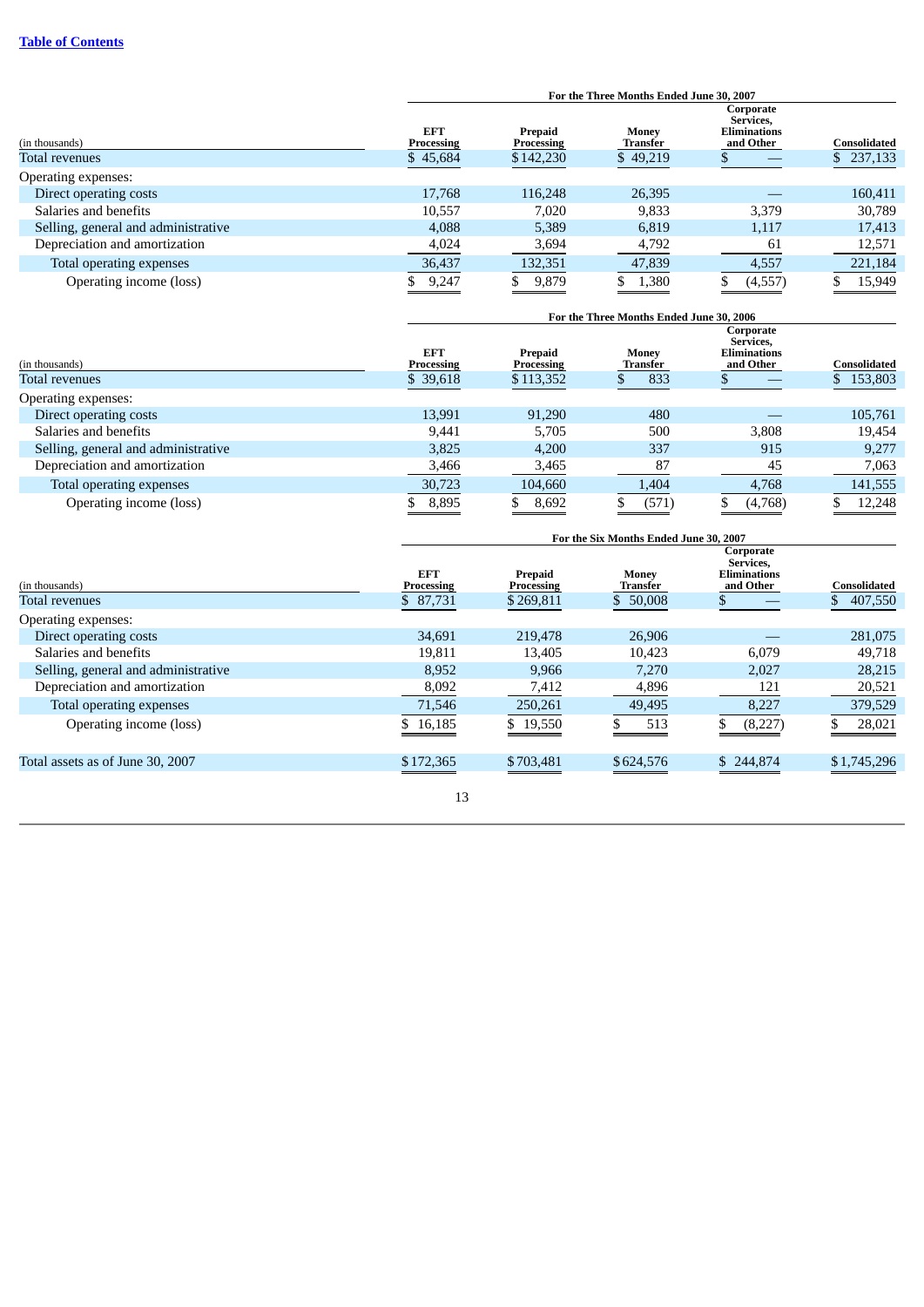|                                      |                          | For the Six Months Ended June 30, 2006 |                   |                                                            |              |  |  |  |  |  |  |
|--------------------------------------|--------------------------|----------------------------------------|-------------------|------------------------------------------------------------|--------------|--|--|--|--|--|--|
| (in thousands)                       | <b>EFT</b><br>Processing | Prepaid<br>Processing                  | Money<br>Transfer | Corporate<br>Services,<br><b>Eliminations</b><br>and Other | Consolidated |  |  |  |  |  |  |
| <b>Total revenues</b>                | \$75,627                 | \$223,717                              | 1,429             |                                                            | 300,773      |  |  |  |  |  |  |
| Operating expenses:                  |                          |                                        |                   |                                                            |              |  |  |  |  |  |  |
| Direct operating costs               | 26,857                   | 179,414                                | 843               |                                                            | 207,114      |  |  |  |  |  |  |
| Salaries and benefits                | 17.679                   | 11.550                                 | 939               | 7,320                                                      | 37,488       |  |  |  |  |  |  |
| Selling, general and administrative  | 7.544                    | 7,710                                  | 673               | 1,786                                                      | 17,713       |  |  |  |  |  |  |
| Depreciation and amortization        | 6,858                    | 6,783                                  | 153               | 88                                                         | 13,882       |  |  |  |  |  |  |
| Total operating expenses             | 58,938                   | 205,457                                | 2,608             | 9,194                                                      | 276,197      |  |  |  |  |  |  |
| Operating income (loss)              | 16,689                   | \$18,260                               | (1, 179)          | (9, 194)                                                   | 24,576       |  |  |  |  |  |  |
| Total assets as of December 31, 2006 | \$172,191                | \$672,936                              | \$18,387          | \$244,625                                                  | \$1,108,139  |  |  |  |  |  |  |

#### **(11) COMMITMENTS, LITIGATION AND CONTINGENCIES**

#### *Future minimum lease payments*

Future minimum lease payments under noncancelable operating leases (with remaining lease terms in excess of one year) as of June 30, 2007 are:

| (in thousands)               |                           |
|------------------------------|---------------------------|
| Year ending December 31,     |                           |
| 2007 (six months)            | 7,668                     |
| 2008                         | 14,797                    |
| 2009                         | 12,216                    |
| 2010                         | 11,284                    |
| 2011                         | 8,042                     |
| thereafter                   |                           |
| Total minimum lease payments | $\frac{6,265}{\$ 60,272}$ |

#### *Litigation*

During 2005, a former cash supply contractor in Central Europe (the "Contractor") claimed that the Company owed it approximately \$2.0 million for the provision of cash during the fourth quarter 1999 and first quarter 2000 that had not been returned. This claim was made after the Company terminated its business with the Contractor and established a cash supply agreement with another supplier. In the first quarter 2006, the Contractor initiated legal action in Budapest, Hungary regarding the claim. In April 2007, an arbitration tribunal awarded the Contractor \$1.0 million, plus \$0.2 million in interest, under the claim, which was recorded as selling, general and administrative expenses of the Company's EFT Processing Segment during the first quarter 2007 and paid in the second quarter 2007.

#### *Contingencies*

In connection with the agreement to acquire La Nacional, in January 2007, the Company deposited \$26 million in an escrow account created for the proposed acquisition, which can only be released by mutual agreement of the Company and La Nacional or through legal remedies available under the agreement. On February 6, 2007, two employees of La Nacional working in different La Nacional stores were arrested for allegedly violating federal money laundering laws and certain state statutes. On April 5, 2007, the Company gave notice to the stockholder of La Nacional of the termination of the stock purchase agreement and requested the release of the escrowed funds under the terms of the stock purchase agreement. La Nacional is contesting the Company's request for release of the escrowed funds. While pursuing all legal remedies available, the Company is also engaged in negotiations to determine whether the dispute can be resolved through revised terms for the acquisition.

From time to time, the Company is a party to litigation arising in the ordinary course of its business. Currently, there are no legal proceedings that management believes, either individually or in the aggregate, would have a material adverse effect upon the consolidated

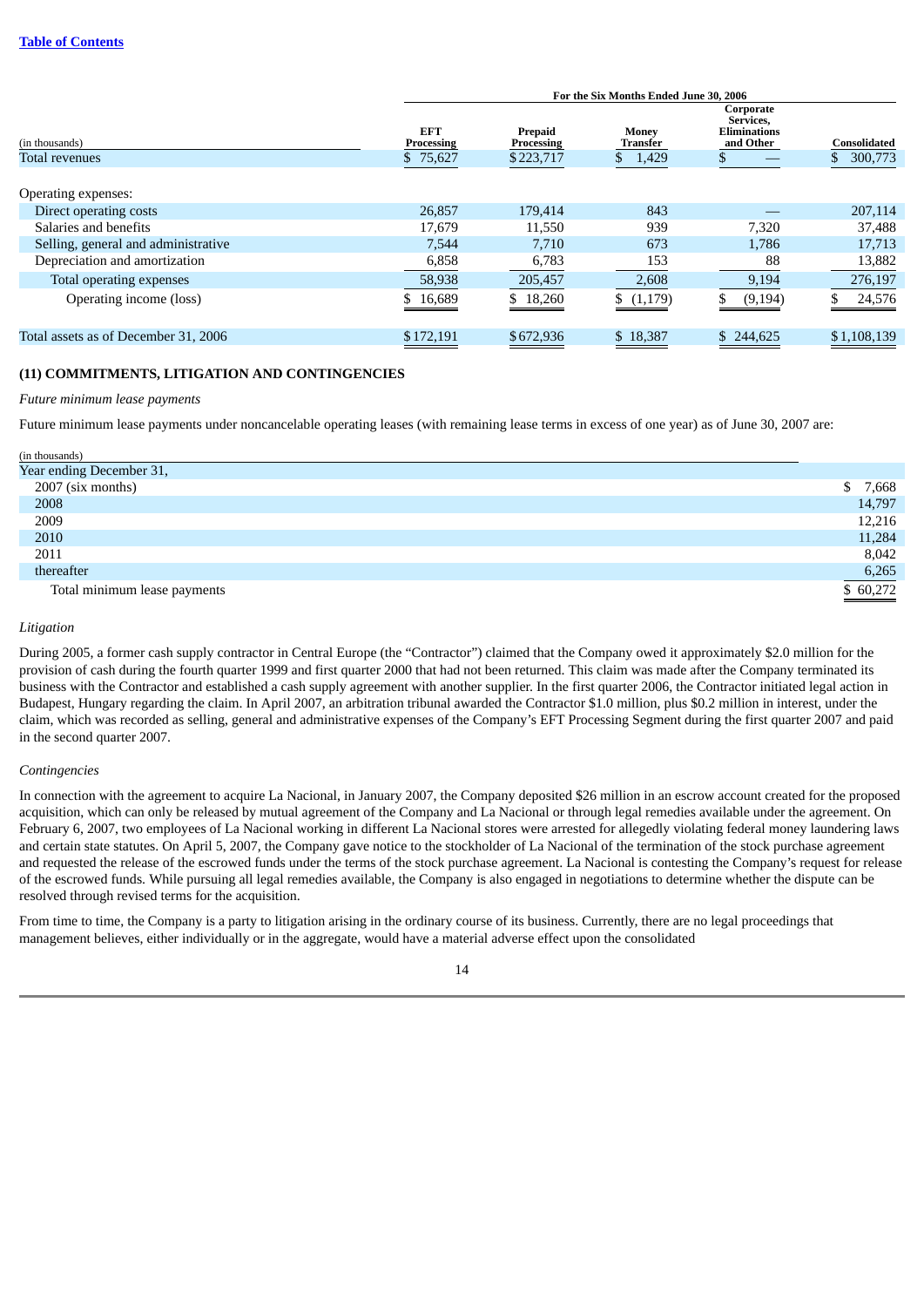results of operations or financial condition of the Company. The Company expenses legal costs in connection with loss contingencies when incurred.

During 2006, the Internal Revenue Service announced that Internal Revenue Code Section 4251 (relating to communications excise tax) will no longer apply to, among other services, prepaid mobile airtime services such as those offered by the Company's Prepaid Processing Segment's U.S. operations. Additionally, companies that paid this excise tax during the period beginning on March 1, 2003 and ending on July 31, 2006, are entitled to a credit or refund of amounts paid in conjunction with the filing of 2006 federal income tax returns. The Company plans to claim refunds for amounts paid during this period. As of June 30, 2007, the refund claim had not been quantified. No amounts have been recorded for any potential recovery in the Consolidated Financial Statements, and no such amounts will be recorded until such time as the refund is considered "realizable" as stipulated under SFAS No. 5, "Accounting for Contingencies."

#### **(12) GUARANTEES**

As of June 30, 2007, the Company had \$33.4 million of bank guarantees issued on its behalf, of which \$14.2 million are collateralized by cash deposits held by the respective issuing banks and \$4.4 million are supported by stand-by letters of credit issued against the Company's revolving credit facility.

Euronet Worldwide, Inc. regularly grants guarantees of the obligations of its wholly-owned subsidiaries. As of June 30, 2007, the Company had granted guarantees in the following amounts:

- **•** Cash in various ATM networks \$20.7 million over the terms of the cash supply agreements.
- **•** Other vendor supply agreements \$3.1 million over the term of the vendor agreements.
- **•** Performance guarantees \$19.3 million over the terms of the agreements with the customers.

From time to time, Euronet enters into agreements with unaffiliated parties that contain indemnification provisions, the terms of which may vary depending on the negotiated terms of each respective agreement. The amount of such potential obligations is generally not stated in the agreements. Our liability under such indemnification provisions may be subject to time and materiality limitations, monetary caps and other conditions and defenses. Such indemnification obligations include the following:

- **•** In connection with the license of proprietary systems to customers, Euronet provides certain warranties and infringement indemnities to the licensee, which generally warrant that such systems do not infringe on intellectual property owned by third parties and that the systems will perform in accordance with their specifications;
- **•** Euronet has entered into purchase and service agreements with our vendors and into consulting agreements with providers of consulting services, pursuant to which the Company has agreed to indemnify certain of such vendors and consultants, respectively, against third-party claims arising from the Company's use of the vendor's product or the services of the vendor or consultant;
- **•** In connection with acquisitions and dispositions of subsidiaries, operating units and business assets, the Company has entered into agreements containing indemnification provisions, which can be generally described as follows: (i) in connection with acquisitions made by Euronet, the Company has agreed to indemnify the seller against third party claims made against the seller relating to the subject subsidiary, operating unit or asset and arising after the closing of the transaction, and (ii) in connection with dispositions made by Euronet, Euronet has agreed to indemnify the buyer against damages incurred by the buyer due to the buyer's reliance on representations and warranties relating to the subject subsidiary, operating unit or business assets in the disposition agreement if such representations or warranties were untrue when made;
- **•** Euronet has entered into agreements with certain third parties, including banks that provide fiduciary and other services to Euronet or to the Company's benefit plans. Under such agreements, the Company has agreed to indemnify such service providers for third party claims relating to the carrying out of their respective duties under such agreements;
- **•** The Company has issued surety bonds in compliance with money transfer licensing requirements of certain states; and
- **•** The Company is required to meet minimum capitalization and cash requirements of various regulatory authorities in the jurisdictions in which the Company has money transfer operations.

To date, the Company is not aware of any significant claims made by the indemnified parties or third parties to guarantee agreements with the Company and, accordingly, no liabilities were recorded as of June 30, 2007 or December 31, 2006.

#### **(13) INCOME TAXES**

The Company's effective tax rate, after consideration of minority interest, was 36.7% and 24.4% for the three-month periods ended June 30, 2007 and 2006, respectively, and was 33.3% and 25.9% for the six-month periods ended June 30, 2007 and 2006, respectively. The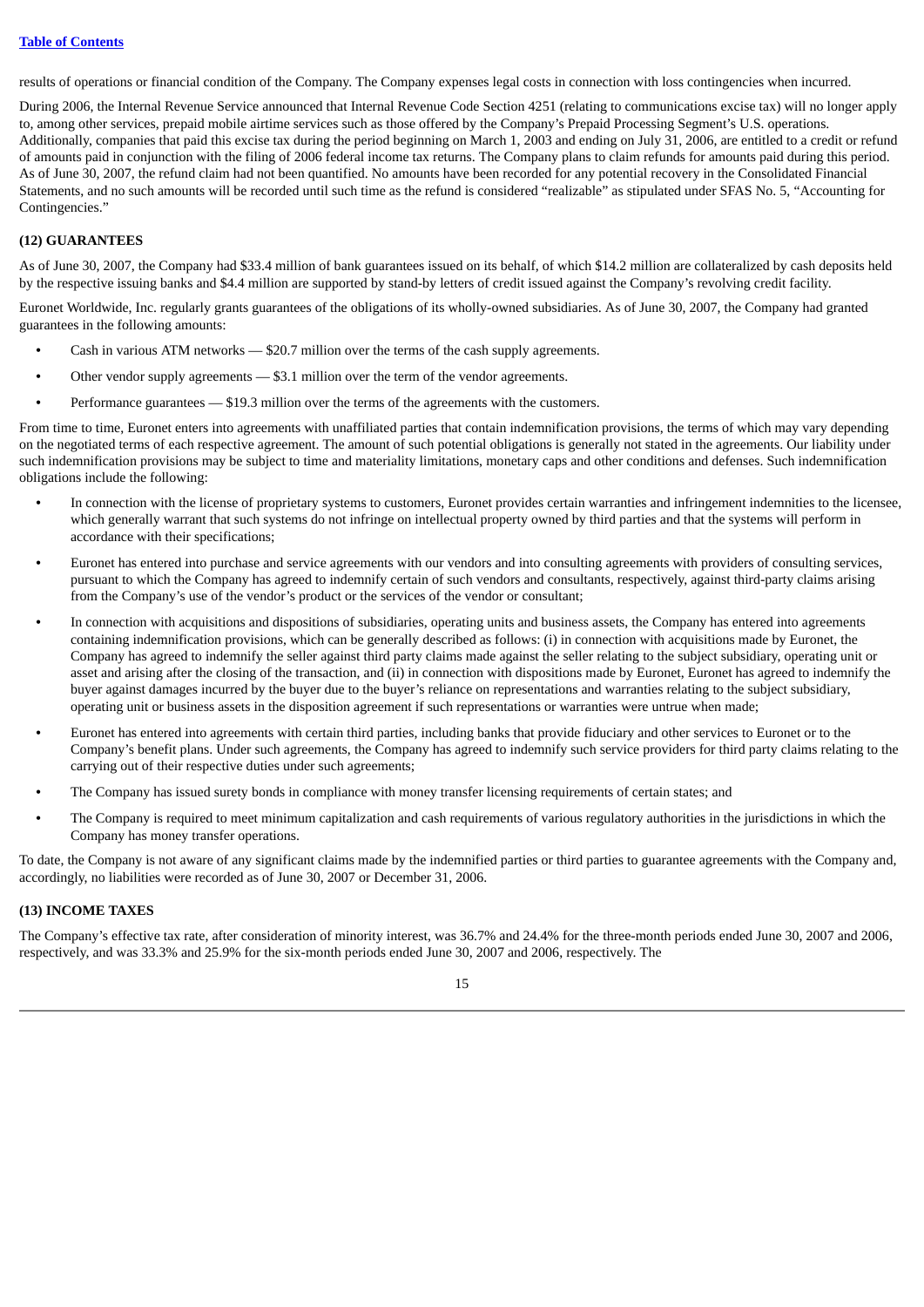increase in the effective tax rate largely relates to the acquisition of RIA, which operates in jurisdictions that have tax rates that are higher than the Company's historical effective tax rate, and the recognition of a deferred tax benefit in Poland during 2006. Since the Company is in a net operating loss position for its U.S. operations, valuation allowances have been recorded in instances in which the Company determines that it is more likely than not that a tax benefit will not be realized. Accordingly, tax benefit or expense associated with foreign currency gains or losses incurred by the Company's U.S. entities are not currently being recognized. During the second quarter 2007, the Company recognized \$1.3 million of non-cash deferred income tax expense related to the deduction of goodwill amortization expense for U.S. income tax purposes, a substantial portion of which relates to the Company's acquisition of RIA Envia. Goodwill arising from certain business combinations involving the Company's U.S. operations is amortized as an expense for tax purposes over 15 years but not for financial reporting purposes. The Company recorded deferred income tax expense and a deferred tax liability related to the tax-deductible goodwill. The deferred tax liability will remain on the Company's balance sheet indefinitely unless there is an impairment of goodwill for financial reporting purposes or the related business entity is disposed of through a sale. Moreover, during the second quarter 2007, the Company reversed \$2.7 million in valuation allowances on deferred tax assets related to U.S. federal and state net operating losses. The Company has concluded that it is more likely than not that the net deferred tax asset of \$2.7 million will be realized because the Company would utilize tax-planning strategies in the event its net operating losses were to expire.

As of January 1, 2007, the Company adopted the provisions of FIN 48 and has analyzed its filing positions in all federal, state and foreign jurisdictions. As a result of this analysis, the Company recognized less than \$0.1 million in additional unrecognized tax benefits. The amount of unrecognized tax benefits as of January 1, 2007 included approximately \$5.9 million of uncertain tax benefits and other items, largely attributable to share-based compensation. Approximately \$2.8 million of the unrecognized tax benefits would impact the Company's provision for income taxes and effective tax rate, if recognized. Total estimated accrued interest and penalties related to the underpayment of income taxes was \$0.5 million as of January 1, 2007 and June 30, 2007. The following tax years remain open in the Company's major jurisdictions as of January 1, 2007 and June 30, 2007:

| Poland         | 1999 through 2006 |
|----------------|-------------------|
| U.S. (Federal) | 2000 through 2006 |
| Spain          | 2002 through 2006 |
| Australia      | 2003 through 2006 |
| U.K.           | 2004 through 2006 |
| Germany        | 2004 through 2006 |

The application of FIN 48 requires significant judgment in assessing the outcome of future tax examinations and their potential impact on the Company's estimated effective tax rate and the value of deferred tax assets, such as those related to the Company's net operating loss carryforwards. It is reasonably possible that amounts reserved for potential exposure could significantly change as a result of the conclusion of tax examinations and, accordingly, materially affect our operating results. During the six-months ended June 30, 2007, the Company's unrecognized tax benefits increased by \$0.5 million and the amount that would impact the Company's provision for income taxes, if recognized, increased by \$0.3 million. These increases were primarily due to a 1% increase in the estimated effective federal tax rate in the U.S. as a result of the second quarter 2007 acquisition of RIA.

#### **(14) GAIN FROM DISCONTINUED OPERATIONS**

In July 2002, the Company sold substantially all of the non-current assets and related capital lease obligations of its ATM processing business in France to Atos S.A. During the first quarter 2007, the Company received a binding French Supreme Court decision relating to a lawsuit in France that resulted in a cash recovery and gain to the Company of \$0.3 million, net of legal costs. There were no assets or liabilities held for sale at June 30, 2007 or December 31, 2006.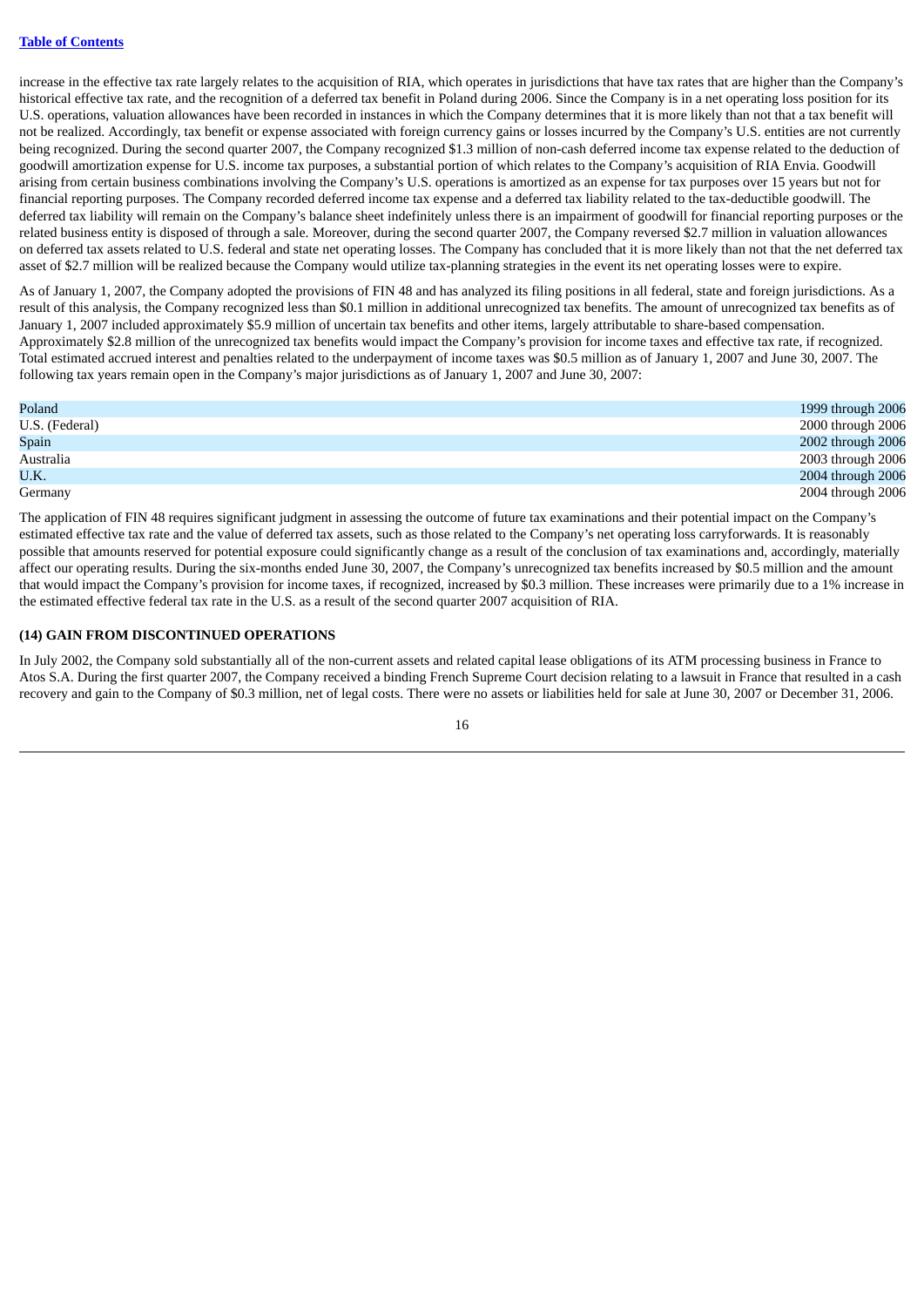#### <span id="page-17-0"></span>**ITEM 2. MANAGEMENT'S DISCUSSION AND ANALYSIS OF FINANCIAL CONDITION AND RESULTS OF OPERATIONS**

#### **OVERVIEW**

## **COMPANY OVERVIEW, GEOGRAPHIC LOCATIONS AND PRINCIPAL PRODUCTS AND SERVICES**

Euronet Worldwide, Inc. ("we," "us," "Euronet" or the "Company") is a leading electronic transaction processor, offering automated teller machine ("ATM") and Point of Sale ("POS") outsourcing services, integrated electronic financial transaction ("EFT") software, network gateways and electronic prepaid top-up services to financial institutions, mobile operators and retailers and electronic consumer money transfer and bill payment services. The EFT Processing Segment provides end to end solutions relating to operations of ATMs and POS networks, and debit and credit card processing in Europe, the Middle East, India and China. We are one of the largest providers of prepaid mobile airtime processing. Based on revenues and volumes, our second quarter 2007 acquisition of RIA Envia, Inc. ("RIA") also makes us the third-largest global money transfer company.

Effective January 1 2007, we began reporting and managing the operations of the EFT Processing Segment and the Software Solutions Segment on a combined basis. Additionally, as a result of the acquisition of RIA in April 2007, we commenced reporting of the Money Transfer Segment. Previously reported amounts have been restated to reflect these changes, which did not impact our consolidated financial statements. As a result of these changes, we operate in the following three principal business segments.

- **•** An EFT Processing Segment, which processes transactions for a network of 9,858 ATMs and more than 45,000 POS terminals across Europe, Asia and Africa. We provide comprehensive electronic payment solutions consisting of ATM network participation, outsourced ATM and POS management solutions, credit and gift card outsourcing and electronic recharge services for prepaid mobile airtime. Through this segment, we also offer a suite of integrated EFT software solutions for electronic payment, merchant acquiring, card issuing and transaction delivery systems.
- **•** A Prepaid Processing Segment, which provides distribution of prepaid mobile airtime and other prepaid products and collection services for various prepaid products, cards and services. Including terminals owned by unconsolidated subsidiaries, we operate a network of approximately 358,000 POS terminals providing electronic processing of prepaid mobile airtime top-up services in the U.S., Europe, Africa and Asia Pacific.
- **•** A Money Transfer Segment, which provides global money transfer and bill payment services through a sending network of agents and Companyowned stores primarily in North America, the Caribbean, Europe and Asia-Pacific, disbursing money transfers through a worldwide payer network.

We have six processing centers in Europe, two in Asia and two in the U.S., and we have 24 principal offices in Europe, five in the Asia-Pacific region, four in the U.S. and one each in the Middle East and Latin America. Our executive offices are located in Leawood, Kansas, USA.

## **SOURCES OF REVENUES AND CASH FLOW**

Euronet earns revenues and income based on ATM management fees, transaction fees and commissions, professional services, software licensing fees and software maintenance agreements. Each business segment's sources of revenue are described below.

*EFT Processing Segment* – Revenue in the EFT Processing Segment, which represented approximately 22% of total consolidated revenue for the first half of 2007, is derived from fees charged for transactions effected by cardholders on our proprietary network of ATMs, as well as fixed management fees and transaction fees we charge to banks for operating ATMs and processing credit cards under outsourcing agreements. Through our proprietary network, we generally charge fees for four types of ATM transactions: i) cash withdrawals, ii) balance inquiries, iii) transactions not completed because the relevant card issuer does not give authorization, and iv) prepaid telecommunication recharges. Revenue in this segment is also derived from licensing, professional services and maintenance fees for software and sales of related hardware, primarily to financial institutions around the world.

*Prepaid Processing Segment* – Revenue in the Prepaid Processing Segment, which represented approximately 66% of total consolidated revenue for the first half of 2007, is primarily derived from commissions and processing fees received from mobile and other telecommunication operators, or from distributors of prepaid wireless products for the distribution and/or processing of prepaid mobile airtime. Agreements with mobile operators are important to the success of our business. These agreements permit us to distribute prepaid mobile airtime to the mobile operators' customers. Other products offered by this segment include prepaid long distance calling card plans, prepaid Internet plans, prepaid debit cards, prepaid gift cards and prepaid mobile content such as ring tones and games.

*Money Transfer Segment* – Revenue in the Money Transfer Segment, which represents approximately 12% of total consolidated revenue for the first half of 2007, is primarily derived through the charging of a transaction fee, as well as the difference between purchasing foreign currency at wholesale exchange rates and selling the foreign currency to consumers at retail exchange rates. We have an origination network in place comprised of agents and Companyowned stores in North America, the Caribbean, Europe and Asia-Pacific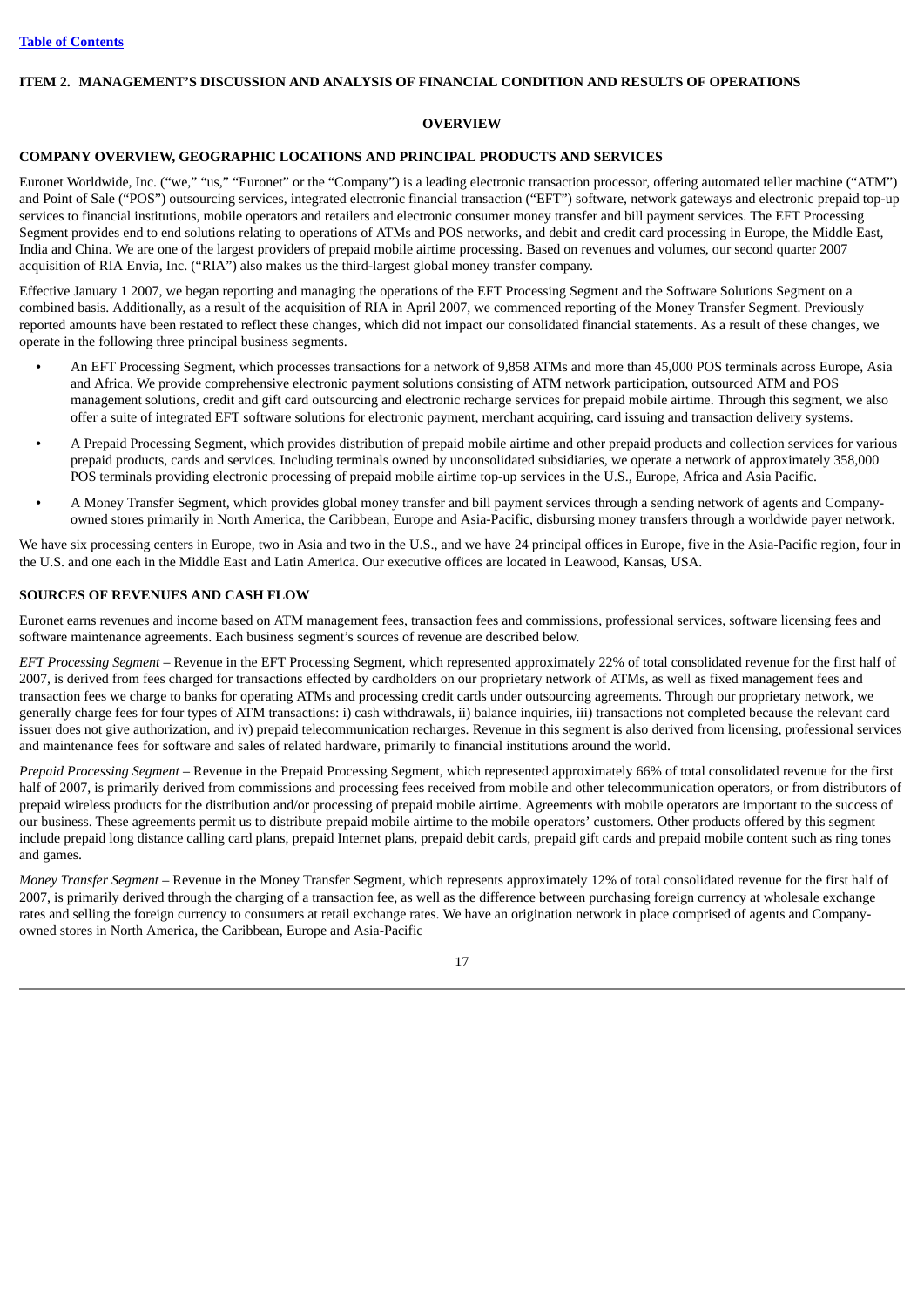and a worldwide network of distribution agents, consisting primarily of financial institutions in the transfer destination countries. Origination and distribution agents each earn fees for cash collection and distribution services. These fees are recognized as direct operating costs at the time of sale.

#### **OPPORTUNITIES AND CHALLENGES**

*EFT Processing Segment* - The continued expansion and development of our EFT Processing Segment business will depend on various factors including the following:

- **•** the impact of competition by banks and other ATM operators and service providers in our current target markets;
- **•** the demand for our ATM outsourcing services in our current target markets;
- **•** the ability to develop products or services to drive increases in transactions;
- **•** the expansion of our various business lines in markets where we operate and in new markets;
- **•** the entrance into additional card acceptance and ATM management agreements with banks;
- **•** the ability to obtain required licenses in markets we intend to enter or expand services;
- **•** the availability of financing for expansion;
- **•** the ability to efficiently install ATMs contracted under newly awarded outsourcing agreements;
- **•** the successful entry into the cross-border merchant processing and acquiring business;
- **•** the successful entry into the card issuing and outsourcing business; and
- **•** the continued development and implementation of our software products and their ability to interact with other leading products.

Software products are an integral part of our product lines, and our investment in research, development, delivery and customer support reflects our ongoing commitment to an expanded customer base. We have been able to enter into agreements under which we use our software in lieu of cash as our initial capital contributions to new transaction processing joint ventures. Such contributions sometimes permit us to enter new markets without significant capital investment.

We have entered the cross-border merchant processing and acquiring business through the execution of an agreement with a large petrol retailer in Central Europe. Since the beginning of 2007, we have devoted significant resources to the development of the necessary processing systems and capabilities to enter this business, which involves the purchase and design of hardware and software. Merchant acquiring involves processing credit and debit card transactions that are made on POS terminals, including authorization, settlement, and processing of settlement files. It may involve the assumption of credit risk, as the principal amount of transactions may be settled to merchants before settlements are received from card associations.

*Prepaid Processing Segment* – We plan to expand this business by taking advantage of our existing expertise and our relationships with mobile phone operators and retailers. Expansion will depend on various factors, including, but not necessarily limited to, the following:

- **•** the ability to negotiate new agreements in additional markets with mobile phone operators, agent financial institutions and retailers;
- **•** the continuation of the trend towards conversion from scratch card solutions to electronic processing solutions for prepaid mobile airtime among mobile phone users and the continued use of third party providers such as ourselves to supply this service;
- **•** the development of mobile phone networks in these markets and the increase in the number of mobile phone users;
- **•** the overall pace of growth in the prepaid mobile phone market;
- **•** our market share of the retail distribution capacity;
- **•** the level of commission that is paid to the various intermediaries in the prepaid mobile airtime distribution chain;
- **•** our ability to add new and differentiated prepaid products in addition to those offered by mobile operators;
- **•** the availability of financing for further expansion; and
- **•** our ability to successfully integrate newly acquired operations with our existing operations.

During the first quarter 2007, we completed the acquisition of the stock of Omega Logic, Ltd. ("Omega Logic") and Brodos SRL in Romania ("Brodos Romania"). Omega Logic is a prepaid top-up company based, and primarily operating, in the U.K. that enhanced our Prepaid Processing Segment business in the U.K. Brodos Romania is a leading electronic prepaid mobile airtime processor in Romania.

*Money Transfer Segment –* We completed the acquisition of RIA in April 2007, which expanded our money transfer and bill payment services business. RIA processes approximately \$4.5 billion in money transfers annually, originates transactions through a network of approximately 10,000 sending agents, including Company-owned stores, located throughout 13 countries in North America, the Caribbean, Europe and Asia-Pacific and disburses money transfers through a payer network of approximately 42,000 locations in 88 countries. This acquisition makes Euronet the third-largest global money transfer company. The Money Transfer Segment provides us with additional expansion opportunities.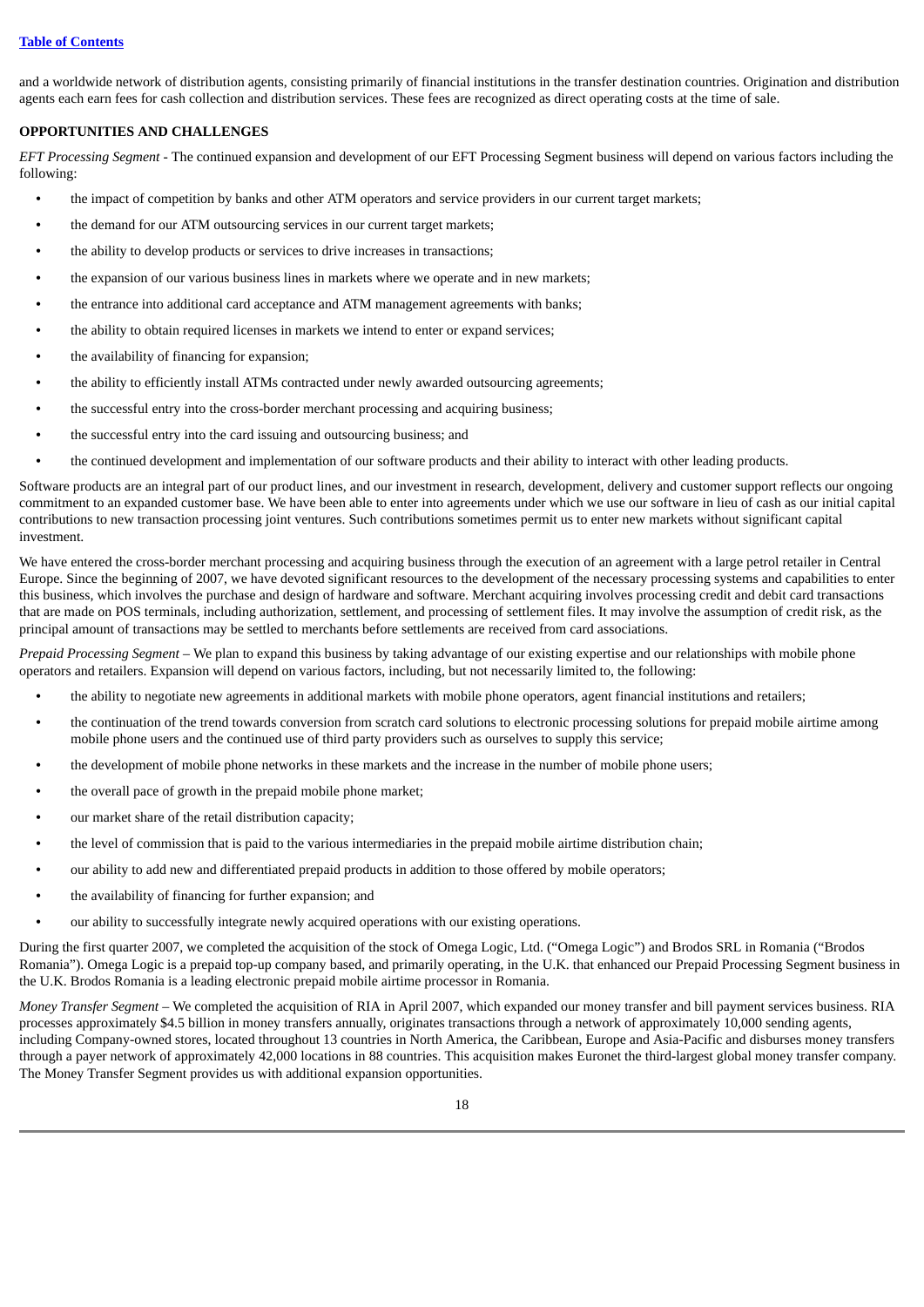#### **Table of [Contents](#page-2-0)**

The expansion and development of our money transfer business will depend on various factors, including, but not necessarily limited to, the following:

- **•** the continued growth in worker migration and employment opportunities;
- **•** the mitigation of economic and political factors that have had an adverse impact on money transfer volumes, such as the immigration developments occurring in the U.S. during 2006;
- **•** the continuation of the trend of increased use of electronic money transfer and bill payment services among immigrant workers and the unbanked population in our markets;
- **•** the ability to develop products or services at competitive prices to drive increases in transactions;
- **•** the expansion of our services in markets where we operate and in new markets;
- **•** the ability to strengthen our brands;
- **•** the ability to take advantage of cross-selling opportunities with our Prepaid Processing Segment, including providing prepaid services through RIA's stores and agents worldwide;
- **•** the ability to leverage our banking and merchant/retailer relationships to expand money transfer corridors to Europe and Asia, including high growth corridors to Central and Eastern European countries.
	- **•** our ability to successfully integrate RIA with our existing operations.

Like other participants in the money transfer industry, as a result of immigration developments, downturns in certain labor markets and/or other economic factors, growth rates in money transfers from the U.S. to Mexico have slowed. This slowing of growth began during the middle of 2006 and continues to impact money transfer revenues for transactions from the U.S. to Mexico. Despite recent improvement in this trend, we believe that it is too early to conclude on the impact, if any, to our results of operations.

*Corporate Services, Eliminations and Other* - In addition to operating in our principal business segments described above, our "Corporate Services, Elimination and Other" division includes non-operating activity, certain inter-segment eliminations and the cost of providing corporate and other administrative services to the business segments, including share-based compensation expense related to most stock option and restricted stock grants. These services are not directly identifiable with our business segments. The impact of share-based compensation is recorded as an expense of the Corporate Services division, with certain limited exceptions related to grants of restricted stock to key members of management that vest based on the achievement of performance criteria by our subsidiaries.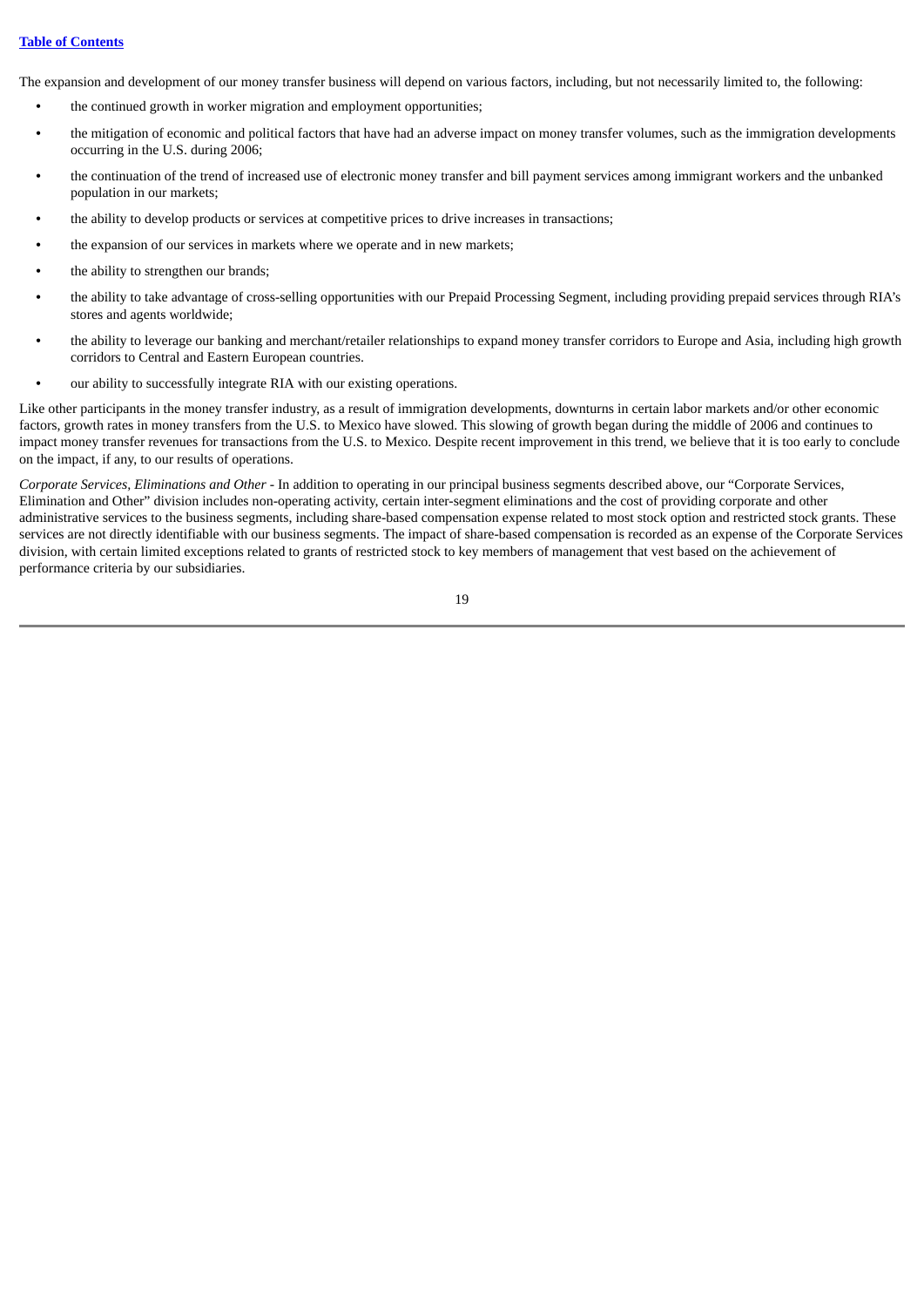## **SEGMENT SUMMARY RESULTS OF OPERATIONS**

Revenue and operating income by segment for the three- and six-month periods ended June 30, 2007 and 2006 are summarized in the tables below:

|                           |                                                                          | <b>Revenues for the Three</b><br><b>Months Ended June 30,</b> | Year-over-Year Change            |                            | <b>Revenues for the Six Months</b><br>Ended June 30,                |              | <b>Year-over-Year Change</b>                         |                                          |
|---------------------------|--------------------------------------------------------------------------|---------------------------------------------------------------|----------------------------------|----------------------------|---------------------------------------------------------------------|--------------|------------------------------------------------------|------------------------------------------|
| (in thousands)            | 2007                                                                     | 2006                                                          | Increase<br>Amount               | <b>Increase</b><br>Percent | 2007                                                                | 2006         | <b>Increase</b><br>(Decrease)<br>Amount              | <b>Increase</b><br>(Decrease)<br>Percent |
| <b>EFT</b> Processing     | 45,684<br>\$                                                             | \$39,618                                                      | 6,066<br>\$.                     | 15%                        | \$87,731                                                            | \$75,627     | \$12,104                                             | 16%                                      |
| Prepaid Processing        | 142,230                                                                  | 113,352                                                       | 28,878                           | 25%                        | 269,811                                                             | 223,717      | 46,094                                               | 21%                                      |
| <b>Money Transfer</b>     | 49,219                                                                   | 833                                                           | 48,386                           | 5809%                      | 50,008                                                              | 1,429        | 48,579                                               | 3400%                                    |
| Total                     | \$237,133                                                                | \$153,803                                                     | \$83,330                         | 54%                        | \$407,550                                                           | \$300,773    | \$106,777                                            | 36%                                      |
|                           | <b>Operating Income for</b><br>the Three Months Ended<br><b>June 30,</b> |                                                               | Year-over-Year Change            |                            | <b>Operating Income for the Six Months</b><br><b>Ended June 30.</b> |              | Year-over-Year Change<br><b>Increase</b><br>Increase |                                          |
| (in thousands)            | 2007                                                                     | 2006                                                          | <b>Increase</b><br><b>Amount</b> | <b>Increase</b><br>Percent | 2007                                                                | 2006         | (Decrease)<br>Amount                                 | (Decrease)<br>Percent                    |
| <b>EFT Processing</b>     | \$<br>9,247                                                              | \$<br>8,895                                                   | $\mathbb{S}$<br>352              | 4%                         | $\mathbb{S}$<br>16,185                                              | \$<br>16,689 | \$<br>(504)                                          | (3%)                                     |
| <b>Prepaid Processing</b> | 9,879                                                                    | 8,692                                                         | 1,187                            | 14%                        | 19,550                                                              | 18,260       | 1,290                                                | 7%                                       |
| <b>Money Transfer</b>     | 1,380                                                                    | (571)                                                         | 1,951                            | n/m                        | 513                                                                 | (1, 179)     | 1,692                                                | n/m                                      |
| Total                     | 20,506                                                                   | 17,016                                                        | 3,490                            | 21%                        | 36,248                                                              | 33,770       | 2,478                                                | 7%                                       |
| Corporate services        | (4,557)                                                                  | (4,768)                                                       | 211                              | (4%)                       | (8,227)                                                             | (9, 194)     | 967                                                  | (11%)                                    |

n/m - not meaningful

20

Total \$ 15,949 \$ 12,248 \$ 3,701 30% \$ 28,021 \$ 24,576 \$ 3,445 14%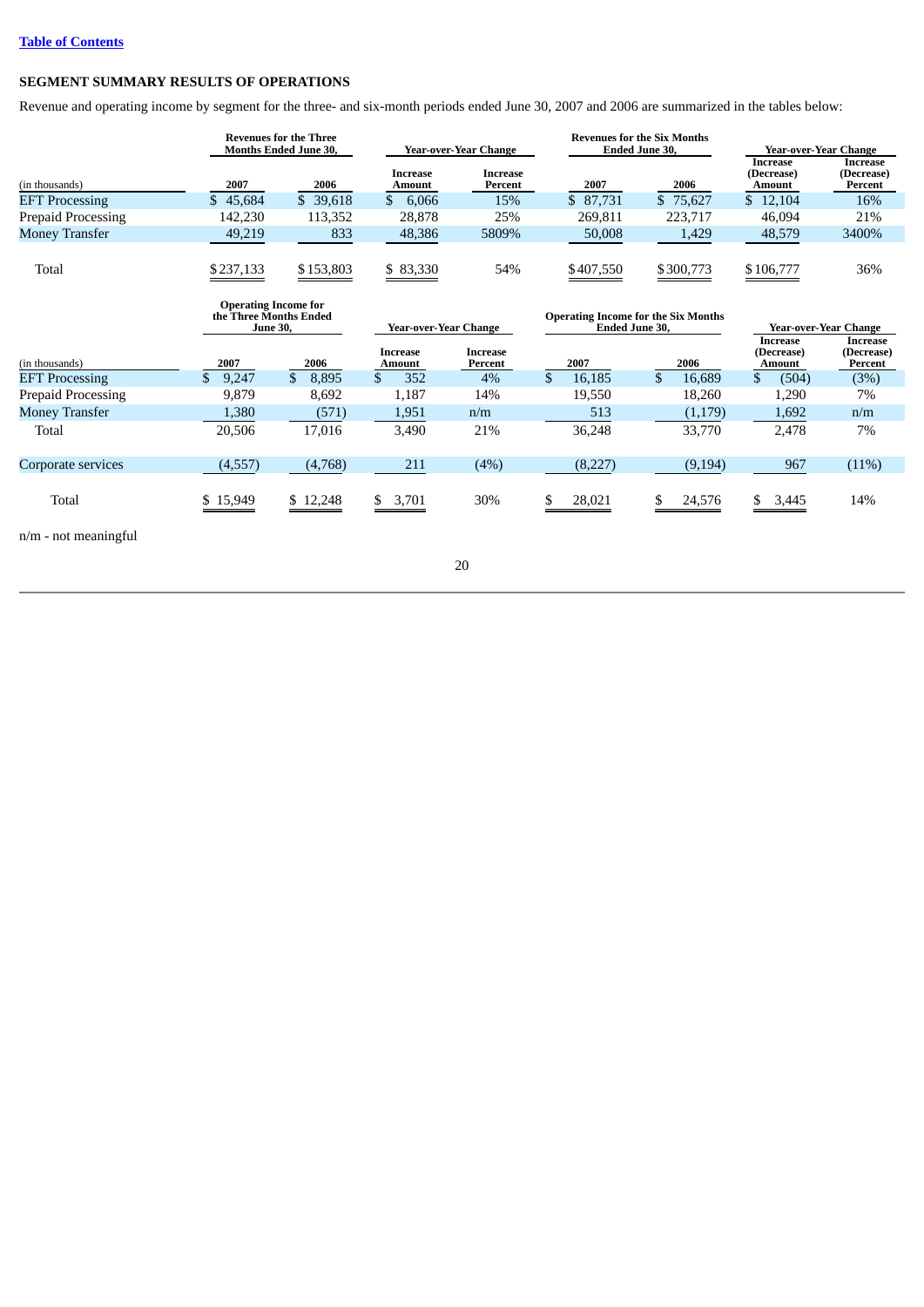#### **COMPARISON OF OPERATING RESULTS FOR THE THREE- AND SIX-MONTH PERIODS ENDED JUNE 30, 2007 AND 2006**

#### **EFT PROCESSING SEGMENT**

The following table presents the results of operations for the three- and six-month periods ended June 30, 2007 and 2006 for our EFT Processing Segment:

|                                                                            | <b>Results for the Three</b><br><b>Months Ended June 30.</b> |                |                           |                            | <b>Months Ended June 30.</b> | <b>Results for the Six</b> | Year-over-Year Change       |                       |
|----------------------------------------------------------------------------|--------------------------------------------------------------|----------------|---------------------------|----------------------------|------------------------------|----------------------------|-----------------------------|-----------------------|
|                                                                            |                                                              |                | Year-over-Year Change     |                            |                              |                            | <b>Increase</b>             | <b>Increase</b>       |
| (dollar amounts in thousands)                                              | 2007                                                         | 2006           | <b>Increase</b><br>Amount | <b>Increase</b><br>Percent | 2007                         | 2006                       | (Decrease)<br><b>Amount</b> | (Decrease)<br>Percent |
| Total revenues                                                             | 45,684                                                       | 39,618<br>\$   | 6,066<br>\$               | 15%                        | \$87,731                     | \$75,627                   | \$12,104                    | 16%                   |
| Operating expenses:                                                        |                                                              |                |                           |                            |                              |                            |                             |                       |
| Direct operating costs                                                     | 17,768                                                       | 13,991         | 3,777                     | 27%                        | 34,691                       | 26,857                     | 7,834                       | 29%                   |
| Salaries and benefits                                                      | 10,557                                                       | 9,441          | 1,116                     | 12%                        | 19,811                       | 17,679                     | 2,132                       | 12%                   |
| Selling, general and<br>administrative<br>Depreciation and<br>amortization | 4,088<br>4,024                                               | 3,825<br>3,466 | 263<br>558                | 7%<br>16%                  | 8,952<br>8,092               | 7,544<br>6,858             | 1,408<br>1,234              | 19%<br>18%            |
| Total operating expenses                                                   | 36,437                                                       | 30,723         | 5,714                     | 19%                        | 71,546                       | 58,938                     | 12,608                      | 21%                   |
| Operating income                                                           | 9,247                                                        | 8,895<br>\$    | 352<br>\$                 | 4%                         | \$16,185                     | \$16,689                   | \$<br>(504)                 | (3%)                  |
| Transactions processed (in<br>millions)                                    | 146.9                                                        | 113.6          | 33.3                      | 29%                        | 277.6                        | 216.7                      | 60.9                        | 28%                   |
| ATMs as of June 30                                                         | 9,858                                                        | 7,866          | 1,992                     | 25%                        | 9,858                        | 7,866                      | 1,992                       | 25%                   |
| Average ATMs                                                               | 9,655                                                        | 7,766          | 1,889                     | 24%                        | 9,348                        | 7,580                      | 1,768                       | 23%                   |
|                                                                            |                                                              |                |                           |                            |                              |                            |                             |                       |

As discussed previously, effective January 1, 2007, we began reporting and managing the operations of the EFT Processing Segment and the Software Solutions Segment on a combined basis. Previously reported amounts have been restated to reflect these changes.

#### *Revenues*

Our revenue for the first half of 2007 increased when compared to the first half of 2006 primarily due to increases in the number of ATMs operated and, for owned ATMs, the number of transactions processed as well as the impact of foreign currency translations to the U.S. dollar. These increases were attributable primarily to our operations in Poland, India and Euronet Card Services Greece.

Partially offsetting these increases was a reduction in revenue associated with the extension of certain customer contracts for several years beyond their original terms. In exchange for these extensions, we paid or received up-front payments, and agreed on gradually declining fee structures. As prescribed by U.S. GAAP, revenue under these contracts is recognized based on proportional performance of services over the term of the contract, which generally results in "straight-line" (i.e., consistent value per period) revenue recognition of the contracts' total cash flows, including any up-front payment. This straight-line revenue recognition results in revenue that is less than contractual invoices and cash receipts in the early periods of the agreement and revenue that is greater than the contractual invoices and cash receipts in the later years of the agreement. As a result of the revenue recognition under these contracts, amounts invoiced under the contracts exceeded the amount of revenue that we recognized by about \$1.2 million for the first half of 2007. We may decide to enter into similar arrangements with other EFT Processing Segment customers during 2007 and beyond.

Average monthly revenue per ATM was \$1,577 for the second quarter and \$1,564 for the first half of 2007 compared to \$1,700 for the second quarter and \$1,663 for the first half of 2006. Revenue per transaction was \$0.31 for the second quarter and \$0.32 for the first half of 2007 compared to \$0.35 for both the second quarter and first half of 2006. The decrease in revenue per ATM and revenue per transaction was due to the addition of ATMs in India where revenue per ATM is generally lower than Central and Eastern Europe, the addition of Euronet-owned ATMs where related revenue has not yet developed to material levels and the impact of the contract extensions discussed above.

#### *Direct operating costs*

Direct operating costs consist primarily of site rental fees, cash delivery costs, cash supply costs, maintenance, insurance, telecommunications and the cost of data center operations-related personnel, as well as the processing centers' facility related costs and other processing center related expenses. The increase in direct operating cost for the first half of 2007 compared to the first half of 2006

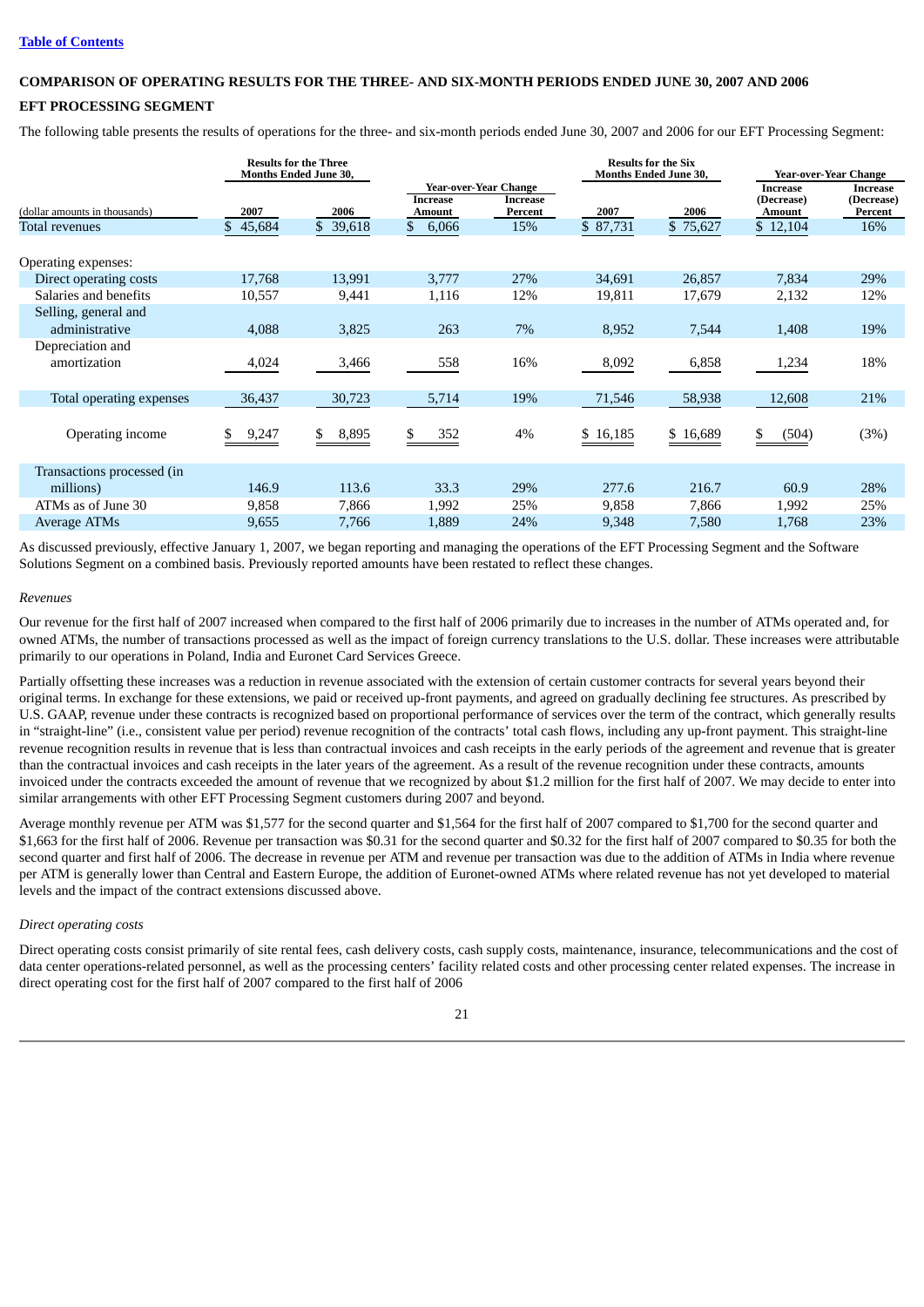#### **Table of [Contents](#page-2-0)**

is attributed to the increase in the number of ATMs under operation, the number of transactions processed and foreign currency translations to the U.S. dollar.

#### *Gross margin*

Gross margin, which is calculated as revenue less direct operating costs, increased to \$27.9 million for the second quarter and \$53.0 million for the first half of 2007 from \$25.6 million for the second quarter and \$48.8 million for the first half of 2006. Gross margin as a percentage of revenue was 60% for the first half of 2007 compared to 64% for the first half of 2006. The decrease in gross margin as a percentage of revenue is due to the impact of accounting for certain contract renewals and other fluctuations in revenues discussed above, as well as the increased contributions of our subsidiary in India, which generally earns a lower gross margin than our other operations.

#### *Salaries and benefits*

The increase in salaries and benefits for the first half of 2007 compared to the first half of 2006 was due to staffing costs to expand in emerging markets, such as India, China and new European markets, and additional products, such as POS, card processing and cross-border merchant processing and acquiring. Salaries and benefits also increased as a result of general merit increases awarded to employees and certain additional staffing requirements due to the larger number of ATMs under operation and transactions processed. As a percentage of revenue, however, these costs remained flat at 23% of revenue for the first half of both 2006 and 2007.

#### *Selling, general and administrative*

The increase in selling, general and administrative expenses for the first half of 2007, compared to the first half of 2006, is primarily due to the \$1.2 million loss recorded in the first quarter 2007 under a claim from a former cash supply contractor in Central Europe. The claim loss was awarded by an arbitration tribunal in Budapest, Hungary and involved the claim that the cash supply contractor provided us with cash during the fourth quarter 1999 and first quarter 2000 that was not returned. Excluding this loss, as a percentage of revenues, these costs decreased to 9% of revenue for the first half of 2007 from 10% of revenue for the first half of 2006.

#### *Depreciation and amortization*

The increase in depreciation and amortization expense for the first half of 2007 compared to the first half of 2006 is due primarily to additional equipment and software for the expansion of our Hungarian processing center incurred during 2006 and additional ATMs in Poland. As a percentage of revenue, these expenses remained flat at 9% of revenue for the first half of both 2006 and 2007.

#### *Operating income*

Operating income decreased slightly for the first half of 2007 compared to the first half of 2006, primarily due to the arbitration loss described under selling, general and administrative expenses above. Excluding the arbitration loss, the increase in operating income for the segment is generally the result of increased revenue and gross margin described above, combined with leveraging certain management cost structures. Excluding the arbitration loss, operating income as a percentage of revenue was 20% for the first half of 2007 compared to 22% for the first half of 2006 and \$0.06 per transaction for the first half of 2007 compared to \$0.08 per transaction for the first half of 2006. Average monthly operating income per ATM was \$310 for the first half of 2007 compared to \$367 for the first half of 2006. The decreases in operating income as a percentage of revenue, operating income per transaction and average monthly operating income per ATM were generally the result of the decreases in gross margin, revenue per ATM and revenue per transaction described above.

For the first half of 2007 and 2006, operating income includes \$0.6 million and \$0.7 million, respectively, in losses associated with expanding operations for the Company's 75% owned joint venture in China. As of June 30, 2007, we have deployed and are providing all of the day-to-day outsourcing services for over 100 ATMs. Under current agreements, we expect that the total number of ATMs in China deployed and for which we will be providing day-to-day outsourcing services will increase to over 800 during the next 12 to 18 months. Operating income for the first half of 2007 also includes expenses of \$0.2 million related to the development of the capabilities necessary to enter the cross-border merchant processing and acquiring business. We expect that our results for the full year 2007 will include expenses of approximately \$1.5 million to \$2.0 million related to the ongoing investment in developing these capabilities.

#### *Software sales backlog*

As of June 30, 2007, we had a software contract backlog of approximately \$6.9 million compared to approximately \$9.4 million as of June 30, 2006. Such backlog represents software sales based on signed contracts under which we continue to have performance milestones before the sale will be completed. We recognize revenue on a percentage of completion method, based on certain milestone conditions, for our software solutions. As a result, we have not recognized all the revenue associated with these sales contracts. We cannot give assurances that the milestones under the contracts will be completed within one year or that we will be able to recognize the related revenue within the one-year period.

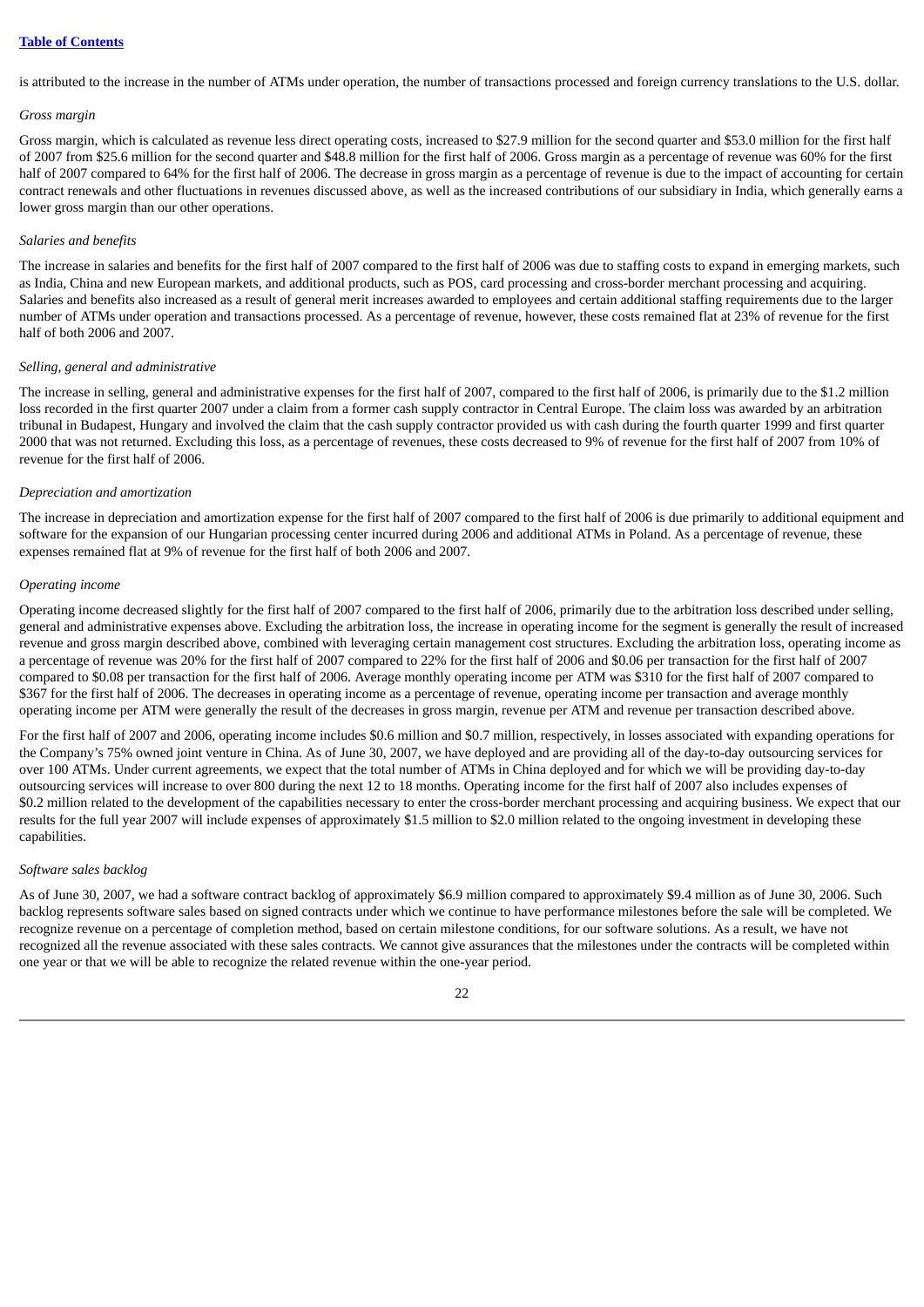## **PREPAID PROCESSING SEGMENT**

The following table presents the results of operations for the three- and six-month periods ended June 30, 2007 and 2006 for our Prepaid Processing Segment:

|                                                                            | <b>Results for the Three</b><br><b>Months Ended June 30,</b> |                | Year-over-Year Change            |                     |                | <b>Results for the Six Months</b> | Year-over-Year Change     |                     |
|----------------------------------------------------------------------------|--------------------------------------------------------------|----------------|----------------------------------|---------------------|----------------|-----------------------------------|---------------------------|---------------------|
| (dollar amounts in thousands)                                              | 2007                                                         | 2006           | <b>Increase</b><br><b>Amount</b> | Increase<br>Percent | 2007           | Ended June 30,<br>2006            | <b>Increase</b><br>Amount | Increase<br>Percent |
| <b>Total revenues</b>                                                      | \$142,230                                                    | \$113,352      | \$28,878                         | 25%                 | \$269,811      | \$223,717                         | \$46,094                  | 21%                 |
| Operating expenses:<br>Direct operating costs                              | 116,248                                                      | 91,290         | 24,958                           | 27%                 | 219,478        | 179,414                           | 40,064                    | 22%                 |
| Salaries and benefits                                                      | 7,020                                                        | 5,705          | 1,315                            | 23%                 | 13,405         | 11,550                            | 1,855                     | 16%                 |
| Selling, general and<br>administrative<br>Depreciation and<br>amortization | 5,389<br>3,694                                               | 4,200<br>3,465 | 1,189<br>229                     | 28%<br>7%           | 9,966<br>7,412 | 7,710<br>6,783                    | 2,256<br>629              | 29%<br>9%           |
| Total operating expenses                                                   | 132,351                                                      | 104,660        | 27,691                           | 26%                 | 250,261        | 205,457                           | 44,804                    | 22%                 |
| Operating income                                                           | 9,879                                                        | 8,692<br>\$    | 1,187<br>\$                      | 14%                 | \$19,550       | \$18,260                          | 1,290<br>\$               | 7%                  |
| Transactions processed (in<br>millions)                                    | 160.2                                                        | 107.7          | 52.5                             | 49%                 | 299.7          | 204.1                             | 95.6                      | 47%                 |

Effective in the second quarter 2007, as a result of the acquisition of RIA, the Company established the Money Transfer Segment. The Company's previous money transfer business was relatively insignificant and was reported and managed as part of the Company's Prepaid Processing Segment. We have restated previously reported amounts to reflect the reclassification of the money transfer business from the Prepaid Processing Segment to Money Transfer Segment for all periods presented.

#### *Revenues*

The increase in revenues for the first half of 2007 compared to the first half of 2006 was generally attributable to: (i) the increase in total transactions processed across all of our Prepaid Processing Segment operations, (ii) the first quarter 2007 acquisitions of Omega Logic and Brodos Romania, and (iii) foreign currency translations to the U.S. dollar. Revenue growth was partially offset by reduced revenue in Spain resulting from the second quarter 2006 expiration of a preferential commission arrangement with a Spanish mobile operator. Additionally, in certain mature markets, our revenue growth has slowed substantially and, in some cases, revenues have decreased because conversion from scratch cards to electronic top-up is substantially complete and certain mobile operators and retailers are driving competitive reductions in pricing and margins. We expect most of our revenue growth for 2007 and beyond to be derived from developing markets or markets in which there is organic growth in the prepaid sector overall, from continued conversion from scratch cards to electronic top-up in less mature markets, from additional products sold over the base of prepaid processing terminals and, possibly, from acquisitions.

Revenue per transaction decreased to \$0.89 for the second quarter and \$0.90 for the first half of 2007 from \$1.05 for the second quarter and \$1.10 for the first half of 2006 due primarily to the growth in revenues and transactions recorded by our ATX subsidiary. ATX provides only transaction processing services without direct costs and other operating costs generally associated with installing and managing terminals; therefore, the revenue we recognize from these transactions is a fraction of that recognized on average transactions, but with very low cost. Transaction volumes at ATX have increased by more than 200% for the first half of 2007 compared to the first half of 2006. The expiration of preferential commission arrangements in Spain discussed above also contributed to the decrease in revenue per transaction. Partially offsetting the decreases described above was the growth in both volumes and revenues in Australia and the U.S., which generally have higher revenue per transaction, but also pay higher commission rates to retailers, than our other Prepaid Processing subsidiaries.

#### *Direct operating costs*

Direct operating costs in the Prepaid Processing Segment include the commissions we pay to retail merchants for the distribution and sale of prepaid mobile airtime and other prepaid products, as well as communication and paper expenses required to operate POS terminals. Because of their nature, these expenditures generally fluctuate directly with revenues and processed transactions. The increase in direct operating costs is generally attributable to the increase in total transactions processed and foreign currency translations to the U.S. dollar compared to the prior year.

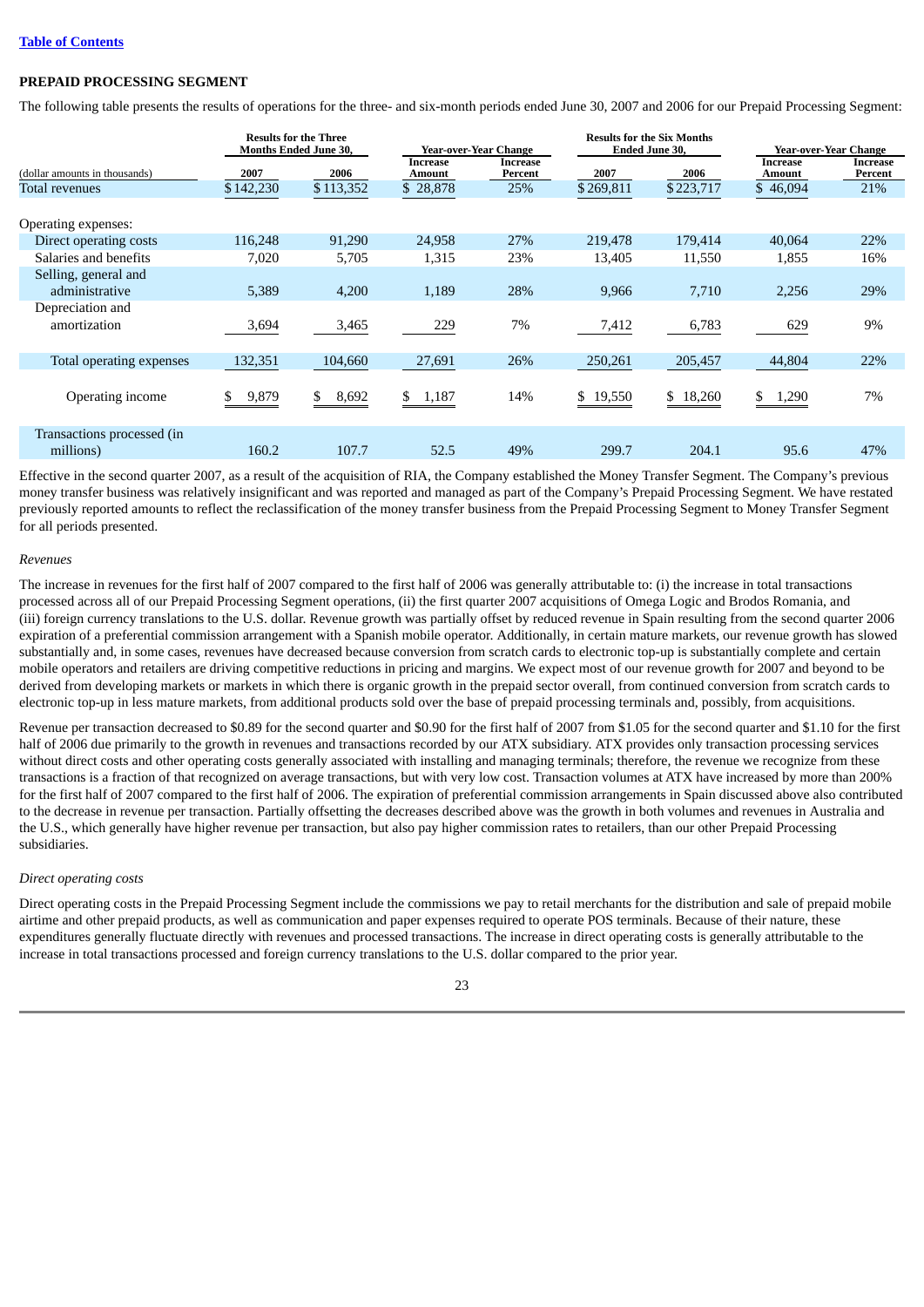#### *Gross margin*

Gross margin, which represents revenue less direct costs, was \$26.0 million for the second quarter and \$50.3 million for the first half of 2007 compared to \$22.1 million for the second quarter and \$44.3 million for the first half of 2006. Gross margin as a percentage of revenue was relatively flat at 19% for the first half of 2007 compared to 20% for the first half of 2006. Gross margin per transaction was \$0.16 for the second quarter and \$0.17 for the first half of 2007 compared to \$0.20 for the second quarter and \$0.22 for the first half of 2006. Most of the reduction in gross margin per transaction is due to the growth of revenues and transactions at our ATX subsidiary, the expiration of preferential commission arrangements in Spain discussed above and the general maturity of the prepaid mobile airtime business in many of our markets.

#### *Salaries and benefits*

The increase in salaries and benefits for the first half of 2007 compared to the first half of 2006 is primarily the result of the acquisitions of Brodos Romania and Omega Logic, as well as additional overhead to support development in other new and growing markets. As a percentage of revenue, salaries and benefits have decreased slightly to 5.0% for the first half of 2007, from 5.2% for the first half of 2006.

#### *Selling, general and administrative*

The increase in selling, general and administrative expenses for the first half of 2007 compared to the first half of 2006 is the result of the acquisitions of Brodos Romania and Omega Logic, as well as additional overhead to support development in other new and growing markets. As a percentage of revenue these selling, general and administrative expenses increased to 3.7% for the first half of 2007 compared to 3.4% of revenue for the first half of 2006 mainly due to additional expenses incurred in new and growing markets.

#### *Depreciation and amortization*

Depreciation and amortization expense primarily represents amortization of acquired intangibles and the depreciation of POS terminals we install in retail stores. The increase for the first half of 2007 compared to the first half 2006 is primarily due to the acquisitions of Brodos Romania and Omega Logic. As a percentage of revenues, depreciation and amortization decreased to 2.7% for the first half of 2007 from 3.0% for first half of 2006.

#### *Operating income*

The improvement in operating income for the first half of 2007 compared to the first half of 2006 was due to the significant growth in revenues and transactions processed and the benefit of foreign currency translations to the U.S. dollar, partially offset by the impact of the events in Spain discussed above and the costs of development in new and growing markets.

Operating income as a percentage of revenues was 6.9% for the second quarter and 7.2% for the first half of 2007 compared to 7.7% for second quarter and 8.2% for the first half of 2006. The decreases are primarily due to the events in Spain and operating expenses incurred to support development in new and growing markets. Operating income per transaction was \$0.06 for the second quarter and \$0.07 for the first half of 2007 compared to \$0.08 for the second quarter and \$0.09 for the first half of 2006. The decrease in operating income per transaction is due to the events in Spain and the growth in revenues and transactions at our ATX subsidiary.

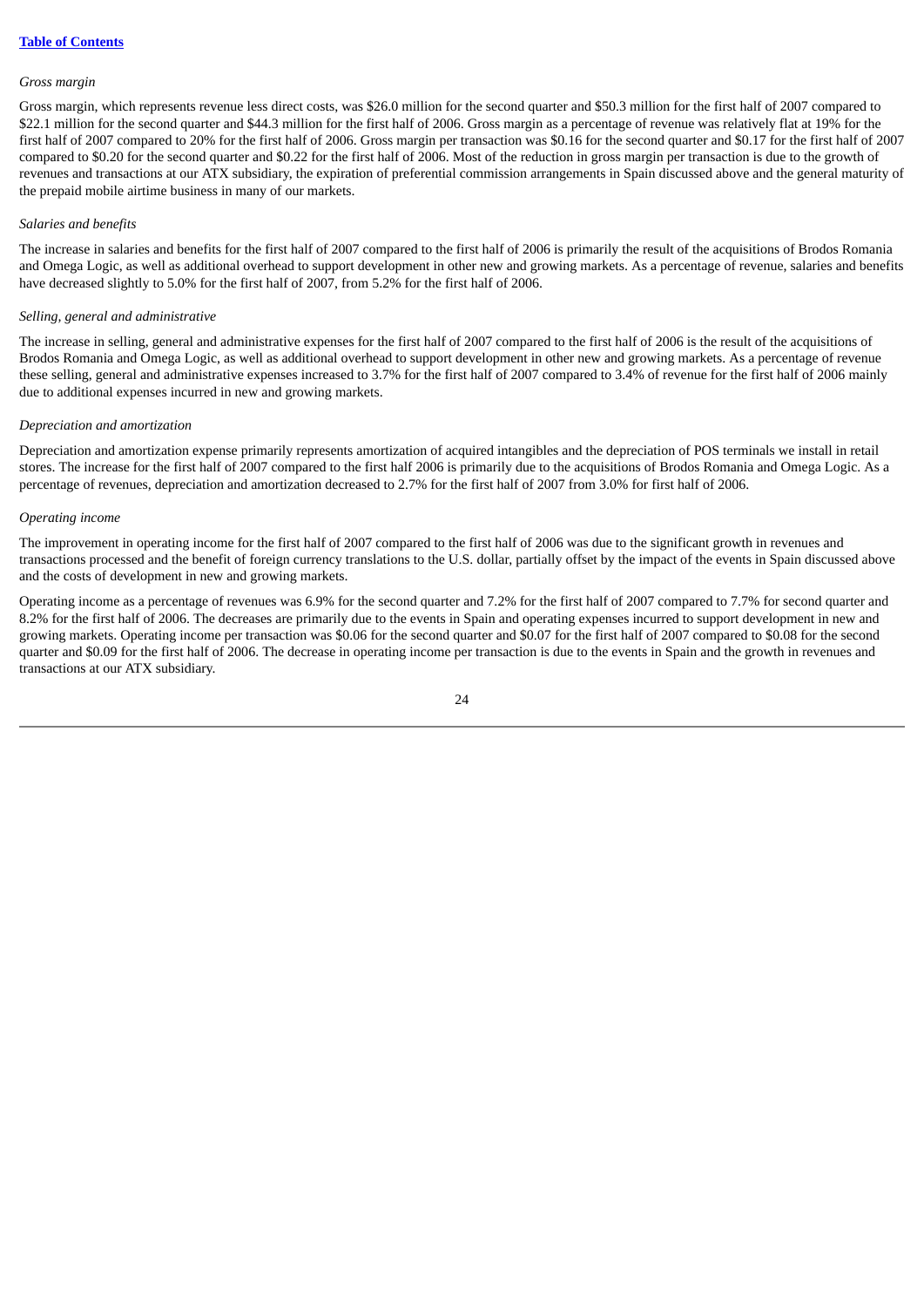#### **MONEY TRANSFER SEGMENT**

The Money Transfer Segment was established during April 2007 with the acquisition of RIA, which is more fully described in Note 4 – Acquisitions, to the unaudited consolidated financial statements included in this report. To assist in better understanding the results of the Money Transfer Segment, pro forma results have been provided as if RIA's results were included in our consolidated results of operations beginning January 1, 2006. Because our results of operations for the three- and six-month periods ended June 30, 2006 were insignificant, and fluctuations when compared to the three- and six-month periods ended June 30, 2007 are nearly entirely due to the acquisition of RIA, the following discussion and analysis will focus on pro forma results of operations. The pro forma financial information is not intended to represent, or be indicative of, the consolidated results of operations or financial condition that would have been reported had the RIA acquisition been completed as of the beginning of the periods presented. Moreover, the pro forma financial information should not be considered as representative of our future consolidated results of operations or financial condition. The following tables present the actual and pro forma results of operations for the three- and six-month periods ended June 30, 2007 and 2006 for the Money Transfer Segment:

|                                      | <b>Actual</b> |                                                              |                           |                                                            |                                                 |          |  |  |  |  |
|--------------------------------------|---------------|--------------------------------------------------------------|---------------------------|------------------------------------------------------------|-------------------------------------------------|----------|--|--|--|--|
|                                      |               | <b>Results for the Three</b><br><b>Months Ended June 30,</b> |                           | <b>Results for the Six</b><br><b>Months Ended June 30,</b> | Year-over-<br>Year<br><b>Change</b><br>Increase |          |  |  |  |  |
| (dollar amounts in thousands)        | 2007          | 2006                                                         | Increase<br><b>Amount</b> | 2007                                                       | 2006                                            | Amount   |  |  |  |  |
| Total revenues                       | 49,219<br>\$  | 833                                                          | \$48,386                  | \$50,008                                                   | 1,429                                           | \$48,579 |  |  |  |  |
| Operating expenses:                  |               |                                                              |                           |                                                            |                                                 |          |  |  |  |  |
| Direct operating costs               | 26,395        | 480                                                          | 25,915                    | 26,906                                                     | 843                                             | 26,063   |  |  |  |  |
| Salaries and benefits                | 9,833         | 500                                                          | 9,333                     | 10,423                                                     | 939                                             | 9,484    |  |  |  |  |
| Selling, general and administrative  | 6,819         | 337                                                          | 6,482                     | 7,270                                                      | 673                                             | 6,597    |  |  |  |  |
| Depreciation and amortization        | 4,792         | 87                                                           | 4,705                     | 4,896                                                      | 153                                             | 4,743    |  |  |  |  |
| Total operating expenses             | 47,839        | 1,404                                                        | 46,435                    | 49,495                                                     | 2,608                                           | 46,887   |  |  |  |  |
| Operating income                     | 1,380         | (571)<br>\$                                                  | 1,951                     | \$<br>513                                                  | \$(1,179)                                       | 1,692    |  |  |  |  |
| Transactions processed (in millions) | 3.8           | 0.1                                                          | 3.7                       | 3.9                                                        | 0.1                                             | 3.8      |  |  |  |  |

|                                        | Pro Forma                                                    |              |                    |                       |                                                            |          |                       |                     |  |  |
|----------------------------------------|--------------------------------------------------------------|--------------|--------------------|-----------------------|------------------------------------------------------------|----------|-----------------------|---------------------|--|--|
|                                        | <b>Results for the Three</b><br><b>Months Ended June 30.</b> |              |                    | Year-over-Year Change | <b>Results for the Six Months</b><br><b>Ended June 30.</b> |          | Year-over-Year Change |                     |  |  |
| (dollar amounts in thousands)          | 2007                                                         | 2006         | Increase<br>Amount | Increase<br>Percent   | 2007                                                       | 2006     | Increase<br>Amount    | Increase<br>Percent |  |  |
| <b>Total revenues</b>                  | 51,692<br>\$                                                 | 47,173<br>\$ | 4,519              | 10%                   | \$96,197                                                   | \$87,728 | \$<br>8,469           | 10%                 |  |  |
| Operating expenses:                    |                                                              |              |                    |                       |                                                            |          |                       |                     |  |  |
| Direct operating costs                 | 27,633                                                       | 25,349       | 2,284              | 9%                    | 51,700                                                     | 47,171   | 4,529                 | 10%                 |  |  |
| Salaries and benefits                  | 10,498                                                       | 9,040        | 1,458              | 16%                   | 20,751                                                     | 17,802   | 2,949                 | 17%                 |  |  |
| Selling, general and<br>administrative | 6,681                                                        | 6,490        | 191                | 3%                    | 13,272                                                     | 12,968   | 304                   | $2\%$               |  |  |
| Depreciation and<br>amortization       | 4,620                                                        | 4,217        | 403                | 10%                   | 8,926                                                      | 8,366    | 560                   | 7%                  |  |  |
| Total operating expenses               | 49,432                                                       | 45,096       | 4,336              | 10%                   | 94,649                                                     | 86,307   | 8,342                 | 10%                 |  |  |
| Operating income                       | 2,260                                                        | 2,077        | 183                | 9%                    | 1,548                                                      | 1,421    | 127                   | 9%                  |  |  |

#### *Comparison of pro forma operating results*

During the second quarter 2007, we combined our previous money transfer business with RIA and incurred total exit costs of \$0.9 million. These costs represent the accelerated depreciation and amortization of property and equipment, software and leasehold improvements that were disposed of during the second quarter 2007; the write-off of marketing materials and trademarks that have been discontinued; the write off of accounts receivable from agents that did not meet RIA's credit requirements; and severance and retention

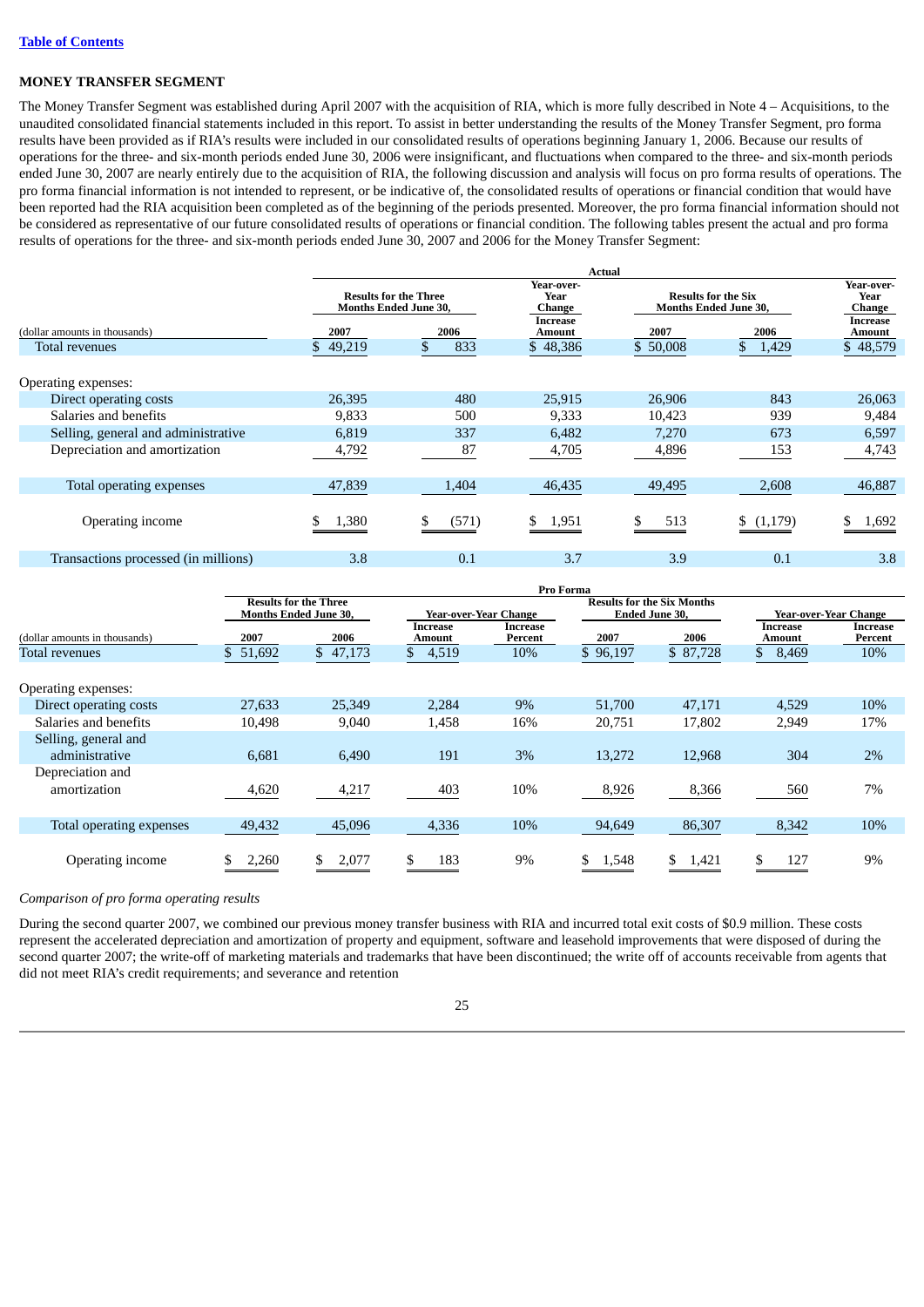#### **Table of [Contents](#page-2-0)**

payments made to certain employees. These exit costs are not included in pro forma operating expenses in the above table.

#### *Revenues*

Revenue from the Money Transfer Segment includes a transaction fee for each transaction as well as the difference between purchasing currency at wholesale exchange rates and selling the currency to customers at retail exchange rates. On a historical basis 70-75% of our Money Transfer Segment revenue is derived from transaction fees, 24-26% is derived from the foreign currency spread and 2% or less is derived from other sources, such as fees for cashing checks, issuing money orders and processing bill payments. For the six-months ended June 30, 2007, 75% of our money transfers were initiated in the U.S., 21% in Europe and 4% in other countries, such as Canada, Australia and the Dominican Republic. For the six-months ended June 30, 2006, 83% of our money transfers were initiated in the U.S., 15% in Europe and 2% in other countries. We expect that the U.S. will continue to represent our highest volume market; however, significant future growth is expected to be derived from non-U.S. sources.

The increase in pro forma revenues for the first half of 2007 compared to the first half of 2006 is due to a 13% increase in the number of transactions processed. Money transfers to Mexico, which represented approximately 40% of total money transfers, decreased by 1.5%, while transfers to all other countries increased 26% when compared to the prior year. The decline in transfers to Mexico was largely the result of immigration developments, downturns in certain labor markets and other economic factors impacting the U.S. market. These issues have also resulted in certain competitors lowering transaction fees and foreign currency exchange spreads in certain markets where we do business in an attempt to limit the impact on money transfer volumes. However, we have seen recent improvement in this trend and June 2007 total money transfers to Mexico exceeded total money transfers to Mexico in June 2006.

#### *Direct operating costs*

Direct operating costs in the Money Transfer Segment primarily represent commissions paid to agents that originate money transfers on our behalf and distribution agents that disburse funds to the customers' destination beneficiary, together with less significant costs, such as telecommunication and bank fees to collect money from originating agents. Direct operating costs generally increase or decrease by a similar percentage as revenues.

#### *Gross margin*

Pro forma gross margin, which represents revenue less direct costs, was \$23.8 million for the second quarter and \$44.5 million for the first half of 2007 compared to \$21.8 million for the second quarter and \$40.6 million for the first half of 2006. This improvement is primarily due to the growth in money transfer transactions discussed above. Pro forma gross margin as a percentage of revenue was 46% for the first half of both 2007 and 2006.

#### *Salaries and benefits*

Salaries and benefits include salaries and commissions paid to employees, the cost of providing employee benefits, amounts paid to contract workers and accruals for incentive compensation. Pro forma salaries and benefits expense for the first half of 2007 increased as compared to the first half of 2006 primarily due to overall Company growth. Pro forma salaries and benefits for 2006 also include costs associated with our previous money transfer business that generally have been eliminated from our cost structure for the second quarter 2007.

#### *Selling, general and administrative*

Selling, general and administrative expenses include operations support costs, such as rent, utilities, professional fees, indirect telecommunications, advertising and other miscellaneous overhead costs. Pro forma selling, general and administrative expenses for the first half of 2007 were relatively flat compared to the first half of 2006. However, the prior year pro forma results include costs associated with our previous money transfer business, which generally have been eliminated from our cost structure beginning in the second quarter 2007. Excluding the impact of these costs, the increase in pro forma selling, general and administrative expenses for the first half of 2007 compared to the first half of 2006 is due primarily to overall Company growth.

#### *Depreciation and amortization*

Depreciation and amortization primarily represents amortization of acquired intangibles, but also includes depreciation of money transfer terminals, computers and software, leasehold improvements and office equipment. The increase in pro forma depreciation and amortization for the first half of 2007 compared to the first half of 2006 is primarily due to additional computer equipment in our customer service centers and increased leasehold improvements, office equipment and computer equipment for expansion.

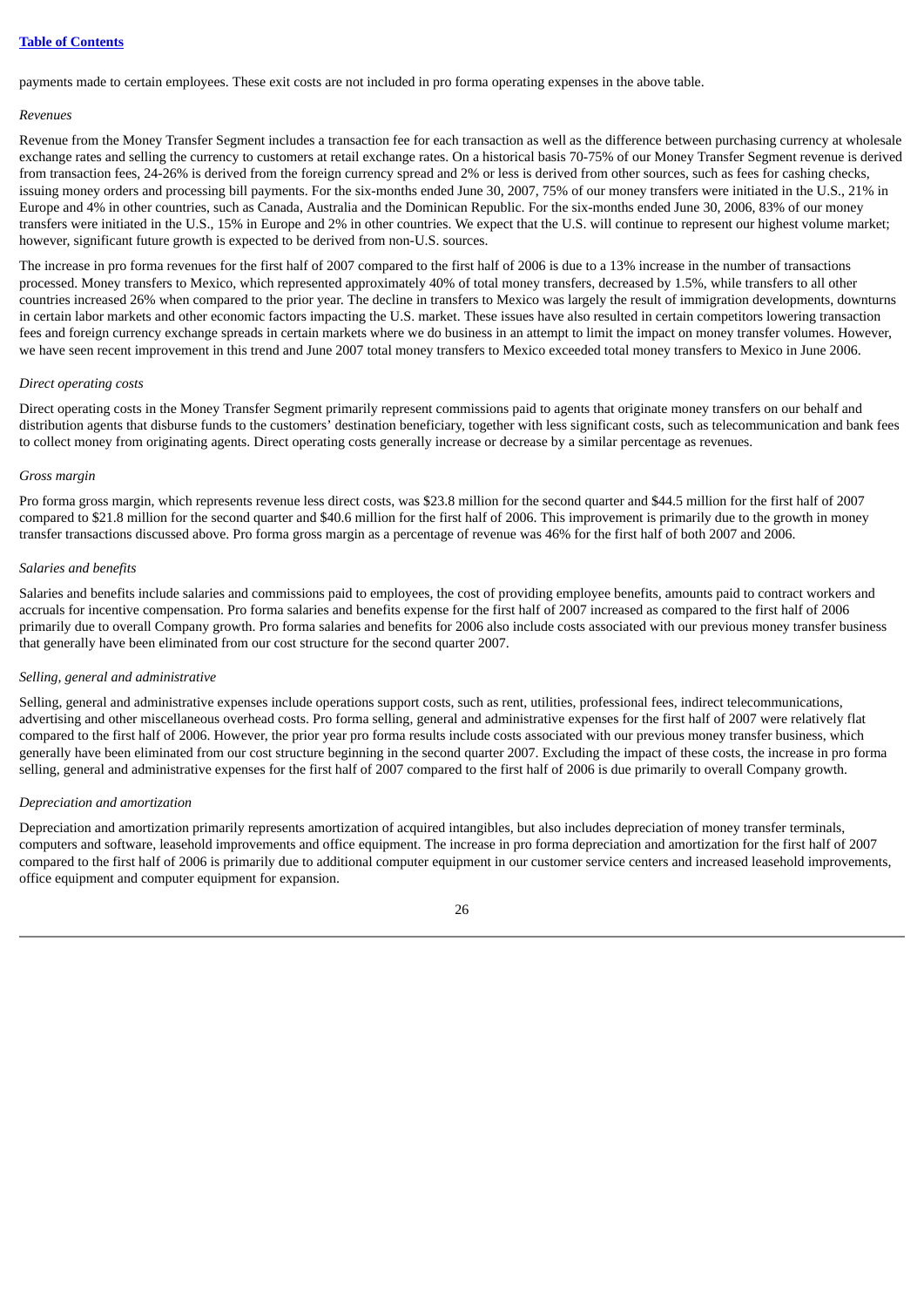#### *Operating income*

The increase in pro forma operating income for the first half of 2007 compared to the first half of 2006 is the result of increased pro forma revenues discussed above.

## **CORPORATE SERVICES**

The following table presents the operating expenses for the three- and six-month periods ended June 30, 2007 and 2006 for Corporate Services:

|                               | <b>Results for the Three</b><br><b>Months Ended June 30,</b> |       | Year-over-Year Change            |                                   | <b>Results for the Six</b><br><b>Months Ended June 30,</b> |              | Year-over-Year Change            |                                   |
|-------------------------------|--------------------------------------------------------------|-------|----------------------------------|-----------------------------------|------------------------------------------------------------|--------------|----------------------------------|-----------------------------------|
| (dollar amounts in thousands) | 2007                                                         | 2006  | Increase<br>(Decrease)<br>Amount | Increase<br>(Decrease)<br>Percent | 2007                                                       | 2006         | Increase<br>(Decrease)<br>Amount | Increase<br>(Decrease)<br>Percent |
| Salaries and benefits         | 3,379<br>S.                                                  | 3,808 | (429)                            | (11%)                             | 6,079<br>\$                                                | 7,320<br>\$. | \$(1,241)                        | (17%)                             |
| Selling, general and          |                                                              |       |                                  |                                   |                                                            |              |                                  |                                   |
| administrative                | 1,117                                                        | 915   | 202                              | 22%                               | 2.027                                                      | 1.786        | 241                              | 13%                               |
| Depreciation and amortization | 61                                                           | 45    | 16                               | 36%                               | 121                                                        | 88           | 33                               | 38%                               |
| Total operating expenses      | 4,557                                                        | 4,768 | (211)                            | (4%)                              | 8,227                                                      | 9,194        | (967                             | (11%)                             |

#### *Corporate operating expenses*

The decrease in salaries and benefits for the first half of 2007 compared to the first half of 2006 was due primarily to lower incentive accruals and the December 2006 resignation of our former President and Chief Operating Officer. The increase in selling, general and administrative expenses was mainly the result of higher professional fees and other expenses associated with acquisition analysis.

#### **OTHER INCOME, NET**

|                                          |          | <b>Results for the Three</b><br><b>Months Ended June 30,</b> |                                  | Year-over-Year Change             |           | <b>Results for the Six</b><br><b>Months Ended June 30,</b> |                                  | <b>Year-over-Year Change</b>      |  |
|------------------------------------------|----------|--------------------------------------------------------------|----------------------------------|-----------------------------------|-----------|------------------------------------------------------------|----------------------------------|-----------------------------------|--|
| (dollar amounts in thousands)            | 2007     | 2006                                                         | Increase<br>(Decrease)<br>Amount | Increase<br>(Decrease)<br>Percent | 2007      | 2006                                                       | Increase<br>(Decrease)<br>Amount | Increase<br>(Decrease)<br>Percent |  |
| Interest income                          | 4,096    | 3,387                                                        | 709                              | 21%                               | \$8,441   | 6,109<br>$\mathbb{S}^-$                                    | 2,332<br>\$                      | 38%                               |  |
| Interest expense                         | (7, 782) | (3,656)                                                      | 4,126                            | 113%                              | (11, 363) | (7,253)                                                    | 4,110                            | 57%                               |  |
| Income from unconsolidated<br>affiliates | 636      | 187                                                          | 449                              | 240%                              | 876       | 358                                                        | 518                              | 145%                              |  |
| Foreign currency exchange<br>gain, net   | 1,308    | 2,772                                                        | (1,464)                          | n/m                               | 1,741     | 4,330                                                      | (2,589)                          | n/m                               |  |
| Total other income<br>(expense)          | (1,742)  | 2,690                                                        | \$(4,432)                        | n/m                               | (305)     | 3,544                                                      | \$ (3,849)                       | n/m                               |  |

n/m — Not meaningful.

#### *Interest income*

Interest income was \$8.4 million for the first half of 2007 compared to \$6.1 million for the first half of 2006. The increase in interest income for the first half of 2007 was primarily due to cash generated from operations and the \$154.3 million of net proceeds from the private equity placement that was completed during March 2007. We have also benefited from higher average interest rates during the first half of 2007 compared to the first half of 2006 due to a shift of investments from money market accounts to commercial paper and the general rise in short-term interest rates.

#### *Interest expense*

Interest expense was \$11.4 million for the first half of 2007 compared to \$7.3 million for the first half of 2006. The increase in interest expense is primarily related to an additional \$190 million in borrowings to finance the acquisition of RIA and borrowings under the revolving credit facility to finance the working capital requirements of RIA, which comprises our new Money Transfer Segment. The RIA acquisition was completed on April 4, 2007.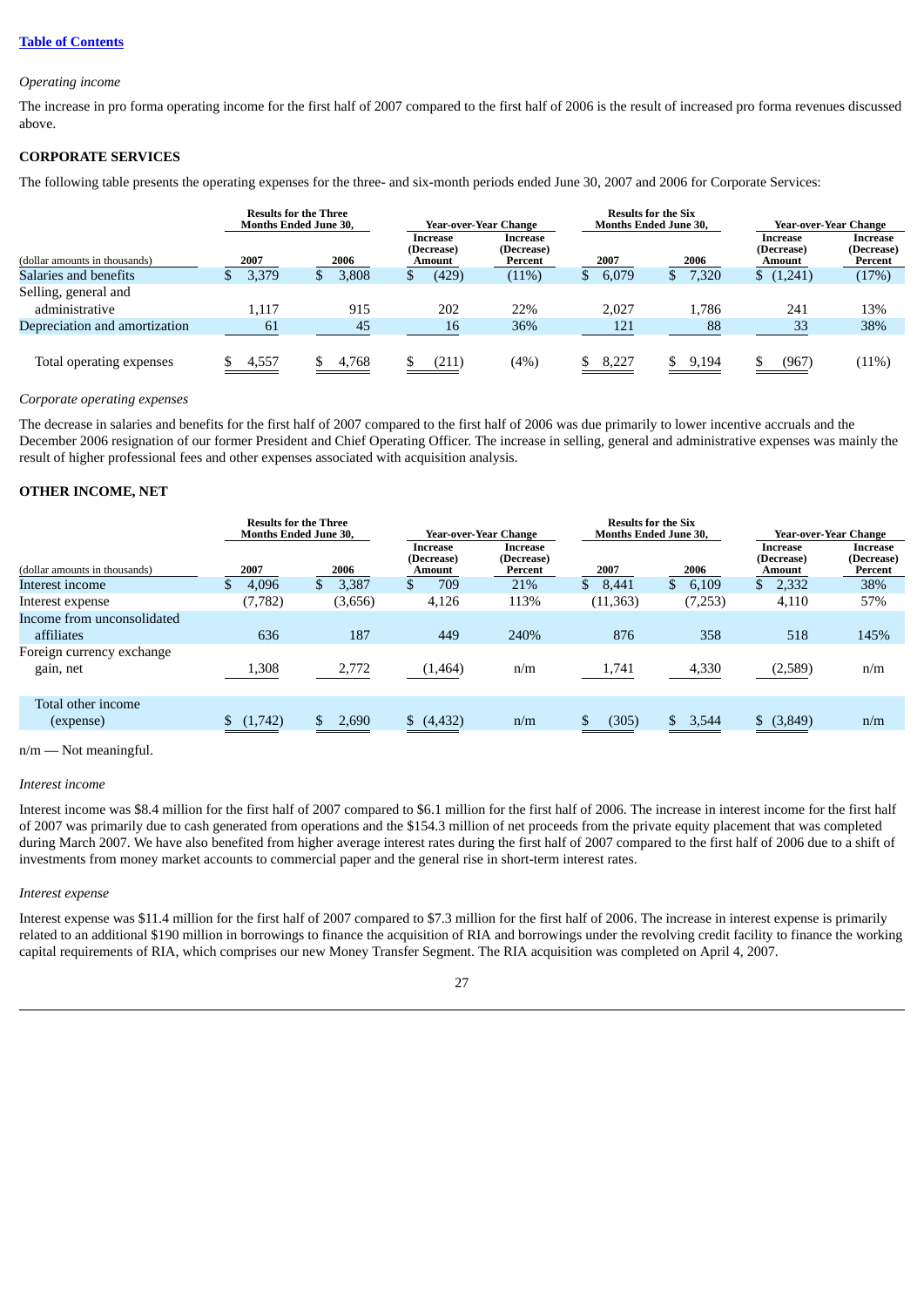#### *Income from unconsolidated affiliates*

Income from unconsolidated affiliates increased for the first half of 2007 compared to the first half of 2006 because we recognized a gain of \$0.4 million from the sale of our 8% interest in CashNet Telecommunications Egypt SAE during the second quarter 2007. The remainder of income from unconsolidated affiliates represents the equity in income of our 40% investment in e-pay Malaysia.

#### *Foreign currency exchange gain, net*

The re-measurement of assets and liabilities denominated in currencies other than the functional currency of each of our subsidiaries gives rise to foreign currency exchange gains and losses that are recorded in determining net income. We recorded net foreign currency exchange gains of \$1.7 million and \$4.3 million during the first half of 2007 and 2006, respectively.

## **INCOME TAX EXPENSE**

|                                                                                         | <b>Results for the Three</b><br><b>Months Ended June 30,</b> |          | <b>Results for the Six Months</b><br>Ended June 30, |           |  |
|-----------------------------------------------------------------------------------------|--------------------------------------------------------------|----------|-----------------------------------------------------|-----------|--|
| (dollar amounts in thousands)                                                           | 2007                                                         | 2006     | 2007                                                | 2006      |  |
| Income from continuing operations before income taxes and minority interest             | \$14,207                                                     | \$14,938 | \$27,716                                            | \$28,120  |  |
| Minority interest                                                                       | (599)                                                        | (212)    | (952)                                               | (473)     |  |
| Income from continuing operations before income taxes                                   | 13,608                                                       | 14,726   | 26,764                                              | 27,647    |  |
| Income tax expense                                                                      | 4,990                                                        | 3,599    | 8,923                                               | 7,169     |  |
| Income from continuing operations                                                       | 8,618                                                        | \$11,127 | \$17,841                                            | \$20,478  |  |
| Effective income tax rate                                                               | 36.7%                                                        | 24.4%    | 33.3%                                               | 25.9%     |  |
| Income from continuing operations before income taxes                                   | \$13,608                                                     | \$14,726 | \$26,764                                            | \$27,647  |  |
| Adjust: Foreign exchange gain, net                                                      | 1,308                                                        | 2,772    | 1,741                                               | 4,330     |  |
| Income from continuing operations before income taxes and foreign exchange<br>gain, net | \$12,300                                                     | \$11,954 | \$25,023                                            | \$ 23,317 |  |
| Effective income tax rate, excluding foreign exchange gain, net                         | 40.6%                                                        | 30.1%    | 35.7%                                               | 30.7%     |  |

We calculate our effective tax rate by dividing income tax expense by pre-tax book income including the effect of minority interests. Our effective tax rate was 33.3% for the first half of 2007 compared to 25.9% for the first half of 2006.

We are in a net operating loss position for our U.S. operations and, accordingly have valuation allowances to reserve for deferred tax assets that are not considered more likely than not of realization. Therefore, we do not currently recognize the tax benefit or expense associated with foreign currency gains or losses incurred by our U.S. operations. Excluding foreign currency exchange translation results from pre-tax income, our effective tax rate was 35.7% for the first half of 2007 and 30.7% for the first half of 2006.

The increase in the year-over-year effective tax rates, excluding foreign currency gains and losses, was primarily attributable to the expiration of operating loss benefits in Poland and India, the increase in profitability in higher than average tax rate jurisdictions and the dilutive net effects on pre-tax income resulting from the RIA acquisition. The acquisition of RIA increased the effective tax rate for two reasons: (i) RIA is expected to generate net operating losses for U.S. tax purposes that are expected to require a valuation allowance; and (ii) RIA significantly expands our U.S. presence and the combined U.S. federal and state tax rates are higher than most tax rates in other jurisdictions where we operate.

During the second quarter 2007, we recognized \$1.3 million of non-cash deferred income tax expense related to the deduction of goodwill amortization expense for U.S. income tax purposes, a substantial portion of which relates to the acquisition of RIA Envia. Goodwill arising from certain business combinations involving our U.S. operations is amortized as an expense for tax purposes over 15 years but not for financial reporting purposes. We recorded deferred income tax expense and a deferred tax liability related to the tax-deductible goodwill. The deferred tax liability will remain on the balance sheet indefinitely unless there is an impairment of goodwill for financial reporting purposes or the related business entity is disposed of through a sale. Moreover, during the second quarter 2007, we reversed \$2.7 million in valuation allowances on deferred tax assets related to U.S. federal and state net operating losses. We concluded that it is more likely than not that the net deferred tax asset will be realized because we would utilize tax-planning strategies in the event its net operating losses were to expire.

We determine income tax expense and remit income taxes based upon enacted tax laws and regulations applicable in each of the taxing jurisdictions where we conduct business. Based on our interpretation of such laws and regulations, and considering the evidence of available facts and circumstances and baseline operating forecasts, we have accrued the estimated tax effects of certain transactions, business ventures, contractual and organizational structures, projected business unit performance, and the estimated future reversal of timing differences. Should a taxing jurisdiction change its laws and regulations or dispute our conclusions, or should management become aware of new facts or other evidence that could alter our conclusions, the resulting impact to our estimates could have a material adverse effect on our Consolidated Financial Statements.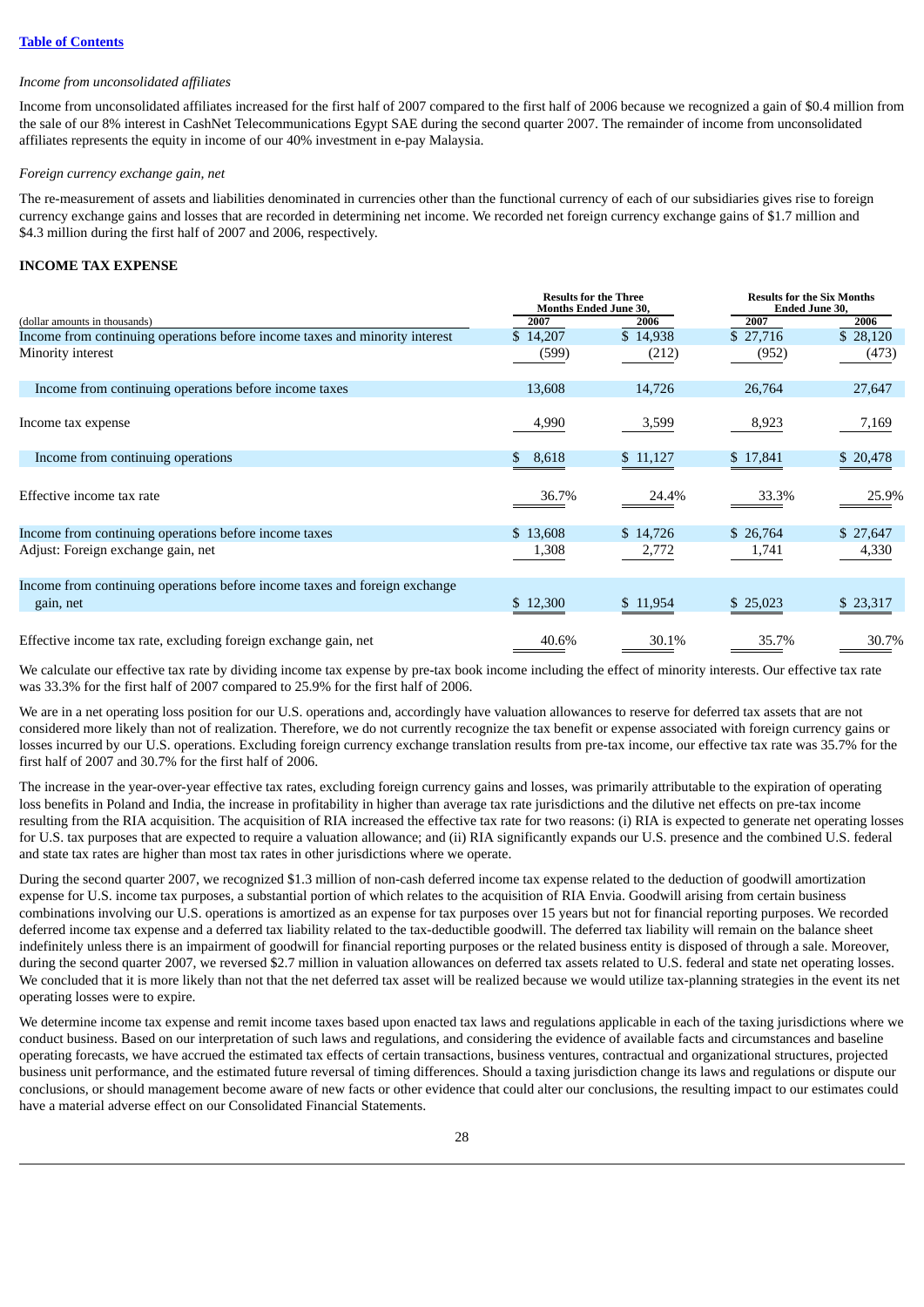#### **DISCONTINUED OPERATIONS**

In July 2002, we sold substantially all of the non-current assets and related capital lease obligations of our ATM processing business in France to Atos S.A. During the first quarter 2007, we received a binding French Supreme Court decision relating to a lawsuit in France that resulted in a cash recovery and gain of \$0.3 million, net of legal costs. There were no assets or liabilities held for sale at June 30, 2007 or December 31, 2006.

#### **NET INCOME**

We recorded net income of \$18.2 million for the first half of 2007 compared to \$20.5 million for the first half of 2006. As more fully discussed above, the decrease of \$2.3 million was primarily the result of a decrease in the net foreign currency exchange gain of \$2.6 million, an increase in net interest expense of \$1.8 million, an increase in income tax expense of \$1.7 million, and an increase in income attributable to minority interest of \$0.5 million. These decreases were partially offset by an increase in operating income of \$3.5 million, an increase in income from unconsolidated affiliates of \$0.5 million and a gain from discontinued operations of \$0.3 million.

#### **LIQUIDITY AND CAPITAL RESOURCES**

#### *Working capital*

As of June 30, 2007, we had working capital, which is calculated as the difference between total current assets and total current liabilities, of \$264.9 million, compared to working capital of \$284.4 million as of December 31, 2006. Our ratio of current assets to current liabilities was 1.53 at June 30, 2007, compared to 1.70 as of December 31, 2006. The decrease in working capital and the reduction in the ratio of current assets to current liabilities were due primarily to the reduction in cash of approximately \$168.3 million for the acquisition of RIA, mostly offset by the proceeds from the private equity offering that we completed during March 2007. As of June 30, 2007, the net proceeds from the offering remained unused and included in unrestricted cash.

#### *Operating cash flow*

Cash flows provided by operating activities were \$1.0 million for the first half of 2007 compared to \$15.6 million for the first half of 2006. This decrease was primarily due to the acquisition of RIA. The purchase price was reduced by \$21.7 million for liabilities assumed in excess of an agreed upon amount, which decreased the cash paid to the sellers and increased the amount of cash we paid out of operating cash flows to settle these assumed liabilities. The decrease was also due to fluctuations in working capital associated with the timing of the settlement process with mobile operators in the Prepaid Processing Segment and decreased net income when compared to the prior year. Partially offsetting these decreases was the increase in depreciation and amortization expense, which is a non-cash expense and added back to net income to reconcile to net cash provided by operating activities.

#### *Investing activity cash flow*

Cash flows used in investing activities were \$353.8 million for the first half of 2007, compared to \$14.0 million for the first half of 2006. Our investing activities for the first half of 2007 consisted of \$314.3 million in cash paid related to acquisitions, primarily RIA. We placed \$26 million in escrow in connection with the agreement to acquire Envios de Valores La Nacional Corp. ("La Nacional"). See further discussion under "other trends and uncertainties – Agreement to acquire La Nacional" below. We also incurred \$14.4 million for purchases of property and equipment, software development and other investing activities. Our investing activities for the first half of 2006 include \$2.3 million in cash paid for acquisitions and \$11.7 million for purchases of property and equipment, software development and other investing activities totaling \$2.8 million.

#### *Financing activity cash flows*

Cash flows from financing activities were \$313.0 million during the first half of 2007 compared to \$8.9 million during the first half of 2006. Our financing activities for the first half of 2007 consisted primarily of \$190.0 million in proceeds from borrowings under our term loan agreement that were used to finance a portion of the acquisition of RIA and proceeds from the equity private placement and stock option exercises totaling \$163.5 million. Partially offsetting these increases were net repayments on debt obligations of \$35.4 million, dividends paid to minority interest stockholders of \$1.6 million and debt issuance costs associated with our new syndicated credit facility of \$3.8 million. To support the short-term cash needs of our Money Transfer Segment, we generally borrow amounts under the revolving credit agreements several times each month to fund the correspondent network in advance of collecting remittance amounts from the agency network. These borrowings are repaid over a very short period of time, generally within a few days. Primarily as a result of this, during the second quarter, we had a total of \$408.7 million in borrowings and \$438.3 million in repayments under our revolving credit agreements. Our financing activities for the first half of 2006 consist primarily of proceeds from the exercise of stock options and employee share purchase of \$11.7 million, partially offset by net repayments of short-term borrowings, payments on capital lease obligations and other financing activities totaling \$2.8 million.

Expected future financing and investing cash requirements primarily depend on our acquisition activity and the related financing needs.

#### *Other sources of capital*

Credit Facility – In connection with completing the acquisition of RIA discussed under "Opportunities and Challenges" above, we entered into a \$290 million secured credit facility consisting of a \$190 million seven-year term loan, which was fully drawn at closing, and a \$100 million five-year revolving credit facility (together, the "Credit Facility"). The \$190 million seven-year term loan bears interest at LIBOR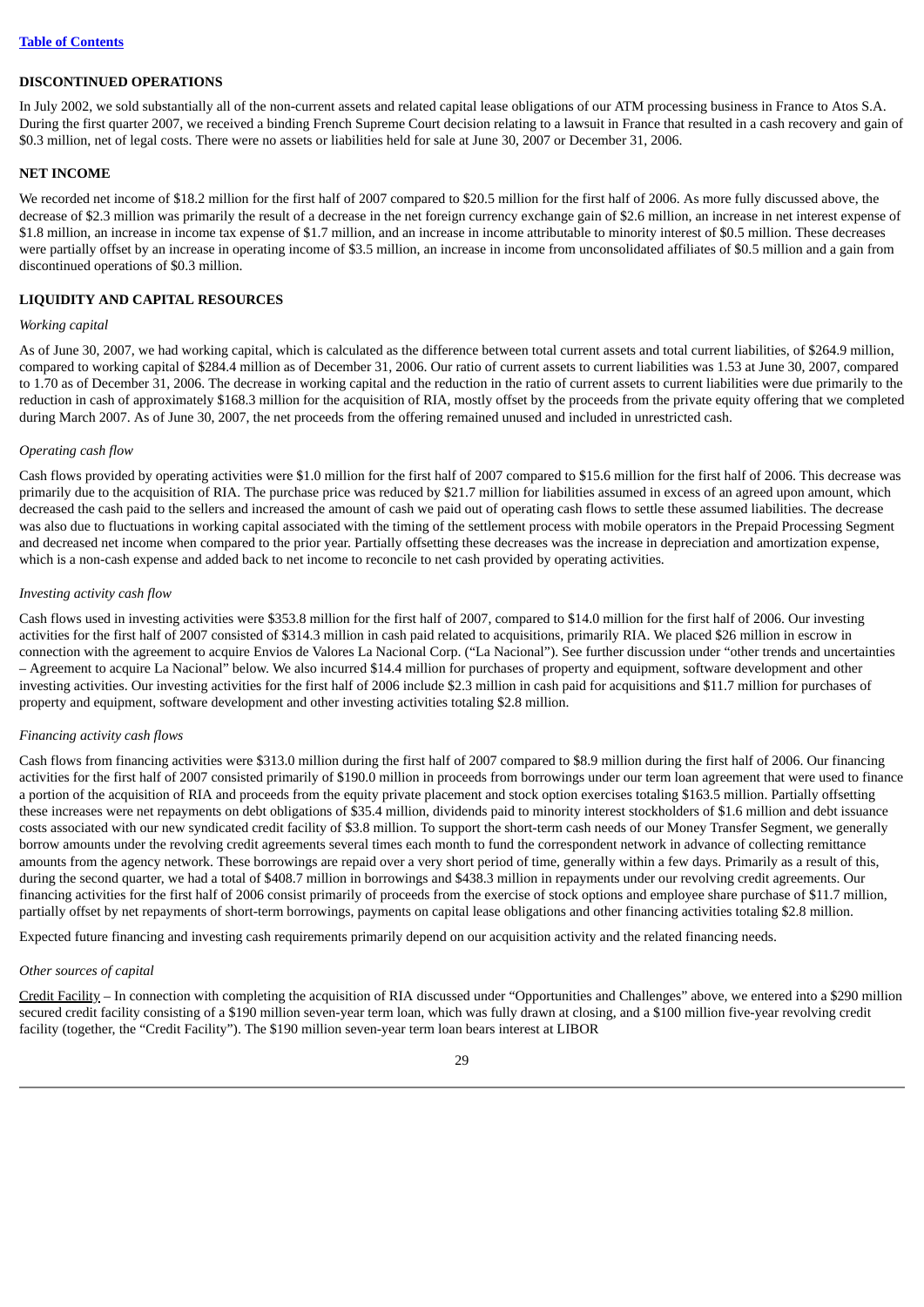plus 200 basis points or prime plus 100 basis points and requires that we repay 1% of the outstanding balance each year, with the remaining balance payable after seven years. We estimate that we will be able to repay the \$190 million term loan prior to its maturity date through cash flows available from operations, provided our operating cash flows are not required for future business developments. Financing costs of \$4.3 million have been deferred and are being amortized over the terms of the respective loans.

The \$100 million five-year revolving credit facility replaced the previous existing revolving credit facility and bears interest at LIBOR or prime plus a margin that adjusts each quarter based upon our consolidated total debt to earnings before interest, taxes, depreciation and amortization ("EBITDA") ratio. We intend to use the revolving credit facility primarily to fund working capital requirements, which are expected to increase as a result of our recent acquisitions. Based on our current projected working capital requirements, we anticipate that our revolving credit facility will be sufficient to fund our working capital needs.

We may be required to repay our obligations under the Credit Facility six months before any potential repurchase date under our \$140 million 1.625% Convertible Senior Debentures Due 2024 or our \$175 million 3.5% Convertible Debentures Due 2025, unless we are able to demonstrate that either: (i) we could borrow unsubordinated funded debt equal to the principal amount of the applicable convertible debentures while remaining in compliance with the financial covenants in the Credit Facility or (ii) we will have sufficient liquidity (as determined by the administrative agent and the lenders). The Credit Facility contains three financial covenants that become more restrictive through September 30, 2008: (1) total debt to EBITDA ratio, (2) senior secured debt to EBITDA ratio and (3) EBITDA to fixed charge coverage ratio. Because of the change to these covenants over time, in order to remain in compliance with our debt covenants we will be required to increase our EBITDA, repay debt, or both. These and other material terms and conditions applicable to the Credit Facility are described in the agreement governing the Credit Facility.

The term loan may be expanded by up to an additional \$150 million and the revolving credit facility can be expanded by up to an additional \$25 million, subject to satisfaction of certain conditions including pro-forma debt covenant compliance.

As of June 30, 2007, we had borrowings of \$189.5 million outstanding against the term loan and we had borrowings of \$40.3 million and stand-by letters of credit of \$4.4 million outstanding against the revolving credit facility. The remaining \$55.3 million under the revolving credit facility (\$80.3 million if the facility were increased to \$125 million) was available for borrowing. Borrowings under the revolving credit facility are being used to fund short-term working capital requirements in the U.S. and India. Our weighted average interest rate under the revolving credit facility as of June 30, 2007 was 8.2%.

Short-term debt obligations – Short-term debt obligations consist primarily of the current portion of the term loan, credit lines, overdraft facilities and shortterm loans to support ATM cash needs and supplement short-term working capital requirements. As of June 30, 2007, we had \$7.0 million in short-term debt obligations, comprised of \$5.1 million being used to fund short-term working capital requirements in the Czech Republic and Spain and \$1.9 million for the 1% annual repayment under the term loan.

Our Prepaid Processing Segment subsidiaries in Spain enter into agreements with financial institutions to receive cash in advance of collections on customers' accounts. These arrangements can be with or without recourse and the financial institutions charge the Spanish subsidiaries transaction fees and/or interest in connection with these advances. Cash received can be up to 40 days prior to the customer invoice due dates. Accordingly, the Spanish subsidiaries remain obligated to the banks on the cash advances until the underlying account receivable is ultimately collected. Where the risk of collection remains with Euronet, the receipt of cash continues to be carried on the consolidated balance sheet in each of trade accounts receivable and accrued expenses and other current liabilities. Amounts outstanding under these arrangements are generally \$2 million or less.

We believe that the short-term debt obligations can be refinanced at terms acceptable to us. However, if acceptable refinancing options are not available, we believe that amounts due under these obligations can be funded through cash generated from operations, together with cash on hand or borrowings under our revolving credit facility.

Convertible debt – We have \$175 million in principal amount of 3.50% Convertible Debentures Due 2025 that are convertible into 4.3 million shares of Euronet Common Stock at a conversion price of \$40.48 per share upon the occurrence of certain events (relating to the closing prices of Euronet Common Stock exceeding certain thresholds for specified periods). We will pay contingent interest for the six-month period from October 15, 2012 through April 14, 2013 and for each six-month period thereafter from April 15 to October 14 or October 15 to April 14 if the average trading price of the debentures for the applicable five trading-day period preceding such applicable six-month interest period equals or exceeds 120% of the principal amount of the debentures. Contingent interest will equal 0.35% per annum of the average trading price of a debenture for such five trading-day periods. The debentures may not be redeemed by us until October 20, 2012 but are redeemable at par at any time thereafter. Holders of the debentures have the option to require us to purchase their debentures at par on October 15, 2012, 2015 and 2020, or upon a change in control of the Company. When due, these debentures can be settled in cash or Euronet Common Stock, at our option, at predetermined conversion rates.

We also have \$140 million in principal amount of 1.625% Convertible Senior Debentures Due 2024 that are convertible into 4.2 million shares of Euronet Common Stock at a conversion price of \$33.63 per share upon the occurrence of certain events (relating to the closing prices of Euronet Common Stock exceeding certain thresholds for specified periods). We will pay contingent interest for the six-month period from December 20, 2009 through June 14, 2010 and for each six-month period thereafter from

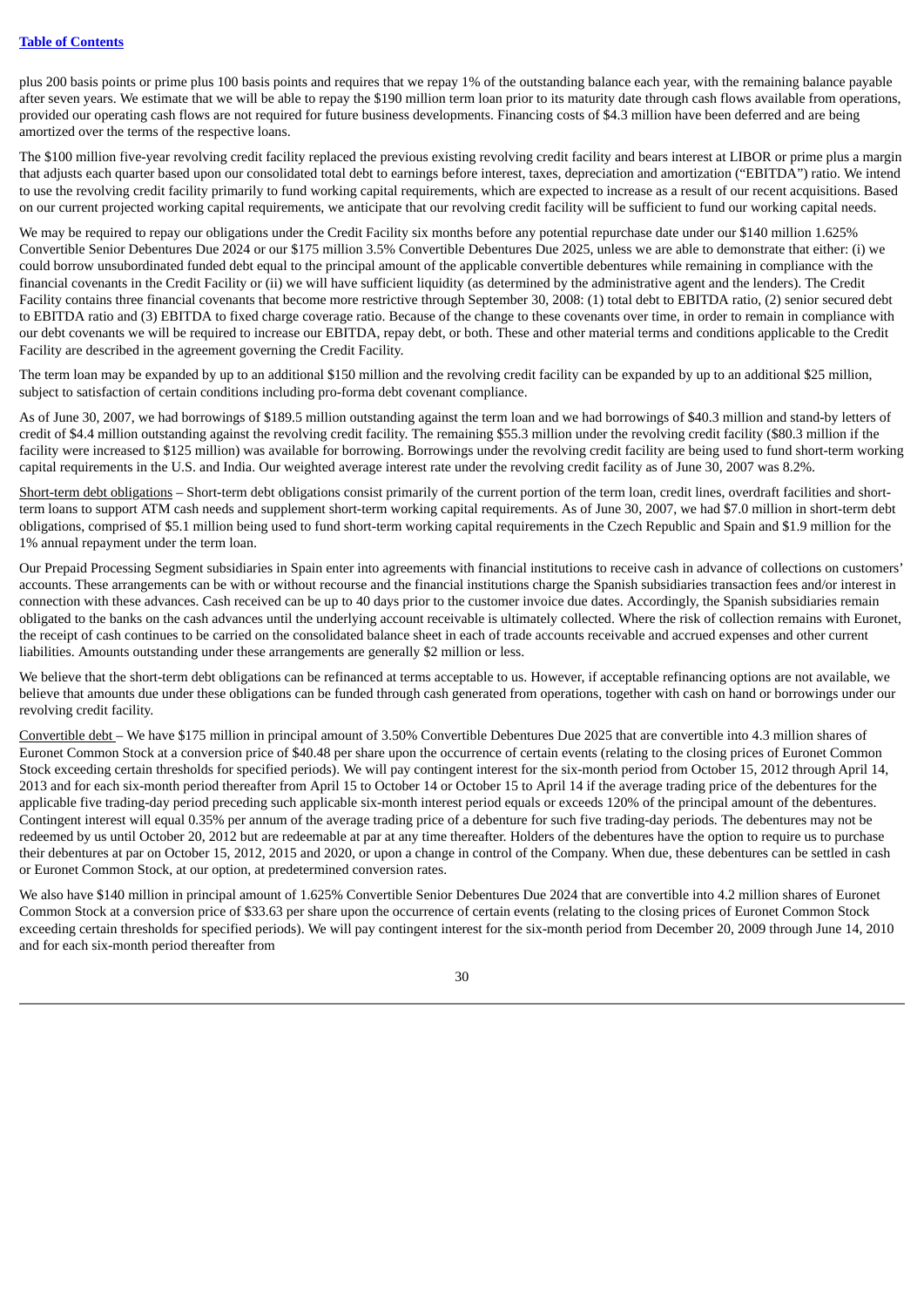June 15 to December 14 or December 15 to June 14 if the average trading price of the debentures for the applicable five trading-day period preceding such applicable six-month interest period equals or exceeds 120% of the principal amount of the debentures. Contingent interest will equal 0.30% per annum of the average trading price of a debenture for such five trading-day periods. The debentures may not be redeemed by us until December 20, 2009 but are redeemable at any time thereafter at par. Holders of the debentures have the option to require us to purchase their debentures at par on December 15, 2009, 2014 and 2019, and upon a change in control of the Company. When due, these debentures can be settled in cash or Euronet Common Stock, at our option, at predetermined conversion rates.

These terms and other material terms and conditions applicable to the convertible debentures are set forth in the indenture agreements governing these debentures.

Proceeds from issuance of shares and other capital contributions – We have established, and shareholders have approved, share compensation plans that allow the Company to make grants of restricted stock, or options to purchase shares of Common Stock, to certain current and prospective key employees, directors and consultants. During the first half of 2007, 213,790 stock options were exercised at an average exercise price of \$15.82, resulting in proceeds to us of approximately \$3.4 million.

#### *Other uses of capital*

Payment obligations related to acquisitions - As partial consideration for the acquisition of RIA, we granted the sellers of RIA 3,685,098 contingent value rights ("CVRs") and 3,685,098 stock appreciation rights ("SARs"). The 3,685,098 CVRs mature on October 1, 2008 and will result in the issuance of up to \$20 million of additional shares of Euronet Common Stock or payment of additional cash, at our option, if the price of Euronet Common Stock is less than \$32.56 on the maturity date. The 3,685,098 SARs entitle the sellers to acquire additional shares of Euronet Common Stock at an exercise price of \$27.14 at any time through October 1, 2008. Between the CVRs and SARs, the sellers are entitled to additional consideration of at least \$20 million in Euronet Common Stock or cash. The SARS also provide potential additional value to the sellers for situations in which Euronet Common Stock appreciates beyond \$32.56 per share prior to October 1, 2008, which is to be settled through the issuance of additional shares of Euronet Common Stock. These and other terms and conditions applicable to the CVRs and SARs are set forth in the agreements governing these instruments.

We have potential contingent obligations to the former owner of the net assets of Movilcarga. Based upon presently available information we do not believe any additional payments will be required. The seller has disputed this conclusion and may seek arbitration as provided for in the purchase agreement. Any additional payments, if ultimately determined to be owed the seller, will be recorded as additional goodwill and could be made in either cash of a combination of cash and Euronet Common Stock at our option.

In connection with the acquisition of Brodos Romania, we agreed to contingent consideration arrangements based on the achievement of certain performance criteria. If the criteria are achieved, during 2009 and 2010, we would have to pay a total of \$2.5 million in cash or 75,489 shares of Euronet Common Stock, at the option of the seller.

Leases – We lease ATMs and other property and equipment under capital lease arrangements and as of June 30, 2007 we owed \$18.8 million under these arrangements. The majority of these lease agreements are entered into in connection with long-term outsourcing agreements where, generally, we purchase a bank's ATMs and simultaneously sell the ATMs to an entity related to the bank and lease back the ATMs for purposes of fulfilling the ATM outsourcing agreement with the bank. We fully recover the related lease costs from the bank under the outsourcing agreements. Generally, the leases may be canceled without penalty upon reasonable notice in the unlikely event the bank or we were to terminate the related outsourcing agreement. We expect that, if terms were acceptable, we would acquire more ATMs from banks under such outsourcing and lease agreements.

Capital expenditures and needs – Total capital expenditures for the first half of 2007 were \$15.3 million, of which \$1.7 million were funded through capital leases. These capital expenditures were primarily for the purchase of ATMs to meet contractual requirements in Poland and India, the purchase and installation ATMs in key under-penetrated markets, the purchase of POS terminals for the Prepaid Processing Segment and office and data center computer equipment and software. Included in capital expenditures for office and data center equipment and software for the first half of 2007 is approximately \$2.4 million in capital expenditures for the purchase and development of the necessary processing systems and capabilities to enter the cross-border merchant processing and acquiring business. Total capital expenditures for 2007 are estimated to be approximately \$30 million to \$35 million, primarily for the purchase of ATMs to meet contractual requirements in Poland and India, to purchase and install ATMs in future key under-penetrated markets, the purchase of terminals for the prepaid processing and money transfer businesses and office and data center computer equipment and software. We expect up to approximately \$10 million of the capital expenditures will be covered through capital leases in conjunction with ATM outsourcing agreements where we already have signed agreements with banks. The balance of these capital expenditures will be funded through cash generated from operations, together with cash on hand.

In the Prepaid Processing Segment, approximately 92,000 of the approximately 358,000 POS devices that we operate are Company-owned, with the remaining terminals being operated as integrated cash register devices of our major retail customers or owned by the retailers. As our Prepaid Processing Segment expands, we will continue to add terminals in certain independent retail locations at a price of approximately \$300 per terminal. We expect the proportion of owned terminals to total terminals operated to remain relatively constant.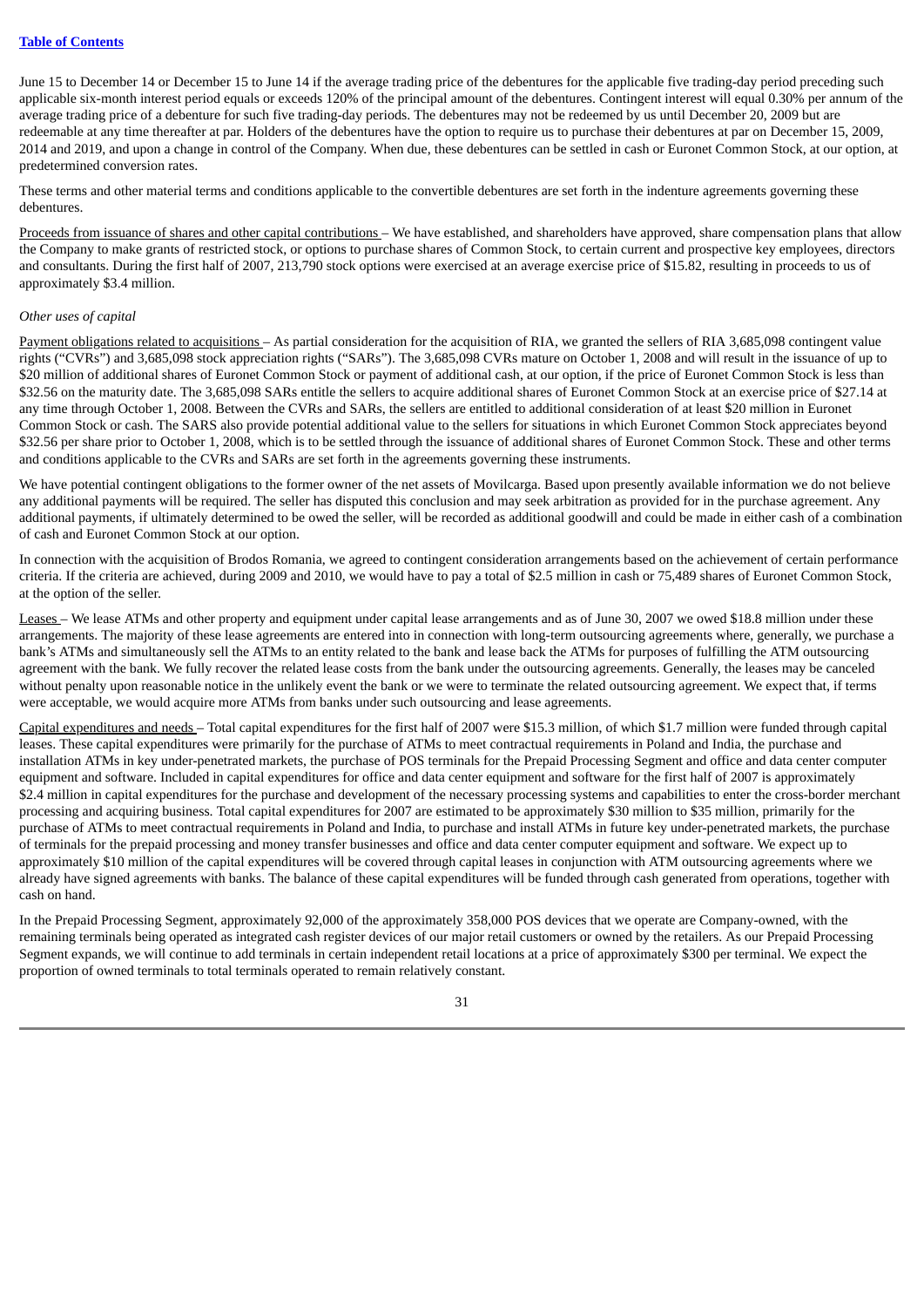Litigation – During 2005, a former cash supply contractor in Central Europe (the "Contractor") claimed that we owed approximately \$2.0 million for the provision of cash during the fourth quarter 1999 and first quarter 2000 that had not been returned. This claim was made after the Company terminated its business with the Contractor and established a cash supply agreement with another supplier. In the first quarter 2006, the Contractor initiated legal action in Budapest, Hungary regarding the claim. In April 2007, an arbitration tribunal awarded the Contractor \$1.0 million, plus \$0.2 million in interest, under the claim, which was recorded as selling, general and administrative expenses of the Company's EFT Processing Segment during the first quarter 2007 and paid in the second quarter 2007.

At current and projected cash flow levels, we anticipate that cash generated from operations, together with cash on hand and amounts available under our recently amended revolving credit agreements and other existing and potential future financing will be sufficient to meet our debt, leasing, contingent acquisition and capital expenditure obligations. If our capital resources are insufficient to meet these obligations, we will seek to refinance our debt under terms acceptable to us. However, we can offer no assurances that we will be able to obtain favorable terms for the refinancing of any of our debt or other obligations.

#### *Contingencies*

From time to time, we are a party to litigation arising in the ordinary course of business. Currently, there are no contingencies that we believe, either individually or in the aggregate, would have a material adverse effect upon our consolidated results of operations or financial condition.

During 2006, the Internal Revenue Service announced that Internal Revenue Code Section 4251 (relating to telecommunications excise tax) will no longer apply to, among other services, prepaid mobile airtime such as the services offered by our Prepaid Processing Segment's U.S. operations. Additionally, companies that paid this excise tax during the period beginning on March 1, 2003 and ending on July 31, 2006, are entitled to a credit or refund of amounts paid in conjunction with the filing of 2006 federal income tax returns. We plan to claim refunds for amounts paid during this period. Because of the complexity of the matter, the refund claim has not yet been quantified. No amounts have been recorded for any potential recovery in our Consolidated Financial Statements and no amounts will be recorded until such time as the refund is considered "realizable" as stipulated under Statement of Financial Accounting Standards ("SFAS") No. 5, "Accounting for Contingencies."

#### *Other trends and uncertainties*

Agreement to acquire La Nacional – During January 2007, we signed a stock purchase agreement to acquire Envios de Valores La Nacional Corp. and its U.S. based affiliates ("La Nacional"), subject to regulatory approvals and other customary closing conditions. In connection with this agreement, in January 2007, we deposited \$26 million in an escrow account created for the proposed acquisition. The escrowed funds can only be released by mutual agreement of the Company and La Nacional or through legal remedies available in the agreement.

On February 6, 2007, two employees of La Nacional working in different La Nacional stores were arrested for allegedly violating federal money laundering laws and certain state statutes. On April 5, 2007, we gave notice to the stockholders of La Nacional of the termination of the stock purchase agreement and requested the release of the \$26 million held in escrow under the terms of the stock purchase agreement. La Nacional is contesting our request for release of the escrowed funds. While pursuing all legal remedies available to us, we are also engaged in negotiations to determine whether the dispute can be resolved through revised terms for the acquisition. We cannot predict when this dispute will be resolved or what the resolution may be.

Cross border merchant processing and acquiring – We have entered the cross-border merchant processing and acquiring business, through the execution of an agreement with a large petrol retailer in Central Europe. Since the beginning of 2007, we have devoted significant resources, including capital expenditures of approximately \$2.4 million, to the ongoing investment in development of the necessary processing systems and capabilities to enter this business, which involves the purchase and design of hardware and software. Merchant acquiring involves processing credit and debit card transactions that are made on POS terminals, including authorization, settlement, and processing of settlement files. It will involve the assumption of credit risk, as the principal amount of transactions will be settled to merchants before settlements are received from card associations. We expect to incur operating expenses of approximately \$1.5 million to \$2.0 million in our EFT Processing Segment for 2007 related to the ongoing investment in developing these capabilities.

#### *Inflation and functional currencies*

Generally, the countries in which we operate have experienced low and stable inflation in recent years. Therefore, the local currency in each of these markets is the functional currency. Currently, we do not believe that inflation will have a significant effect on our results of operations or financial position. We continually review inflation and the functional currency in each of the countries where we operate.

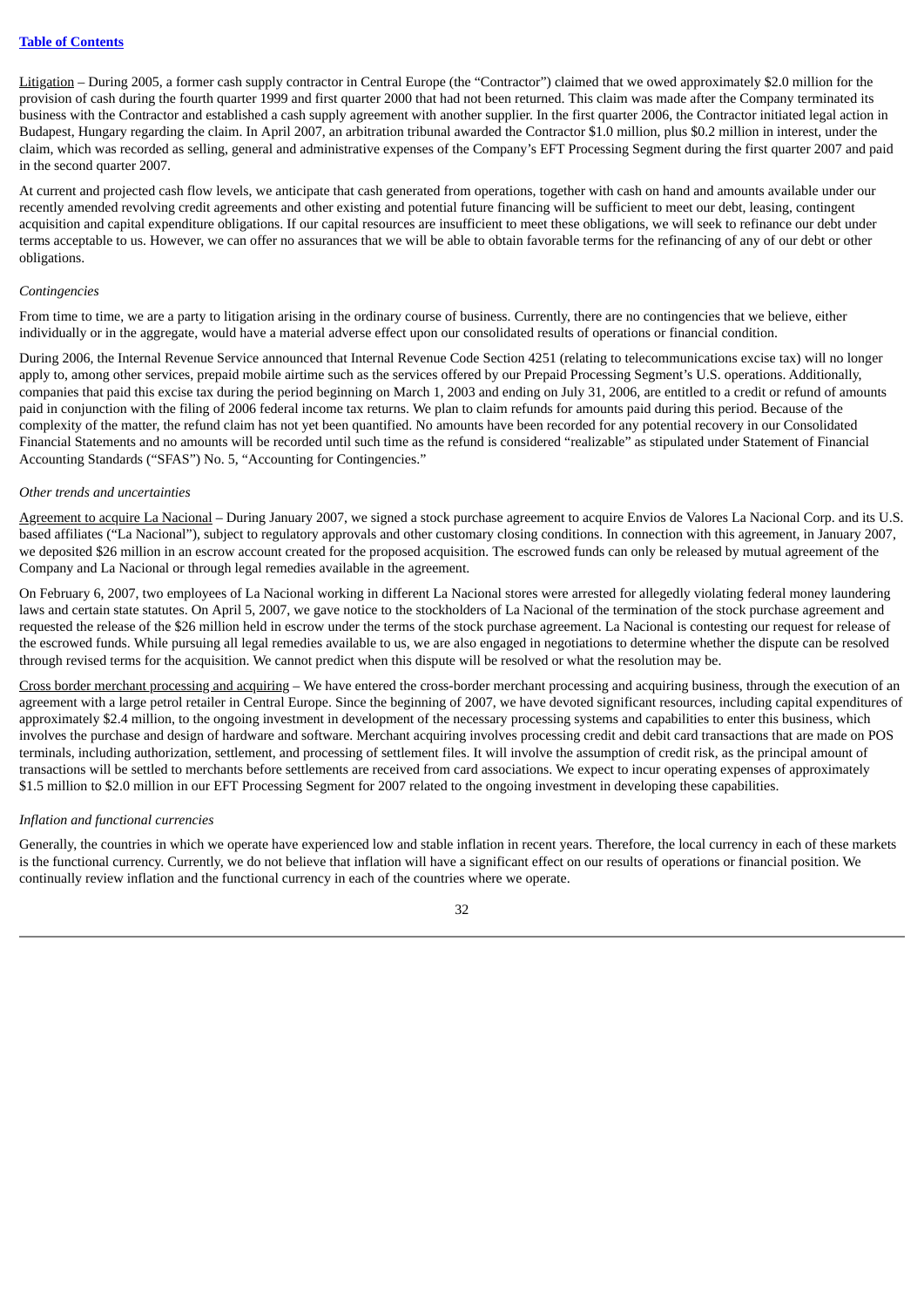#### **OFF BALANCE SHEET ARRANGEMENTS**

We regularly grant guarantees of the obligations of our wholly-owned subsidiaries and we sometimes enter into agreements with unaffiliated third parties that contain indemnification provisions, the terms of which may vary depending on the negotiated terms of each respective agreement. Our liability under such indemnification provisions may be subject to time and materiality limitations, monetary caps and other conditions and defenses. As of June 30, 2007, there were no material changes from the disclosure in our Annual Report on Form 10-K for the year ended December 31, 2006. To date, we are not aware of any significant claims made by the indemnified parties or parties to whom we have provided guarantees on behalf of our subsidiaries and, accordingly, no liabilities have been recorded as of June 30, 2007.

## **CONTRACTUAL OBLIGATIONS**

The following table summarizes our contractual obligations as of June 30, 2007:

|                                                                 |           | Payments due by period |           |           |                      |  |
|-----------------------------------------------------------------|-----------|------------------------|-----------|-----------|----------------------|--|
| (in thousands)                                                  | Total     | Less than<br>1 year    | 1-3 years | 4-5 years | More than<br>5 years |  |
| Long-term debt obligations, less current maturities, including  |           |                        |           |           |                      |  |
| interest                                                        | \$688,255 | \$26,854               | \$192,063 | \$47,556  | \$421,782            |  |
| Short-term debt obligations and current maturities of long-term |           |                        |           |           |                      |  |
| debt obligations, including interest                            | 7.554     | 7,554                  |           |           |                      |  |
| Estimated contingent acquisition obligations                    | 22,500    |                        | 21,250    | 1,250     |                      |  |
| Obligations under capital leases                                | 21,111    | 7.480                  | 9.501     | 3.790     | 340                  |  |
| Obligations under operating leases                              | 60,272    | 14,701                 | 25,963    | 13.549    | 6,059                |  |
| Vendor purchase obligations                                     | 9,479     | 6,211                  | 2,807     | 461       |                      |  |
| Total                                                           | \$809,171 | \$62,800               | \$251,584 | \$66,606  | \$428,181            |  |

For the purposes of the above table, our \$140 million convertible debentures issued in December 2004 are considered due during 2009, and our \$175 million convertible debentures issued in October 2005 are considered due during 2012, representing the first years in which holders have the right to exercise their put option. Additionally, the above table only includes interest on these convertible debentures up to these dates.

Estimated contingent acquisition obligations as of June 30, 2007 include: 1) \$20 million in cash and/or Euronet Common Stock to be provided to the sellers of RIA upon the assumed settlement of the CVRs and SARs during October 2008; and 2) additional consideration to be settled in cash or Euronet Common Stock that we may have to pay during 2009 and 2010 in connection with the acquisition of Brodos, totaling up to \$2.5 million. See Note 4 – Acquisitions to the unaudited consolidated financial statements included elsewhere in this report for a more complete description of these acquisitions.

Purchase obligations include contractual amounts for ATM maintenance, cleaning, telecommunication and cash replenishment operating expenses. While contractual payments may be greater or less based on the number of ATMs and transaction levels, the purchase obligations listed above are estimated based on the current levels of such business activity.

Our total liability for uncertain tax positions under FIN 48 was \$3.3 million as of June 30, 2007. We are not able to reasonably estimate the amount by which the liability will increase or decrease over time; however, at this time, the Company does not expect a significant payment related to these obligations within the next year. See Note 13 – Income Taxes to the unaudited consolidated financial statements for additional information.

#### **RECENTLY ISSUED ACCOUNTING PRONOUNCEMENTS**

During 2005, the Financial Accounting Standards Board ("FASB") issued an exposure draft that would amend SFAS No. 141, "Business Combinations." During redeliberations, the FASB has reaffirmed certain decisions including, among other things: 1) measuring and recognizing contingent consideration at fair value as of the acquisition date and recording adjustments to liabilities as adjustments in earnings; 2) identifiable intangible assets acquired in a business combination should be measured at a current exchange value rather than at an entity-specific value; 3) the acquiring company should measure and recognize the acquiree's identifiable assets and liabilities and goodwill in a step or partial acquisition at 100 percent of their acquisition date fair values; and 4) accounting for transaction related costs as expenses in the period incurred, rather than capitalizing these costs as a component of the respective purchase price. The FASB has not yet reaffirmed decisions on other items. The FASB expects to issue the final statement during the third quarter 2007, which will be effective for us beginning in 2009. If adopted, the changes described above, as well as other possible changes, would likely have a significant impact on the accounting treatment for acquisitions occurring on or after January 1, 2009.

In February 2007, the FASB issued SFAS No. 159, "The Fair Value Option for Financial Assets and Financial Liabilities—Including an amendment of FASB Statement No. 115" ("SFAS 159"). SFAS 159 expands the use of fair value accounting but does not affect existing standards which require assets or liabilities to be carried at fair value. Under SFAS 159, a company may elect to use fair value to measure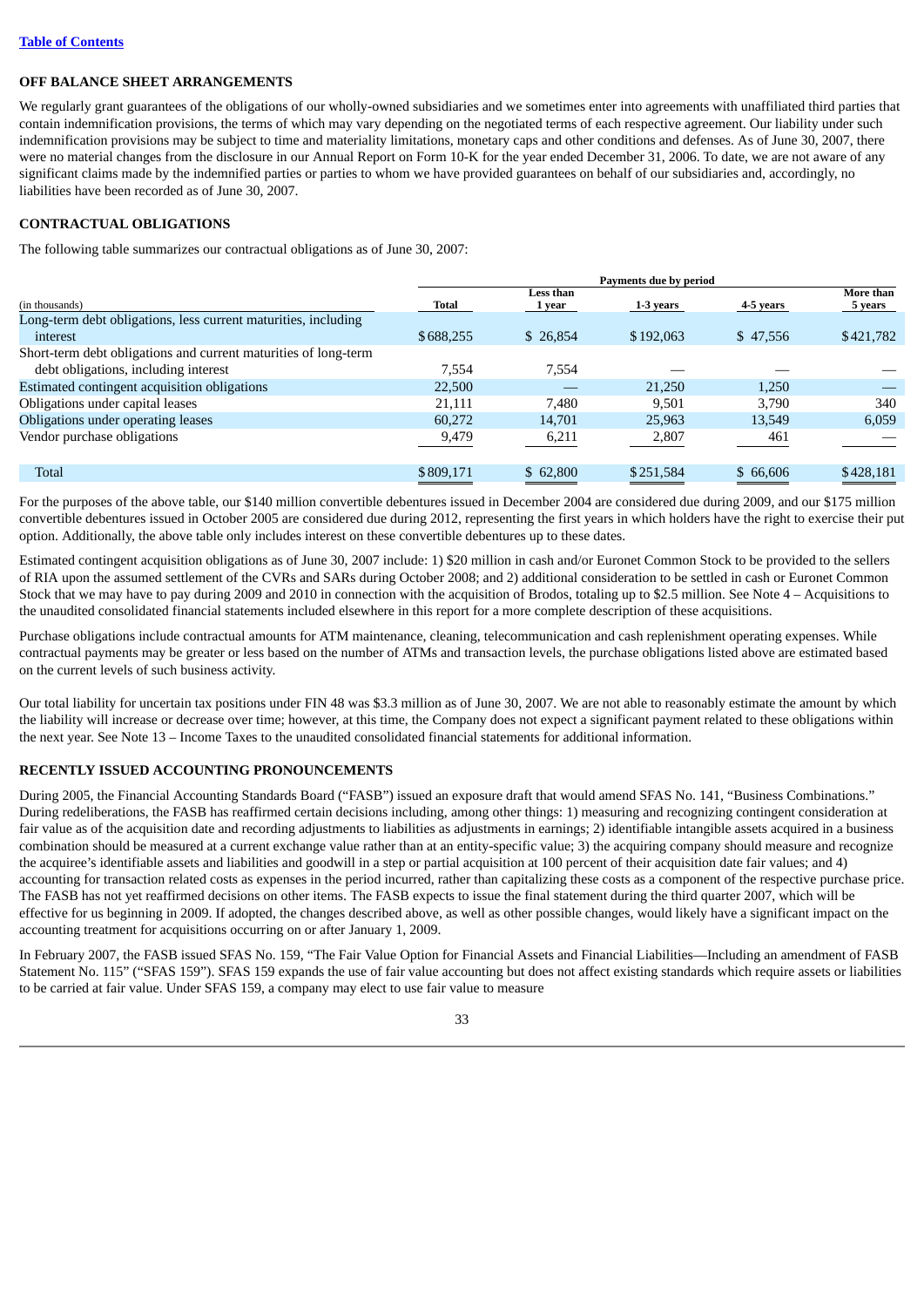accounts and loans receivable, available-for-sale and held-to-maturity securities, equity method investments, accounts payable, guarantees and issued debt. Other eligible items include firm commitments for financial instruments that otherwise would not be recognized at inception and non-cash warranty obligations where a warrantor is permitted to pay a third party to provide the warranty goods or services. If the use of fair value is elected, any upfront costs and fees related to the item must be recognized in earnings and cannot be deferred, such as deferred financing costs. The fair value election is irrevocable and generally made on an instrument-by-instrument basis, even if a company has similar instruments that it elects not to measure based on fair value. At the adoption date, unrealized gains and losses on existing items for which fair value has been elected are reported as a cumulative adjustment to beginning retained earnings. Subsequent to the adoption of SFAS 159, changes in fair value are recognized in earnings. SFAS 159 will be effective beginning in our first quarter 2008. We are currently determining whether fair value accounting is appropriate for any of our eligible items and cannot estimate the impact, if any, which SFAS 159 will have on our consolidated results of operations and financial condition.

#### **FORWARD-LOOKING STATEMENTS**

This document contains statements that constitute forward-looking statements within the meaning of section 27A of the Securities Act of 1933 and section 21E of the Securities Exchange Act of 1934. All statements other than statements of historical facts included in this document are forward-looking statements, including statements regarding the following:

- **•** trends affecting our business plans, financing plans and requirements;
- **•** trends affecting our business;
- **•** the adequacy of capital to meet our capital requirements and expansion plans;
- the assumptions underlying our business plans;
- **•** business strategy;
- **•** government regulatory action;
- **•** technological advances; and
- **•** projected costs and revenues.

Although we believe that the expectations reflected in these forward-looking statements are reasonable, we can give no assurance that these expectations will prove to be correct. Forward-looking statements are typically identified by the words believe, expect, anticipated, intend, estimate and similar expressions.

Investors are cautioned that any forward-looking statements are not guarantees of future performance and involve risks and uncertainties. Actual results may materially differ from those in the forward-looking statements as a result of various factors, including, but not limited to, those referred to above and as set forth and more fully described in Part I, Item 1A – Risk Factors of our Annual Report on Form 10-K for the year ended December 31, 2006 and Part II, Item 1A – Risk Factors of this report.

#### <span id="page-34-0"></span>**ITEM 3. QUANTITATIVE AND QUALITATIVE DISCLOSURES ABOUT MARKET RISK**

#### *Foreign currency exchange rate risk*

For the six-months ended June 30, 2007, 77% of our revenues were generated in non-U.S. dollar countries compared to 84% for the six-months ended June 30, 2006. The decrease in revenues from non-U.S. dollar countries, compared to the prior year is due primarily to the second quarter 2007 acquisition of RIA, as well as increased revenues of our U.S.-based Prepaid Processing Segment operations. We expect to continue generating a significant portion of our revenues in countries with currencies other than the U.S. dollar.

We are particularly vulnerable to fluctuations in exchange rates of the U.S. dollar to the currencies of countries in which we have significant operations. We estimate that, depending on the net foreign currency working capital position at a selected point in time, a 10% fluctuation in these foreign currency exchange rates would have the combined annualized effect on reported net income and working capital of up to approximately \$10.0 million. This effect is estimated by segregating revenues, expenses and working capital by currency and applying a 10% currency depreciation and appreciation to the non-U.S. dollar amounts. We believe this quantitative measure has inherent limitations and does not take into account any governmental actions or changes in either customer purchasing patterns or our financing or operating strategies.

We are also exposed to foreign currency exchange rate risk in our Money Transfer Segment. A majority of the money transfer business involves receiving and disbursing different currencies, in which we earn a foreign currency spread based on the difference between buying currency at wholesale exchange rates and selling the currency to consumers at retail exchange rates. This spread provides some protection against currency fluctuations that occur while we are holding the foreign currency. Our exposure to changes in foreign currency exchange rates is limited by the fact that disbursement occurs for the majority of transactions shortly after they are initiated. Additionally, we enter into foreign currency forward contracts to help offset foreign currency exposure related to the notional value of money transfer

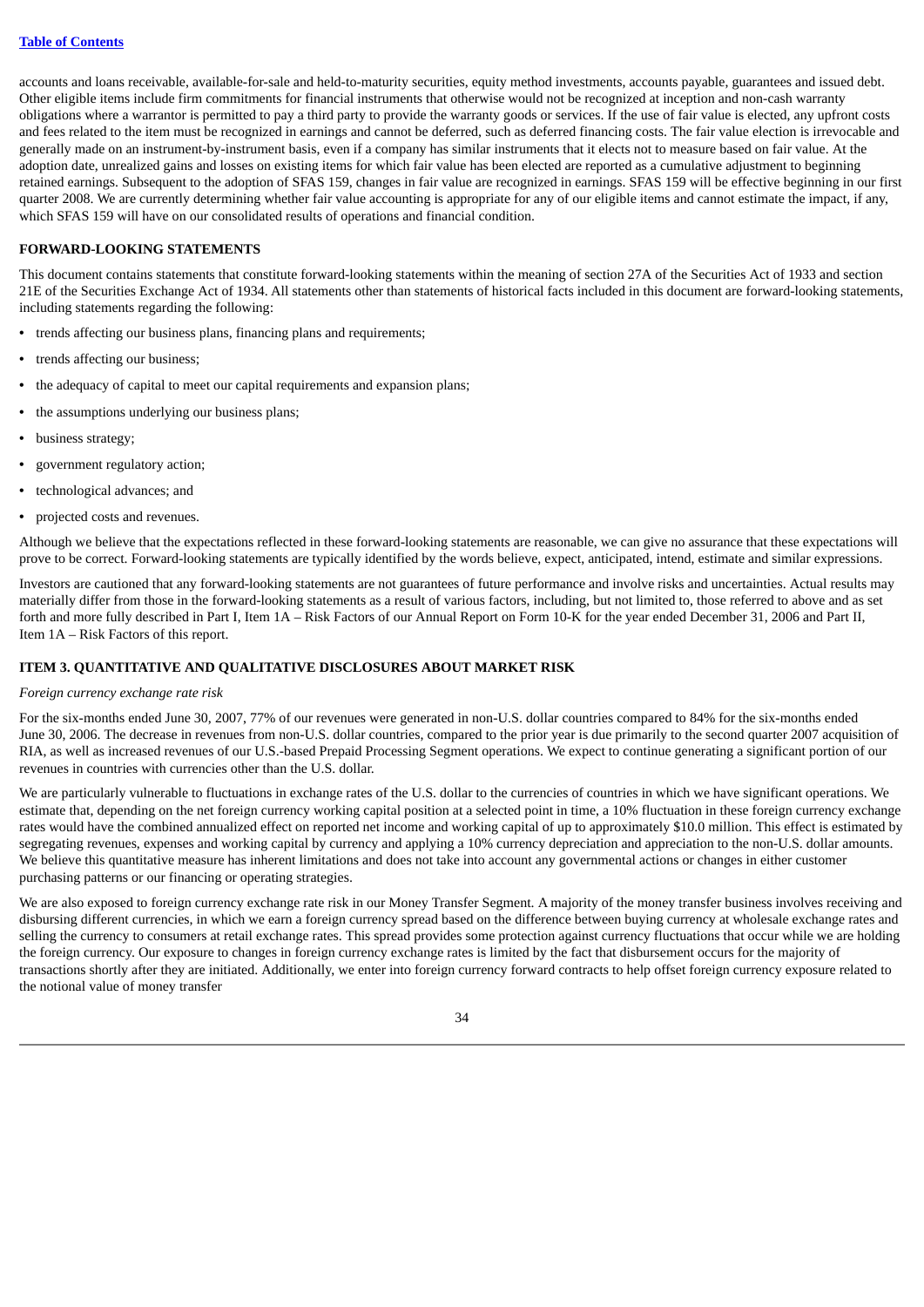transactions collected in currencies other than the U.S. dollar. As of June 30, 2007, we had foreign currency forward contracts outstanding with a notional value of \$35.5 million, primarily in euros that were not designated as hedges and mature in a weighted average of 17 days. The fair value of these forward contracts as of June 30, 2007 was an unrealized loss of approximately \$0.1 million, which was partially offset by the unrealized gain on the related foreign currency receivables.

#### *Interest rate risk*

In connection with completing the acquisition of RIA during the second quarter, we entered into a \$290 million secured syndicated credit facility consisting of a \$190 million seven-year term loan, which was fully drawn at closing, and a \$100 million five-year revolving credit facility, which accrue interest at variable rates. This revolving credit facility replaces our \$50 million revolving credit facility. The credit facility may be expanded by up to an additional \$150 million in term loan and up to an additional \$25 million for the revolving line of credit, subject to satisfaction of certain conditions including pro forma debt covenant compliance. This facility substantially increases our interest rate risk.

As of June 30, 2007, our total outstanding debt was \$568.8 million. Of this amount, approximately \$315 million, or 55% of our total debt obligations, relates to contingent convertible debentures having fixed coupon rates. Our \$175 million contingent convertible debentures, issued in October 2005, accrue interest at a rate of 3.50% per annum. The \$140 million contingent convertible debentures, issued in December 2004 accrue interest at a rate of 1.625% per annum. Based on quoted market prices, as of June 30, 2007 the fair value of our fixed rate convertible debentures was \$330.0 million, compared to a carrying value of \$315 million.

Through the use of interest rate swap agreements covering the period from June 1, 2007 to May 29, 2009, \$50.0 million of our variable rate term debt has been effectively converted to a fixed rate of 7.3%. As of June 30, 2007, the unrealized loss on the interest rate swap agreements was less than \$0.1 million. Interest expense, including amortization of deferred debt issuance costs, for our total \$365.0 million in fixed rate debt totals approximately \$13.7 million per year, or a weighted average interest rate of 3.8% annually. Additionally, approximately \$18.8 million, or 3% of our total debt obligations, relate to capitalized leases with fixed payment and interest terms that expire between 2007 and 2011.

The remaining \$185.0 million, or 33% of our total debt obligations, relates to debt that accrues interest at variable rates. If we were to maintain these borrowings for one year, and maximize the potential borrowings available under the revolving credit facility for one year, including the \$25.0 million in potential additional expanded borrowings, a 1% increase in the applicable interest rate would result in additional interest expense to the Company of approximately \$2.7 million. This computation excludes the \$50.0 million relating to the interest rate swap discussed above and the potential \$150.0 million in potential expanded term loan because of the limited circumstances under which the additional amounts would be available to us for borrowing.

Our excess cash is invested in instruments with original maturities of three months or less, therefore, as investments mature and are reinvested, the amount we earn will increase or decrease with changes in the underlying short term interest rates.

#### <span id="page-35-0"></span>**ITEM 4. CONTROLS AND PROCEDURES**

Our executive management, including our Chief Executive Officer and Chief Financial Officer, evaluated the effectiveness of the design and operation of our disclosure controls and procedures pursuant to Rule 13a-15(b) under the Exchange Act as of June 30, 2007. Based on this evaluation, our Chief Executive Officer and Chief Financial Officer have concluded that the design and operation of these disclosure controls and procedures were effective as of such date to provide reasonable assurance that information required to be disclosed in our reports under the Exchange Act is recorded, processed, summarized and reported within the time periods specified in the rules and forms of the SEC, and that such information is accumulated and communicated to our management, including our Chief Executive Officer and Chief Financial Officer, as appropriate, to allow timely decisions regarding required disclosures.

#### **CHANGE IN INTERNAL CONTROLS**

<span id="page-35-1"></span>There has been no change in our internal control over financial reporting during the six-month period ended June 30, 2007 that has materially affected, or is reasonably likely to materially affect, our internal control over financial reporting.

#### **PART II—OTHER INFORMATION**

#### <span id="page-35-2"></span>**ITEM 1. LEGAL PROCEEDINGS**

The Company is from time to time a party to litigation arising in the ordinary course of its business.

The discussion in Part I, Item 1. Financial Statements, Note 11 – Commitments, Litigation and Contingencies, regarding litigation is incorporated herein by reference.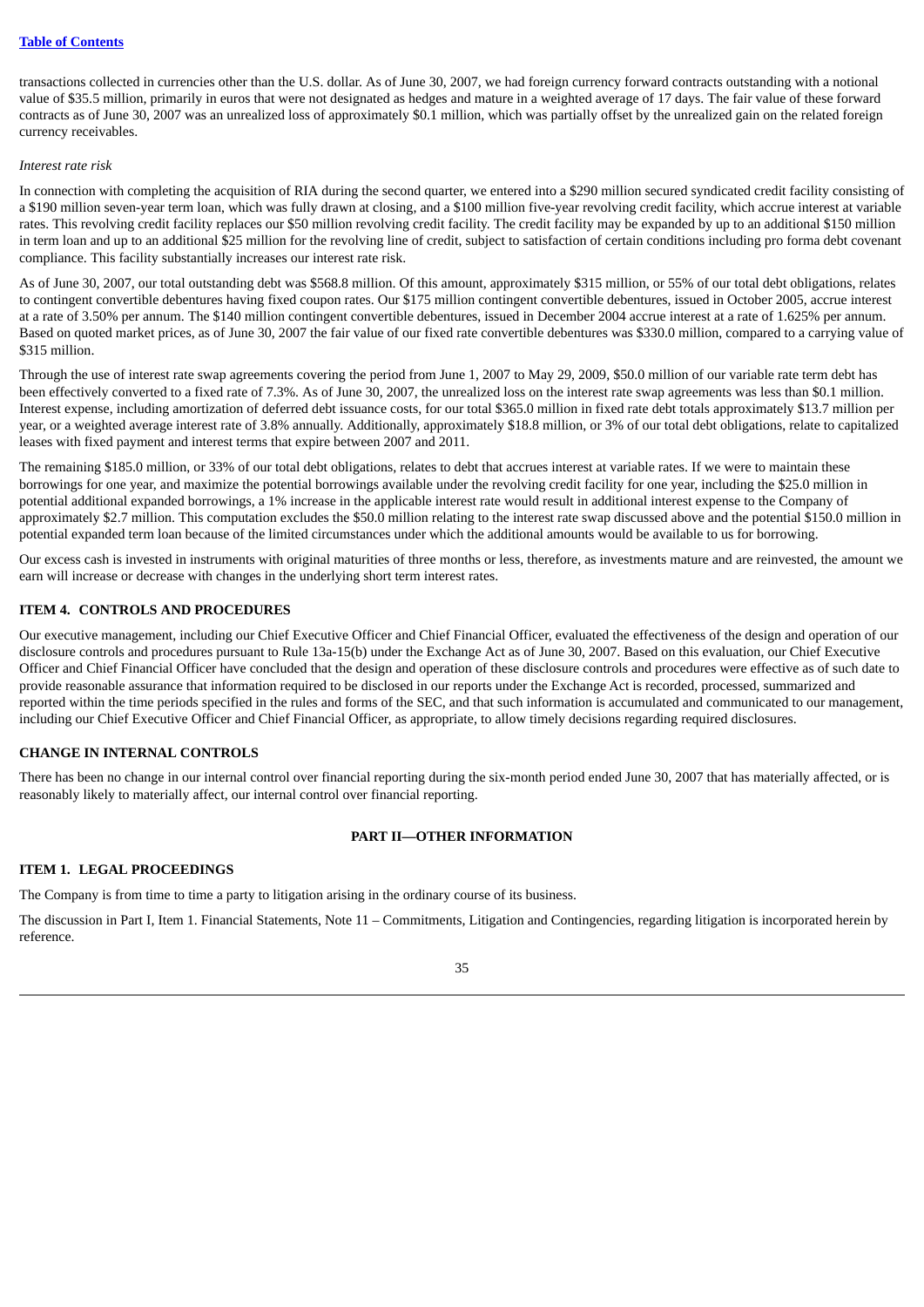Currently, there are no legal proceedings that management believes, either individually or in the aggregate, would have a material adverse effect upon the consolidated results of operations or financial condition of the Company.

#### <span id="page-36-0"></span>**ITEM 1A. RISK FACTORS**

You should carefully consider the risks described in Part I, Item 1A. Risk Factors in our Annual Report on Form 10-K for the fiscal year ended December 31, 2006 as updated in our subsequent filings with the SEC, including this Quarterly Report on Form 10-Q, before making an investment decision. The risks and uncertainties described in our Annual Report on Form 10-K, as updated by any subsequent Quarterly Reports on Form 10-Q, are not the only ones facing our company. Additional risks and uncertainties not presently known to us or that we currently deem immaterial may also impair our business operations.

If any of the risks identified in our Annual Report on Form 10-K, as updated by any subsequent Quarterly Reports on Form 10-Q, actually occurs, our business, financial condition or results of operations could be materially adversely affected. In that case, the trading price of our Common Stock could *decline substantially.*

This Quarterly Report also contains forward-looking statements that involve risks and uncertainties. Our actual results could differ materially from those anticipated in the forward-looking statements as a result of a number of factors, including the risks described below and elsewhere in this Quarterly Report.

Other than as set forth below, there have been no material changes from the risk factors previously disclosed in the Company's Annual Report on Form 10-K *for the year ended December 31, 2006, as filed with the SEC.*

#### **Risks Related to Our Business**

#### **We may be required to prepay our obligations under the \$290 million secured syndicated credit facility.**

Prepayment in full of the obligations under the \$290 million secured syndicated credit facility (the "Credit Facility") may be required six months prior to any required repurchase date under our \$140 million 1.625% Convertible Senior Debentures Due 2024 or our \$175 million 3.5% Convertible Debentures Due 2025, unless we are able to demonstrate that either: (i) we could borrow unsubordinated funded debt equal to the principal amount of the applicable convertible debentures while remaining in compliance with the financial covenants in the Credit Facility or (ii) we will have sufficient liquidity (as determined by the administrative agent and the lenders). Holders of the \$140 million 1.625% debentures have the option to require us to purchase their debentures at par on December 15, 2009, 2014 and 2019, and upon a change in control of the Company. Holders of the \$175 million 3.50% debentures have the option to require us to purchase their debentures at par on October 15, 2012, 2015 and 2020, or upon a change in control of the Company.

The Credit Facility contains three financial covenants that become more restrictive between now and September 30, 2008. The financial covenants that become more restrictive are: (1) total debt to earnings before interest, taxes, depreciation and amortization ("EBITDA") ratio, (2) senior secured debt to EBITDA ratio and (3) EBITDA to fixed charge coverage ratio. Because these covenant thresholds will become more restrictive through September 30, 2008, to remain in compliance with our debt covenants we will be required to increase EBITDA, repay debt, or both. We cannot assure you that we will have sufficient assets, liquidity or EBITDA to meet or avoid these obligations, which could have an adverse impact on our financial condition.

#### **Increases in interest rates will adversely impact our results from operations.**

We have entered into interest rate swap agreements covering the period from June 1, 2007 through May 29, 2009 for a notional amount of \$50 million that effectively converts a portion of our \$190 million variable rate term loan to a fixed interest rate of 7.3% per annum. For the remaining outstanding balance of the term loan, as well as borrowings incurred under our revolving credit facility and other variable rate borrowing arrangements, increases in variable interest rates will increase the amount of interest expense that we pay for our borrowings and have a negative impact on our results from operations.

#### **If we are unable to maintain our money transfer agent network, our business may be adversely affected.**

Our money transfer based revenue is primarily generated through our agent network. Transaction volumes at existing agent locations may increase over time and new agents provide us with additional revenue. If agents decide to leave our network or if we are unable to sign new agents, our revenue and profit growth rates may be adversely affected. Our agents are also subject to a wide variety of laws and regulations that vary significantly, depending on the legal jurisdiction. Changes in these laws and regulations could adversely affect our ability to maintain our agent network or the cost of providing money transfer services. In addition, agents may generate fewer transactions or less revenue due to various factors, including increased competition. Because our agents are third parties that may sell products and provide services in addition to our money transfer services, our agents may encounter business difficulties unrelated to the provision of our services, which may cause the agents to reduce their number of locations or hours of operation, or cease doing business altogether.

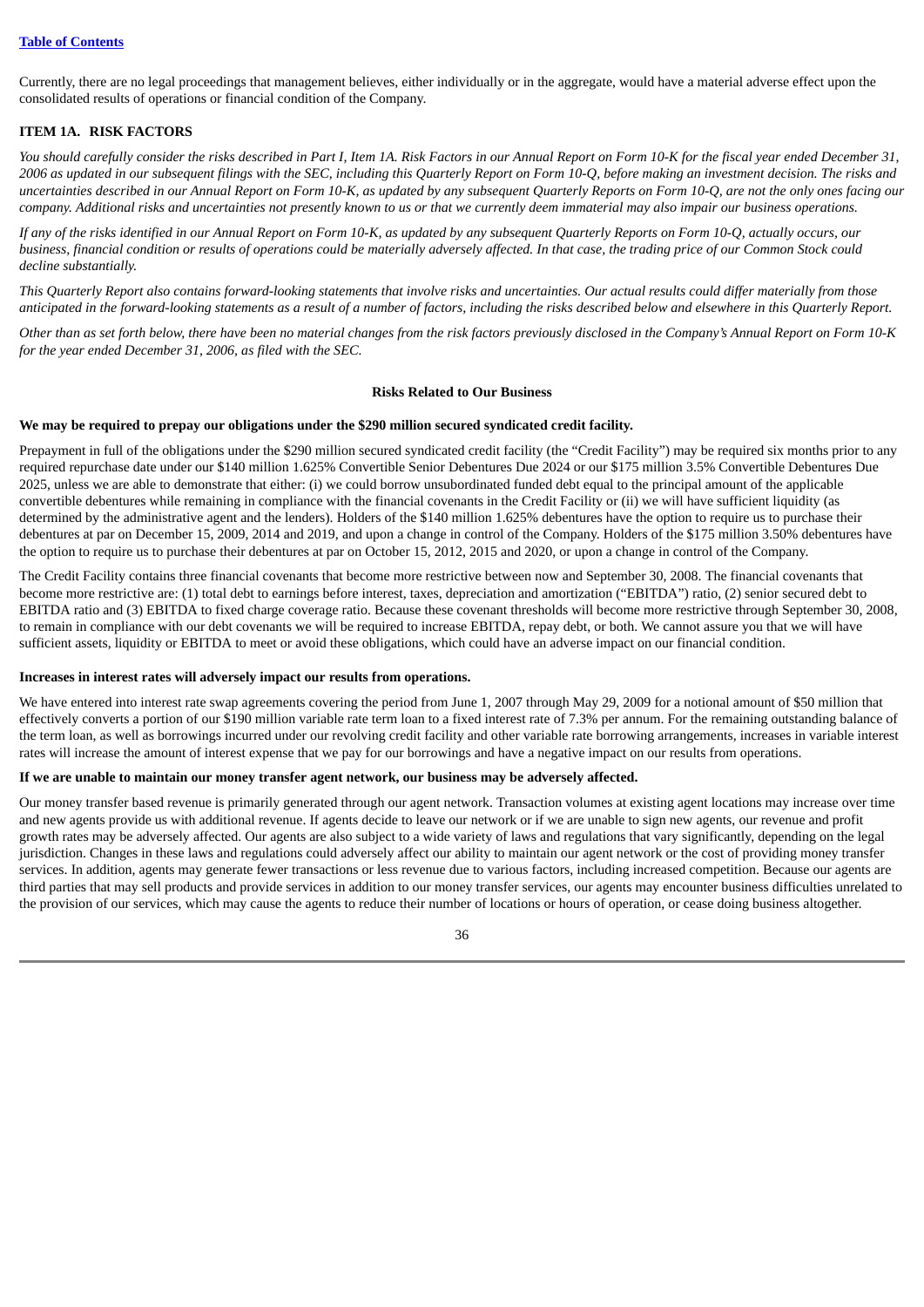#### If consumer confidence in our money transfer business or brands declines, our business may be adversely affected.

Our money transfer business relies on consumer confidence in our brands and our ability to provide efficient and reliable money transfer services. A decline in consumer confidence in our business or brands, or in traditional money transfer providers as a means to transfer money, may adversely impact transaction volumes which would in turn be expected to adversely impact our business.

#### **Our money transfer service offerings are dependent on financial institutions to provide such offerings.**

Our money transfer business involves transferring funds internationally and is dependent upon foreign and domestic financial institutions, including our competitors, to execute funds transfers and foreign currency transactions. Changes to existing regulations of financial institution operations, such as those designed to combat terrorism or money laundering, could require us to alter our operating procedures in a manner that increases our cost of doing business or to terminate certain product offerings. In addition, as a result of existing regulations and/or changes to those regulations, financial institutions could decide to cease providing the services on which we depend, requiring us to terminate certain product offerings.

#### We are subject to the risks of liability for fraudulent bankcard and other card transactions involving a breach in our security systems, breaches of **our information security policies or safeguards, as well as for ATM theft and vandalism.**

We capture, transmit, handle and store sensitive information in conducting and managing electronic, financial and mobile transactions, such as card information and PIN numbers. These businesses involve certain inherent security risks, in particular the risk of electronic interception and theft of the information for use in fraudulent or other card transactions, by persons outside the Company or by our own employees. We incorporate industry-standard encryption technology and processing methodology into our systems and software, and maintain controls and procedures regarding access to our computer systems by employees and others, to maintain high levels of security. Although this technology and methodology decrease security risks, they cannot be eliminated entirely, as criminal elements apply increasingly sophisticated technology to attempt to obtain unauthorized access to the information handled by ATM and electronic financial transaction networks.

Any breach in our security systems could result in the perpetration of fraudulent financial transactions for which we may be found liable. We are insured against various risks, including theft and negligence, but such insurance coverage is subject to deductibles, exclusions and limitations that may leave us bearing some or all of any losses arising from security breaches.

We also collect, transfer and retain consumer data as part of our money transfer business. These activities are subject to certain consumer privacy laws and regulations in the U.S. and in other jurisdictions where our money transfer services are offered. We maintain technical and operational safeguards designed to comply with applicable legal requirements. Despite these safeguards, there remains a risk that these safeguards could be breached resulting in improper access to, and disclosure of, sensitive consumer information. Breaches of our security policies or applicable legal requirements resulting in a compromise of consumer data could expose us to regulatory enforcement action, subject us to litigation, limit our ability to provide money transfer services and/or cause harm to our reputation.

In addition to electronic fraud issues and breaches of our information security policies and safeguards, the possible theft and vandalism of ATMs present risks for our ATM business. We install ATMs at high-traffic sites and consequently our ATMs are exposed to theft and vandalism. Although we are insured against such risks, deductibles, exclusions or limitations in such insurance may leave us bearing some or all of any losses arising from theft or vandalism of ATMs. In addition, we have experienced increases in claims under our insurance, which has increased our insurance premiums.

#### Our money transfer and prepaid mobile airtime top-up businesses may be susceptible to fraud and/or credit risks occurring at the retailer and/or **consumer level.**

In our Prepaid Processing Segment, we contract with retailers that accept payment on our behalf, which we then transfer to a trust or other operating account for payment to mobile phone operators. In the event a retailer does not transfer to us payments that it receives for mobile airtime, we are responsible to the mobile phone operator for the cost of the airtime credited to the customer's mobile phone. We can provide no assurance that retailer fraud will not increase in the future or that any proceeds we receive under our credit enhancement insurance policies will be adequate to cover losses resulting from retailer fraud, which could have a material adverse effect on our business, financial condition and results of operations.

With respect to our money transfer business, our business is primarily conducted through our agent network, which provides money transfer services directly to consumers at retail locations. Our agents collect funds directly from the consumers and in turn we collect from the agents the proceeds due us resulting from the money transfer transactions. Therefore, we have credit exposure to our agents. The failure of agents owing us significant amounts to remit funds to us or to repay such amounts could adversely affect our business, financial condition and results of operations.

#### We are subject to business cycles, seasonality and other outside factors that may negatively affect our business.

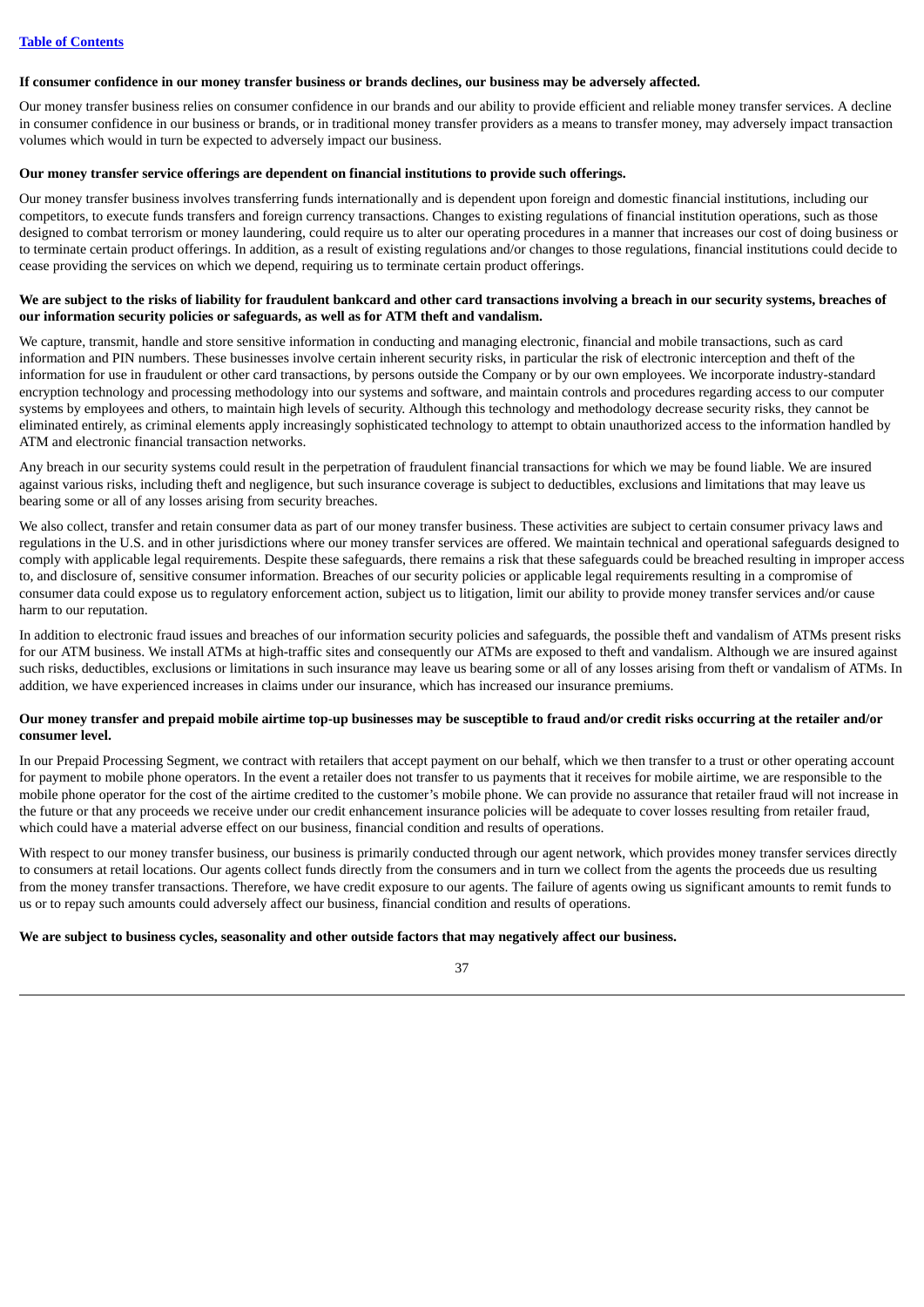A recessionary economic environment or other outside factors could have a negative impact on mobile phone operators, retailers and our customers and could reduce the level of transactions, which could, in turn, negatively impact our financial results. If mobile phone operators, financial institutions and other money transfer customers experience decreased demand for their products and services or if the locations where we provide services decrease in number, we will process fewer transactions, resulting in lower revenue. In addition, a recessionary economic environment could reduce the level of transactions taking place on our networks, which will have a negative impact on our business.

Our experience is that the level of transactions on our networks is also subject to substantial seasonal variation. Transaction levels have consistently been much higher in the fourth quarter of the fiscal year due to increased use of ATMs, prepaid mobile airtime top-ups and money transfer services during the holiday season. Generally, the level of transactions drops in the first quarter, during which transaction levels are generally the lowest we experience during the year, which reduces the level of revenues that we record. Additionally, in the Money Transfer Segment, we experience increased transaction levels during the April through September timeframe coinciding with the increase in worker migration patterns. As a result of these seasonal variations, our quarterly operating results may fluctuate materially and could lead to volatility in the price of our shares.

Additionally, economic or political instability, civil unrest, terrorism and natural disasters may make money transfers to, from or within a particular country more difficult. The inability to timely complete money transfers could adversely affect our business.

#### Our operating results in the money transfer business depend in part on continued worker immigration patterns, our ability to expand our share of the existing electronic market and to expand into new markets and our ability to continue complying with regulations issued by the Office of Foreign Assets Control ("OFAC"), Bank Secrecy Act ("BSA"), Financial Crimes Enforcement Network ("FINCEN"), PATRIOT Act regulations or any other **existing or future regulations that impact any aspect of our money transfer business.**

Our money transfer business primarily focuses on workers who migrate to foreign countries in search of employment and then send a portion of their earnings to family members in their home countries. Our ability to continue complying with the requirements of OFAC, BSA, FINCEN, the PATRIOT Act and other regulations (both U.S. and foreign) is important to our success in achieving growth and an inability to do this could have an adverse impact on our revenue and earnings. Changes in U.S. and foreign government policies or enforcement toward immigration may have a negative affect on immigration in the U.S. and other countries, which could also have an adverse impact on our money transfer revenues.

Future growth and profitability depend upon expansion within the markets in which we currently operate and the development of new markets for our money transfer services through the acquisition of RIA. Our expansion into new markets is dependent upon our ability to successfully integrate RIA into our existing operations, to apply our existing technology or to develop new applications to satisfy market demand. We may not have adequate financial and technological resources to expand our distribution channels and product applications to satisfy these demands, which may have an adverse impact on our ability to achieve expected growth in revenues and earnings.

#### **Developments in electronic financial transactions could materially reduce our transaction levels and revenues.**

Certain developments in the field of electronic financial transactions may reduce the need for ATMs, prepaid mobile phone POS terminals and money transfer agents. These developments may reduce the transaction levels that we experience on our networks in the markets where they occur. Financial institutions, retailers and agents could elect to increase fees to their customers for using our services, which may cause a decline in the use of our services and have an adverse effect on our revenues. If transaction levels over our existing network of ATMs, POS terminals, agents and other distribution methods do not increase, growth in our revenues will depend primarily on increased capital investment for new sites and developing new markets, which reduces the margin we realize from our revenues.

The mobile phone industry is a rapidly evolving area, in which technological developments, in particular the development of new methods or services, may affect the demand for other services in a dramatic way. The development of any new technology that reduces the need or demand for prepaid mobile phone time could materially and adversely affect our business.

#### Because our business is highly dependent on the proper operation of our computer network and telecommunications connections, significant **technical disruptions to these systems would adversely affect our revenues and financial results.**

Our business involves the operation and maintenance of a sophisticated computer network and telecommunications connections with financial institutions, mobile operators, retailers and agents. This, in turn, requires the maintenance of computer equipment and infrastructure, including telecommunications and electrical systems, and the integration and enhancement of complex software applications. Our ATM segment also uses a satellite-based system that is susceptible to the risk of satellite failure. There are operational risks inherent in this type of business that can result in the temporary shutdown of part or all of our processing systems, such as failure of electrical supply, failure of computer hardware and software errors. Excluding Germany, transactions in the EFT Processing Segment are processed through our Budapest, Belgrade, Athens, Beijing and Mumbai operations centers. Our e-top-up transactions are processed through our Basildon, Martinsried, Madrid and Leawood, Kansas operations centers. Transactions in our Money Transfer Segment are processed through our Cerritos, California operations center. Any operational problem in these centers may have a significant adverse

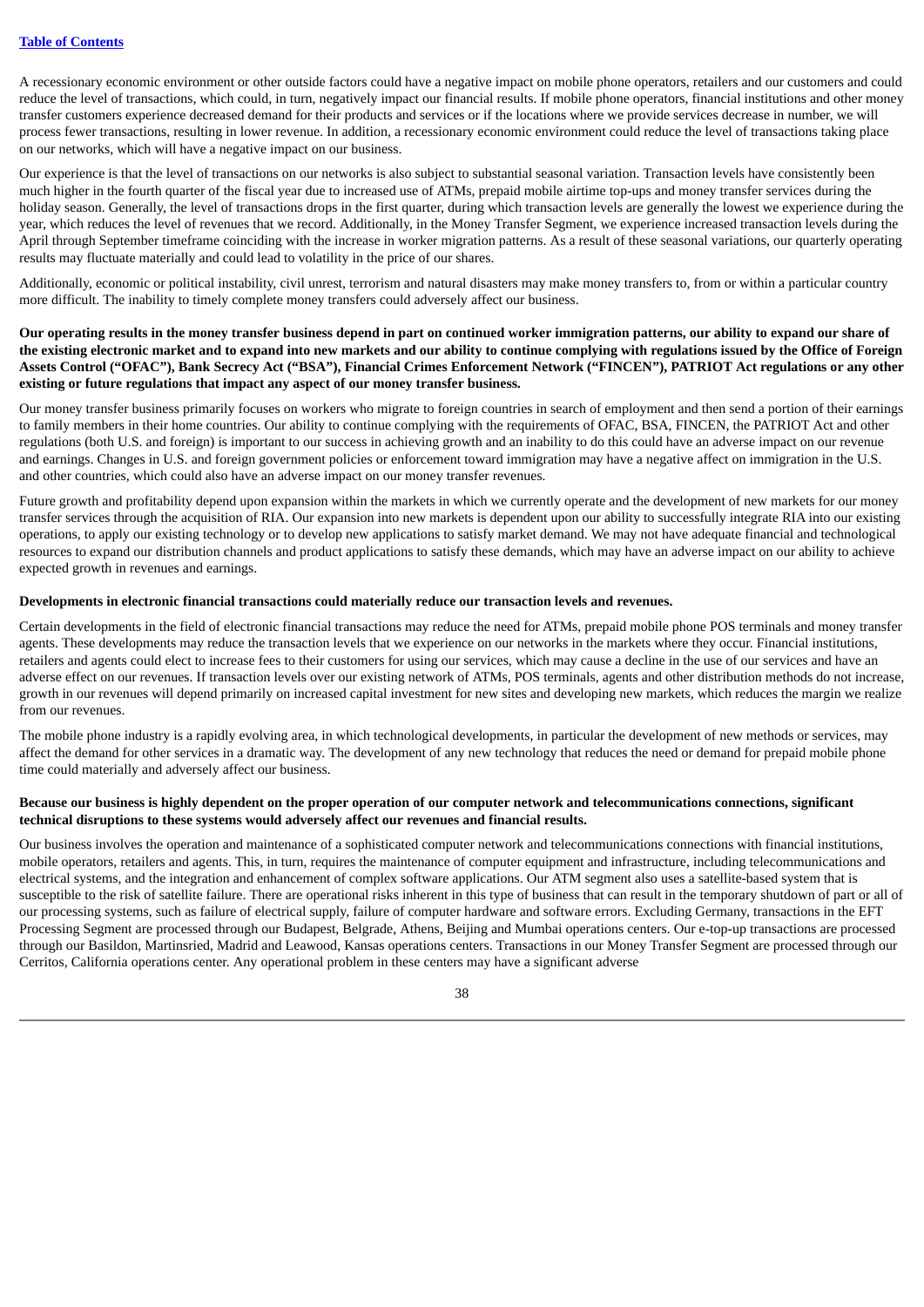impact on the operation of our networks. Even with disaster recovery procedures in place, these risks cannot be eliminated entirely and any technical failure that prevents operation of our systems for a significant period of time will prevent us from processing transactions during that period of time and will directly and adversely affect our revenues and financial results.

#### Our competition in the EFT Processing Segment. Prepaid Processing Segment and Money Transfer Segment include large, well financed companies and financial institutions larger than us with earlier entry into the market. As a result, we may lack the financial resources and access needed to **capture increased market share.**

**EFT Processing Segment**— Our principal EFT Processing competitors include ATM networks owned by banks and national switches consisting of consortiums of local banks that provide outsourcing and transaction services only to banks and independent ATM deployers in that country. Large, wellfinanced companies offer ATM network and outsourcing services that compete with us in various markets. In some cases, these companies also sell a broader range of card and processing services than we, and are in some cases, willing to discount ATM services to obtain large contracts covering a broad range of services. Competitive factors in our EFT Processing Segment include network availability and response time, breadth of service offering, price to both the bank and to its customers, ATM location and access to other networks.

For our ITM product line, we are a leading supplier of electronic financial transaction processing software for the IBM iSeries platform in a largely fragmented market, which is made up of competitors that offer a variety of solutions that compete with our products, ranging from single applications to fully integrated electronic financial processing software. Additionally, for ITM, other industry suppliers service the software requirements of large mainframe systems and UNIX-based platforms, and accordingly are not considered competitors. We have specifically targeted customers consisting of financial institutions that operate their back office systems with the IBM iSeries. For Essentis, we are a strong supplier of electronic payment processing software for card issuers and merchant acquirers on a mainframe platform. Our competition includes products owned and marketed by other software companies as well as large, well financed companies that offer outsourcing and credit card services to financial institutions. We believe our Essentis offering is one of the few software solutions in this product area that has been developed as a completely new system, as opposed to a re-engineered legacy system, taking full advantage of the latest technology and business strategies available.

Our software solutions business has multiple types of competitors that compete across all EFT software components in the following areas: (i) ATM, network and POS software systems, (ii) Internet banking software systems, (iii) credit card software systems, (iv) mobile banking systems, (v) mobile operator solutions, (vi) telephone banking and (vii) full EFT software. Competitive factors in the software solutions business include price, technology development and the ability of software systems to interact with other leading products.

**Prepaid Processing Segment**— We face competition in the prepaid business in all of our markets. A few multinational companies operate in several of our markets, and we therefore compete with them in a number of countries. In other markets, our competition is from smaller, local companies. Major retailers with high volumes are in a position to demand a larger share of the commission, which may compress our margins.

**Money Transfer Segment**— Our primary competitors in the money transfer and bill payment business include other independent processors and electronic money transmitters, as well as certain major national and regional banks, financial institutions and independent sales organizations. Our competitors include Western Union, MoneyGram, Global Payments and others, some of which are larger than we are and have greater resources than we have. This may allow them to offer better pricing terms to customers, which may result in a loss of our current or potential customers or could force us to lower our prices. Either of these actions could have an adverse impact on our revenues. In addition, our competitors may have the ability to devote more financial and operational resources than we can to the development of new technologies that provide improved functionality and features to their product and service offerings. If successful, their development efforts could render our product and services offerings less desirable, resulting in the loss of customers or a reduction in the price we could demand for our services. In addition to traditional money payment services, new technologies are emerging that may effectively compete with traditional money payment services, such as stored-value cards, debit networks and web-based services. Our continued growth depends upon our ability to compete effectively with these alternative technologies.

#### Because we derive our revenue from a multitude of countries with different currencies, our business is affected by local inflation and foreign **currency exchange rates and policies.**

We attempt to match any assets denominated in a currency with liabilities denominated in the same currency. Nonetheless, substantially all of our indebtedness is denominated in U.S. dollars, Euros and British pounds. While a significant amount of our cash outflows, including the acquisition of ATMs, executive salaries, certain long-term contracts and a significant portion of our debt obligations, are made in U.S. dollars, most of our revenues are denominated in other currencies. As exchange rates among the U.S. dollar, the euro, and other currencies fluctuate, the translation effect of these fluctuations may have a material adverse effect on our results of operations or financial condition as reported in U.S. dollars. Moreover, exchange rate policies have not always allowed for the free conversion of currencies at the market rate. Future fluctuations in the value of the dollar could have an adverse effect on our results.

Our Money Transfer Segment is subject to foreign currency exchange risks because our customers deposit funds in one currency at our retail and agent locations worldwide and we typically deliver funds denominated in a different, destination country currency. Although we

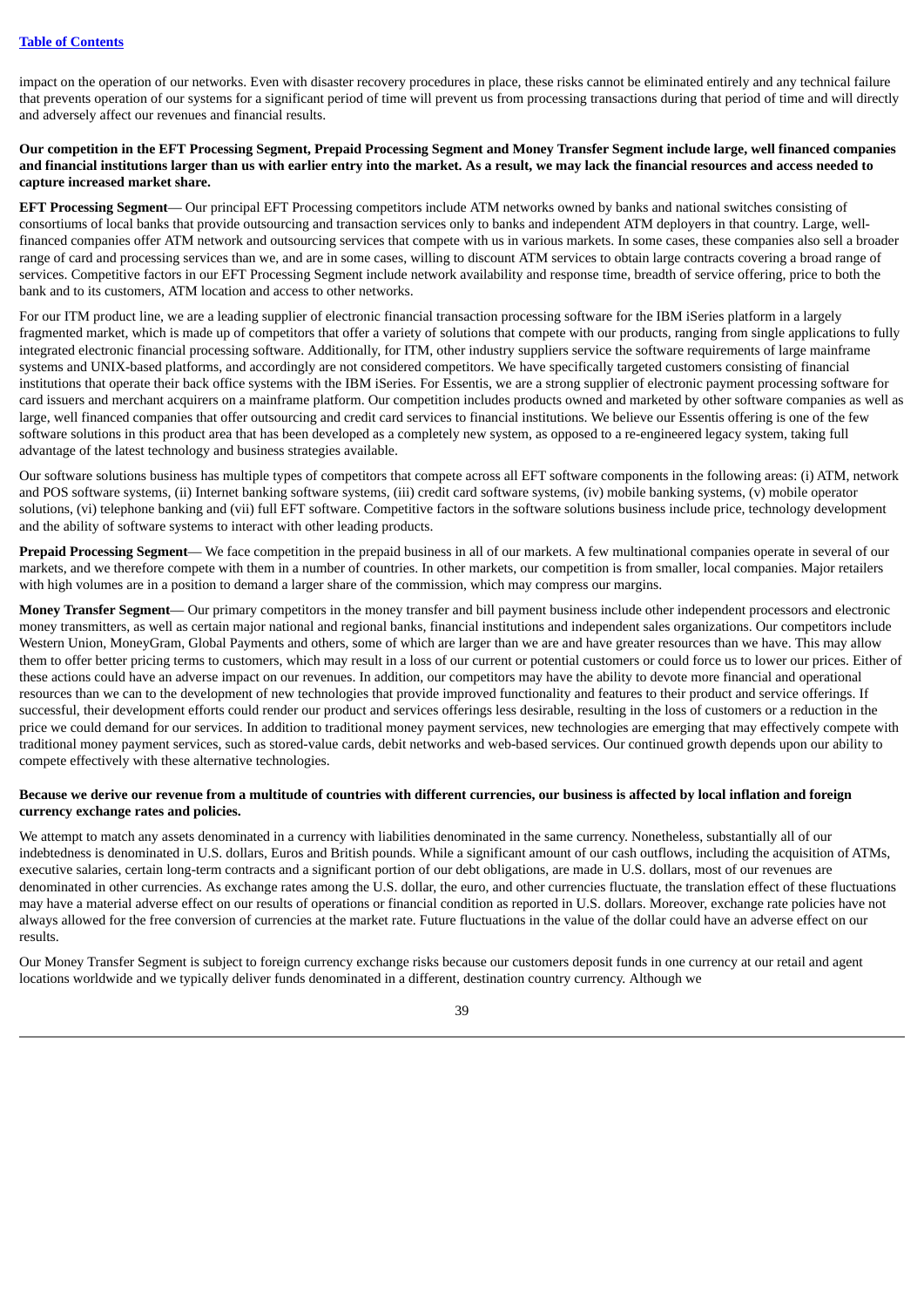use foreign currency forward contracts to mitigate a portion of this risk, we cannot eliminate all of the exposure to the impact of changes in foreign currency exchange rates for the period between collection and disbursement of the money transfers.

#### An additional 12.6 million shares of Common Stock, representing 26% of the shares outstanding as of June 30, 2007, could be added to our total Common Stock outstanding through the exercise of options or the issuance of additional shares of our Common Stock pursuant to existing convertible debt and other agreements. Once issued, these shares of Common Stock could be traded into the market and result in a decrease in the **market price of our Common Stock.**

As of June 30, 2007, we had an aggregate of 3.1 million options and restricted stock awards outstanding held by our directors, officers and employees, which entitles these holders to acquire an equal number of shares of our Common Stock upon exercise. Of this amount, 1.4 million options are vested and exercisable as of June 30, 2007. Approximately 0.3 million additional shares of our Common Stock may be issued in connection with our employee stock purchase plan. Another 8.5 million shares of Common Stock could be issued upon conversion of the Company's Convertible Debentures issued in December 2004 and October 2005. Additionally, based on current trading prices for our Common Stock, we expect to issue approximately 0.7 million shares of our Common Stock to the sellers of RIA in settlement of the contingent value and stock appreciation rights.

Accordingly, based on current trading prices of our Common Stock, approximately 12.6 million shares could potentially be added to our total current Common Stock outstanding through the exercise of options or the issuance of additional shares, which could adversely impact the trading price for our stock. The actual number of shares issuable could be higher depending upon our stock price at the time of payment (i.e. more shares could be issuable if our share price declines).

Of the 3.1 million total options and restricted stock awards outstanding, an aggregate of 1.6 million options and restricted shares are held by persons who may be deemed to be our affiliates and who would be subject to Rule 144. Thus, upon exercise of their options or sale shares for which restrictions have lapsed, these affiliates' shares would be subject to the trading restrictions imposed by Rule 144. The remainder of the common shares issuable under option and restricted stock arrangements would be freely tradable in the public market. Over the course of time, all of the issued shares have the potential to be publicly traded, perhaps in large blocks.

#### <span id="page-40-0"></span>**ITEM 2. UNREGISTERED SALES OF EQUITY SECURITIES AND USE OF PROCEEDS**

#### *Stock repurchases*

The following table sets forth information with respect to shares of Company Common Stock purchased by us during the three months ended June 30, 2007 (all purchases occurred during May 2007).

| Period<br>May 1 - May 31 | <b>Total</b><br>Number of<br><b>Shares</b><br>Purchased<br>1,343 | Ave rage<br><b>Price Paid</b><br><b>Per Share</b><br>(2)<br>27.31 | <b>Total Number</b><br>of Shares<br>Purchasedas<br><b>Part of Publicly</b><br>Announced<br>Plans or<br>Programs | <b>Maximum Number</b><br>of Shares that May<br><b>Yet Be Purchased</b><br><b>Under the Plans or</b><br>Programs |
|--------------------------|------------------------------------------------------------------|-------------------------------------------------------------------|-----------------------------------------------------------------------------------------------------------------|-----------------------------------------------------------------------------------------------------------------|
| Total                    | 1,343                                                            | 27.31                                                             |                                                                                                                 |                                                                                                                 |

(1) For the three months ended June 30, 2007, the Company purchased, in accordance with the 2006 Stock Incentive Plan (Amended and Restated) 1,343 shares of its common stock for participant income tax withholding in conjunction with the lapse of restrictions on stock awards, as requested by the participants.

(2) The price paid per share is the closing price of the shares on the vesting date.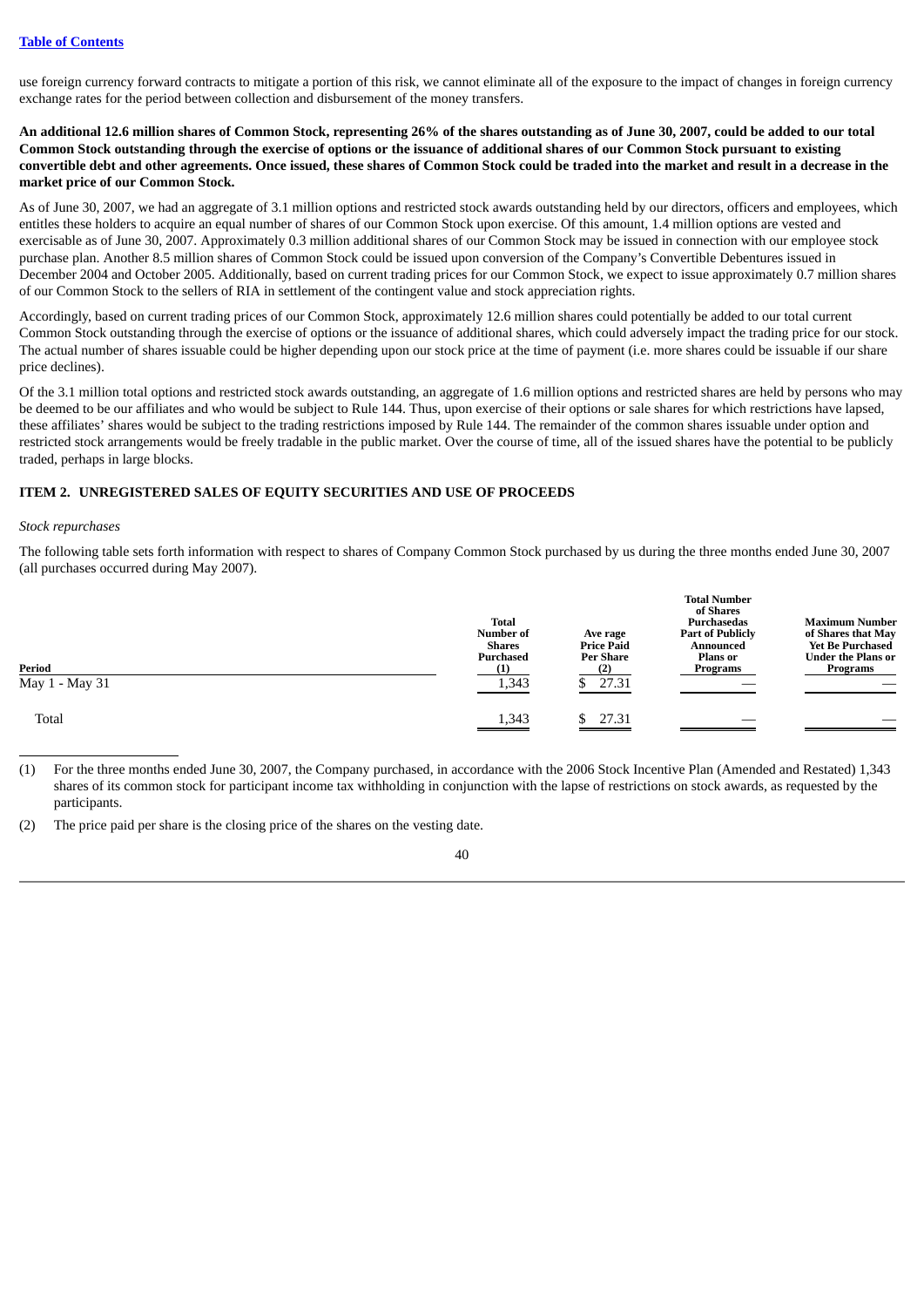## <span id="page-41-0"></span>**ITEM 4. SUBMISSION OF MATTERS TO A VOTE OF SECURITY HOLDERS**

The Company held its Annual Meeting of Stockholders on May 17, 2007. A total of 35,869,611, or 81%, of the Company's shares of Common Stock were present or represented by proxy at the meeting. The two proposals presented below were approved as follows:

## *Proposal 1. Election of Directors.*

The three director nominees, information with respect to whom was set forth in the Proxy Statement, were elected. The vote with respect to the election of these directors was as follows:

| Director               | <b>Voted in Favor</b> | <b>With held</b> |
|------------------------|-----------------------|------------------|
| Michael J. Brown       | 34,914,745            | 954,866          |
| Andrew B. Schmitt      | 34,948,584            | 921,027          |
| M. Jeannine Strandjord | 35,700,452            | 169,159          |

Proposal 2. Ratification of the appointment of KPMG as Euronet's auditors for the year ending December 31, 2007.

The appointment of KPMG as Euronet's auditors for the year ending December 31, 2006 was ratified in accordance with the following vote:

**For Against Abstain Non-Vote** 35,743,575 107,721 18,315 —

#### <span id="page-41-1"></span>**ITEM 6. EXHIBITS**

a) Exhibits

The exhibits that are required to be filed or incorporated herein by reference are listed on the Exhibit Index below.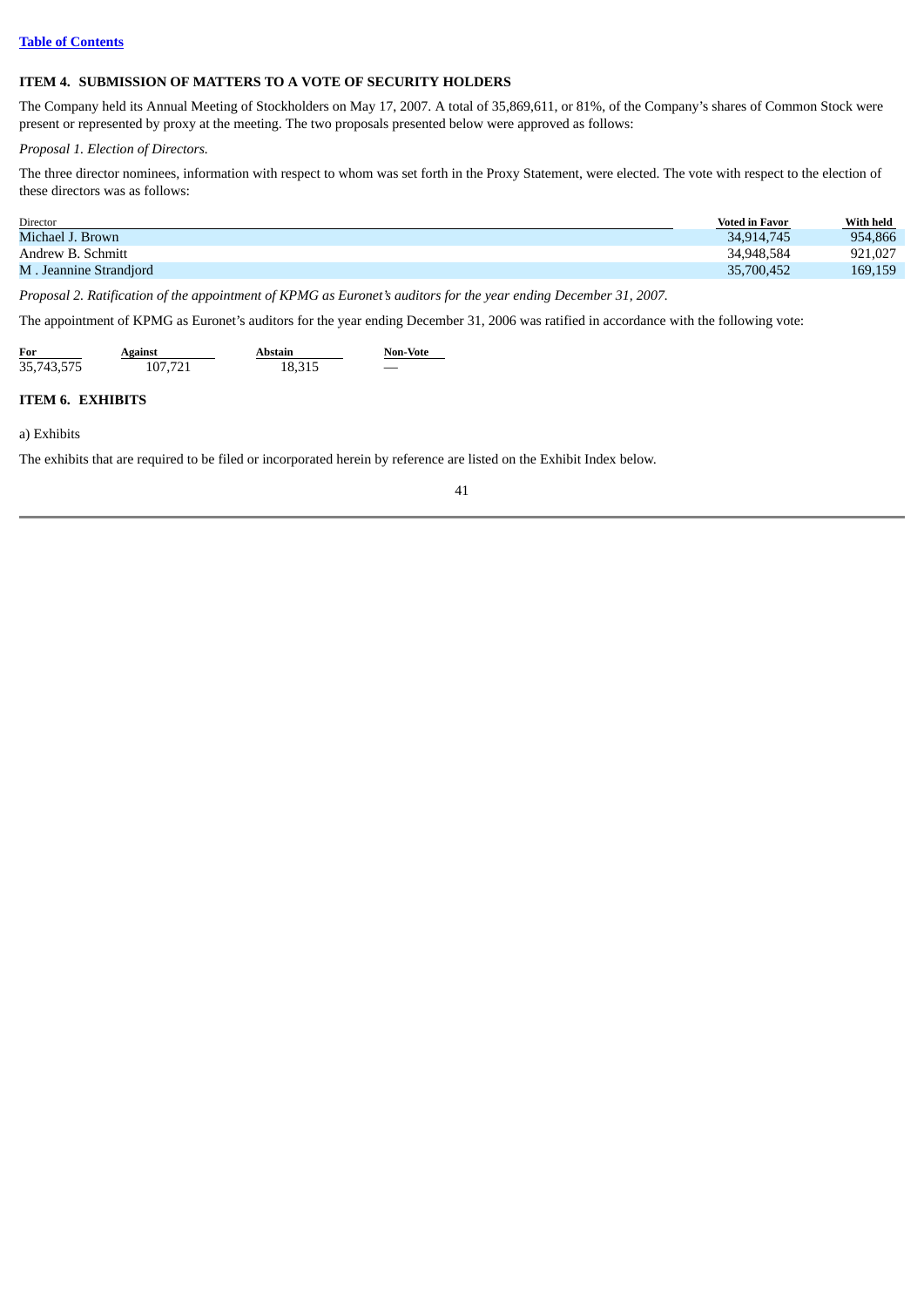## **SIGNATURES**

Pursuant to the requirements of the Securities Exchange Act of 1934, the registrant has duly caused this report to be signed on its behalf by the undersigned, thereunto duly authorized.

August 6, 2007

| Bv: | /s/ MICHAEL J. BROWN    |
|-----|-------------------------|
|     | Michael J. Brown        |
|     | Chief Executive Officer |
| Bv: | /s/ RICK L. WELLER      |
|     | Rick L. Weller          |

Chief Financial Officer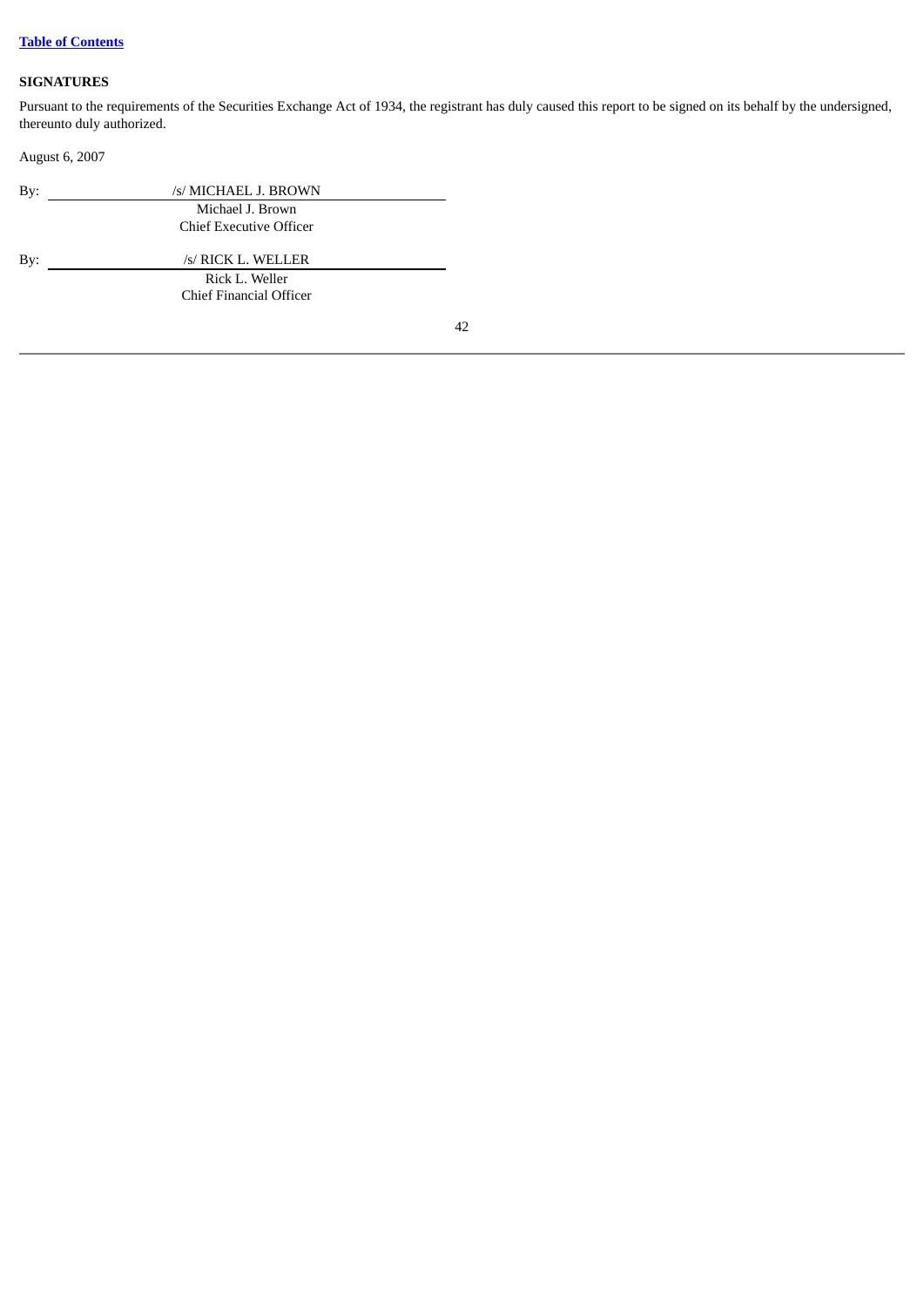## **Table of [Contents](#page-2-0)**

## **EXHIBITS**

| <b>Exhibit Index</b><br><b>Exhibit</b> | <b>Description</b>                                                                                                                                                                                                                                                                                                                                                                                                                                                                                                       |
|----------------------------------------|--------------------------------------------------------------------------------------------------------------------------------------------------------------------------------------------------------------------------------------------------------------------------------------------------------------------------------------------------------------------------------------------------------------------------------------------------------------------------------------------------------------------------|
| 2.1                                    | First Amendment to Stock Purchase Agreement, dated April 2, 2007, by and among Euronet Payments & Remittance, Inc., Euronet W orldwide,<br>Inc., the Fred Kunik Family Trust and the Irving Barr Living Trust (filed as Exhibit 2.1 to the Company's Form 8-K filed on April 9, 2007, and<br>incorporated by reference herein)                                                                                                                                                                                           |
| 2.2                                    | Second Amendment to Stock Purchase Agreement, dated April 4, 2007, by and am ong Euronet Payments & Remittance, Inc., Euronet W<br>orldwide, Inc., the Fred Kunik Family Trust and the Irving Barr Living Trust (filed as Exhibit 2.2 to the Company's Form 8-K filed on April 9,<br>2007, and incorporated by reference herein)                                                                                                                                                                                         |
| 10.1(1)                                | Employment Agreement dated April 4, 2007 between Euronet W orldwide, Inc. and Juan C. Bianchi                                                                                                                                                                                                                                                                                                                                                                                                                            |
| 10.2                                   | Credit Agreement dated as of April 4, 2007 among Euronet W orldwide, Inc., and certain Subsidiaries and Affiliates, as borrowers, certain<br>Subsidiaries and Afiliates, as Guarantors, the Lenders Party Hereto, Bank of America, N.A., as Administrative Agent and Collateral Agent,<br>California Bank & Trust, as Synidication Agent and Citibank, N.A., as Documentation Agent (filed as Exhibit 10.1 to the Company's Quarterly<br>Report on Form 10-Q filed on May 4, 2007, and incorporated by reference herein) |
| 10.3                                   | Euronet W orldwide Inc. 2006 Stock Incentive Plan (Amended and Restated) (filed as Exhibit 10.2 to the Company's Quarterly Report on<br>Form 10-Q filed on May 4, 2007, and incorporated by reference herein)                                                                                                                                                                                                                                                                                                            |
| 10.4                                   | Employment Agreement dated June 19, 2007 between Euronet W orldwide, Inc. and Kevin J. Caponecchi (filed as exhibit 10.1 to the<br>Company's Current Report on Form 8-K filed on June 25, 2007 and incorporated by reference herein)                                                                                                                                                                                                                                                                                     |
| 12.1(1)                                | Computation of Ratio of Earnings to Fixed Charges                                                                                                                                                                                                                                                                                                                                                                                                                                                                        |
| 31.1(1)                                | Section 302 – Certification of Chief Executive Officer                                                                                                                                                                                                                                                                                                                                                                                                                                                                   |
| 31.2(1)                                | Section 302 – Certification of Chief Financial Officer                                                                                                                                                                                                                                                                                                                                                                                                                                                                   |
| 32.1(1)                                | Section 906 – Certifications of Chief Executive Officer and Chief Financial Officer                                                                                                                                                                                                                                                                                                                                                                                                                                      |

(1) Filed herewith.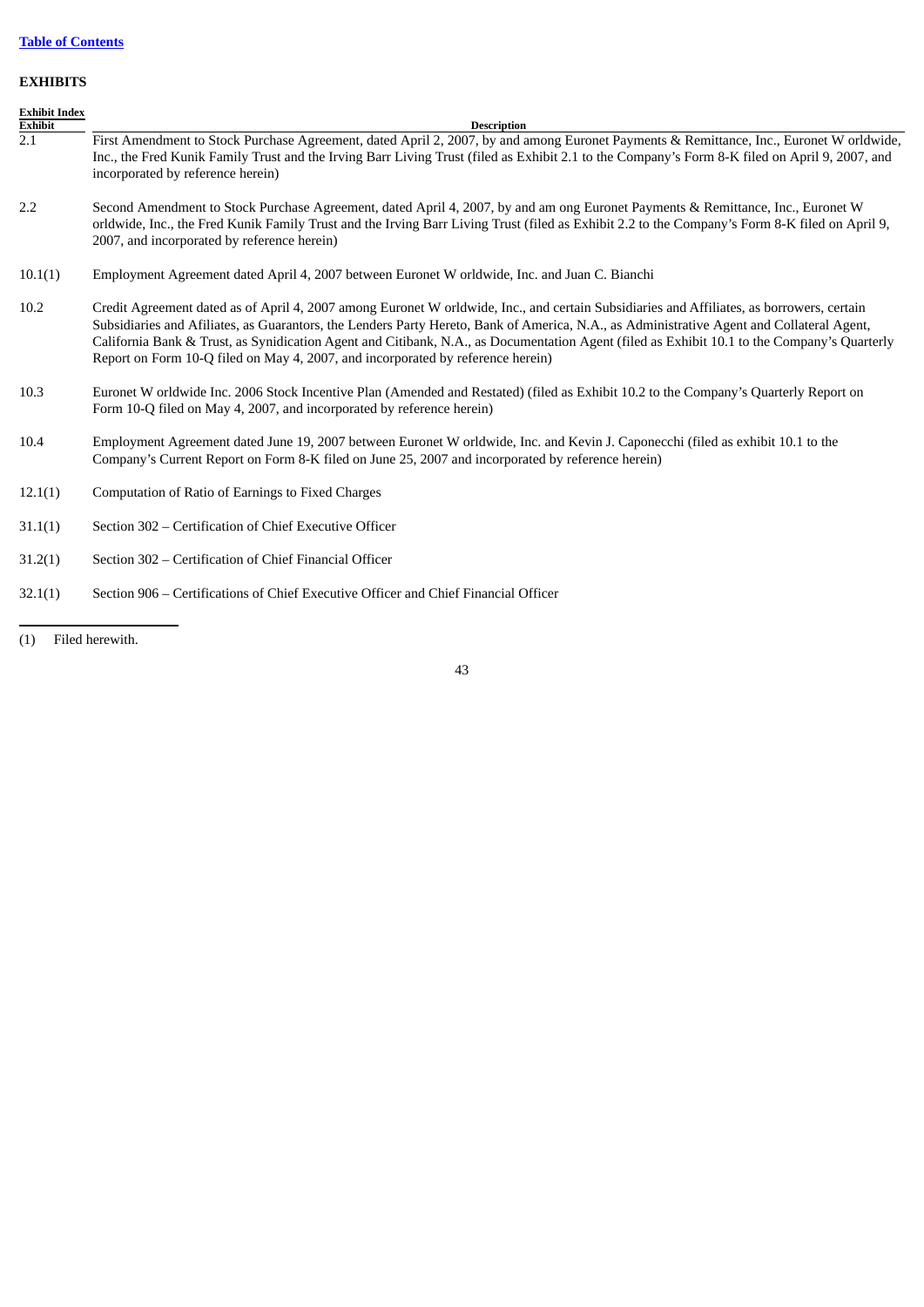#### **EMPLOYMENT AGREEMENT**

This Employment Agreement (the "Agreement") is made effective as of April 4, 2007 (the "Effective Date") by and between Euronet Worldwide, Inc., a Delaware corporation ("Employer"), and Mr. Juan C. Bianchi, a permanent resident of the U.S. ("Employee").

#### **RECITALS**

**WHEREAS,** Employee and Employer wish to confirm the terms of an employment relationship between them.

**NOW, THEREFORE,** in consideration of the premises and the mutual covenants and agreements contained herein, and for other good and valuable consideration, the adequacy of which is hereby acknowledged, Employer and Employee, each intending to be legally bound, agree as follows:

**1**. **Term.** The term of this Agreement (the "Term") shall commence on the Effective Date and shall continue indefinitely until the date on which Employee's employment by Employer terminates pursuant to Section 7 or 8 of this Agreement.

**2. Service.** Employee shall serve as Executive Vice President of the Employer, responsible for the overall management and operation of the Employer's subsidiary, Ria Envia, Inc., and shall perform services and serve in such other positions as requested by Employer's Board of Directors (the "Board") or Chief Executive Officer. Employee shall perform such services as normally are associated with such positions.

#### **3. Compensation and Benefits.**

(a) Base Salary. During the Term, as compensation for services rendered by Employee under this Agreement, Employer shall pay Employee an annual base salary of \$300,000 in installments in accordance with Employer's general payroll practices (as amended from time to time, "Base Salary").

#### (b) Other Compensation.

(i) Employee will be awarded restricted stock of Employer with an aggregate value of \$6,500,000 at the first meeting of the Compensation Committee following the Effective Date. The number of shares of restricted stock awarded shall be equal to \$6,500,000 divided by the closing stock price on the date of the award (the "Award Date." The overall restricted stock shall vest in accordance with the conditions set forth in Schedule A.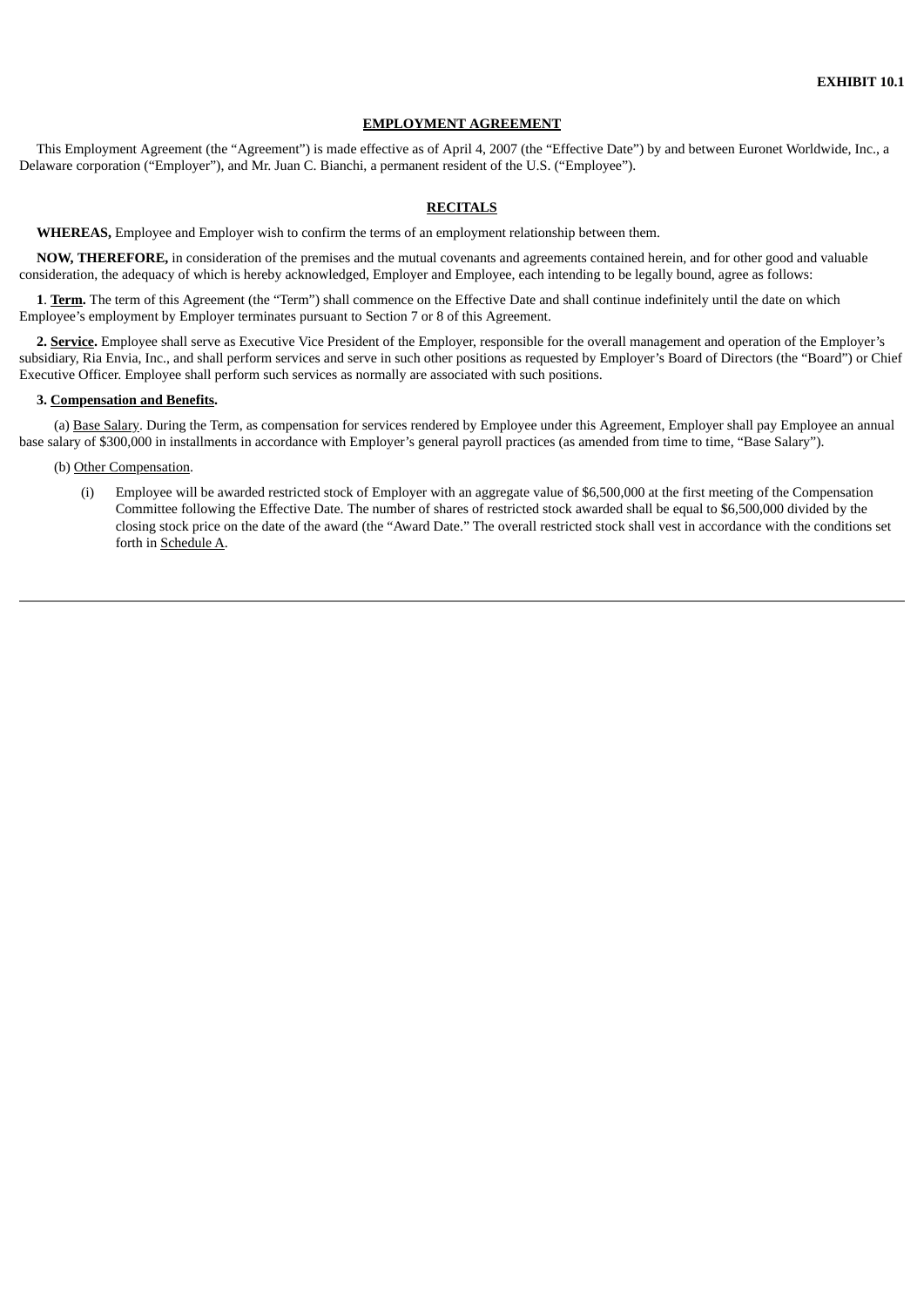- (ii) During the Term, Employee shall be entitled to such comparable fringe benefits and perquisites as may be provided to Employer's executive level employees pursuant to policies established from time to time by Employer.
- (iii) Employee and Employee's immediate family shall be provided by Employer with medical, dental and life insurance through and in accordance with the terms of Employer's group health insurance plan, subject to payment by Employee of a portion of the premiums in accordance with policies established by Employer from time to time.

**4. Other Benefits.** During the Term, Employee shall be entitled to annual vacation of twenty (20) days, provided however that Employee may not use more than ten (10) consecutive vacation days at one time and that Employee may accrue no more than five (5) days of unused vacation from year to year.

**5. Business Expense Reimbursement.** Employer shall reimburse Employee for all reasonable and proper business expenses incurred by Employee in the performance of Employee's duties hereunder during the Term, in accordance with Employer's customary practices for executive level employees, and provided such business expenses are reasonably documented.

#### **6. Restrictions on Employee's Conduct.**

(a) Exclusive Services. During the Term, Employee shall at all times devote Employee's full-time attention, energies, efforts and skills to the business of Employer (which term shall hereinafter include each of Employer's subsidiaries) and shall not, directly or indirectly, engage in any other business activity, whether or not for profit, gain or other pecuniary advantages, without Employer's written consent, provided that such prior consent shall not be required with respect to: (i) business interests that neither compete with Employer nor interfere with the performance of Employee's duties and obligations under this Agreement; or (ii) Employee's charitable, philanthropic or professional association activities which do not interfere with the performance of Employee's duties and obligations under this Agreement.

(b) Confidential Information. During the Term and for the first twelve (12) consecutive months after the termination of the Term, Employee shall not disclose or use, directly or indirectly, any Confidential Information. For the purposes of this Agreement, "Confidential Information" shall mean all information disclosed to Employee, or known by him as a consequence of or through Employee's employment with Employer (under this Agreement or prior to this Agreement) where such information is not generally known in the trade or industry and where such information refers or relates in any manner whatsoever to the business activities, processes, services or products of Employer. Confidential Information shall include business and development plans (whether contemplated, initiated or completed), information with respect to the development of technical and management services, methods of operation, results of analysis, business forecasts,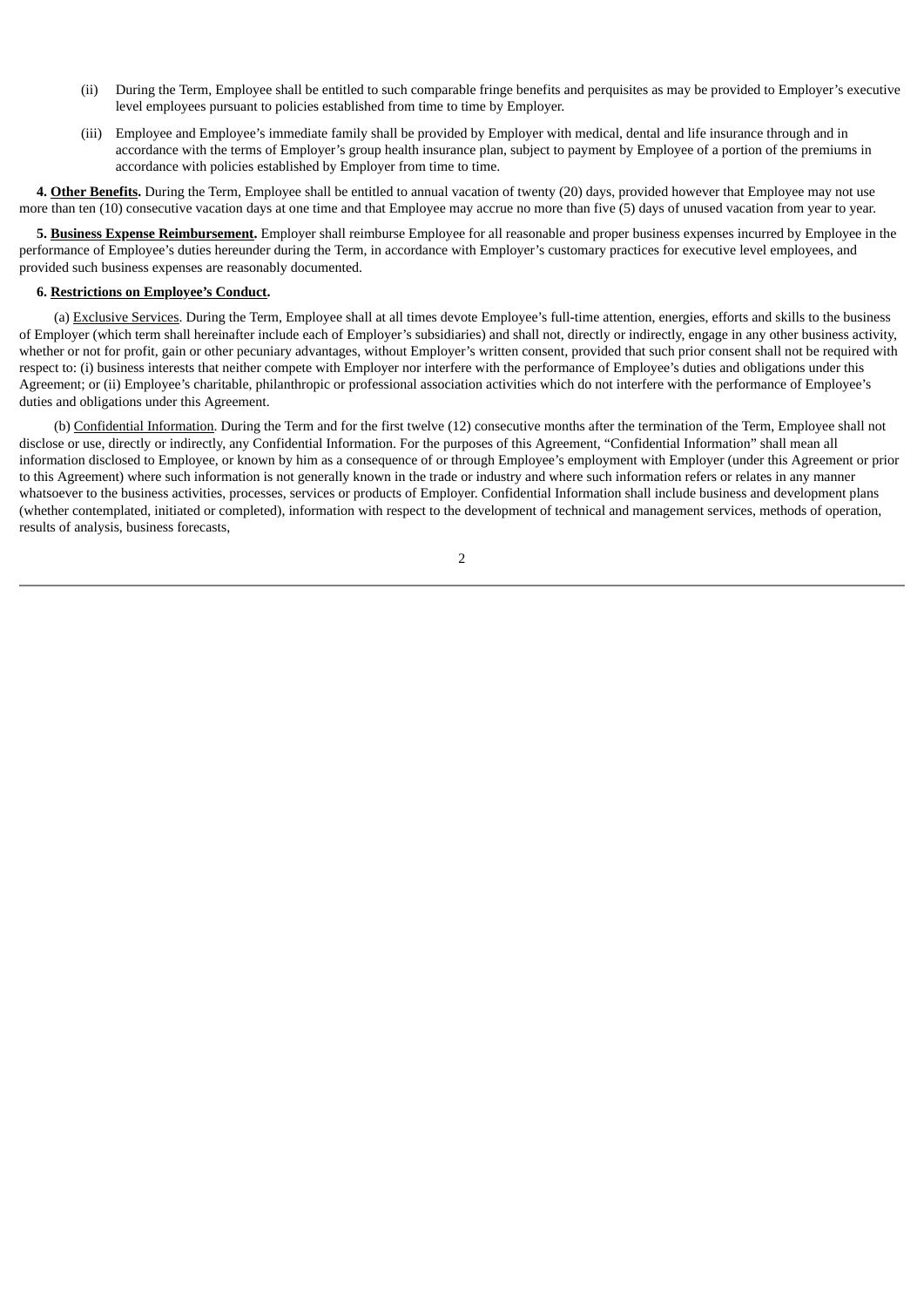financial data, costs, revenues, and similar information. Upon termination of the Term, Employee shall immediately return to Employer all property of Employer and all Confidential Information, which is in tangible form, and all copies thereof.

#### (c) Business Opportunities and Conflicts of Interests.

- (i) During the Term, Employee shall promptly disclose to Employer each business opportunity of a type which, based upon its prospects and relationship to the existing businesses of Employer, Employer might reasonably consider pursuing. After termination of this Agreement, regardless of the circumstances thereof, Employer shall have the exclusive right to participate in or undertake any such opportunity on its own behalf without any involvement of Employee.
- (ii) During the Term, Employee shall refrain from engaging in any activity, practice or act which conflicts with, or has the potential to conflict with, the interests of Employer, and he shall avoid any acts or omissions which are disloyal to, or competitive with Employer.

(d) Non-Solicitation. During the period of time with respect to which the Employee is to receive severance payments under this Agreement (the "Severance Period"), Employee shall not, except in the course of Employee's duties under this Agreement, directly or indirectly, induce or attempt to induce or otherwise counsel, advise, ask or solicit any person to leave the employ of Employer, if such person was employed by Employer at any time during the twelve (12) month period preceding the relevant communication.

#### (e) Covenant Not to Compete.

(i) During the Term and for any Severance Period under this Agreement, Employee shall not, without Employer's prior written consent, directly or indirectly, either as an officer, director, employee, agent, advisor, consultant, principal, stockholder, partner, owner or in any other capacity, on Employee's own behalf or otherwise, in any way engage in, represent, be connected with or have a financial interest in, any business which is, or to Employee's knowledge, is about to become, engaged in any business with which Employer is currently or has previously done business or any subsequent line of business developed by Employer or any business planned during the Term to be established by Employer. Notwithstanding the foregoing, Employee shall be permitted to own passive investments in publicly held companies provided that such investments do not exceed five percent (5%) of any such company's outstanding equity.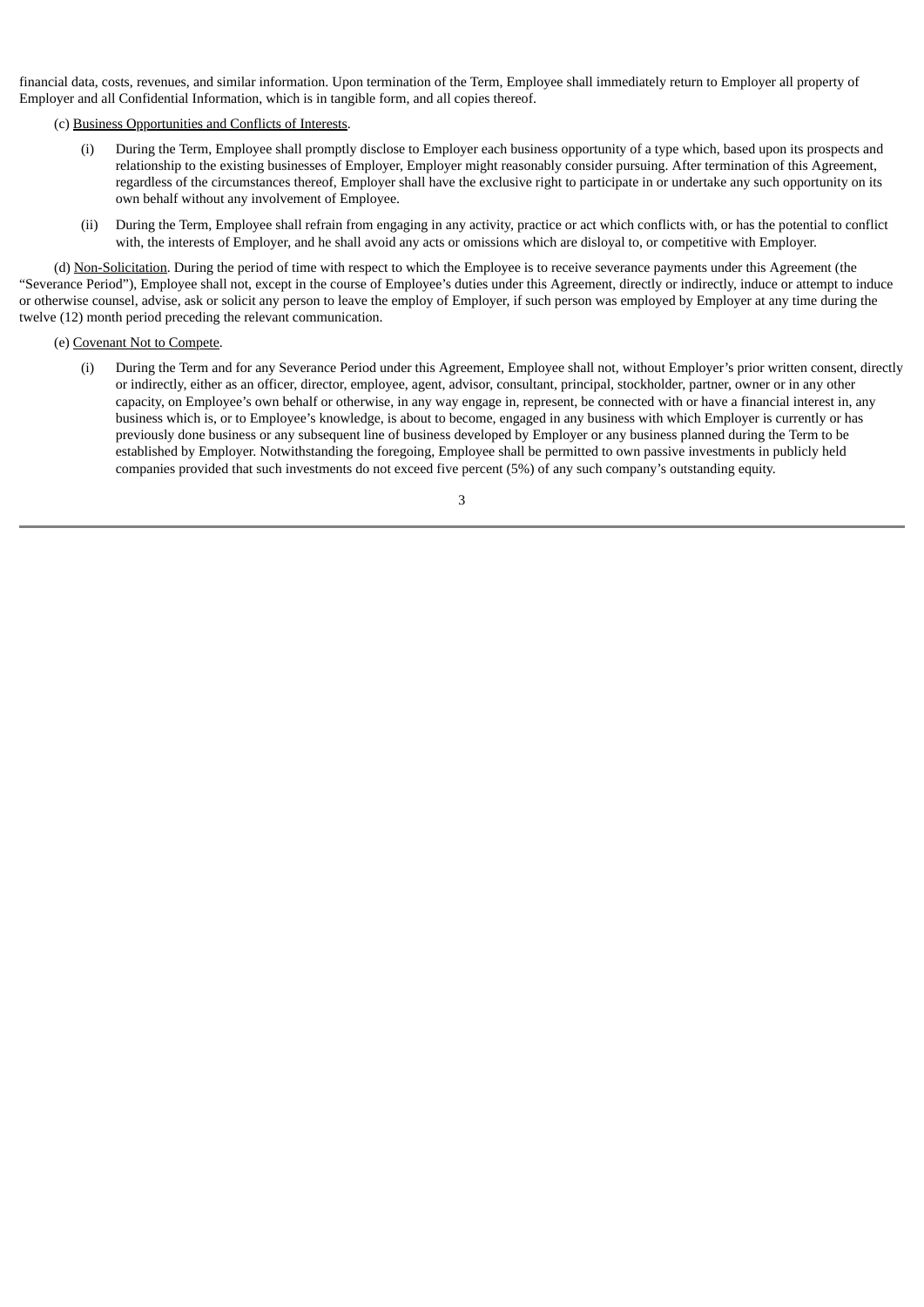- (ii) If Employer or Employee terminates this Agreement, Employee shall not, during the Severance Period, engage in competition with Employer, or solicit, from any person or entity who purchased any product or service from Employer during Employee's employment hereunder, the purchase of any product or service in competition with then existing products or services of Employer.
- (iii) For purposes of this Agreement, without limiting the provisions of Section 6(e)(i), Employee shall be deemed to engage in competition with Employer if he shall directly or indirectly, either individually or as a stockholder, director, officer, partner, consultant, owner, employee, agent, or in any other capacity, consult with or otherwise assist any person or entity engaged in providing consumer to consumer money transfer services, prepaid card services or electronic financial transactions services. The provisions of this Section 6(e) shall apply in any location in which Employer has established, or to the Employee's knowledge, is in the process of establishing, a subsidiary.

(f) Employee Acknowledgment. Employee hereby agrees and acknowledges that the restrictions imposed upon him by the provisions of this Section 6 are fair and reasonable considering the nature of Employer's business, and are reasonably required for Employer's protection.

(g) Invalidity. If a court of competent jurisdiction or an arbitrator shall declare any provision or restriction contained in this Section 6 as unenforceable or void, the provisions of this Section 6 shall remain in full force and effect to the extent not so declared to be unenforceable or void, and the court may modify the invalid provision to make it enforceable to the maximum extent permitted by law.

(h) Specific Performance. Employee agrees that if he breaches any of the provisions of this Section 6, the remedies available at law to Employer would be inadequate and in lieu thereof, or in addition thereto, Employer shall be entitled to appropriate equitable remedies, including specific performance and injunctive relief. Employee agrees not to enter into any agreement, either written or oral, which may conflict with this Agreement, and Employee authorizes Employer to make known the terms of this Section 6 to any person, including future employers of Employee.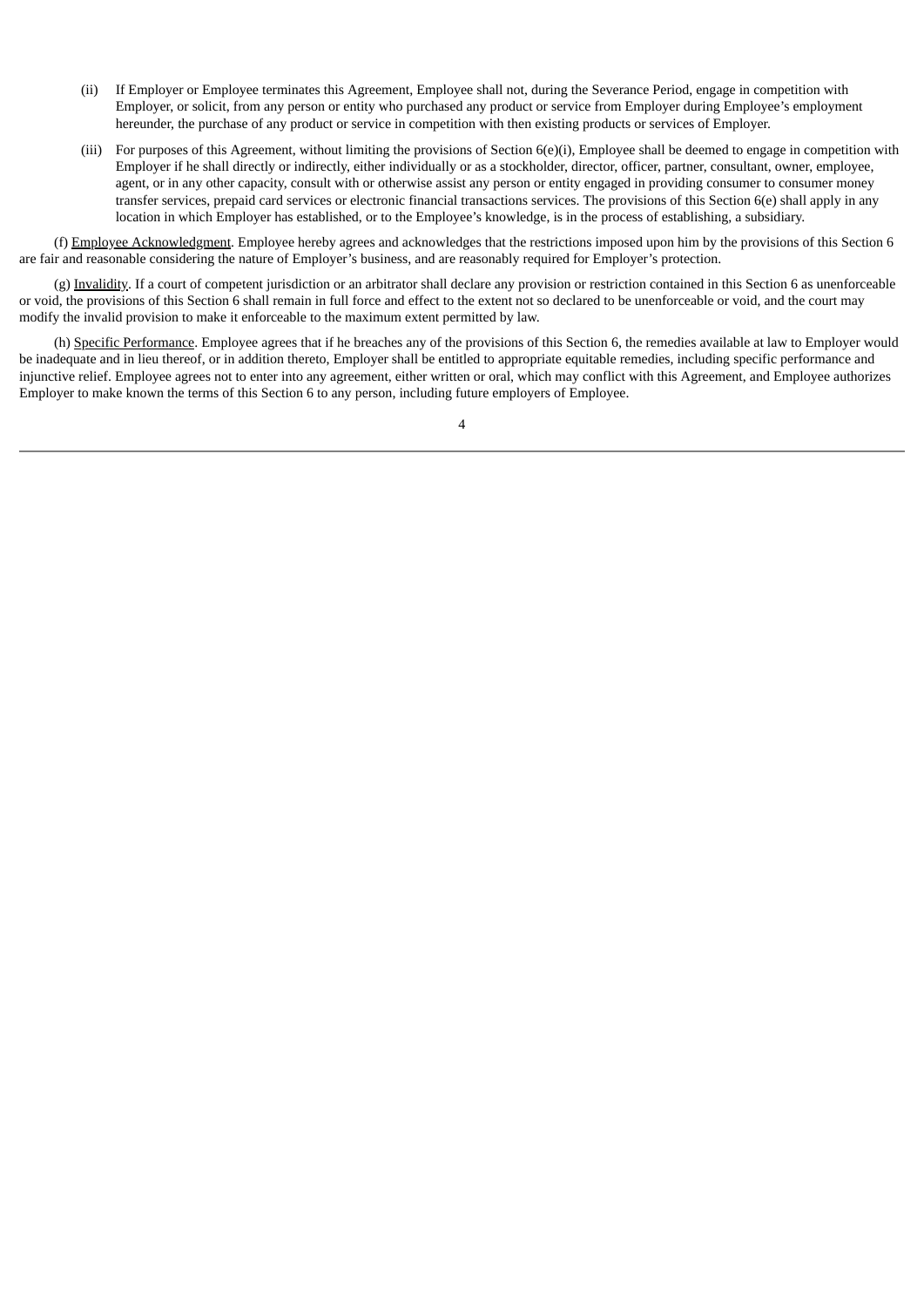#### **7. Termination.**

(a) Termination by Employer for Cause. Subject to the last sentence of this Section 7(a), at any time during the Term of this Agreement, Employer may terminate Employee's employment for Cause, as defined below, upon at least fourteen (14) days written notice setting forth a description of the conduct constituting Cause. If Employee's employment is terminated for Cause, he shall be entitled to:

- (i) payment of any unpaid portion of Employee's Base Salary through the effective date of such termination;
- (ii) reimbursement for any outstanding reasonable business expense he has incurred in performing Employee's duties hereunder
- (iii) the right to elect continuation coverage of insurance benefits to the extent required by law; and
- (iv) payment of any accrued but unpaid benefits up to and including the effective date of the termination (including without limitation, any tax equalization payments, bonus due up to the date of termination), and any other rights, as required by the terms of any employee benefit plan or program of Employer;

For purposes of this Agreement, "Cause" shall mean: (1) conviction of Employee of, or the entry of a plea of guilty or nolo contendere by Employee to, any felony, or any misdemeanor involving moral turpitude; (2) fraud, misappropriation or embezzlement by Employee; (3) Employee's wilful failure, gross negligence or gross misconduct in the performance of Employee's assigned duties for Employer; (4) wilful failure by Employee to follow reasonable instructions of any officer to whom Employee reports or the Euronet board; and (5) Employee's gross negligence or gross misconduct in the performance of Employee's assigned duties for Employer provided, however, that should the Employer seek to terminate Employee's employment for Cause pursuant to numbers (3), (4), or (5), herein, then the Employer shall first provide Employee with thirty (30) calendar days notice of such deficiency and allow Employee to attempt to cure the alleged deficiency during that thirty (30) day time period. Only upon expiration of the thirty (30) day time period, if the Employer believes that Employee has not sufficiently cured the alleged deficiency, may the Employer issue the notice of termination for Cause (upon the fourteen (14) day written notice described above). Notwithstanding the provisions of this Section 7(a) defining "Cause," in the event of a Change of Control, as defined hereafter, a Termination for Cause shall mean only a termination for an act of dishonesty by Employee constituting a felony which was intended to or resulted in gain or personal enrichment of Employee at Employer's expense.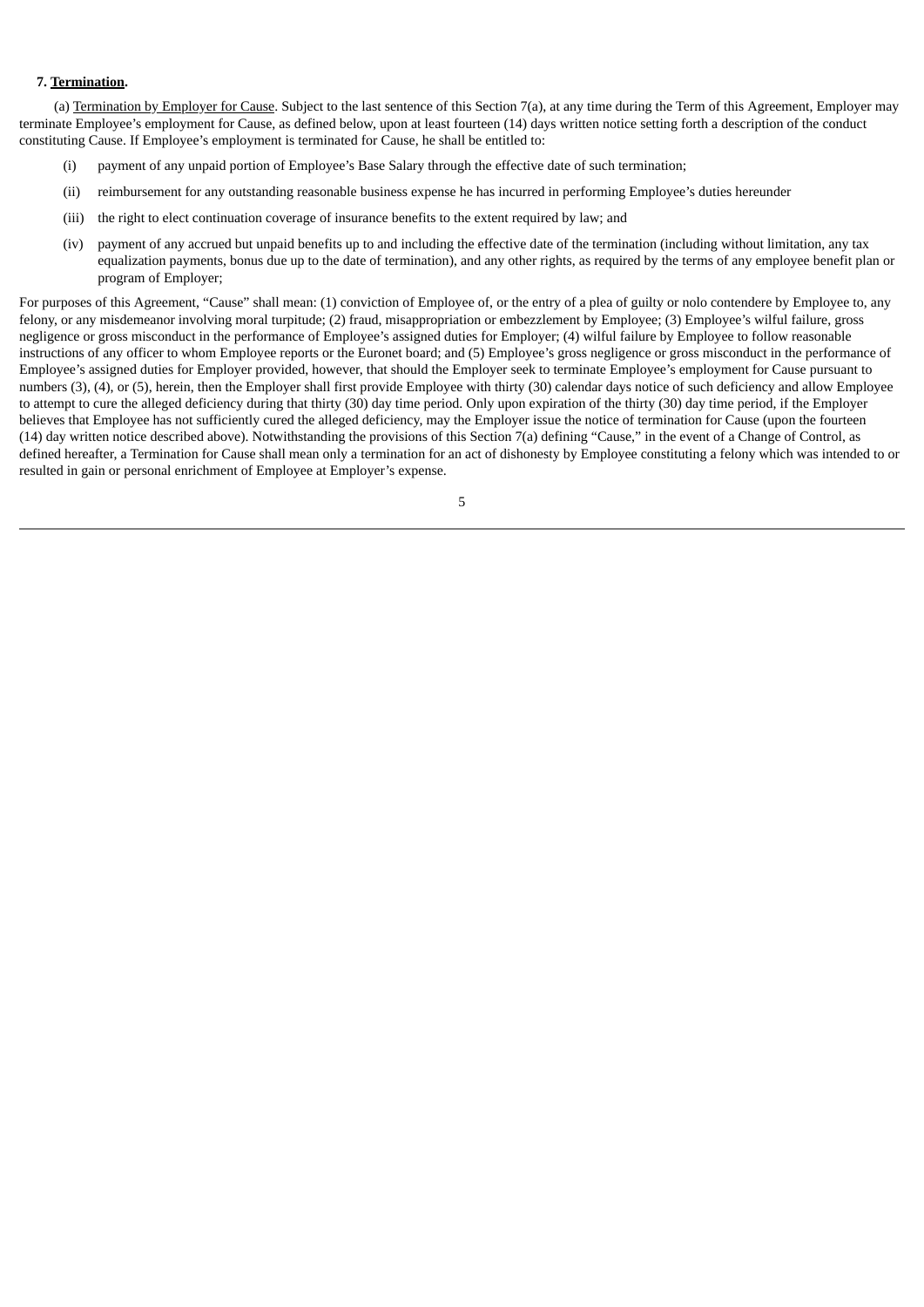(b) Termination by Employer Without Cause or Termination by Employee for any Reason. At any time before a Change of Control, Employer may terminate Employee's employment without Cause, by giving written notice of termination and Employee may terminate Employee's employment for any reason. Employee's employment will also be terminated upon the death or disability of Employee, as set forth below.

(i) If Employee's employment is terminated by Employer without Cause, Employee shall be entitled to receive from Employer the following:

(A) severance benefits including:

(1) payment of the then current Base Salary for a Severance Period of twenty-four (24) months, in accordance with Employer's regular salary payment practices, and

(2) continuation of the vesting of any of the restricted stock identified as "Time Vest Restricted Stock" and "Performance Vest Restricted Stock – Tranche A" on Schedule A, through the full twenty-four (24) month Severance Period. Employee shall be considered to be an Employee of the Employer during the entire Severance Period, and shall abide by the Covenant Not to Compete of Section 6(e) of this Agreement.

(B) reimbursement for any outstanding reasonable business expense Employee has incurred in performing his duties hereunder during the Term;

(C) payment of any accrued but unpaid benefits up to and including the effective date of the termination of employment (including without limitation, any tax equalization payments, bonus due up to the date on which the Severance Period commences), and any other rights, as required by the terms of any employee benefit plan or program of Employer;

(D) the right to elect continuation coverage of insurance benefits to the extent required by law; and

(E) payment of COBRA premiums for medical benefits for a period of the 24-month Severance Period and for six (6) months following termination of the Severance Period, if Employee timely elects to continue those benefits under COBRA.

For purposes of this Agreement, termination "without Cause" shall mean involuntary termination of employment, at the direction of Employer, in the absence of "Cause" as defined above.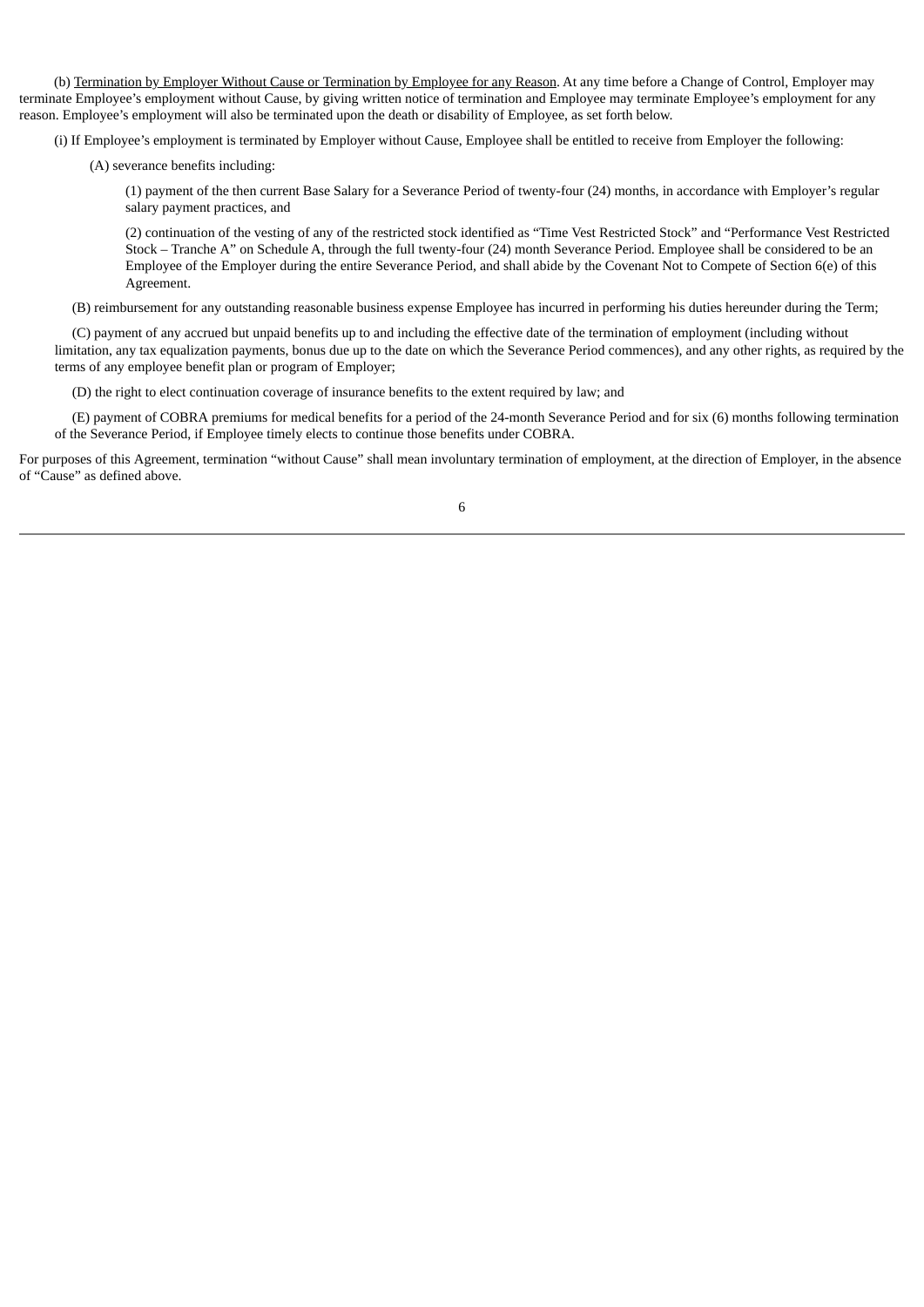(ii) Subject to the provisions of Section 8, Employee may terminate this Agreement at any time for any reason by giving thirty (30) days' written notice to Employer. If Employee terminates his employment, he shall be entitled to:

(A) severance benefits including:

(1) payment of the then current Base Salary for a Severance Period of twenty-four (24) months, in accordance with Employer's regular salary payment practices, and

(2) continuation of the vesting of the restricted stock identified as "Time Vest Restricted Stock on the attached Schedule A through the full twenty-four (24) month Severance Period. Employee shall be considered to be an Employee of the Employer during the entire Severance Period, and shall abide by the Covenant Not to Compete of Section 6(e) of this Agreement.

(B) reimbursement for any outstanding reasonable business expense Employee has incurred in performing his duties hereunder during the Term.

(C) the right to elect continuation coverage of insurance benefits to the extent required by law; and

(D) payment of any accrued but unpaid benefits up to and including the effective date of termination of employment (including without limitation, any tax equalization payments, bonus due up to the date on which the Severance Period commences, and any other rights, as required by the terms of any employee benefit plan or program of Employer.

(c) Termination Due to Death. Employee's employment and this Agreement shall terminate immediately upon Employee's death. If Employee's employment is terminated because of Employee's death, Employee's estate or Employee's beneficiaries, as the case may be, shall be entitled to:

- (i) payment of any unpaid portion of Employee's then current Base Salary through the effective date of such termination;
- (ii) reimbursement for any outstanding reasonable business expense Employee incurred in performing Employee's duties hereunder;
- (iii) the right to elect continuation coverage of insurance benefits to the extent required by law;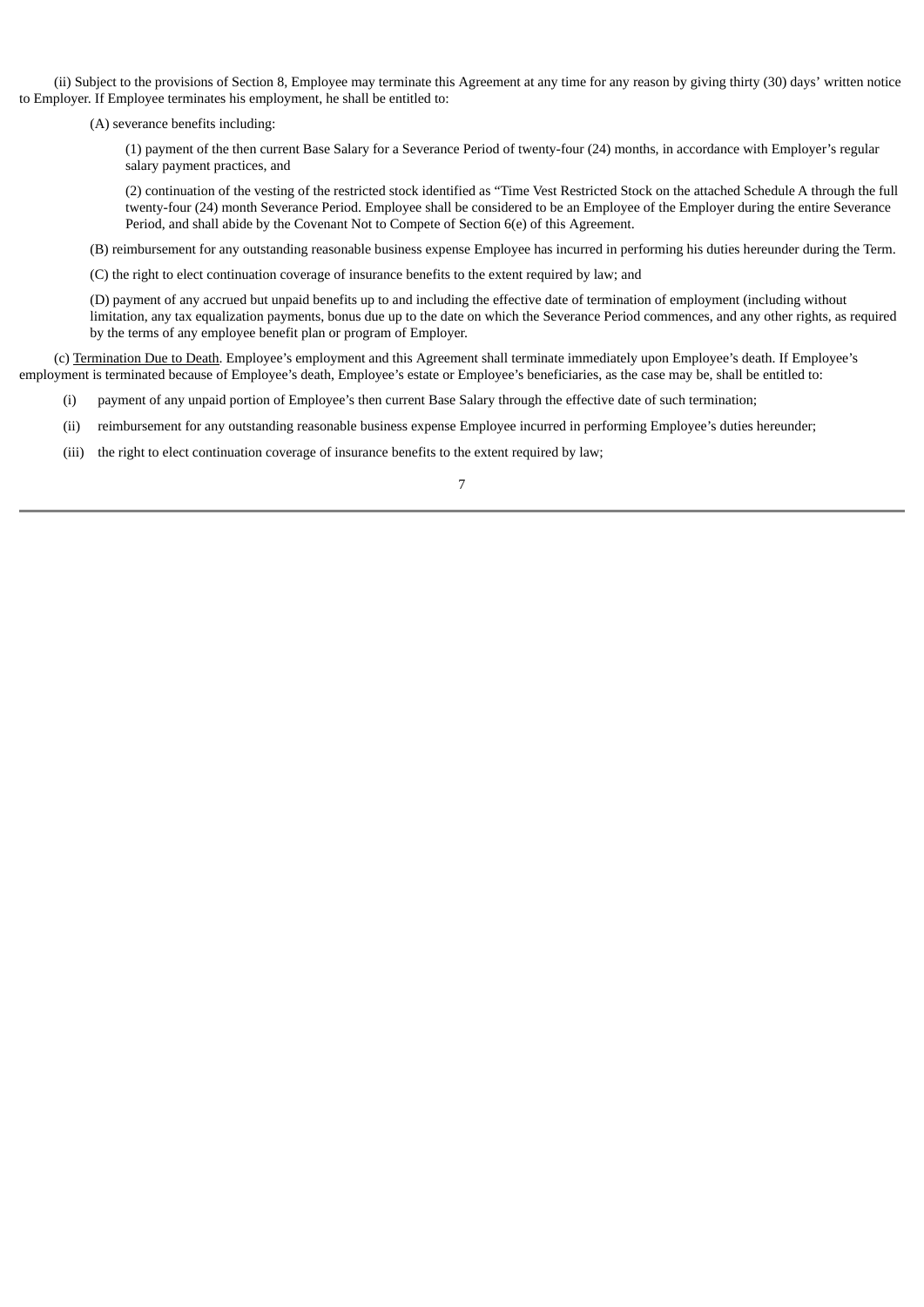- (iv) any pension survivor benefits that may become due pursuant to any employee benefit plan or program of Employer, and
- (v) payment of any accrued but unpaid benefits and any other rights, and vesting of any outstanding stock options as provided by the terms of any employee benefit plan or program of Employer.

(d) Termination Due to Disability. Employer may terminate Employee's employment at any time if Employee becomes disabled, upon written notice by Employer to Employee. If Employee's employment is terminated because of Employee's disability, he shall be entitled to:

- (i) payment of a lump-sum disability benefit equal to twelve (12) months' then current Base Salary;
- (ii) continuation of the vesting of any outstanding stock options and continuation of Employee's rights to exercise any outstanding stock options, through the effective date of such termination and for a period of twelve (12) months following such termination.
- (iii) reimbursement for any outstanding reasonable business expense he has incurred in performing Employee's duties hereunder;
- (iv) the right to elect continuation coverage of insurance benefits to the extent required by law; and
- (iv) payment of any accrued but unpaid benefits and any other rights, and vesting of any outstanding stock options, as provided by the terms of any employee benefit plan or program of Employer.

"Disability," as used in this paragraph, means a physical or mental illness, injury, or condition that (a) prevents, as certified by a physician, Employee from performing one or more of the essential functions of Employee's position, for at least 120 consecutive calendar days or for at least 150 calendar days, whether or not consecutive, in any 365 calendar day period, and (b) which cannot be accommodated with a reasonable accommodation, without undue hardship on Employer, as specified in the Americans with Disabilities Act.

(g) Payments Terminated. If the Board of Employer has determined in good faith that the Employee has failed to comply with the requirements of the Confidentiality, Non-Solicitation and Non-Competition provisions referenced in Section 6 hereof at any time following any termination, other than a termination without Cause under Section 7 or 8, or a termination following or in anticipation of a Change of Control, then Employer may cease payment of and/or cease the provision of any benefits under this Agreement, provided however that should Employee seek to adjudicate the Board's determination of Employee's failure to comply, then upon a final adjudication in Employee's favor, Employer shall immediately pay, in lump sum, all such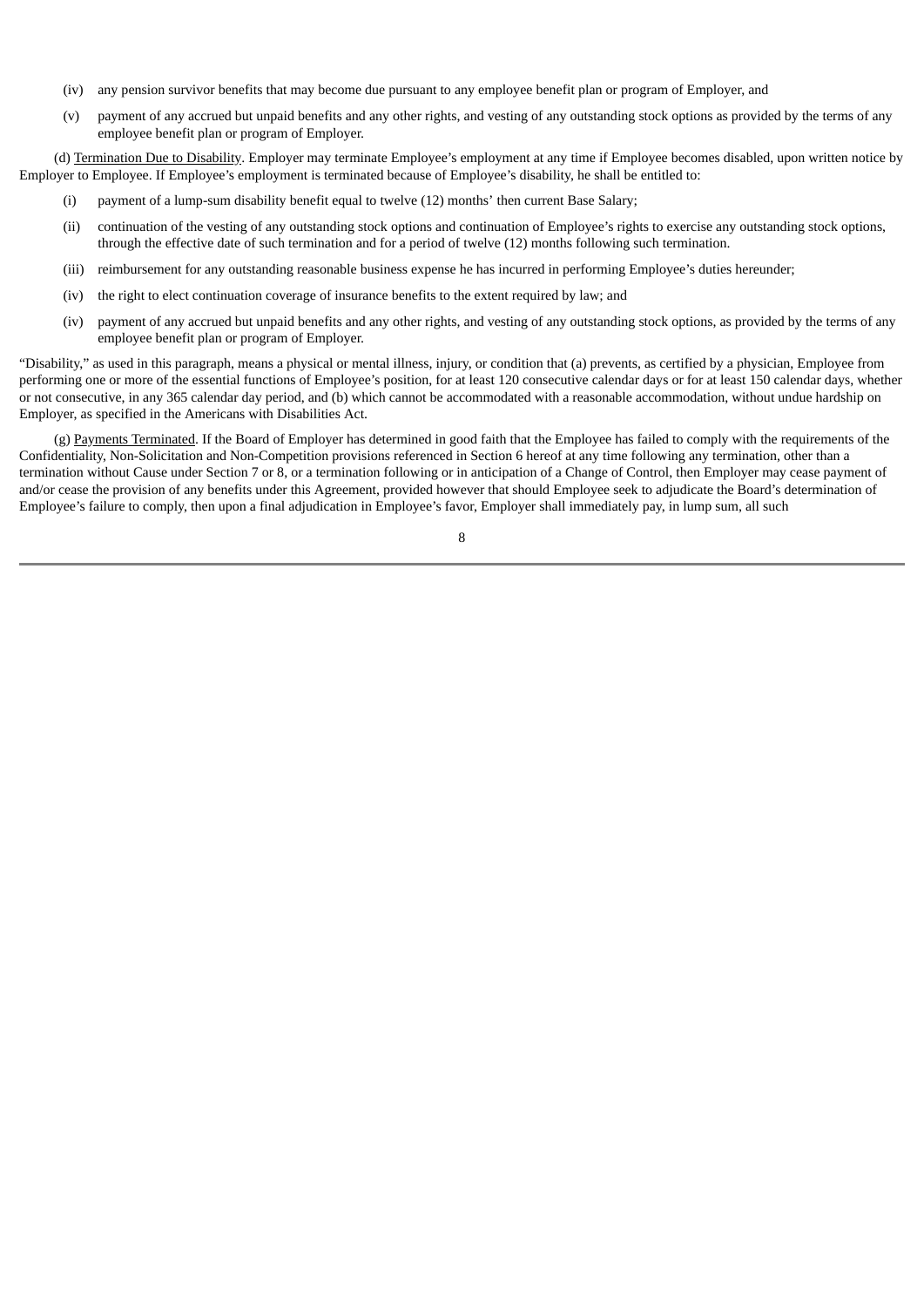obligations and provide all such benefits to Employee, along with any other damages to which Employee is entitled by law or in accordance with Section 10, below.

(h) Cash in Lieu of Benefits. If any benefit plan pursuant to which Employee is entitled to receive benefits pursuant to this Section 7 shall by its terms not permit participation by Employee following a Termination, then Employer shall pay to Employee at the time such benefits would have been paid the value thereof in cash.

#### **8. Continuation of Employment Upon Change of Control.**

(a) Continuation of Employment. Subject to the terms and conditions of this Section 8, in the event of a Change of Control of Employer (as defined in Section 8(d)) at any time during Employee's employment hereunder, Employee will remain in the employ of Employer for a period of an additional three (3) years from the date of such Change of Control (the "Control Change Date"). Employer shall, for the three (3) year period (the "Three-Year Period") immediately following the Control Change Date, continue to employ Employee at not less than the capacity Employee held immediately prior to the Change of Control. During the Three-Year Period, Employer shall continue to pay Employee salary on the same basis, at the same intervals and at a rate not less than, that paid to Employee at the Control Change Date. Any termination of employment by the Employer following a Control Change Date shall be governed by this Section 8 rather than the provisions of Section 7(a) or 7(b).

(b) Benefits. During the Three Year Period, Employee shall be entitled to participate, on the basis of his Employee position, in each of the following plans (together, the "Specified Benefits") in existence, and in accordance with the terms thereof, at the Control Change Date:

- (i) any incentive compensation plans;
- (ii) any benefit plan and trust fund associated therewith, related to (A) life, health, dental, disability, or accidental death and dismemberment insurance, (B) employee stock ownership (such as under the Employer's ESPP and other stock option plans); and
- (iii) any other benefit plans hereafter made generally available to Employees at Employee's level or to the employees of Employer generally.

In addition, all outstanding options held by Employee under any stock option plan of Employer or its affiliates shall become immediately vested on the Control Change Date.

(c) Payment. Employee shall receive payment of any amounts to which he is entitled within five business days of the Control Change Date.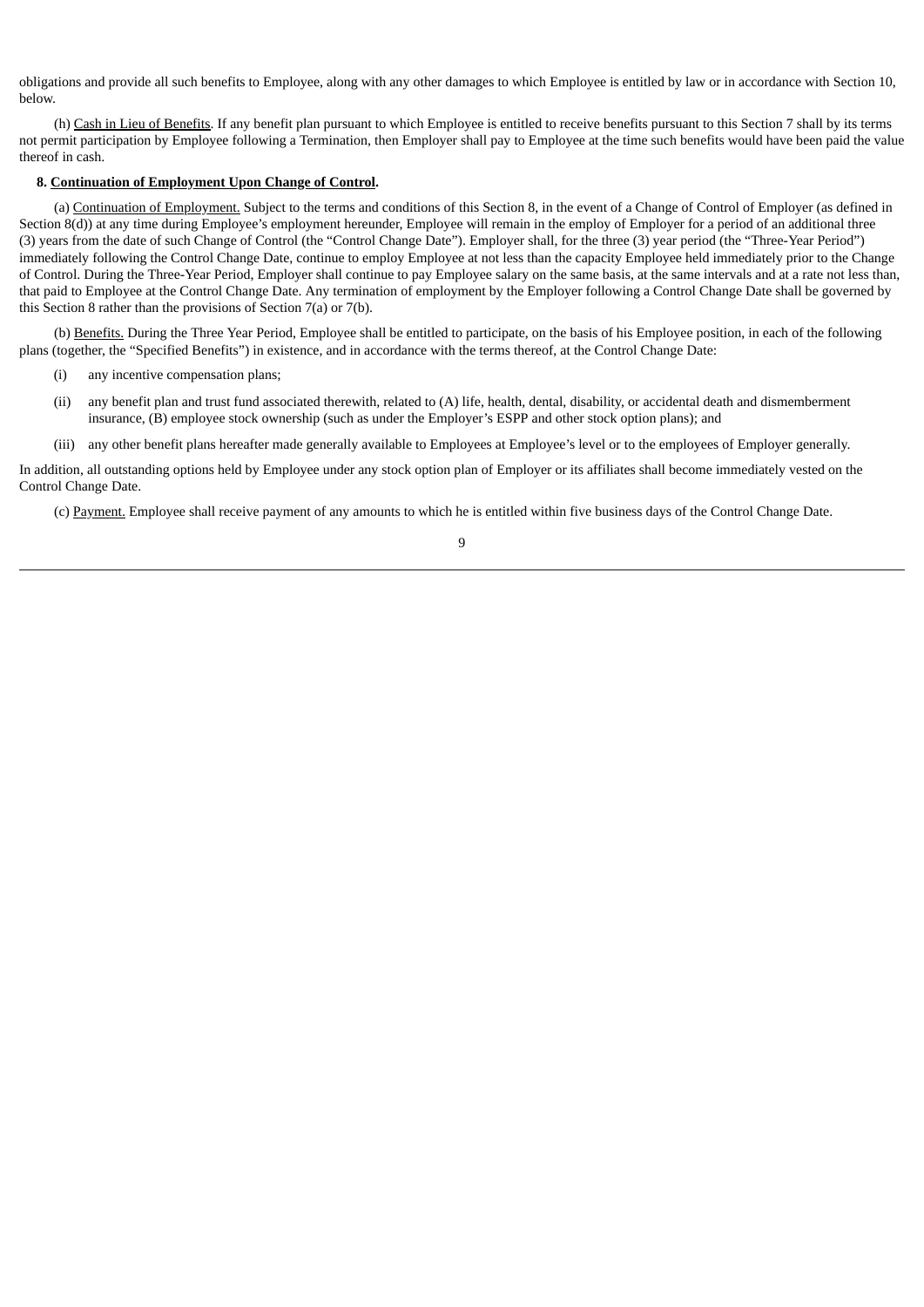(d) Definition of Change of Control. For purposes of this Section, a "Change of Control" shall be considered to have occurred if (i) the stockholders of Employer have approved a merger, consolidation or dissolution of Employer or a sale, lease, exchange or disposition of all or substantially all of Employer's assets and such transaction has been closed; (ii) less than 75% of the members of the Board shall be individuals who were members of the Board on the Effective Date or whose election or nomination was approved by a vote of at least 75% of the members of the Board then still in office who were either members of the Board on the Effective Date or whose election or nomination was so approved; or (iii) any "person" (as such term is used in Sections 13(d) and 14(d) of the U.S. Securities Exchange Act of 1934 (the "Exchange Act") shall have become "beneficial owner" (as defined in Rule 13d-3 under the Exchange Act) directly or indirectly of securities of Employer representing 40% or more (calculated in accordance with Rule 13d-3) of the aggregate voting power of Employer's then outstanding voting securities.

(e) Notwithstanding any other provision of this Section 8, at any time after the Control Change Date, Employer may terminate the employment of Employee without Cause (the "Termination"), but within five days of the Termination, it shall pay to Employee his full Base Salary through the Termination, to the extent not theretofore paid, plus a lump sum amount (the "Special Severance Payment") equal to the product (discounted to the then present value on the basis of a rate of 7.5% per annum) of his annual Base Salary specified in Section 3 hereof multiplied by the number of years and any portion thereof remaining in the Three-Year Period (or if the remaining term in the Three-Year Period after the Termination is less than two years, for two years — the "Extended Period"). Specified Benefits to which Employee was entitled immediately prior to Termination shall continue until the end of the Three Year Period (or the Extended Period, if applicable); provided that: (i) if any plan pursuant to which Specified Benefits are provided immediately prior to Termination would not permit continued participation by Employee after Termination, then Employer shall pay to Employee within five days after Termination a lump sum payment equal to the amount of Specified Benefits Employee would have received if Employee had been fully vested an a continuing participant in such plan to the end of the Three-Year Period or the Extended Period, if applicable; and (ii) if Employee obtains new employment following Termination, then following any waiting period applicable to participation in any plan of the new employer, Employee shall continue to be entitled to receive benefits pursuant to this sentence only to the extent such benefits would exceed those available to Employee under comparable plans of the Employee's new employer (but Employee shall not be required to repay any amounts then already received by him).

(f) Resignation following a Change of Control. In the event of a Change of Control of Employer, thereafter, for "good reason" (as defined below), Employee may, at any time during the Three Year Period, in his sole discretion, on not less than thirty (30) days' written notice and effective at the end of such notice period, resign his employment with Employer (the "Resignation"). Within five days of such a Resignation, Employer shall pay to Employee his full Base Salary through the effective date of such Resignation, to the extent not theretofore paid, plus a lump sum amount equal to the Special Severance Payment (computed as provided in the first sentence of Section 8(e), except that for purposes of such computation all references to "Termination" shall be deemed to be references to "Resignation"). Upon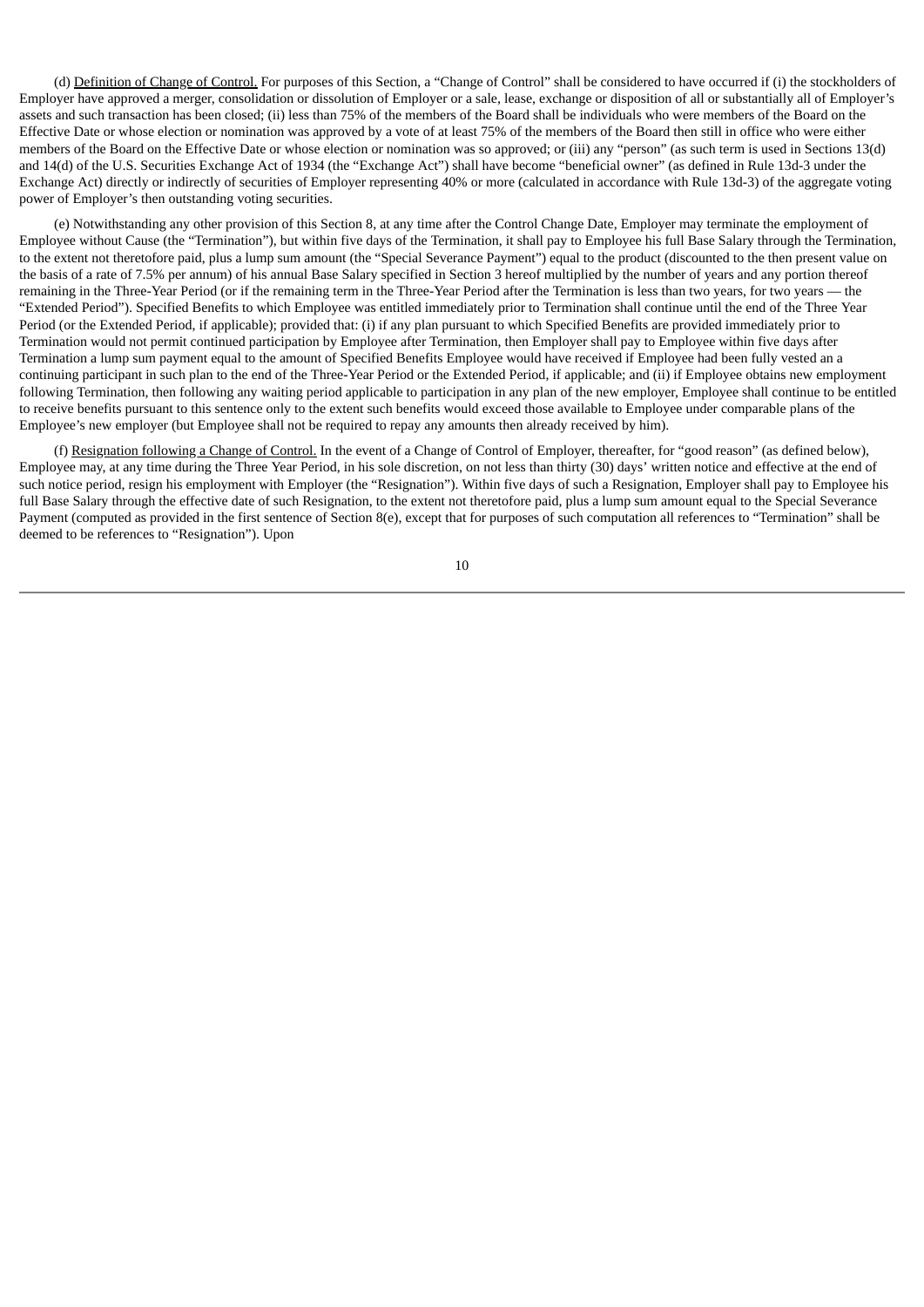Resignation of Employee, Specified Benefits to which Employee was entitled immediately prior to Resignation shall continue on the same terms and conditions as provided in Section 8(e) in the case of Termination (including equivalent payments provided for therein). For purposes of this Agreement, "good reason" shall mean the occurrence of one of the following occurrences: (i) a significant diminution in the nature or scope of Employee's authority, title, responsibilities or duties, unless Employee is given new authority or duties that are substantially comparable to Employee's previous authority or duties; (ii) a reduction in Employee's then-current Base Salary, or a significant reduction in Employee's opportunities for earnings, or the termination or significant reduction of any Employee benefit or perquisite enjoyed by him; (iii) a change in Employee's place of employment such that Employee is required to work more than fifty (50) miles from Employee's then current place of employment; (iv) the failure of Employer to obtain an assumption in writing of its obligation to perform this Agreement by any successor to all or substantially all of the assets of Employer within forty-five (45) days after a merger, consolidation, sale or similar transaction; or (v) any material breach of this Agreement by Employer, provided however that to the extent Employee believes that Employer has engaged in a material breach of this Agreement, Employee shall provide Employer with ten (10) calendar days notice of such material breach and allow Employer to attempt to cure the alleged breach during that ten (10) day time period. Only upon expiration of the ten (10) day time period, if Employee believes that Employer has not sufficiently cured the alleged breach may Employee issue the notice of Resignation for "good reason" described above).

#### (g) Mitigation and Expenses.

(i) Other Employment. After the Control Change Date, Employee shall not be required to mitigate the amount of any payment provided for in this Agreement by seeking other employment or otherwise and except as expressly set forth herein no such other employment, if obtained, or compensation or benefits payable in connection therewith shall reduce any amounts or benefits to which Employee is entitled hereunder.

(ii) Expenses. If any dispute should arise under this Agreement after the Control Change Date involving an effort by Employee to protect, enforce or secure rights or benefits claimed by Employee hereunder, Employer shall pay (promptly upon demand by Employee accompanied by reasonable evidence of incurrence) all reasonable expenses (including attorney's fees) incurred by Employee in connection with such dispute, without regard to whether Employee prevails in such dispute except that Employee shall repay Employer any amounts so received if a court having jurisdiction shall make a final, non-appealable determination that Employee acted frivolously or in bad faith by such dispute

(h) Successors in Interest. The rights and obligations of Employer and Employee under this Section 8 shall inure to the benefit of and be binding in each and every respect upon the direct and indirect successors and assigns of Employer and Employee, regardless of the manner in which such successors or assigns shall succeed to the interest of Employer or Employee hereunder and this Section 8 shall not be terminated by the voluntary or involuntary dissolution of Employer or any merger or consolidation or acquisition involving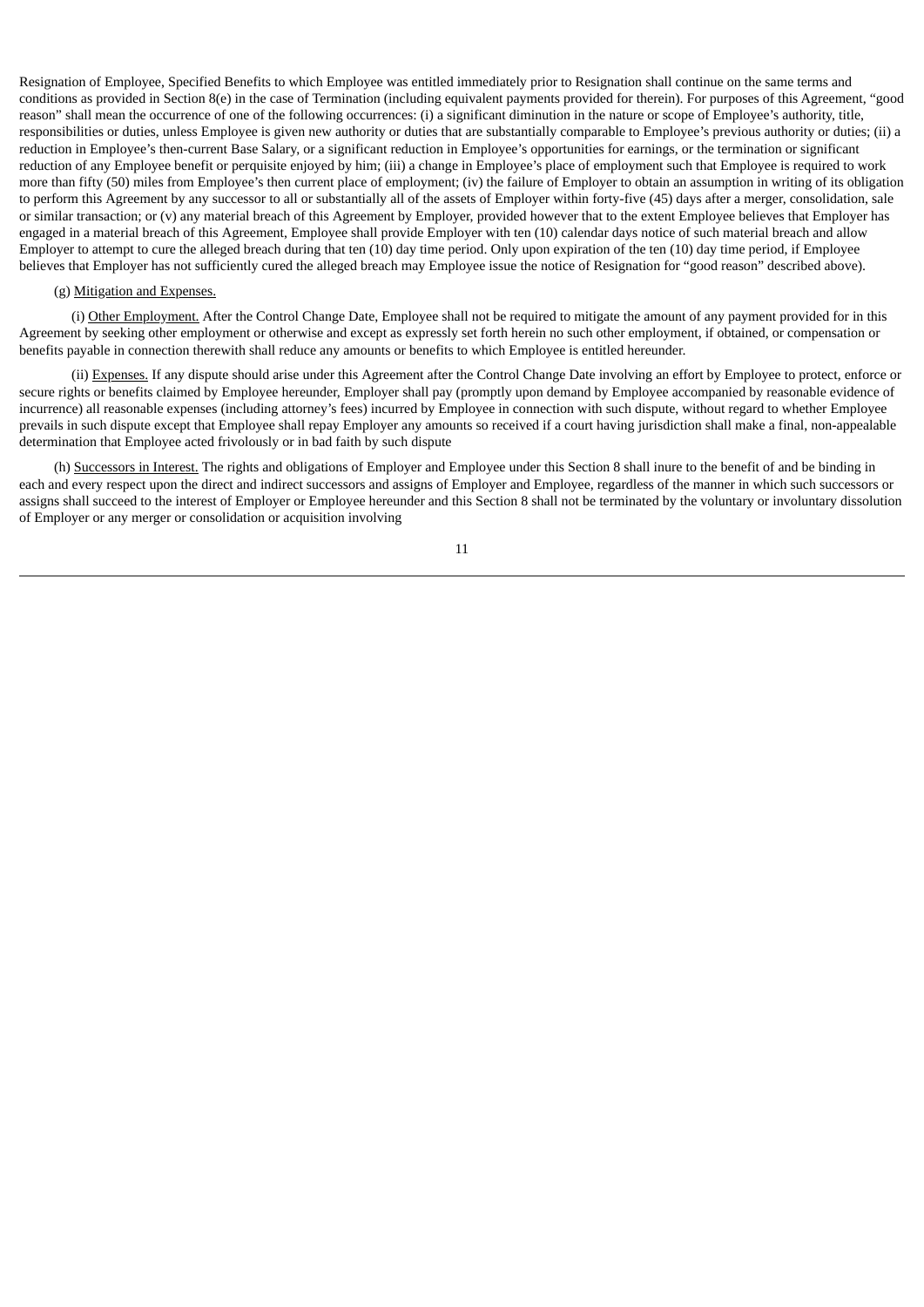Employer, or upon any transfer of all or substantially all of Employer's assets, or terminated otherwise than in accordance with its terms. In the event of any such merger or consolidation or transfer of assets, the provision of this Section 8 shall be binding upon and shall inure to the benefit of the surviving corporation or the corporation or other person to which such assets shall be transferred.

**9. Deductions and Withholding.** Employee agrees that Employer may withhold from any and all payments required to be made by Employer to Employee under this Agreement all taxes or other amounts that Employer is required by law to withhold in accordance with applicable laws or regulations from time to time in effect.

**10. Arbitration.** Whenever a dispute arises between the Parties concerning this Agreement or any of the obligations hereunder, or Employee's employment generally, Employer and Employee shall use their best efforts to resolve the dispute by mutual agreement. If any dispute cannot be resolved by Employer and Employee, it shall be submitted to arbitration in Kansas City, Missouri, to the exclusion of all other avenues of relief and adjudicated pursuant to the American Arbitration Association's Rules for Employment Dispute Resolution then in effect. The decision of the arbitrator must be in writing and shall be final and binding on the Parties, and judgment may be entered on the arbitrator's award in any court having jurisdiction thereof. The expenses of the arbitration shall be borne by the losing Party to the arbitration and the prevailing Party shall be entitled to recover from the losing Party all of its or Employee's own costs and attorney's fees with respect to the arbitration (except as set forth in Section 8(g)(ii), above. Nothing in this Section 10 shall be construed to derogate Employer's rights to seek legal and equitable relief in a court of competent jurisdiction as contemplated by Section 6(h).

**11. Non-Waiver.** It is understood and agreed that one Party's failure at any time to require the performance by the other Party of any of the terms, provisions, covenants or conditions hereof shall in no way affect the first Party's right thereafter to enforce the same, nor shall the waiver by either Party of the breach of any term, provision, covenant or condition hereof be taken or held to be a waiver of any succeeding breach.

**12. Severability.** If any provision of this Agreement conflicts with the law under which this Agreement is to be construed, or if any such provision is held invalid or unenforceable by a court of competent jurisdiction or any arbitrator, such provision shall be deleted from this Agreement and the Agreement shall be construed to give full effect to the remaining provisions thereof.

**13. Survivability.** Unless otherwise provided herein, upon termination or expiration of the Term, the provisions of Sections 6 through 18 hereof shall nevertheless remain in full force and effect but shall under no circumstances extend the Term of this Agreement (or the Employee's right to accrue additional benefits beyond the expiration of the Term as determined in accordance with Section 1 but without regard to this Section)..

**14. Governing Law.** This Agreement shall be interpreted, construed and governed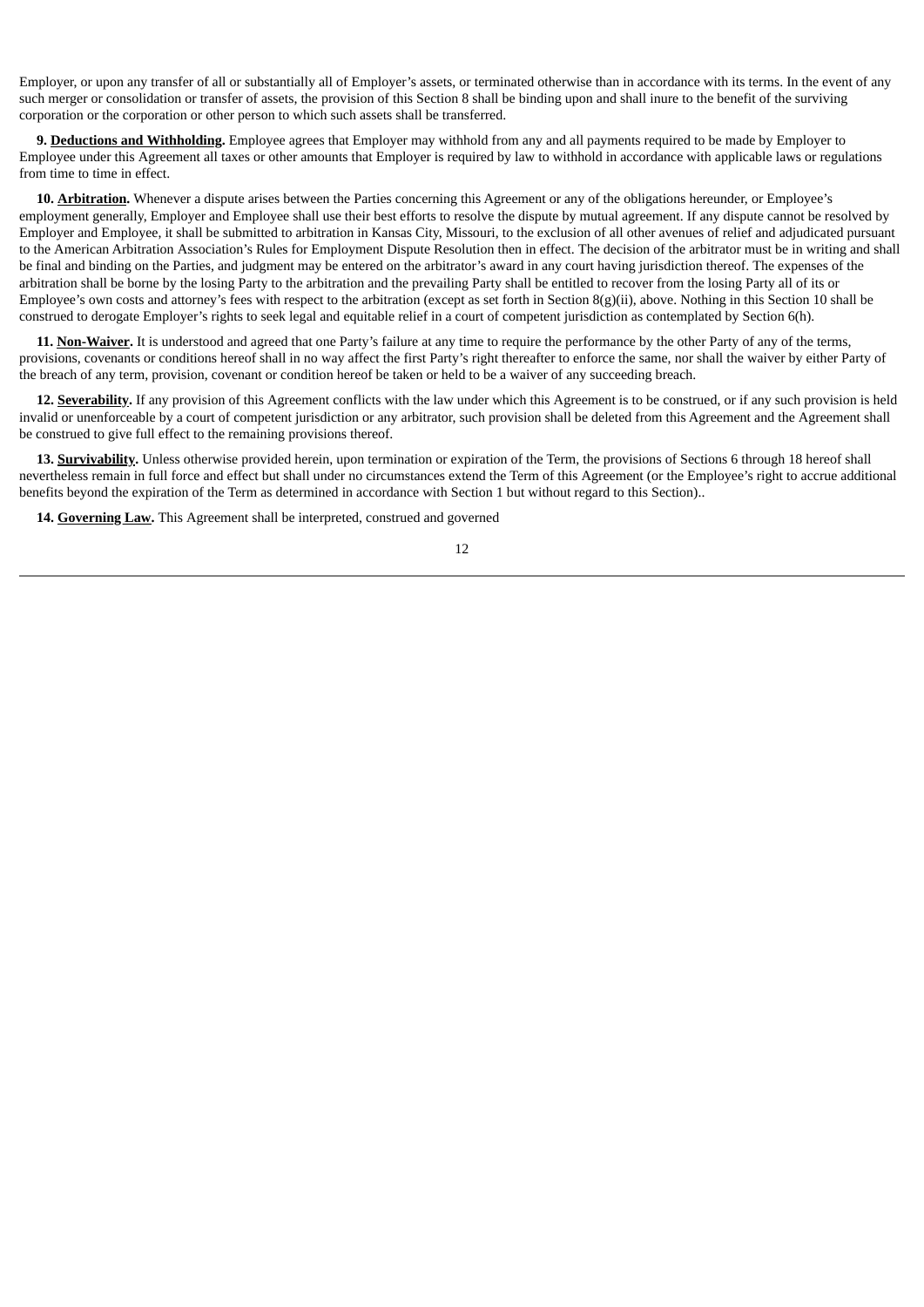according to the laws of the State of Delaware without regard to the conflict of law provisions thereof.

**15. Construction.** The Section headings and captions contained in this Agreement are for convenience only and shall not be construed to define, limit or affect the scope or meaning of the provisions hereof. All references herein to Sections shall be deemed to refer to numbered sections of this Agreement.

**16. Entire Agreement.** This Agreement contains and represents the entire agreement of Employer and Employee and supersedes all prior agreements, representations or understandings, oral or written, express or implied with respect to the subject matter hereof. This Agreement may not be modified or amended in any way unless in a writing signed by each of Employer and Employee. No representation, promise or inducement has been made by either Employer or Employee that is not embodied in this Agreement, and neither Employer nor Employee shall be bound by or liable for any alleged representation, promise or inducement not specifically set forth herein.

**17. Assignability.** Neither this Agreement nor any rights or obligations of Employer or Employee hereunder may be assigned by Employer or Employee without the other Party's prior written consent. Subject to the foregoing, this Agreement shall be binding upon and inure to the benefit of Employer and Employee and their heirs, successors and assigns.

**18. Notices.** All notices required or permitted hereunder shall be in writing and shall be deemed properly given if delivered personally or sent by certified or registered mail, postage prepaid, return receipt requested, or sent by telegram, telex, telecopy or similar form of telecommunication, and shall be deemed to have been given when received. Any such notice or communication shall be addressed:

|  | if to Employer, to |  |  |
|--|--------------------|--|--|
|  |                    |  |  |

if the Euronet Worldwide, Inc. Attention: General Counsel 4601 College Boulevard, Ste. 300 Leawood, Kansas 66211 if to Employee, to Juan C. Bianchi

or to such other address as Employer or Employee shall have furnished to the other in writing.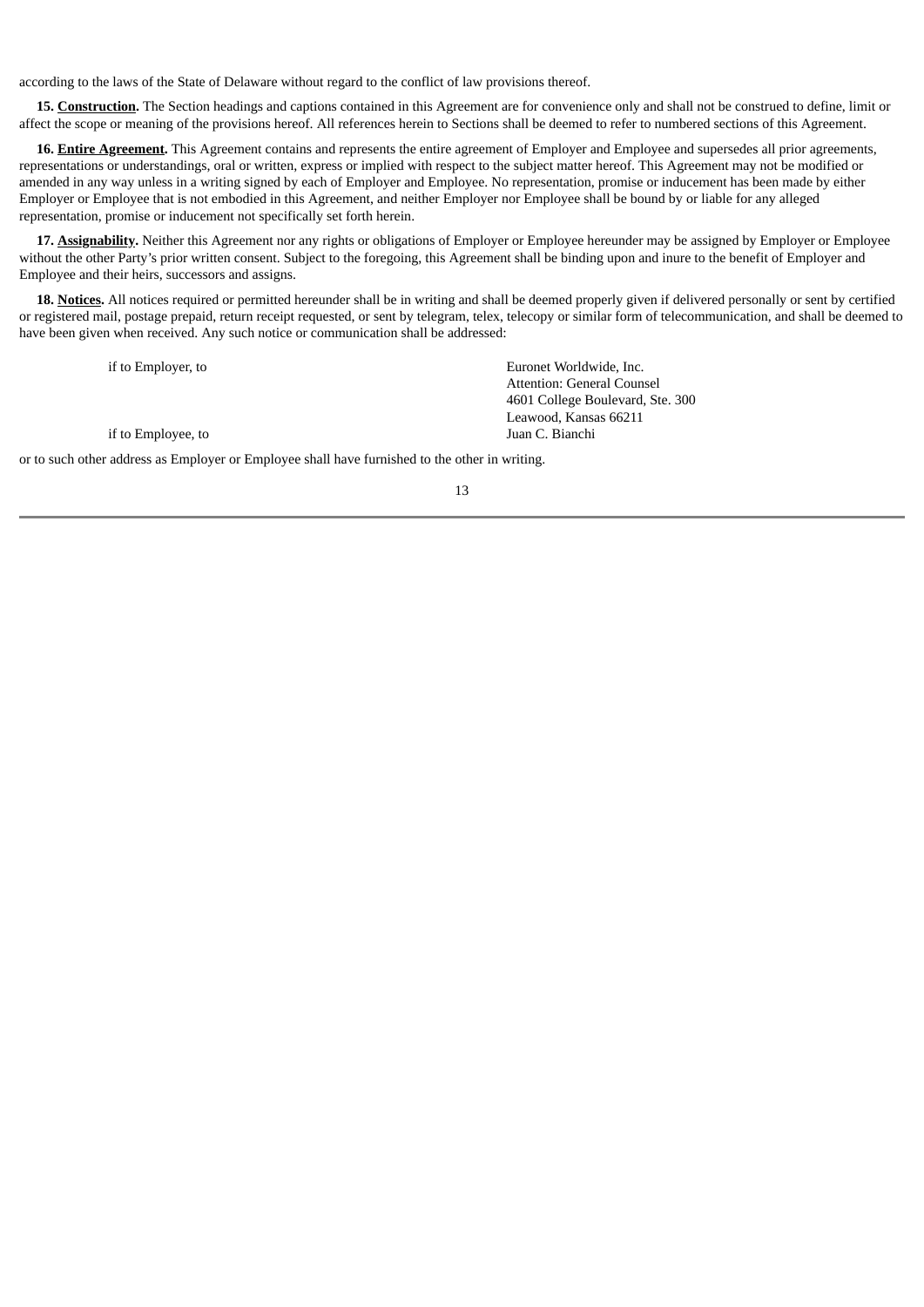**IN WITNESS WHEREOF,** the Parties have duly executed this Agreement, to be effective as of the date first above written.

/s/ Juan C. Bianchi a Delaware Corporation Juan C. Bianchi

## **Euronet Worldwide, Inc.**

/s/ Michael J. Brown By: Michael J. Brown Its: Chairman and Chief Executive Officer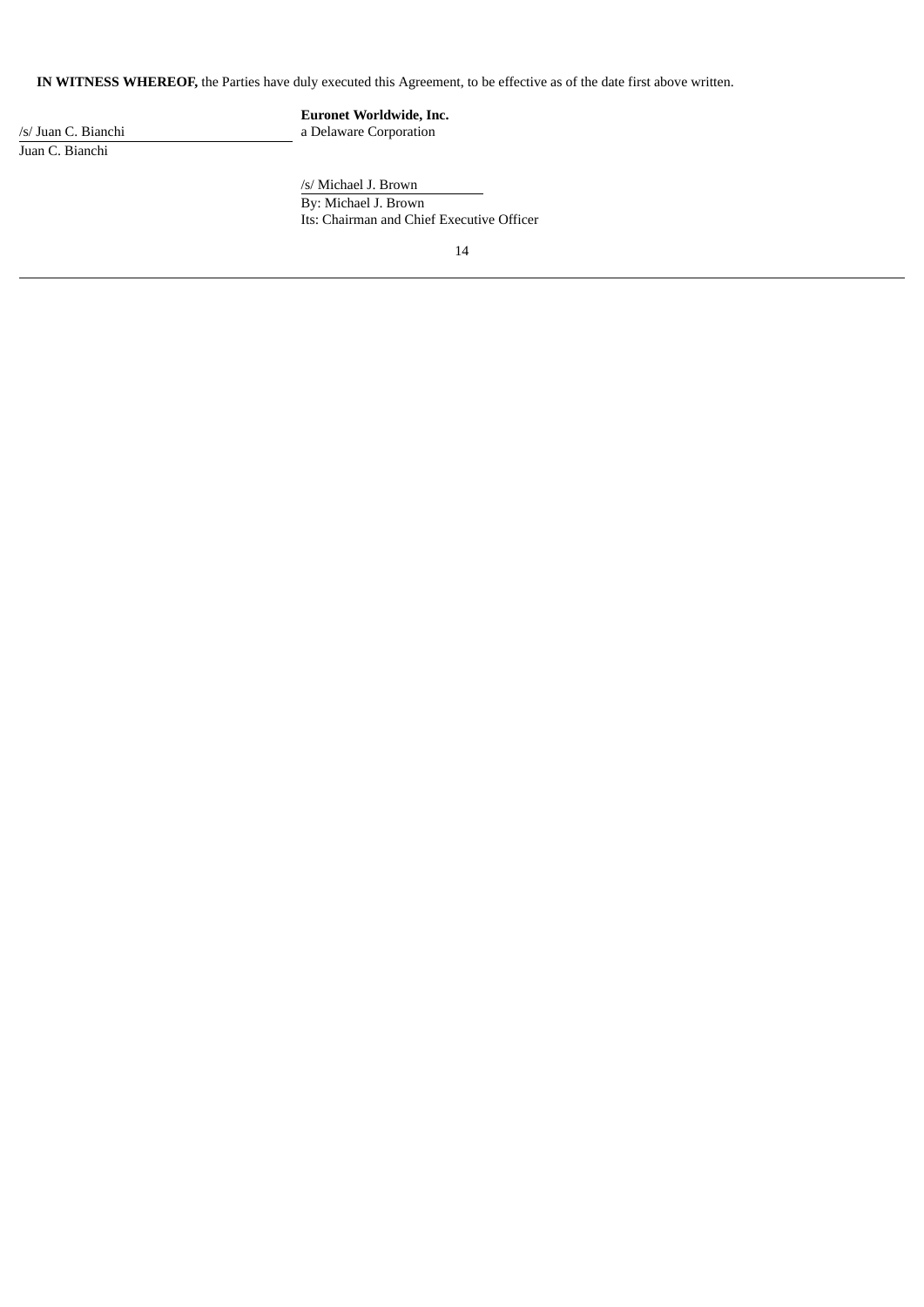#### **Schedule A**

#### Vesting Schedule

The restricted stock referred to in Section 3(b)(i) shall vest as follows:

#### Time Vest Restricted Stock :

Restricted stock with an aggregate value of \$1,500,000 will be subject to time-based vesting over 5 years ("Time Vest Restricted Stock"). Each year, on the anniversary of the date on which the restricted stock was awarded (each such date, a "Annual Vest Date,") 20% of the shares awarded shall vest to the Employee, provided he shall have remained in continuous employment with Employer until such Annual Vest Date (including but not limited to the duration of the Term and the duration of the Severance Period).

#### Performance Vest Restricted Stock – Tranche A:

Restricted stock with an aggregate value of \$1,500,000 will be subject to performance based vesting over 5 years ("Performance Vest Restricted Stock – Tranche A") as follows: Each year, on the anniversary of the date on which the restricted stock was awarded (each such date, a "Annual Vest Date") 20% of the shares awarded shall vest to the Employee, provided that (i) he shall have remained in continuous employment with Employer until such Annual Vest Date (including but not limited to the duration of the Term and the duration of the Severance Period) and (ii) EBITDA of Ria Envia, Inc., as determined in the next paragraph, shall have increased 10% or more during the 12 month calendar period closed prior to each Annual Vest Date, as compared with the previous year's EBITDA.

EBITDA shall be determined exclusive of intercompany profits and in United States dollars. For the avoidance of doubt, EBITDA represents "Operating Income" of Ria Envia Inc. and its consolidated subsidiaries as disclosed in Employer's financial statements filed with the Securities and Exchange Commission (excluding the impact of acquisitions closed after April 5, , 2007, intercompany profits and depreciation and amortization), after deduction of all direct costs, salaries (including bonuses paid or accrued), applicable share-based compensation, benefits and selling, general and administrative expense incurred by, or allocated to, the Ria Envia, Inc. EBITDA shall be determined by the Compensation Committee of the Board of Directors of the Employer on or before each Annual Vest Date.

#### Performance Vest Restricted Stock – Tranche B.

Restricted stock with an aggregate value of \$3,500,000 will be subject to performance based vesting over 5 years ("Performance Vest Restricted Stock – Tranche B") as follows: Each year, on the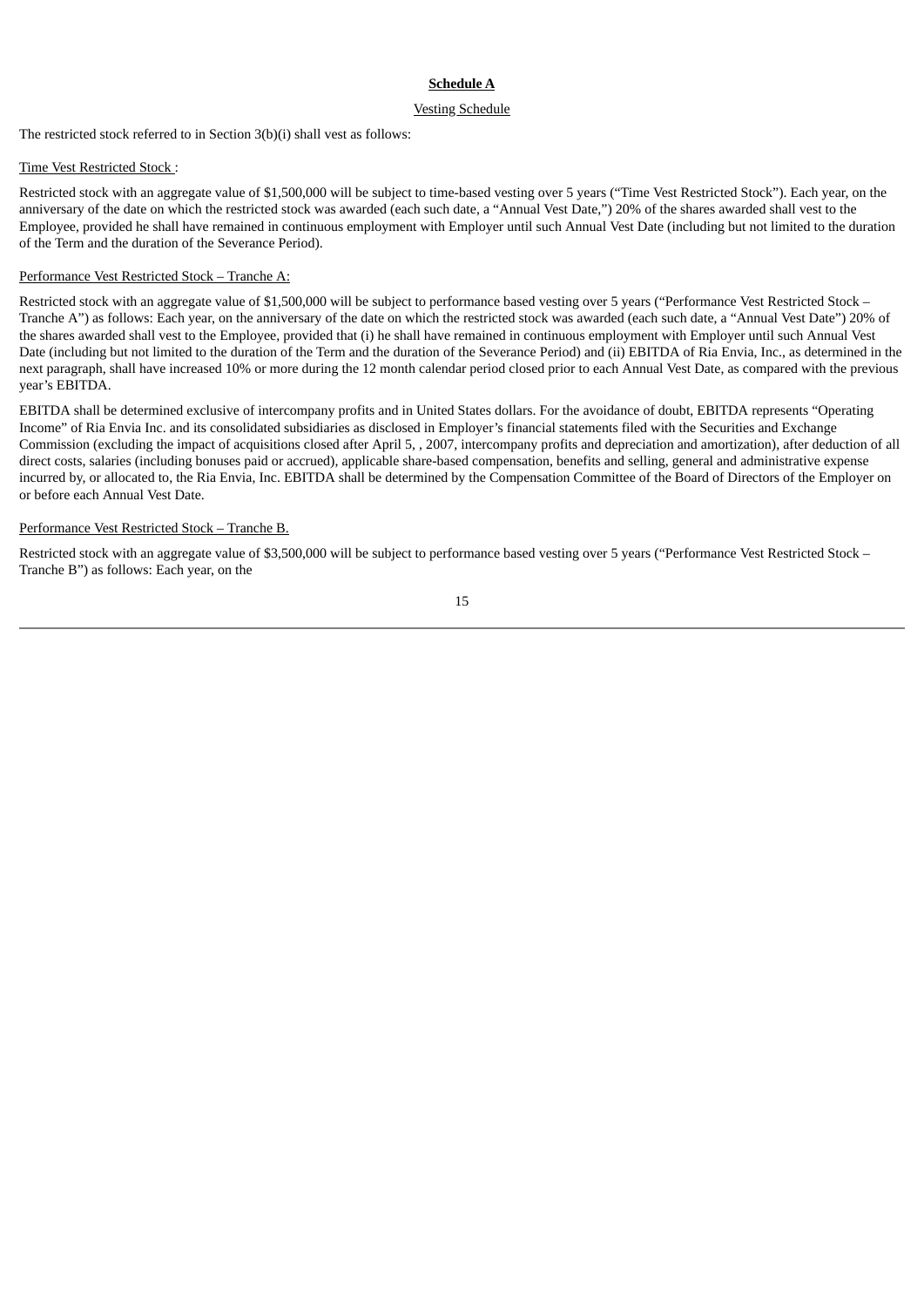anniversary of the date on which the restricted stock was awarded (each such date, a "Annual Vest Date") 20% of the shares awarded shall vest to the Employee, provided that (i) he shall have remained in continuous employment with Employer until such Annual Vest Date (including but not limited to the duration of the Term and the duration of the Severance Period) and (ii) the following targets are met:

(a) on the first Annual Vest Date, Ria Envia Inc., on a consolidated basis (exclusive of the impact of acquisitions closed subsequent to April 5 , 2007) achieves EBITDA as defined above totalling at least 90% of the EBITDA growth projected for Ria Envia Inc. in the financial plan included in the Credit Suisse Confidential Information Memorandum relating to the sale of Ria Envia Inc. ("Projected Ria Growth") for the year ended December 31, 2007.

(b) on the second Annual Vest Date, Ria Envia Inc., on a consolidated basis (exclusive of the impact of acquisitions closed subsequent to April 5, , 2007) achieves EBITDA as defined above totalling at least 90% of Projected Ria Growth for the year ended December 31, 2008

(c) on each of the third through the fifth Annual Vest Dates, if Ria Envia Inc., on a consolidated basis (exclusive of the impact of acquisitions closed subsequent to April 5,, 2007) achieves EBITDA for each year that is at least 15% higher than the previous year.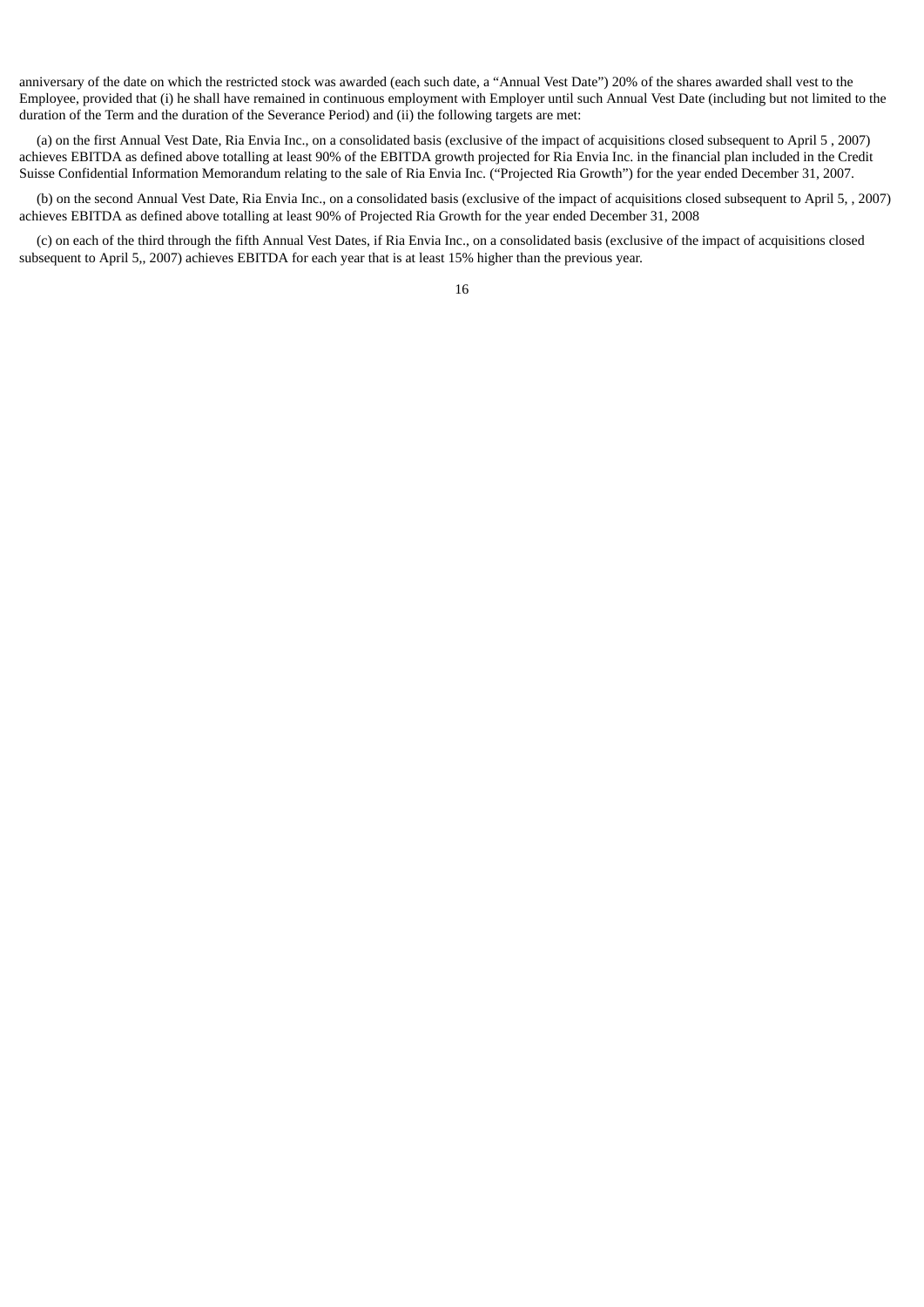#### **EURONET WORLDWIDE, INC. COMPUTATION OF RATIO OF EARNINGS TO FIXED CHARGES (Unaudited)**

|                                                                         | Three Months Ended June 30, |             | <b>Six Months Ended June 30,</b> |          |
|-------------------------------------------------------------------------|-----------------------------|-------------|----------------------------------|----------|
| (dollar amounts in thousands)                                           | 2007                        | 2006        | 2007                             | 2006     |
| Pretax income from continuing operations before adjustment for minority |                             |             |                                  |          |
| interest or income from unconsolidated subsidiaries                     | \$13,571                    | \$14,751    | \$26.840                         | \$27,762 |
| Add:                                                                    |                             |             |                                  |          |
| Fixed charges                                                           | 8,613                       | 4,155       | 12,736                           | 8,234    |
| Adjusted p retax income                                                 | \$22,184                    | \$18,906    | \$39,576                         | \$35,996 |
| Fixed charges:                                                          |                             |             |                                  |          |
| Interest exp ense                                                       | \$<br>7.782                 | \$<br>3.656 | \$11,363                         | 7,253    |
| Estimate of interest within rental exp ense                             | 831                         | 499         | 1,373                            | 981      |
| Total fixed charges                                                     | 8,613                       | 4,155       | \$12,736                         | 8,234    |
| Ratio of earnings to fixed charges                                      | 2.6                         | 4.6         | 3.1                              | 4.4      |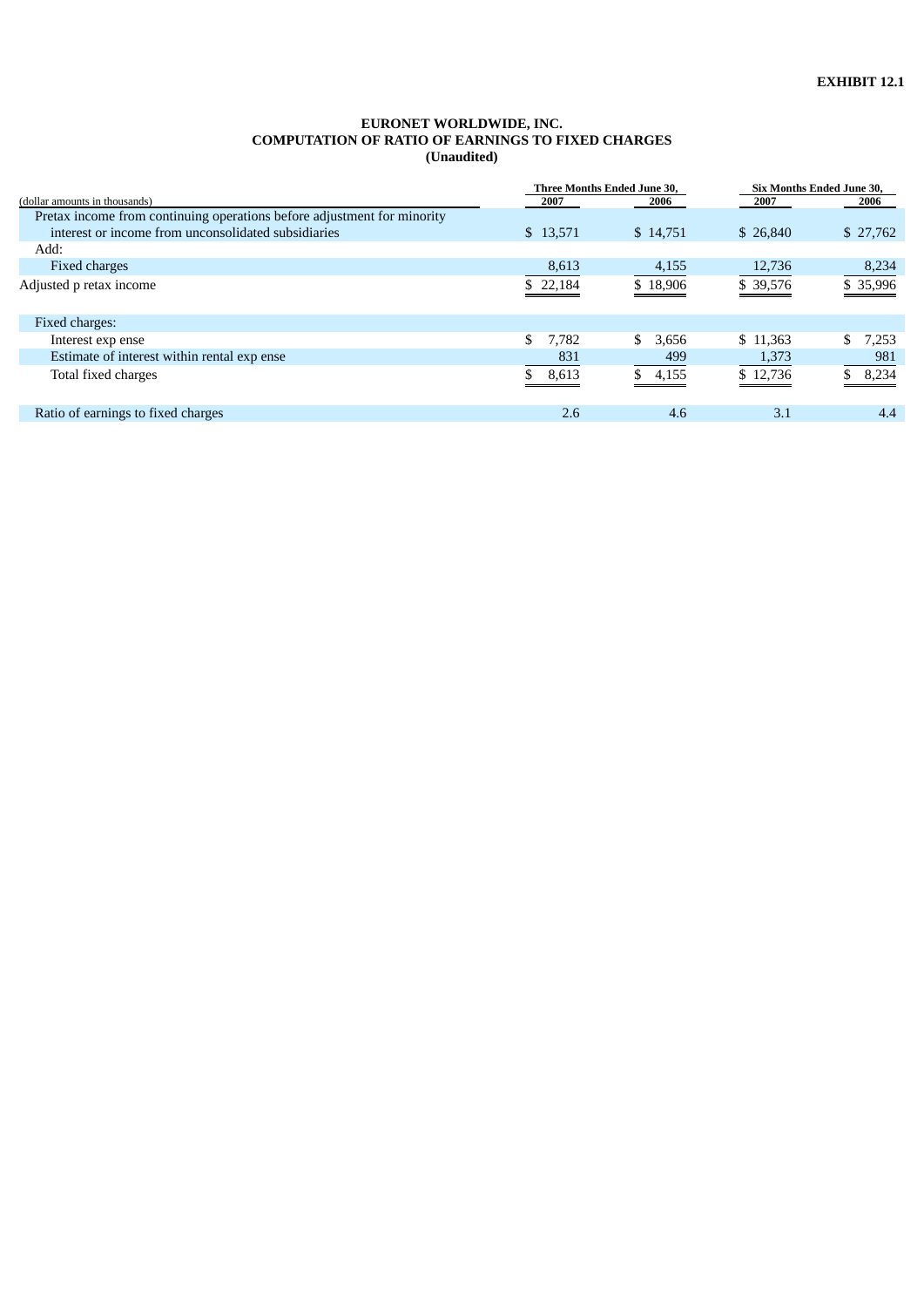## **EXHIBIT 31.1**

#### **CERTIFICATIONS OF CHIEF EXECUTIVE OFFICER**

I, Michael J. Brown, Chairman and Chief Executive Officer, certify that:

1) I have reviewed this Quarterly Report on Form 10-Q of Euronet Worldwide, Inc.;

2) Based on my knowledge, this report does not contain any untrue statement of a material fact or omit to state a material fact necessary to make the statements made, in light of the circumstances under which such statements were made, not misleading with respect to the period covered by this report;

3) Based on my knowledge, the financial statements, and other financial information included in this report, fairly present in all material respects the financial condition, results of operations and cash flows of the registrant as of, and for, the periods presented in this report;

4) The registrant's other certifying officer and I are responsible for establishing and maintaining disclosure controls and procedures (as defined in Exchange Act Rules 13a-15(e) and 15d-15(e)) and internal control over financial reporting (as defined in Exchange Act Rules 13a-15(f) and 15d-15(f)) for the registrant and have:

a) designed such disclosure controls and procedures, or caused such disclosure controls and procedures to be designed under our supervision, to ensure that material information relating to the registrant, including its consolidated subsidiaries, is made known to us by others within those entities, particularly during the period in which this report is being prepared;

b) designed such internal control over financial reporting, or caused such internal control over financial reporting to be designed under our supervision, to provide reasonable assurance regarding the reliability of financial reporting and the preparation of financial statements for external purposes in accordance with generally accepted accounting principles;

c) evaluated the effectiveness of the registrant's disclosure controls and procedures and presented in this report our conclusions about the effectiveness of the disclosure controls and procedures, as of the end of the period covered by this report based on such evaluation; and

d) disclosed in this report any change in the registrant's internal control over financial reporting that occurred during the registrant's most recent fiscal quarter (the registrant's fourth fiscal quarter in the case of an annual report) that has materially affected, or is reasonably likely to materially affect, the registrant's internal control over financial reporting.

5) The registrant's other certifying officers and I have disclosed, based on our most recent evaluation of internal control over financial reporting, to the registrant's auditors and the audit committee of registrant's Board of Directors (or persons performing the equivalent functions):

a) all significant deficiencies and material weaknesses in the design or operation of internal control over financial reporting, which are reasonably likely to adversely affect the registrant's ability to record, process, summarize and report financial information; and

b) any fraud, whether or not material, that involves management or other employees who have a significant role in the registrant's internal control over financial reporting.

Date: August 6, 2007

/s/ MICHAEL J. BROWN

**Michael J. Brown Chairman and Chief Executive Officer**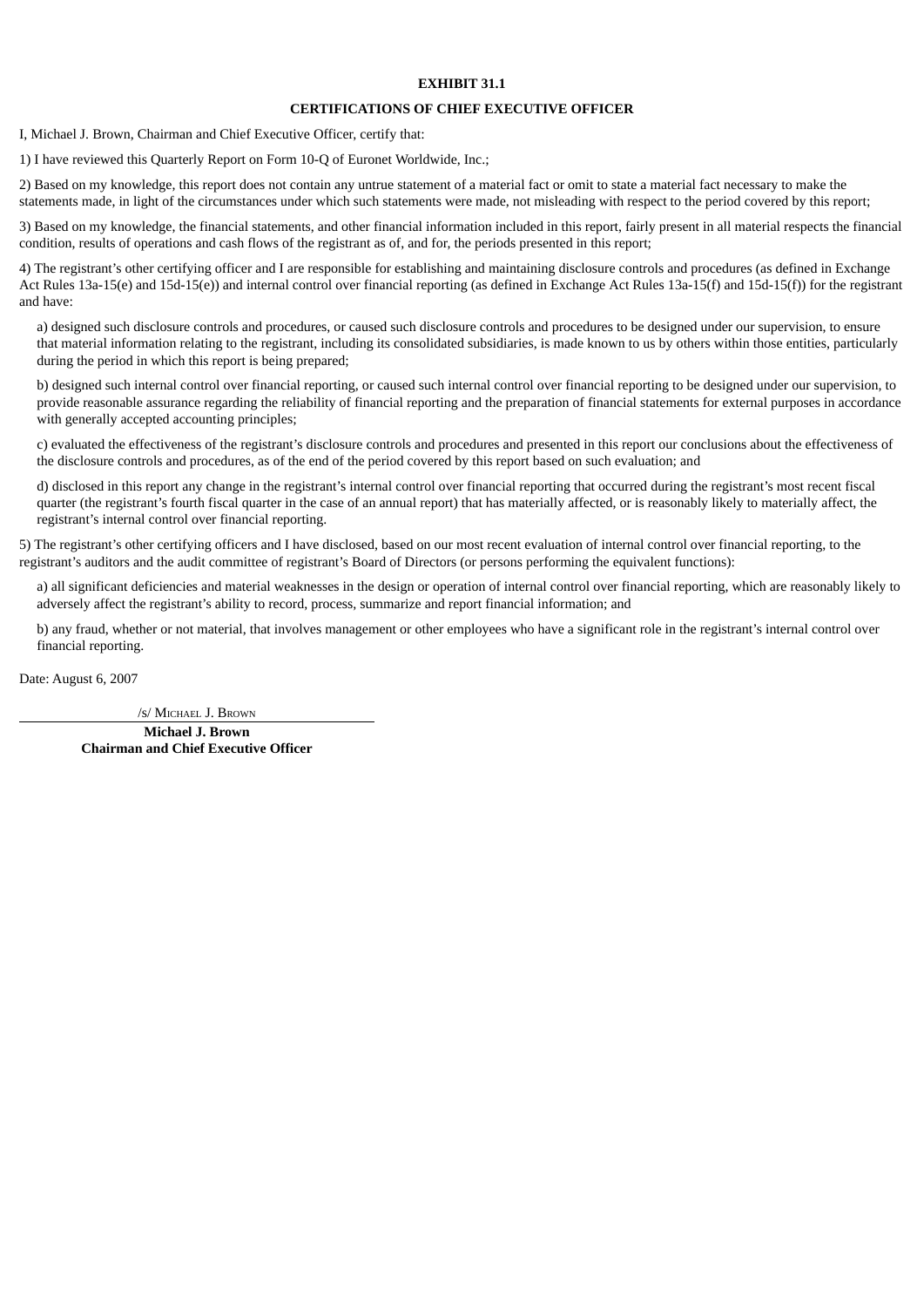#### **CERTIFICATIONS OF CHIEF FINANCIAL OFFICER**

I, Rick L. Weller, Chief Financial Officer, certify that:

1) I have reviewed this Quarterly Report on Form 10-Q of Euronet Worldwide, Inc.;

2) Based on my knowledge, this report does not contain any untrue statement of a material fact or omit to state a material fact necessary to make the statements made, in light of the circumstances under which such statements were made, not misleading with respect to the period covered by this report;

3) Based on my knowledge, the financial statements, and other financial information included in this report, fairly present in all material respects the financial condition, results of operations and cash flows of the registrant as of, and for, the periods presented in this report;

4) The registrant's other certifying officer and I are responsible for establishing and maintaining disclosure controls and procedures (as defined in Exchange Act Rules 13a-15(e) and 15d-15(e)) and internal control over financial reporting (as defined in Exchange Act Rules 13a-15(f) and 15d-15(f)) for the registrant and have:

a) designed such disclosure controls and procedures, or caused such disclosure controls and procedures to be designed under our supervision, to ensure that material information relating to the registrant, including its consolidated subsidiaries, is made known to us by others within those entities, particularly during the period in which this report is being prepared;

b) designed such internal control over financial reporting, or caused such internal control over financial reporting to be designed under our supervision, to provide reasonable assurance regarding the reliability of financial reporting and the preparation of financial statements for external purposes in accordance with generally accepted accounting principles;

c) evaluated the effectiveness of the registrant's disclosure controls and procedures and presented in this report our conclusions about the effectiveness of the disclosure controls and procedures, as of the end of the period covered by this report based on such evaluation; and

d) disclosed in this report any change in the registrant's internal control over financial reporting that occurred during the registrant's most recent fiscal quarter (the registrant's fourth fiscal quarter in the case of an annual report) that has materially affected, or is reasonably likely to materially affect, the registrant's internal control over financial reporting.

5) The registrant's other certifying officers and I have disclosed, based on our most recent evaluation of internal control over financial reporting, to the registrant's auditors and the audit committee of registrant's Board of Directors (or persons performing the equivalent functions):

a) all significant deficiencies and material weaknesses in the design or operation of internal control over financial reporting, which are reasonably likely to adversely affect the registrant's ability to record, process, summarize and report financial information; and

b) any fraud, whether or not material, that involves management or other employees who have a significant role in the registrant's internal control over financial reporting.

Date: August 6, 2007

/s/ RICK L. WELLER

**Rick L. Weller Chief Financial Officer**